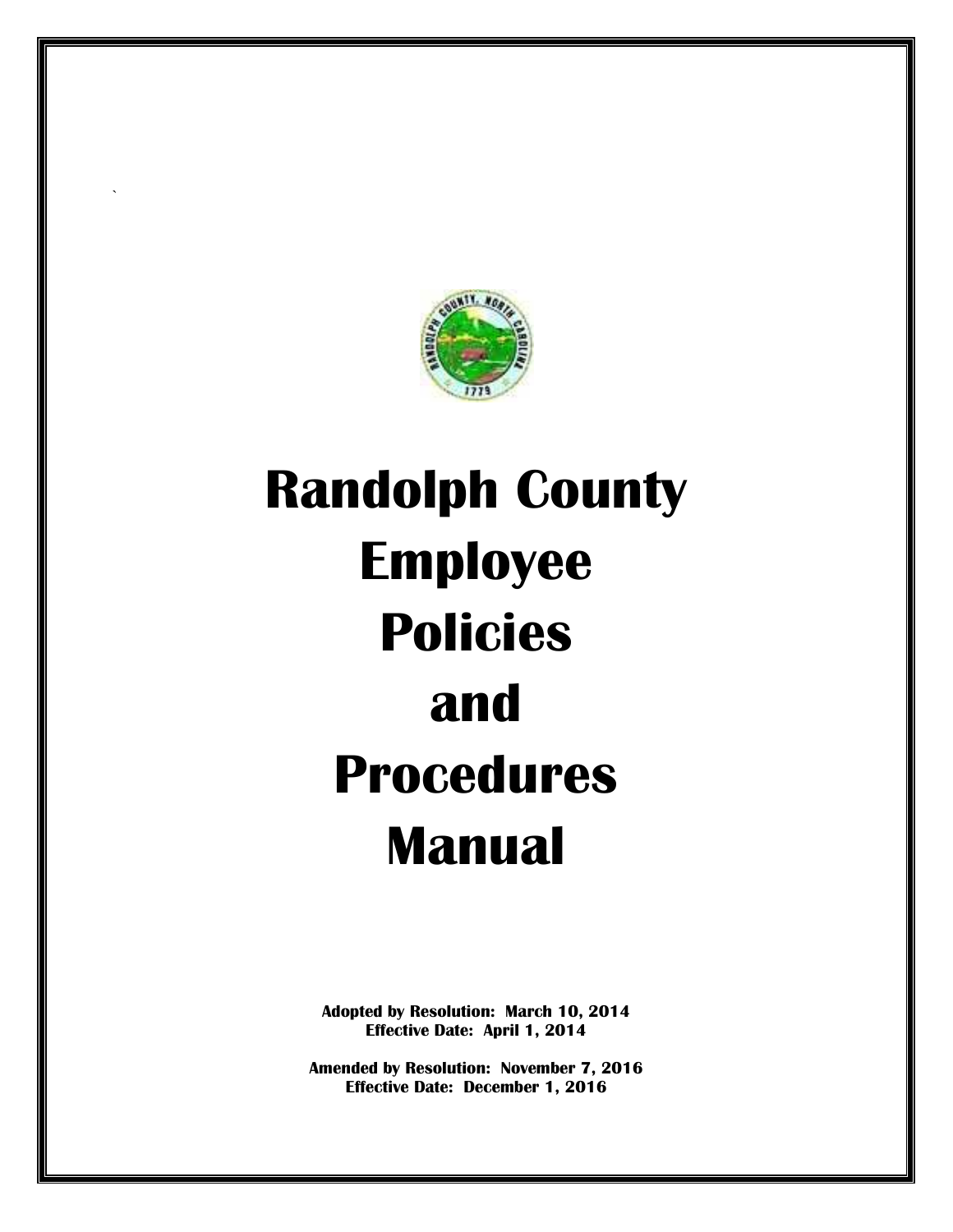| SECTION 6. CONFIDENTIAL EMPLOYEE INFORMATION/ACCESS TO PERSONNEL RECORDS 12       |  |  |
|-----------------------------------------------------------------------------------|--|--|
| SECTION 7. PENALTIES FOR VIOLATING PERSONNEL RECORD CONFIDENTIALITY GUIDELINES 13 |  |  |
|                                                                                   |  |  |
|                                                                                   |  |  |
|                                                                                   |  |  |
|                                                                                   |  |  |
|                                                                                   |  |  |
|                                                                                   |  |  |
|                                                                                   |  |  |
|                                                                                   |  |  |
|                                                                                   |  |  |
|                                                                                   |  |  |
|                                                                                   |  |  |
|                                                                                   |  |  |
|                                                                                   |  |  |
|                                                                                   |  |  |
|                                                                                   |  |  |
|                                                                                   |  |  |
|                                                                                   |  |  |
| SECTION 8. PAY RATES IN PROMOTION, DEMOTION, TRANSFER, AND RECLASSIFICATION 20    |  |  |
|                                                                                   |  |  |
|                                                                                   |  |  |
|                                                                                   |  |  |
|                                                                                   |  |  |
|                                                                                   |  |  |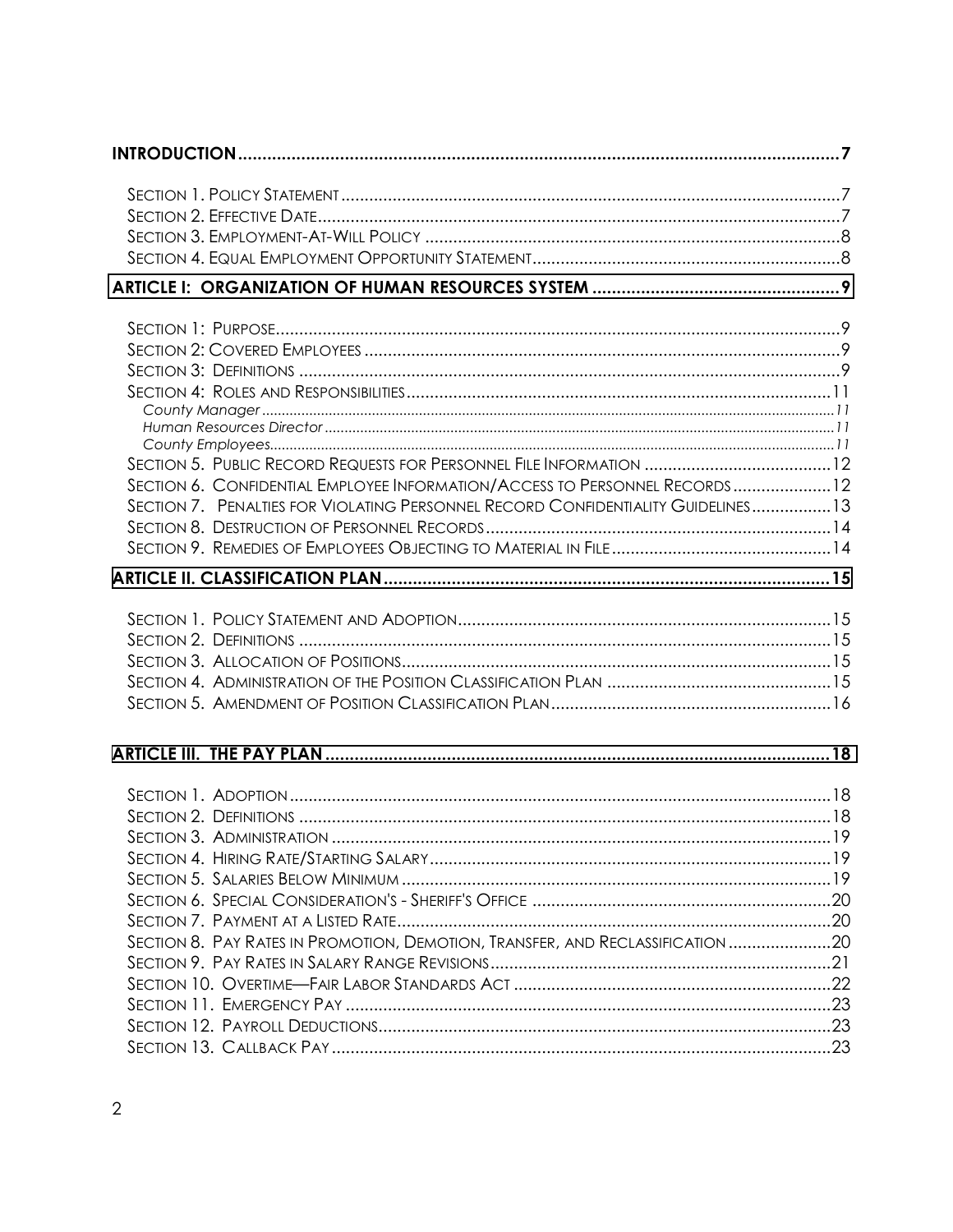| SECTION 13. UNLAWFUL WORKPLACE HARASSMENT/DISCRIMINATION COMPLAINT PROCEDURE42 |  |
|--------------------------------------------------------------------------------|--|
|                                                                                |  |
|                                                                                |  |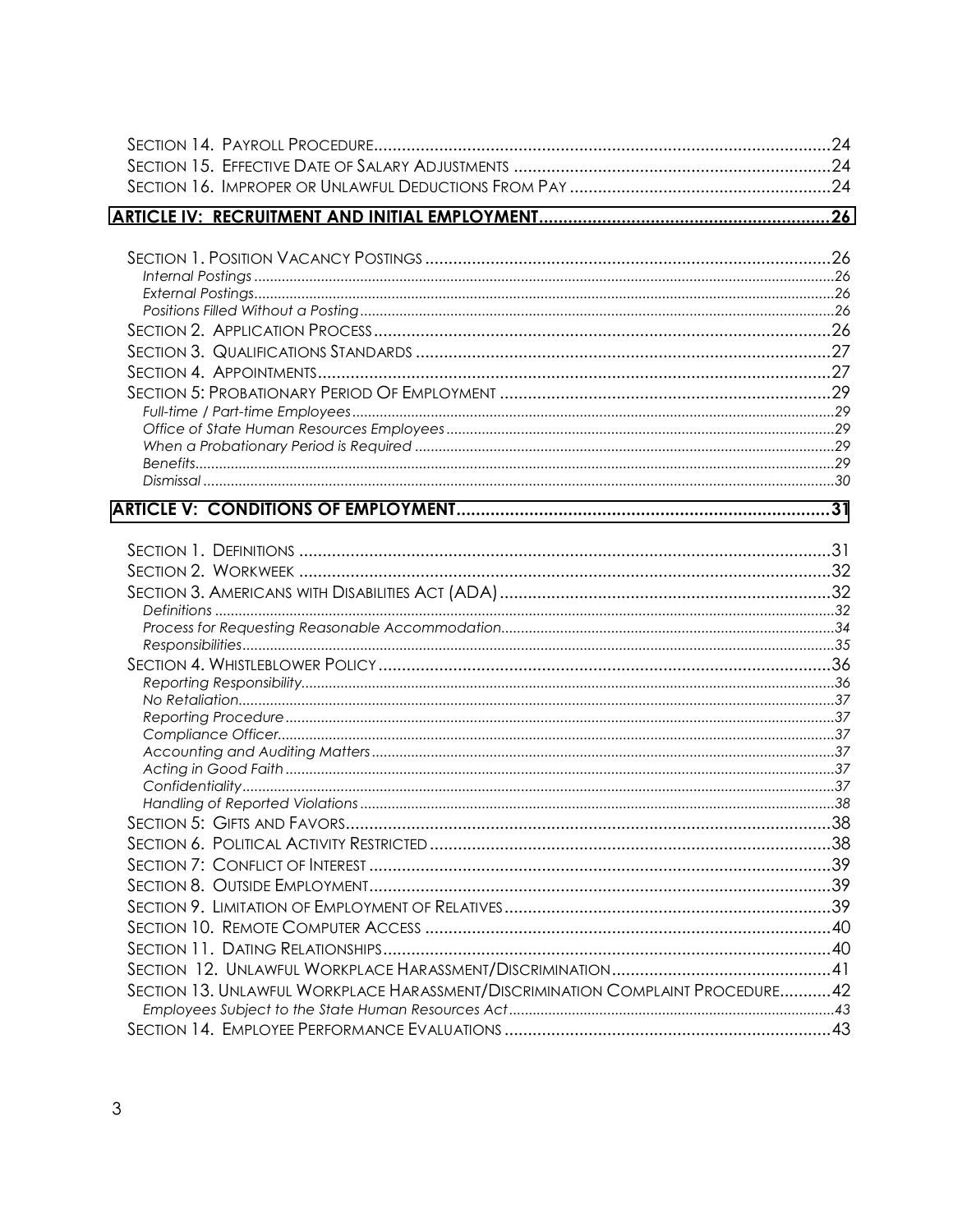| Absences During Severe Weather or Emergency Events when the County is Operating Under a Normal |  |
|------------------------------------------------------------------------------------------------|--|
|                                                                                                |  |
|                                                                                                |  |
|                                                                                                |  |
|                                                                                                |  |
|                                                                                                |  |
|                                                                                                |  |
|                                                                                                |  |
|                                                                                                |  |
|                                                                                                |  |
|                                                                                                |  |
|                                                                                                |  |
|                                                                                                |  |
|                                                                                                |  |
|                                                                                                |  |
|                                                                                                |  |
|                                                                                                |  |
|                                                                                                |  |
|                                                                                                |  |
|                                                                                                |  |
|                                                                                                |  |
|                                                                                                |  |
|                                                                                                |  |
|                                                                                                |  |
|                                                                                                |  |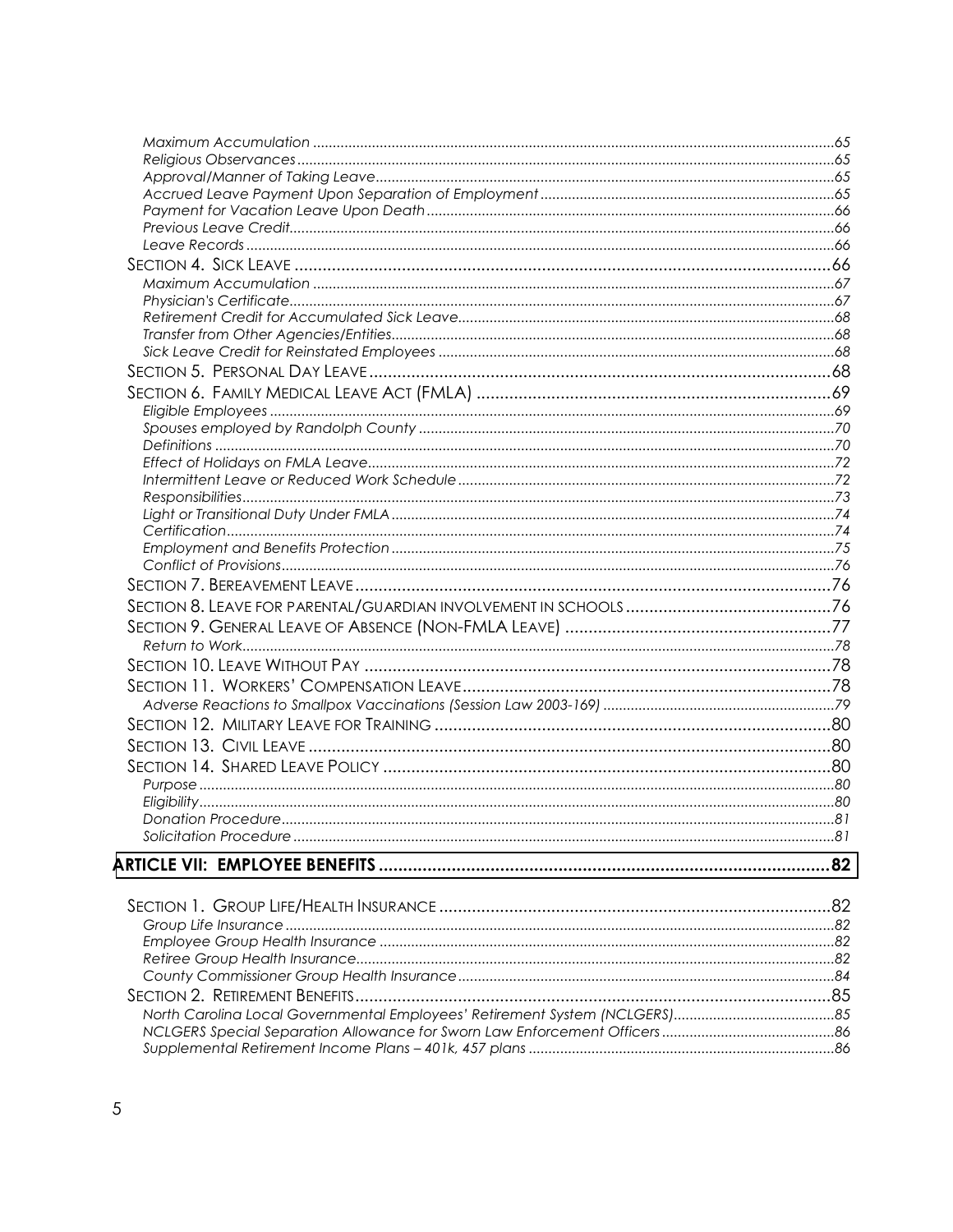| ARTICLE VIII: DISCIPLINARY ACTIONS, SEPARATIONS AND REINSTATEMENT 89                 |  |
|--------------------------------------------------------------------------------------|--|
|                                                                                      |  |
|                                                                                      |  |
|                                                                                      |  |
|                                                                                      |  |
|                                                                                      |  |
|                                                                                      |  |
|                                                                                      |  |
|                                                                                      |  |
|                                                                                      |  |
|                                                                                      |  |
|                                                                                      |  |
| Dismissal for Grossly Inefficient Job Performance or Unacceptable Personal Conduct95 |  |
|                                                                                      |  |
|                                                                                      |  |
|                                                                                      |  |
|                                                                                      |  |
|                                                                                      |  |
|                                                                                      |  |
|                                                                                      |  |
|                                                                                      |  |
|                                                                                      |  |
|                                                                                      |  |
|                                                                                      |  |
|                                                                                      |  |
|                                                                                      |  |
|                                                                                      |  |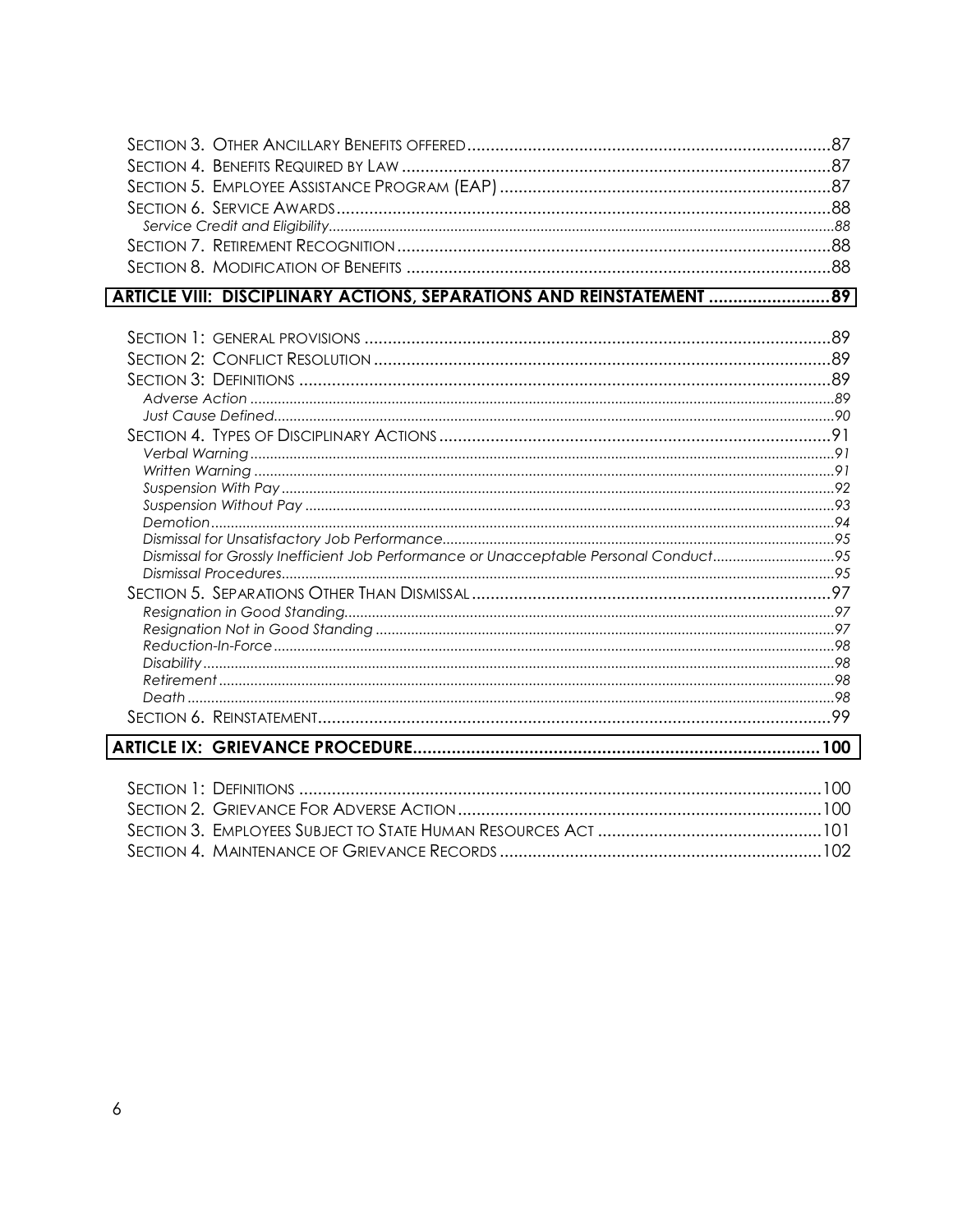## *INTRODUCTION*

## *SECTION 1. POLICY STATEMENT*

The Board of County Commissioners believes that the County should be a model employer for the community, setting operating objectives and management practices to assure maximum productivity and service to the community for each public dollar spent. These practices include selecting County employees on the basis of merit and fitness and providing working conditions and training and development opportunities to maximize employee potential in providing services. This Policy is established under the authority of Chapter 153A-Article 5 and Chapter 126 of the General Statutes of North Carolina.

In the event that any Article, Section, paragraph or provision of this Policy is held to be void or unenforceable under any law, regulation or court ruling, all other Articles, Sections, paragraphs and provisions hereof shall remain enforceable in full force and effect.

These are the official written personnel policies of the County.

These policies and procedures cannot alter, modify, or otherwise change any controlling legal documents, rules or General Statutes in any way nor can any right accrue by reason of any statement or omission of any statement in this document, except as specifically stated.

### *SECTION 2. EFFECTIVE DATE*

The Randolph County Employee Policies and Procedures Manual was adopted by Resolution on March 10, 2014 and became effective April 1, 2014. This Policy and Procedures Manual superseded and replaced the Personnel Ordinance adopted January 1, 2004. This Policy was amended by resolution on November 7, 2016 with an effective date of December 1, 2016.

Certain policies contained within were originally adopted as standalone policies at an earlier date. Whenever this is the case, a notation will be made under the policy heading such as: *"Adopted by the Board of County Commissioners as a standalone policy on (insert date). Policy was incorporated into the Randolph County Employee Policies and Procedures Manual effective April 1, 2014."* 

In addition, as policies change, but mandate a "grandfather status" for certain groups of employees, such grandfather status will be noted in the heading of the policy section such as: *Retiree's Health Insurance Benefits Policy, Modified 10/3/11. Employees hired*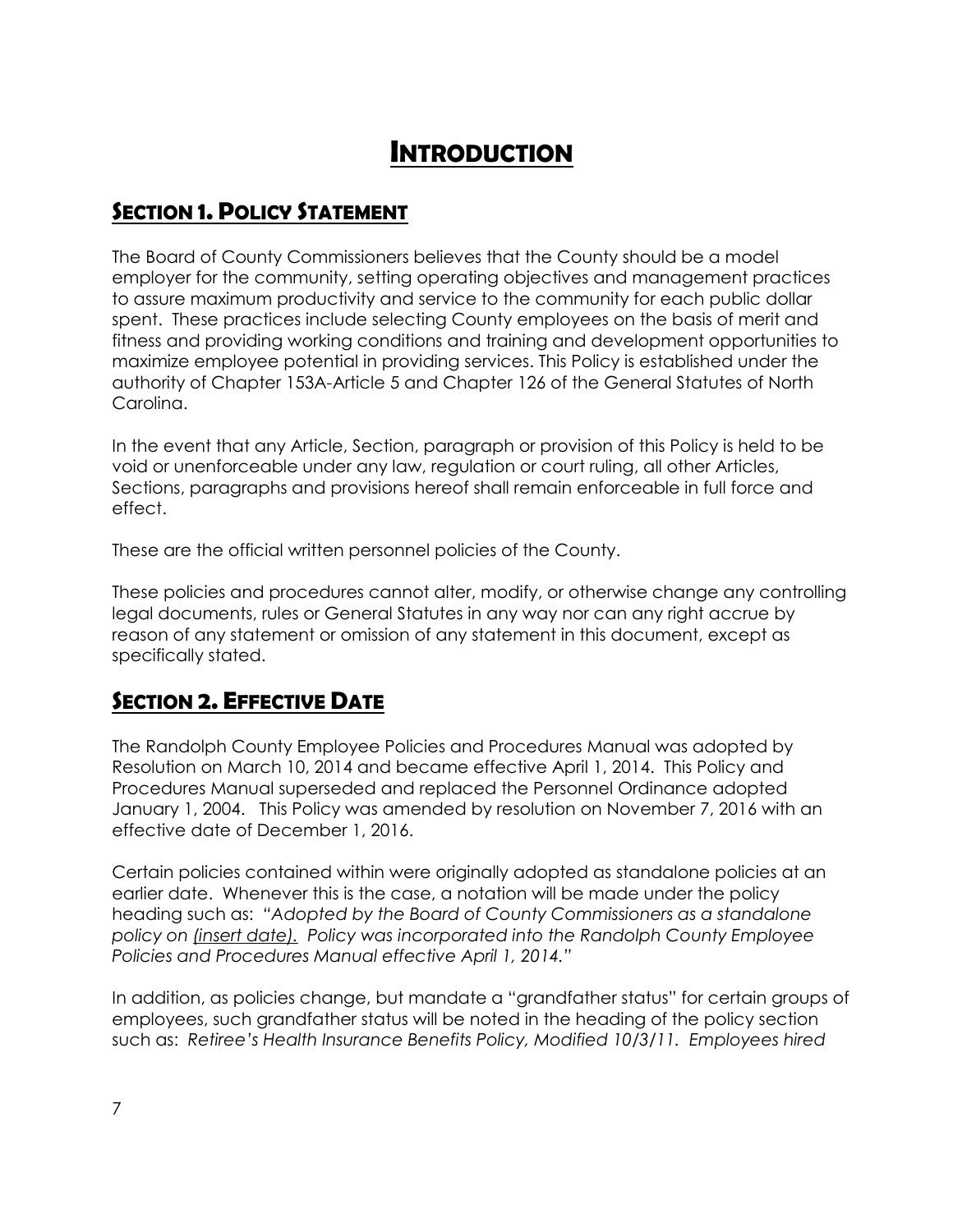*on or before 10/3/11 are grandfathered into the provision of the previous policy. See Human Resources for a copy of the policy in effect prior to 10/3/11.* 

## *SECTION 3. EMPLOYMENT-AT-WILL POLICY*

Randolph County does not offer tenured or guaranteed employment. Either the County or the employee may terminate the employment relationship at any time, with or without cause, with or without notice. This at-will employment relationship exists regardless of any other written statements or policies contained in this Policy Manual or any verbal statement to the contrary. This policy of employment-at-will may not be modified by any employee and shall not be modified in any publication or document. No entity except the Board of Commissioners can enter into any kind of employment relationship or agreement that is contrary to the previous statement. To be enforceable, the arrangement reflecting such relationship or agreement must be in writing; having first been lawfully adopted by the Board and lawfully executed by the County.

## *SECTION 4. EQUAL EMPLOYMENT OPPORTUNITY STATEMENT*

Randolph County maintains an equal employment opportunity policy and does not discriminate in hiring practices or terms and conditions of employment. All applicants and employees receive equal employment opportunities and all personnel decisions, actions and conditions affecting employees, including, but not limited to assignment, transfer, promotion and classification will be governed by the principles of equal opportunity. Employment decisions (recruitment, examination, appointment, training, promotion, retention or discipline) are made without regard to age, race, sex, religion, color, national origin, political affiliation, or disability.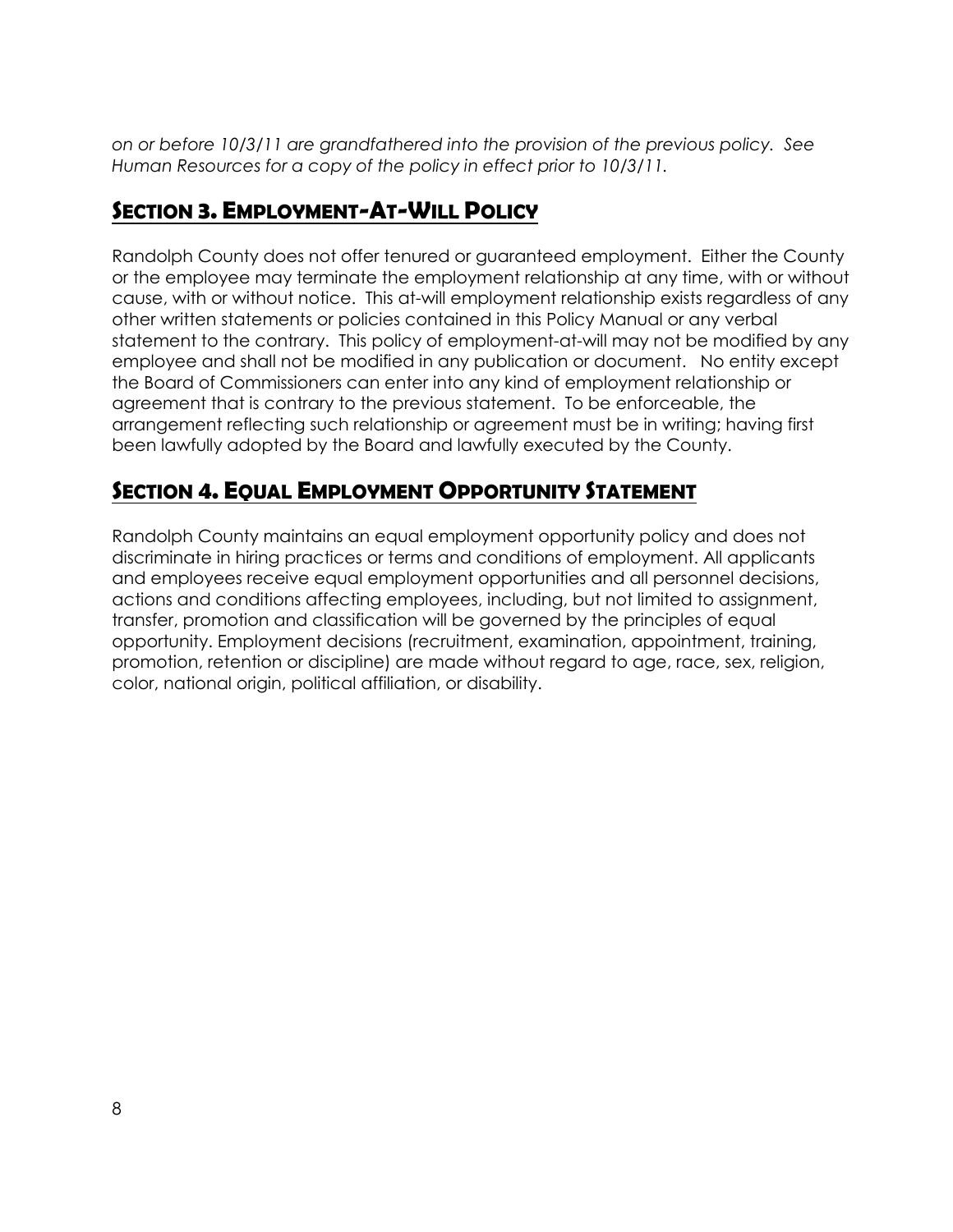## <span id="page-8-0"></span>*ARTICLE I: ORGANIZATION OF HUMAN RESOURCES SYSTEM*

## *SECTION 1: PURPOSE*

The purpose of this Policy is to establish a Human Resources system which will promote a fair and effective means of employee recruitment and selection; develop and maintain an effective and responsible work force; promote understanding, cooperation, equal treatment, and efficiency; and provide the means for removal of unsatisfactory employees.

#### *SECTION 2: COVERED EMPLOYEES*

All employees in the County's service shall be subject to this Policy, except as provided in this section. The following are exempt from this Policy:

- 1. Elected Officials
- 2. County Manager
- 3. County Attorney
- 4. Consultants
- 5. Contractors
- 6. Volunteers
- 7. State Employees of the North Carolina Cooperative Extension Service

The following employees are covered only by the specifically designated Articles and Sections:

- Health and Social Services employees are subject to all provisions of this Policy except those that conflict with North Carolina G.S. 126 or rules and regulations as established by the State Human Resources Commission.
- The Supervisor of Elections shall be subject to all Articles except Articles IV, VIII, and IX.

#### *SECTION 3: DEFINITIONS*

**Appointing Authority.** Any board or position with legal or delegated authority to make hiring decisions.

**Full-time Employee/Position.** A position approved by the Board of County Commissioners in which the duties and responsibilities are required on a continuous basis for an indefinite duration requiring full-time employment of an individual. The actual hours worked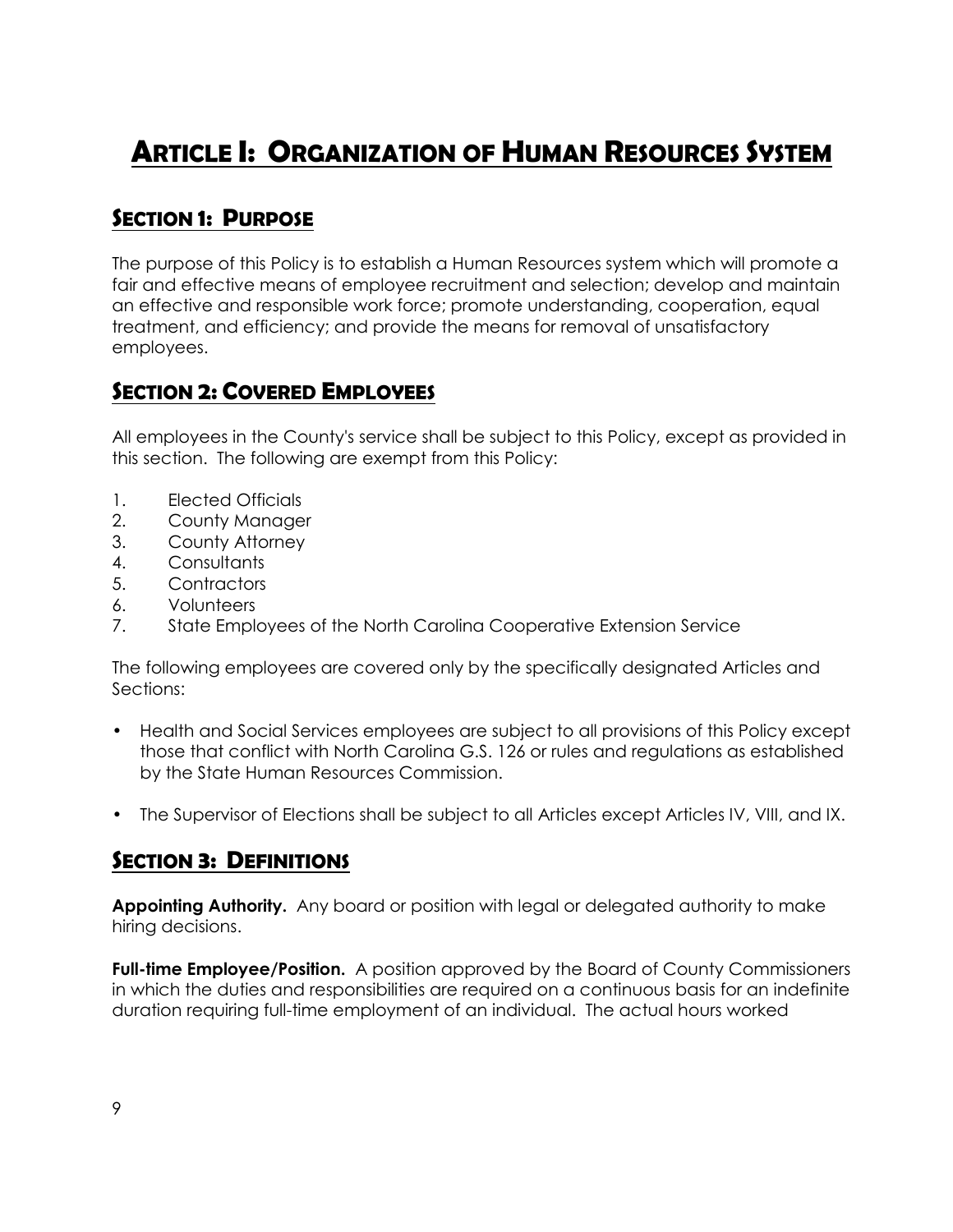average 30 or more hours per week. Full-time employees are eligible to receive all County offered benefits.

**Immediate family member.** An employee's spouse, parent, child(ren), sibling, grandchild(ren) and grandparent. Adopted, half, in-law and step members are also included in immediate family.

**Part-time Benefitted Position/Employee.** A position approved by the Board of County Commissioners in which the duties and responsibilities are required on a continuous basis for an indefinite duration requiring part-time hours averaging between 19.23 hours per week to no more than 29 hours per week. A part-time benefitted employee is eligible to and shall participate in the North Carolina Local Governmental Employees' Retirement System (NCLGERS) and is also eligible to participate in the 401(k) and 457 Deferred Compensation retirement plans. No other benefits are offered, and a part-time benefitted employee has no appeal rights.

**Part-time Auxiliary Employee/Position.** A part-time auxiliary position may be created and approved by the Board of County Commissioners or by the County Manager (or his designee); provided , however, that the County Manager (or his designee) may only approve such a position when funds are available in a department's budget for this purpose. These positions are established to provide auxiliary coverage for a specific department. An auxiliary position is not eligible for any County benefits and has no appeal rights. An employee in this positions works no more than 19.23 hours per week (less than 1,000 hours annually). An auxiliary employee works on an as needed basis to supplement the work of a department. Unless created/approved by the Board of County Commissioners, an auxiliary position may be removed at any time.

**Probationary Employee.** An employee hired into a full-time or part-time position who has not yet completed the probationary period of employment, as defined in Article IV, Section 5 of this policy.

**Regular Status**. An employee achieves regular status when he/she has successfully completed his/her probationary period.

**Temporary Employee/Position.** An employee in a position which the duties and responsibilities are required for less than (12) months and who will work an average of less than 30 hours per week. Under no circumstance will a temporary employee average 30 hours or more hours per week in a 52 week period. Temporary employees may be approved by the County Manager; provided , however, that the County Manager (or his designee) may only approve such a position when funds are available in a department's budget for this purpose. Temporary employees have no benefits and no appeal rights.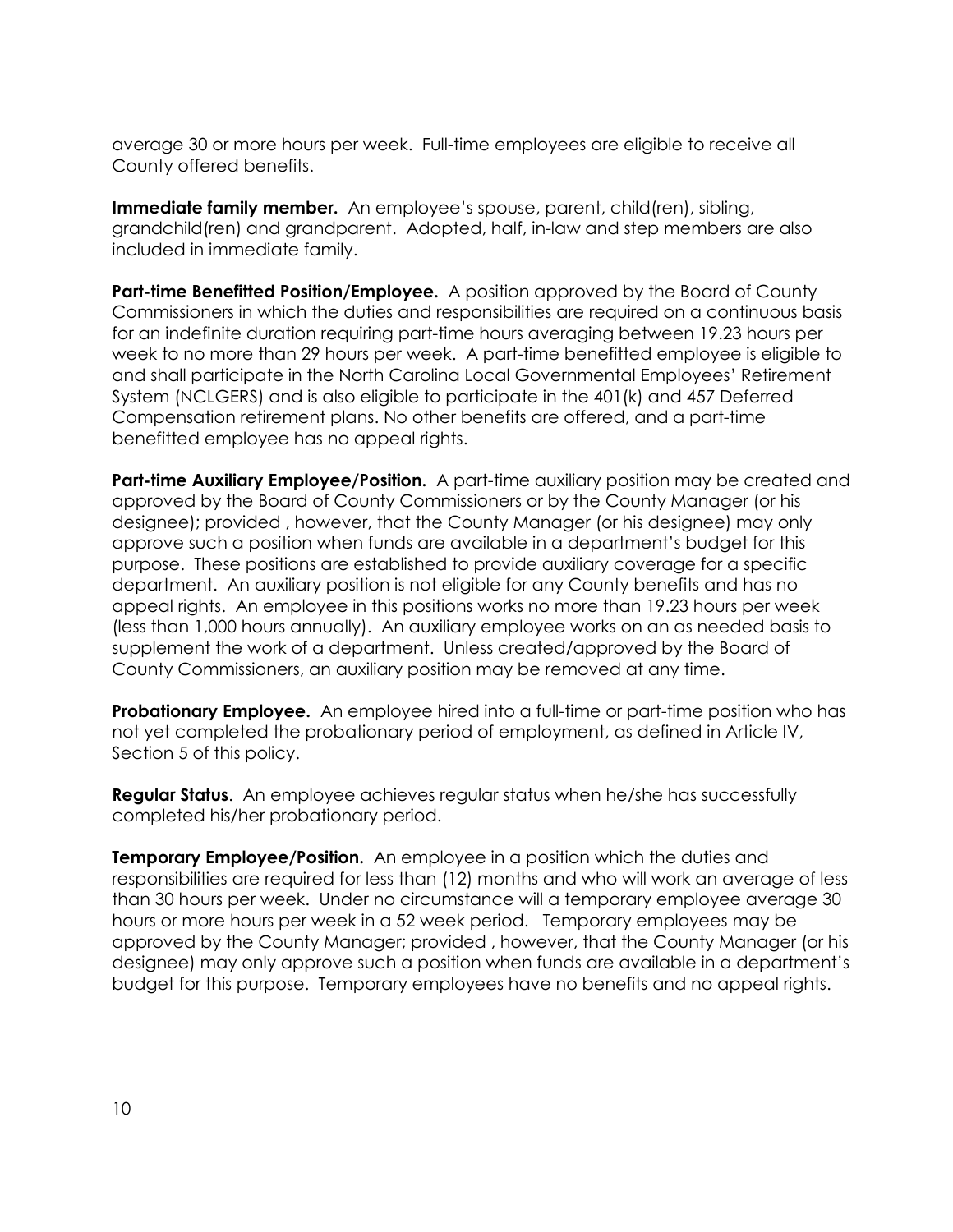## *SECTION 4: ROLES AND RESPONSIBILITIES*

It is the responsibility of the Board of Commissioners to approve human resources policies, including the classification plan and salary schedule, and make and confirm appointments when so specified by law.

#### **County Manager**

It is the responsibility of the County Manager to administer the human resources program. The duties and responsibilities of the County Manager in administering the human resources program are primarily to appoint, suspend and remove all County officers and employees, except those elected by the people or whose appointment is otherwise provided for by law, in accordance with Chapter 153A-82 of the General Statutes of the State of North Carolina. The County Manager may either perform the human resources functions him/herself or appoint a Human Resources Director as his/her designee. Human Resources functions include the preparation and maintenance of the human resources policies and procedures, the position classification plan and the salary schedule, and the performance of such other duties in connection with the human resources program as the County Commissioners and County Manager shall require.

#### **Human Resources Director**

It is the responsibility of the Human Resources Director to apply, interpret and carry out the policy and procedures adopted as directed by the County Manager and as defined in the Human Resources Director job description.

#### **County Employees**

It is the responsibility of all county employees to comply with the content of this Policy Manual. Other responsibilities are, but not limited to, the following:

- A. Maintaining a neat, well-groomed and appropriate business appearance while on duty for the County;
- B. Reporting to work on time and notifying the Supervisor as soon as possible when late arrival is necessary;
- C. Reporting to work physically, mentally and emotionally prepared to do his/her job in a professional manner;
- D. Conducting themselves in a professional, business-like manner, avoiding loud or disruptive behavior or discussing personal problems within the hearing range of visitors;
- E. Handling their personal issues in private and not permitting personal obligations to extend to the business premises;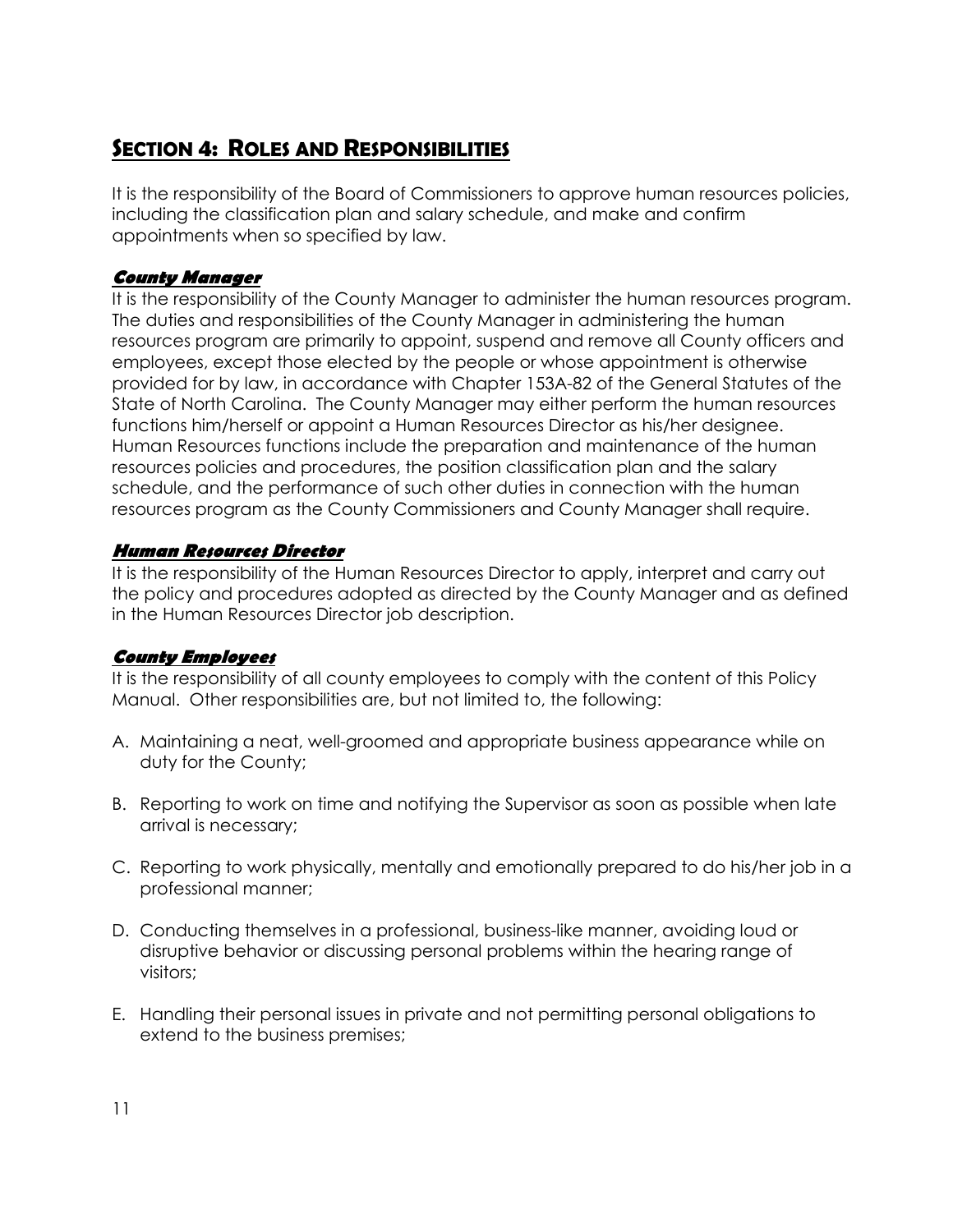- F. Behaving in a manner that engenders mutual respect and treating each other and the public with courtesy and civility regardless of position or status. This is true even in situations of high pressure and urgency;
- G. Following safety and health practices in the performance of their duties and responsibilities, and adhering to operational requirements and training as provided;
- H. Striving to perform duties and responsibilities more effectively every day, learning more about the work and how to improve by asking questions and reading related materials, and submitting ideas for suggested improvements to the Supervisor and/or Department Head;
- I. Accessing confidential information for work purposes only and protecting any confidential information received.
- J. Presenting a positive public image for Randolph County and its services by serving the public in a professional way that projects courtesy and a helpful attitude;
- K. Conducting themselves as law abiding, ethical citizens;
- L. Resolving problems and conflicts by going to the person responsible, ensuring that departmental problems remain within the Department and not become gossip;
- M. Reporting to the Department Head or Human Resources Director inappropriate, illegal, or unethical behaviors such as safety violations, discriminatory actions, unlawful workplace harassment, etc. Employees making such reports shall be afforded protection (see Whistleblower Policy).

### *SECTION 5. PUBLIC RECORD REQUESTS FOR PERSONNEL FILE INFORMATION*

Except for disclosures to authorized persons processing personnel actions, all disclosures shall be accounted for by keeping a written record of the following information: name of employee, information disclosed, and date information was requested. This information must be retained in accordance with the County's records retention and Disposition Schedule. Upon request, records of disclosure shall be made available to the employee to whom it pertains. Any costs associated with copying personnel records will be charged to the requesting party.

### *SECTION 6. CONFIDENTIAL EMPLOYEE INFORMATION/ACCESS TO PERSONNEL RECORDS*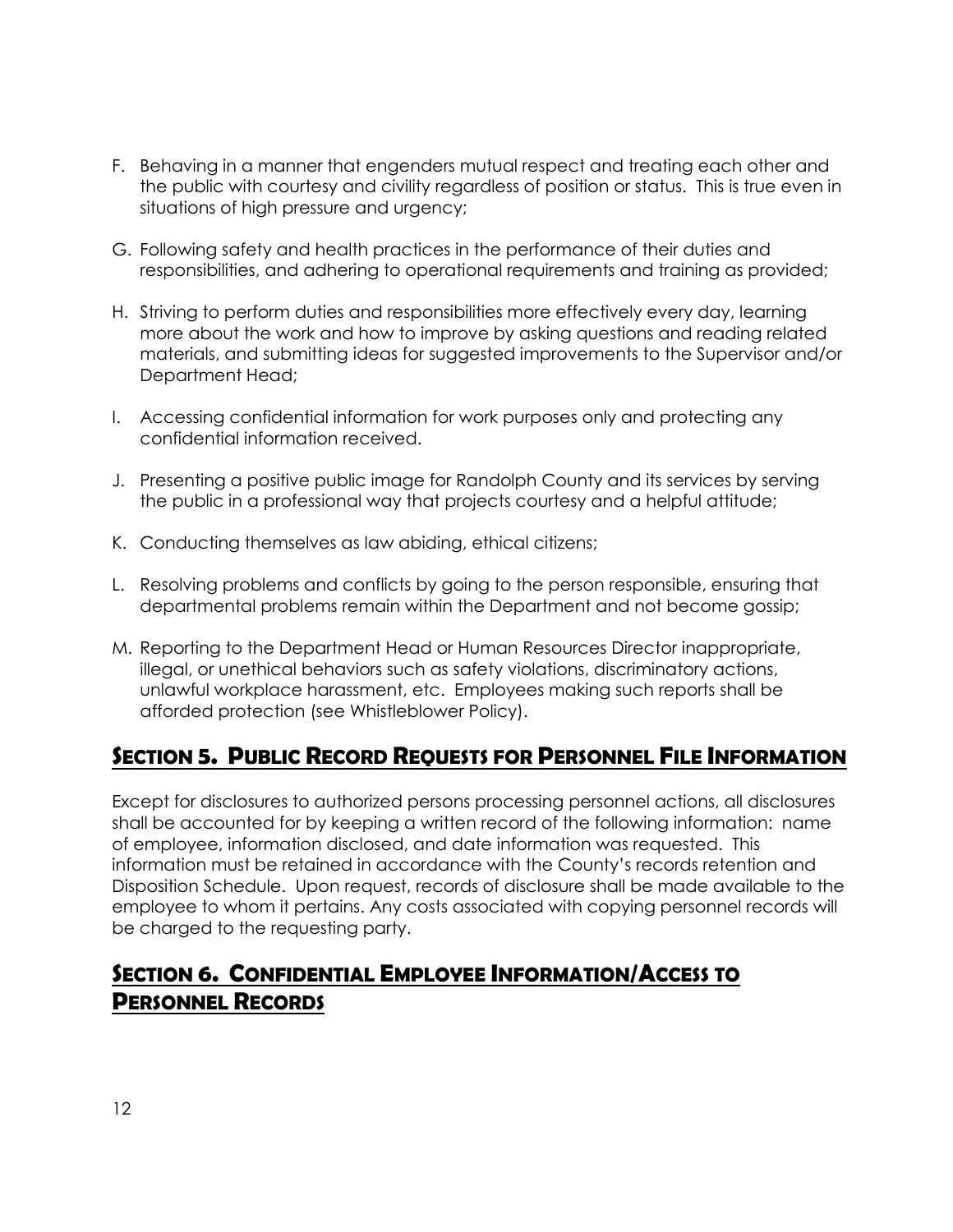All personnel records are maintained by the Human Resources department. All information contained in the employee's personnel files, other than the information subject to public record as defined by general statute will be maintained as confidential in accordance with statute requirements and shall be open to inspection only in the following instances: *(Former employees are subject to the same access guidelines listed below.)* 

- a. The employee or his duly authorized agent may examine all portions of his personnel file, except letters of reference solicited prior to employment and information concerning a medical disability, mental or physical, that a prudent physician would not divulge to his patient. This is not kept in the personnel file, but in a confidential file.
- b. A licensed physician may examine the employee's medical record when authorized in writing by the employee to do so.
- c. A County employee having supervisory authority over the employee may examine all material in the employee's non – confidential personnel file.
- d. By order of a court of competent jurisdiction, any person may examine all material in the employee's non – confidential or confidential personnel file.
- e. An official of any agency of the State or Federal government, or any political subdivision of the State, may inspect any portion of a non-confidential personnel file when such information is deemed by the County Manager to be necessary and essential to the pursuance of a proper function of the inspecting agency, but no information shall be divulged for the purpose of assisting in a criminal prosecution of the employee or for the purpose of assisting in an investigation of the employee's tax liability, unless divulged pursuant to court order as provided in Item d above.

Each individual requesting access to confidential information will be required to submit satisfactory proof of identity. A record shall be made of each disclosure and placed in the employee's file (except of disclosures to the employee and the supervisor).

Human Resources maintains a separate personnel file for all employees which may include the following sensitive and confidential information: drug screen chain of custody forms and background screen results. The confidential folder is available only to Human Resources and the employee or in accordance with item (d) above.

## *SECTION 7. PENALTIES FOR VIOLATING PERSONNEL RECORD CONFIDENTIALITY GUIDELINES*

Any public official or employee who knowingly and willfully permits any person to have access to any confidential information contained in an employee personnel file, except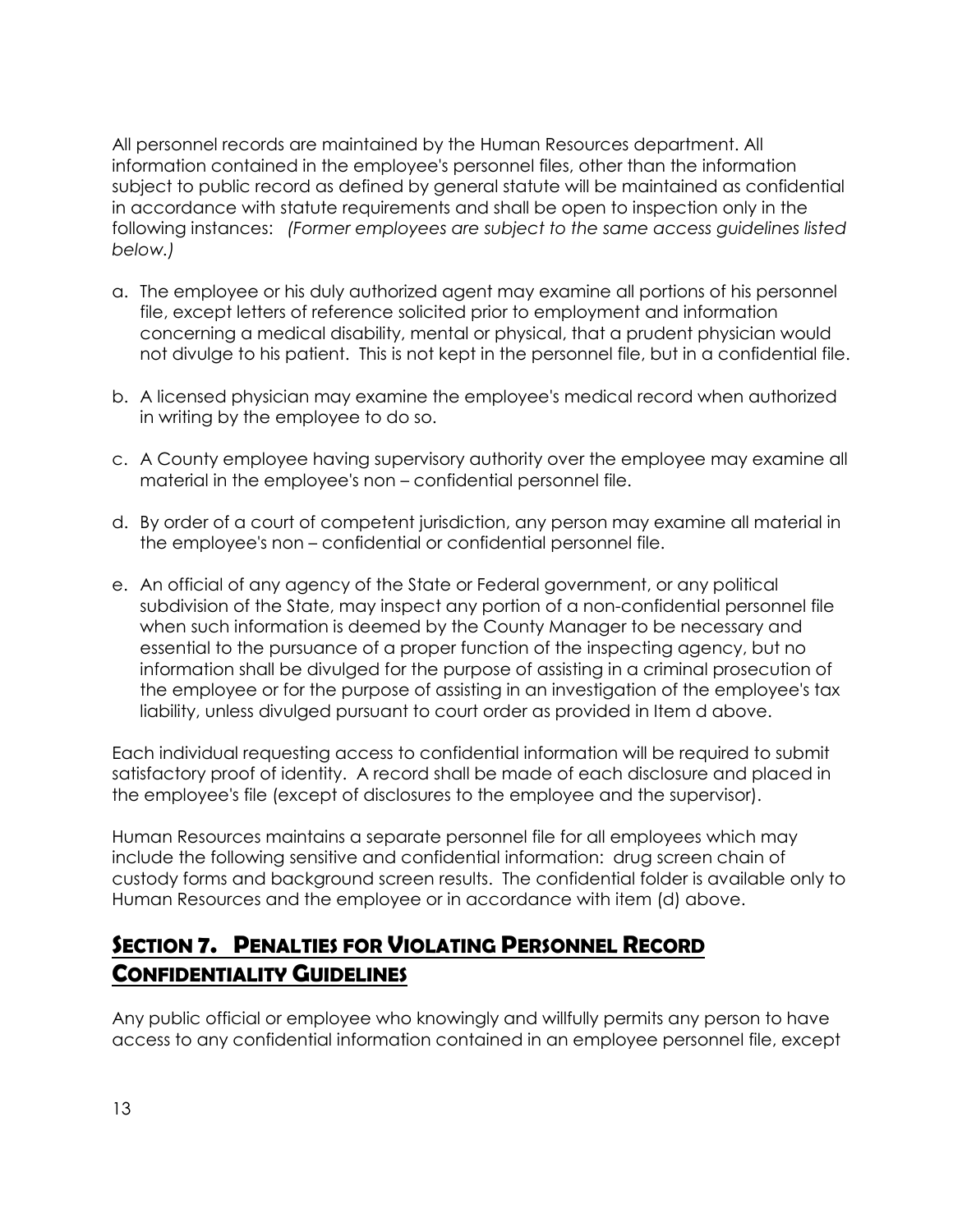as expressly authorized by the designated custodian, shall be subject to disciplinary action up to and including dismissal and may be prosecuted under applicable North Carolina criminal statutes.

Any public official or employee, not specifically authorized to have access to a personnel file, who knowingly and willfully examines it in its official filing place, or removes or copies any portion of a personnel file shall be subject to disciplinary action up to and including dismissal and may be prosecuted under applicable North Carolina criminal statutes.

#### *SECTION 8. DESTRUCTION OF PERSONNEL RECORDS*

No public official or employee may destroy, sell, loan, or otherwise dispose of any public record, except in accordance with the County's Records Retention and Disposition Schedule. Any public official or employee who unlawfully removes a public record from the office where it is usually kept, or who alters, defaces, mutilates or destroys it shall be subject to disciplinary action up to and including dismissal and may be prosecuted under applicable North Carolina criminal statutes

## *SECTION 9. REMEDIES OF EMPLOYEES OBJECTING TO MATERIAL IN FILE*

An employee who objects to material in his file may place in his file a statement relating to the material he considers to be inaccurate or misleading. The employee may seek the removal of such material in accordance with established grievance procedures.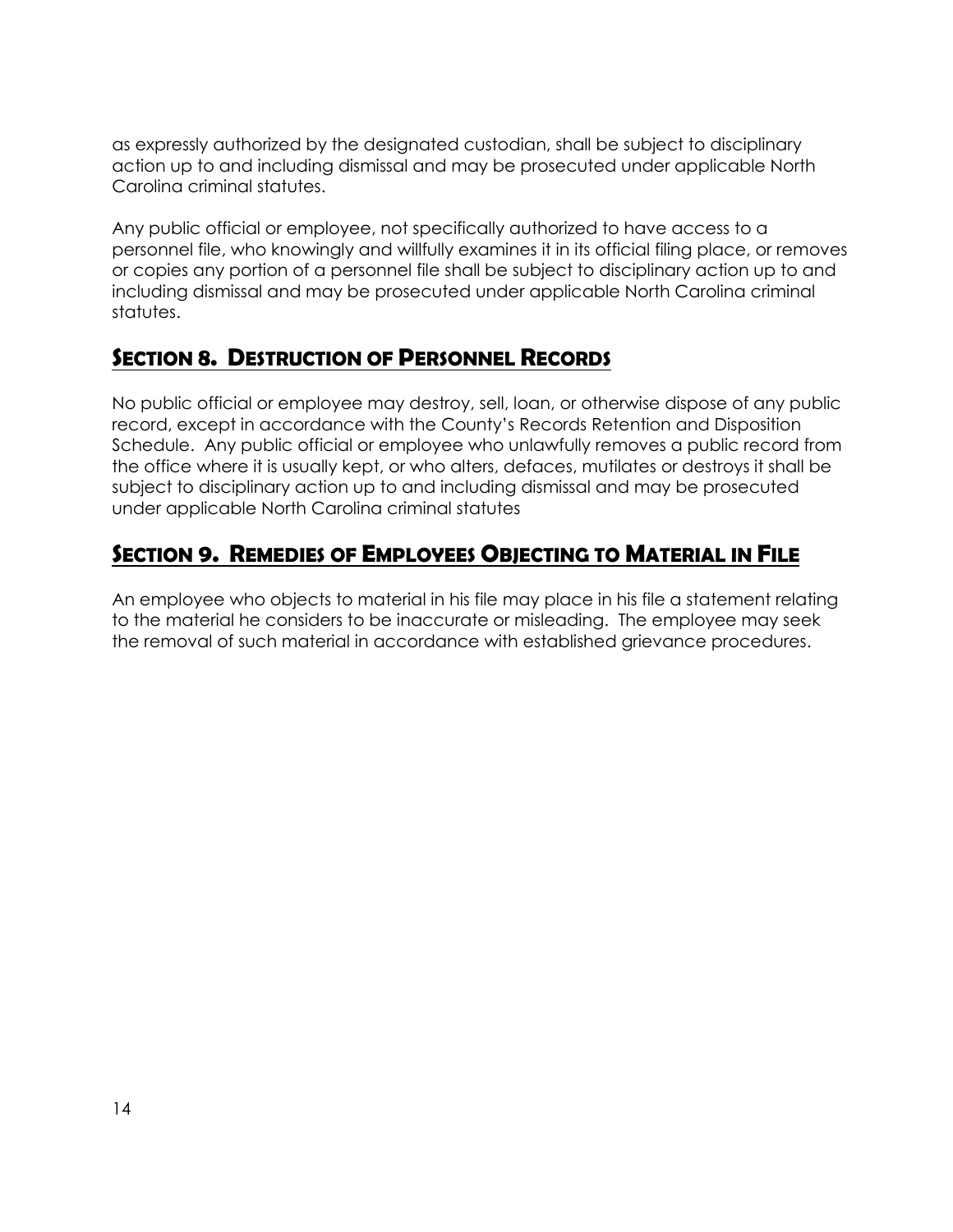## *ARTICLE II. CLASSIFICATION PLAN*

## <span id="page-14-0"></span>*SECTION 1. POLICY STATEMENT AND ADOPTION*

All positions covered in the classification plan are classified according to their duties, responsibilities, qualifications and other related factors. The classification plan is reviewed and updated annually. The Board of County Commissioners adopts the classification plan annually.

#### *SECTION 2. DEFINITIONS*

**Class.** A group of positions having similar duties and responsibilities requiring similar qualifications, which can be properly designated by one title indicative of the nature of work performed, and which carry the same salary range.

**Position (aka job description).** A group of current duties and responsibilities, assigned by competent authority, requiring full- or part-time employment.

 **Classification Plan.** A plan approved by the Board of Commissioners that assigns classes and positions to the appropriate pay grade.

**Reclassification.** The reassignment of an existing position from one class to another based on changes in job content such as duty, kind, difficulty, required skill, and responsibility of the work performed.

## *SECTION 3. ALLOCATION OF POSITIONS*

Upon recommendation of the Human Resources Director, the County Manager shall allocate each position covered by the classification plan to its appropriate class and pay grade in the plan.

### *SECTION 4. ADMINISTRATION OF THE CLASSIFICATION PLAN*

*The Human Resources Director*, as the County Manager's designee, shall be responsible for the administration and maintenance of the classification plan to accurately reflect the duties performed by employees in the classes to which their positions are allocated. Upon classification, each position shall be assigned to a pay grade in the classification plan.

*Department Heads* shall be responsible for bringing to the attention of the Human Resources Director the need for new positions and/or any material changes in the nature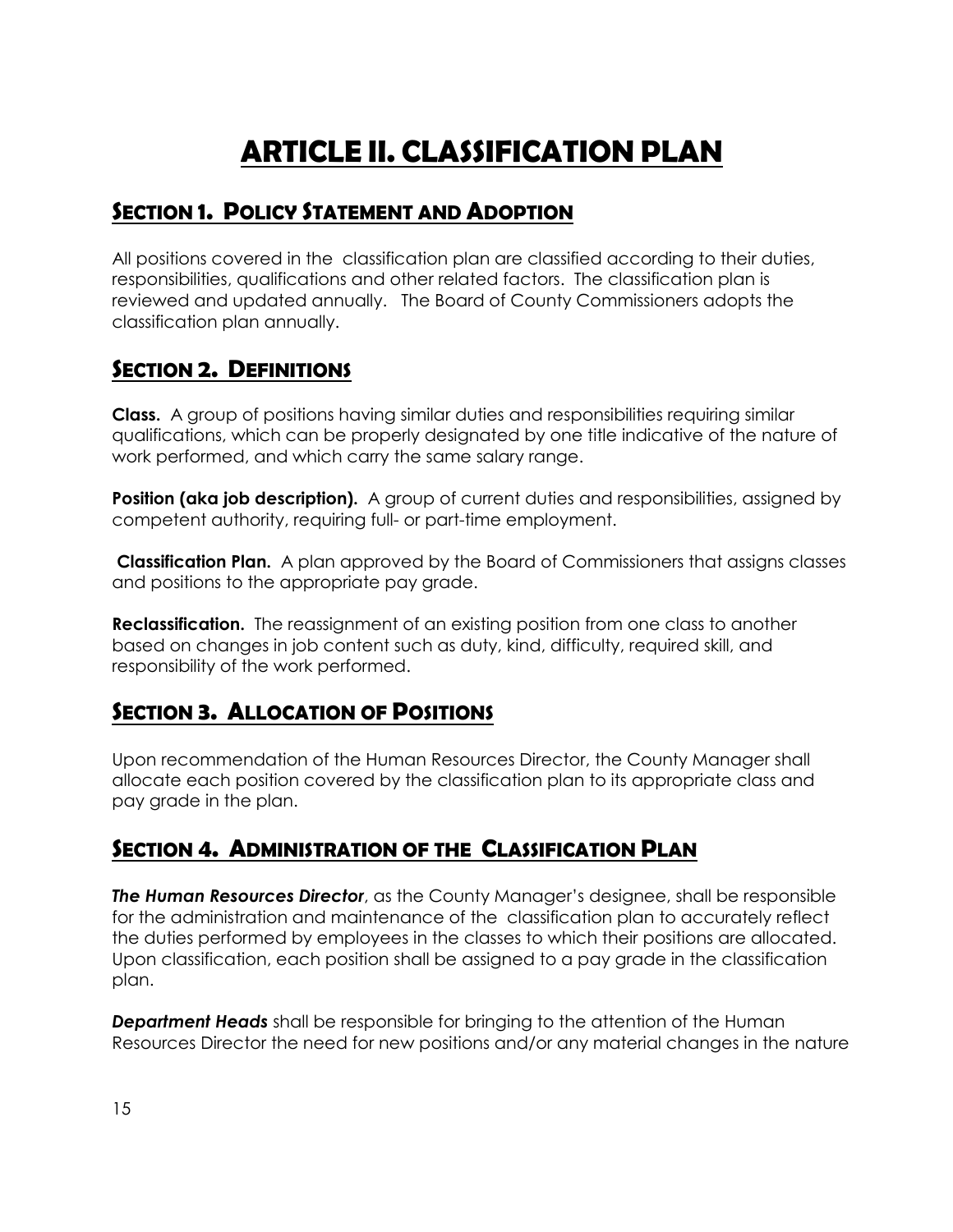of duties, responsibilities, working conditions, or other factors affecting the classifications of any existing positions.

## *SECTION 5. AMENDMENT OF POSITION CLASSIFICATION PLAN*

 The classification plan may need to be amended as time passes to meet the changing needs of the County organization. Classes, grades and pay ranges, as well as positions within classes, grades and pay ranges, may need to be added to or deleted from the plan. Furthermore, it may be necessary to reclassify existing positions. The procedures and approvals necessary for effecting such changes are outlined below.

- A. Addition or Deletion of Classes
	- 1. Addition of Classes—When a Department Head believes that a new class is needed, either to add a new type of work or to reflect additional levels of work within an existing series of classes, he shall furnish the Human Resources Director with a written statement of proposed duties for the new class, along with any other information deemed necessary. The Human Resources Director shall review this information to see where the new class would fit within the classification plan. Once this is done, the Department Head or the Human Resources Director can present the request for the addition of the class, along with the number of new positions needed within this class, to the Board of County Commissioners for approval.
	- 2. Deletion of Classes—From time to time, a review of the classification plan may reveal that a given class is no longer necessary. When this occurs, the Human Resources Director may present the Board of County Commissioners with a request to delete the unnecessary class.
- B. Addition or Deletion of Positions
	- 1. Addition of Position Within Existing Class—When a Department Head determines that he needs a new position within an existing class, he should consult with the County Finance Director regarding the source of compensation for the new position. After doing so, the Department Head may present the request for the new position to the Board of Commissioners for approval.
	- 2. Deletion of Position Within Existing Class—When a Department Head determines that a position should be deleted from an existing class, he should consult with the County Finance Director before doing so. The position may be deleted by the Human Resources Director with approval from the County Manager.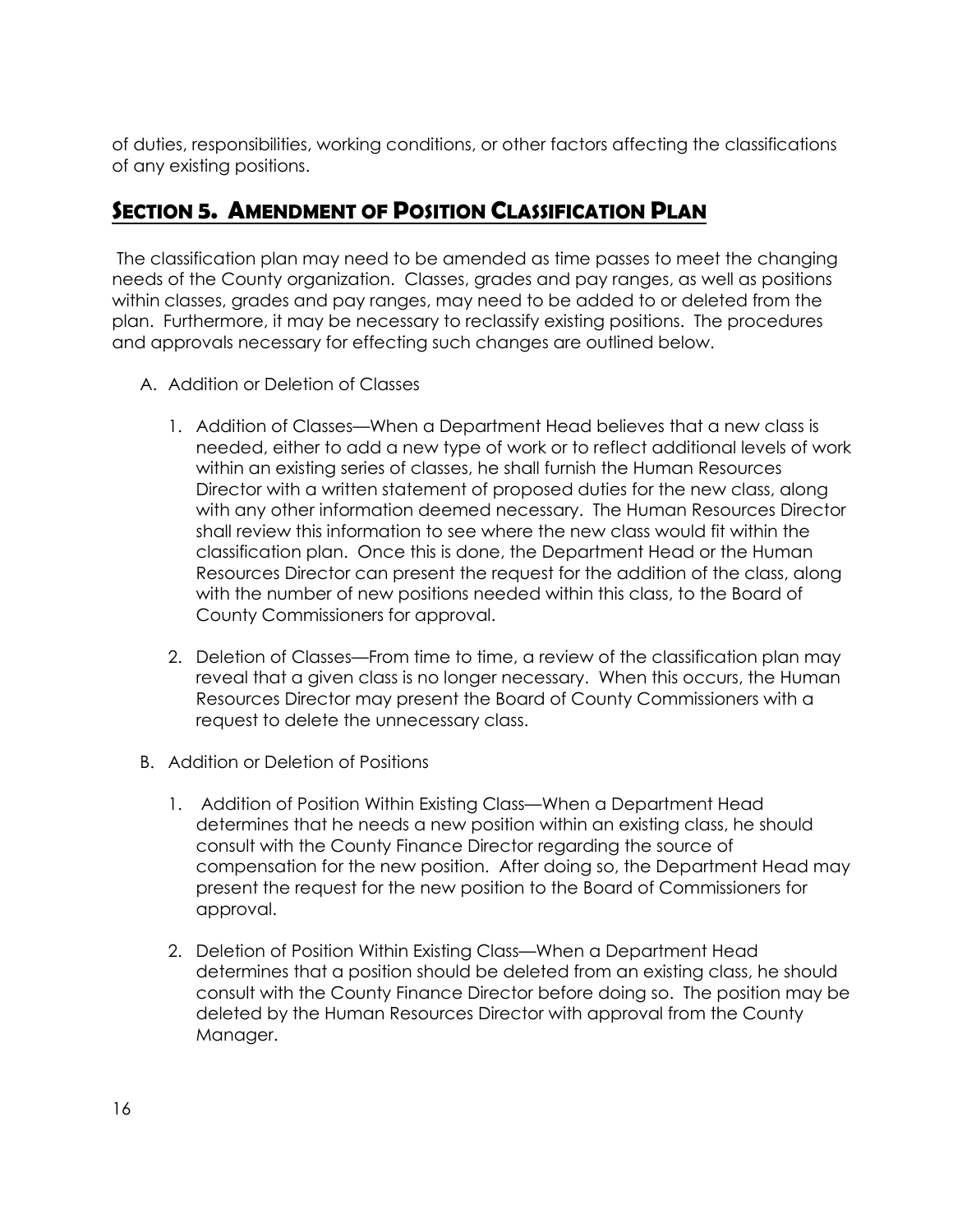- C. Reclassification of Positions
	- 1. When a Department Head believes that a given position needs a new job description due to substantial changes in the level of duties and responsibilities, he shall submit a new detailed job description in writing to the Human Resources Director, along with justifications and recommendations on a completed Position Classification Action Form. Reclassification requests may be presented by a supervisor other than the Department Head, but the Department Head must approve the request prior to forwarding it to Human Resources.
	- 2. The Human Resources Director shall review the recommendation and, within 10 business days, shall approve or disapprove the reclassification of the position to an existing class. If the position does not fit within an existing class, the procedure for the addition of a new class (paragraph A(1) above) should be followed.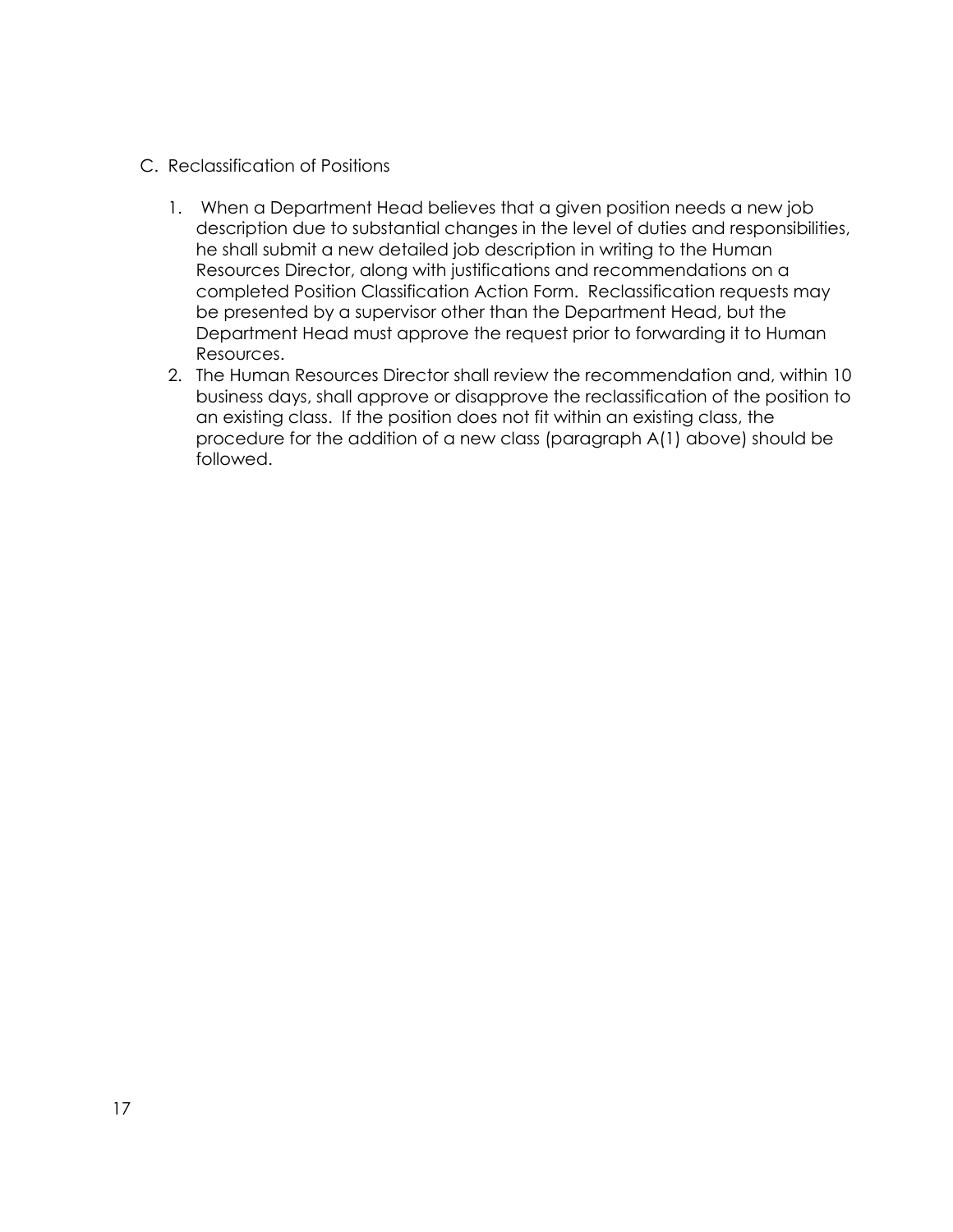## *ARTICLE III. THE PAY PLAN*

#### <span id="page-17-0"></span>*SECTION 1. ADOPTION*

The pay grades for all classes, as approved by the Board of County Commissioners, are hereby adopted as the pay plan for Randolph County.

#### *SECTION 2. DEFINITIONS*

**Demotion.** The reassignment of an employee to a position or classification having a lower salary range than the position or the classification from which the reassignment is made; or the reduction in pay of an employee without also reassigning the employee to a position or classification having a lower salary range.

**Grade.** All positions which are sufficiently comparable to warrant one range of pay rates. For the purpose of this definition, the words "class," "grade," "level" and "range" are used interchangeably.

**Maximum Salary Rate.** The maximum salary authorized for an employee within an assigned grade.

**Merit Increase.** An increase in salary within the same grade, based on meritorious performance of duties.

**Promotion.** The reassignment of an employee to an existing position or classification in the County service having a higher salary range than the position or classification from which the reassignment is made.

**Pay Plan Revision.** The uniform raising and lowering of the salary ranges of every grade within the pay plan.

**Salary Range.** The minimum and maximum salary levels for a given classification.

**Salary Range Revision.** The raising or lowering of the salary range for one or more specific classes of positions within the pay plan.

**Transfer.** The reassignment of an employee from one position or department to another.

**Work-Against.** An employee who does not meet the specific qualifications of the vacant position and who is hired when suitable qualified applicants are not available. A workagainst designation is made to allow the employee to gain the qualifications needed for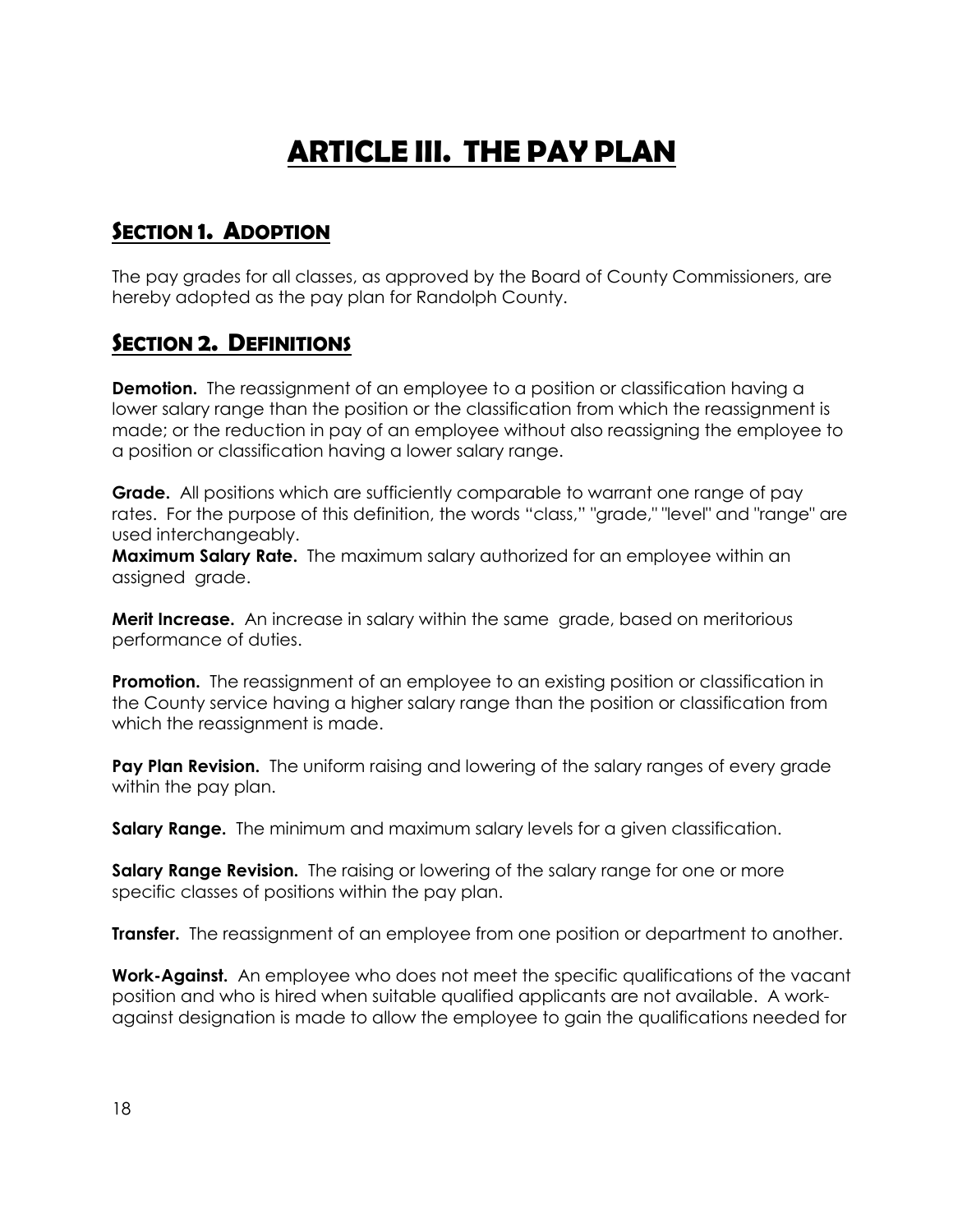the full class through on-the-job experience. The Human Resources Director must approve a work-against hiring.

## *SECTION 3. ADMINISTRATION*

The County Manager shall be responsible for the administration and maintenance of the pay plan.

The Human Resources Director shall make comparative studies of the factors affecting the level of salary ranges and shall recommend such changes as appear to be warranted in order to ensure that the plan:

- is externally competitive;
- maintains proper internal relationships among all positions based on relative duties and responsibilities; and
- recognizes performance as the basis for pay increases within the established salary range.

The classification and pay plan shall meet the requirements of the Office of State Human Resources for those employees subject to G.S. 126.

## *SECTION 4. HIRING RATE/STARTING SALARY*

Hiring rates are determined using multiple factors, including, but not limited to, education and experience required for the position, market conditions, internal equity where applicable and budget constraints. When an applicant meets the minimum requirements, the hiring rate will be the minimum of the grade. When an applicant exceeds the minimum requirements and those requirements are needed for the position, concessions will be allowed to hire that applicant at a higher starting salary than range minimum. Above-the-minimum appointments will be based on such factors as the applicant's qualifications where they exceed the minimum experience requirements for the position and market recruitment conditions such as job market competitiveness, talent pool, etc. Hiring managers must consult with the Human Resources Director to determine hiring rates. Any request to hire at 15% or more above the range minimum must be approved by the County Manager. Any appointment above the mid-point of the salary range may be approved by the County Manager with notice to the Board of County Commissioners.

### *SECTION 5. SALARIES BELOW MINIMUM*

Individuals appointed or promoted to a class when they do not possess all the established requirements for the class, shall be paid at a rate below the minimum of the salary range as determined by the Human Resources Director. These assignments are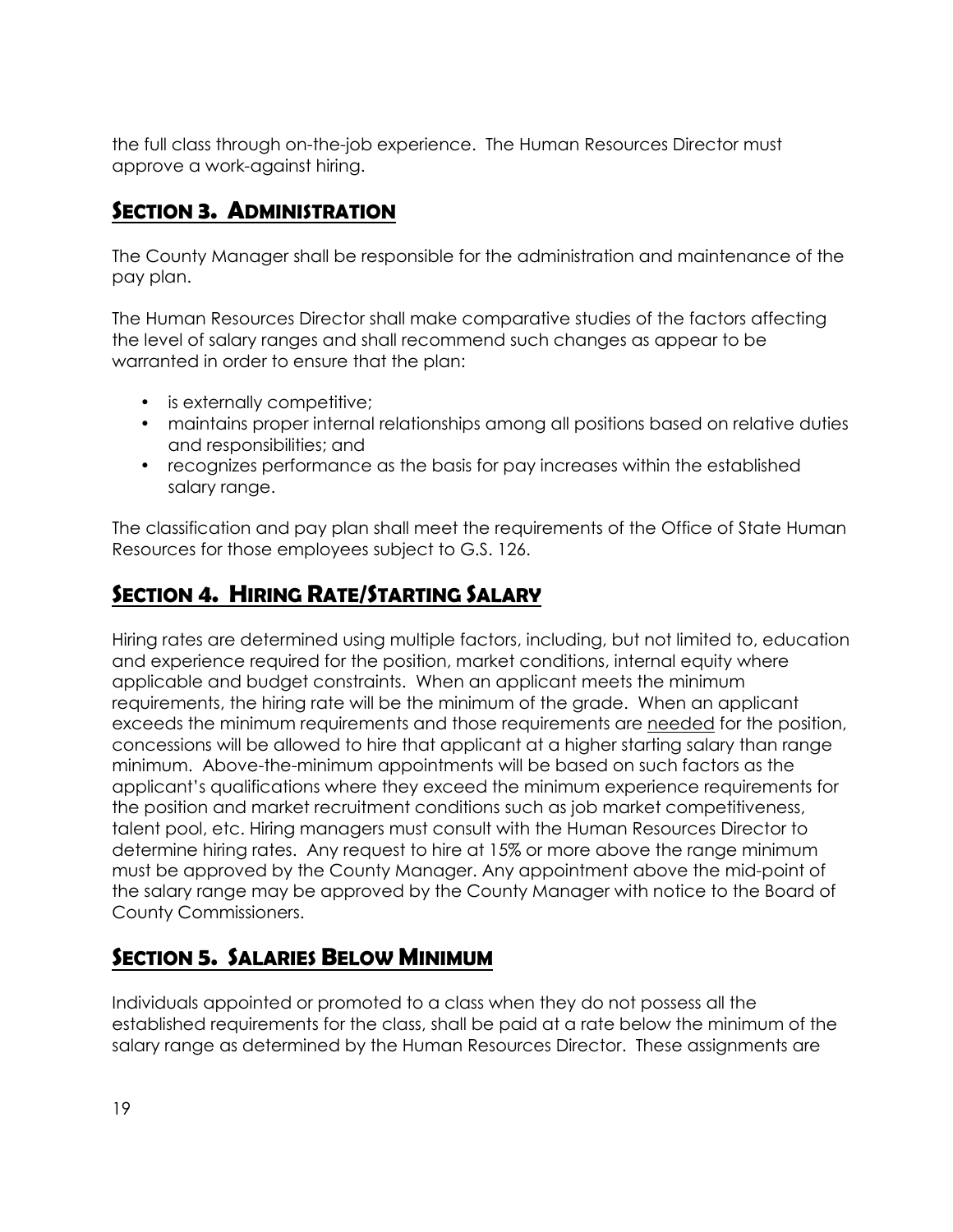referred to as "Work Against" appointments and allow the employee the time necessary to gain the work experience necessary to meet the class requirements. An employee in a work-against status shall continue to receive a reduced salary until the Department Head and the Human Resources Director determine that the individual meets all requirements and is ready to assume the full responsibilities as defined in the job description for the position.

## *SECTION 6. SPECIAL CONSIDERATIONS—SHERIFF'S OFFICE*

With respect to initial hiring rates, the Sheriff's Office has adopted a "New Hire Appointment and Salary Progression" plan that covers the hiring rates of deputies and jailers. As long as the parameters of this plan are followed, the Sheriff's Office is not subject to the limitations contained in Section 4 above. Any intent to hire at a rate outside of these parameters must be approved by the County Manager in accordance with policy.

With respect to internal promotions and transfers, the Sheriff's Office has adopted a "Pay Rates in Promotions and Transfers" plan. As long as the parameters of this plan are followed, the Sheriff's Office is not subject to the limitations contained in Section 8 below. Any intent to promote or transfer at a rate outside of these parameters must be approved by the County Manager in accordance with policy.

## *SECTION 7. PAYMENT AT A LISTED RATE*

All employees covered by the pay plan shall be paid at a listed rate within the salary ranges established for their respective job classes, except for employees in a work against status. When an employee attains the maximum rate of a salary range for his present position, no further salary increase will be received unless the position is reclassified, the employee is promoted to another position with a higher salary range, the salary range for the present position is increased, or the increase is due to an across-theboard cost-of living-salary increase.

## *SECTION 8. PAY RATES IN PROMOTION, DEMOTION, TRANSFER, AND RECLASSIFICATION*

When an employee is promoted, demoted, transferred, or reclassified, the rate of pay for the new position shall be established as follows:

A. When a promotion occurs, if the employee's salary is below the new minimum, it shall be at least increased to the minimum rate of the salary range assigned to the class to which he is promoted. If an employee's current salary is already above the new minimum salary rate, his salary may be increased in accordance with the new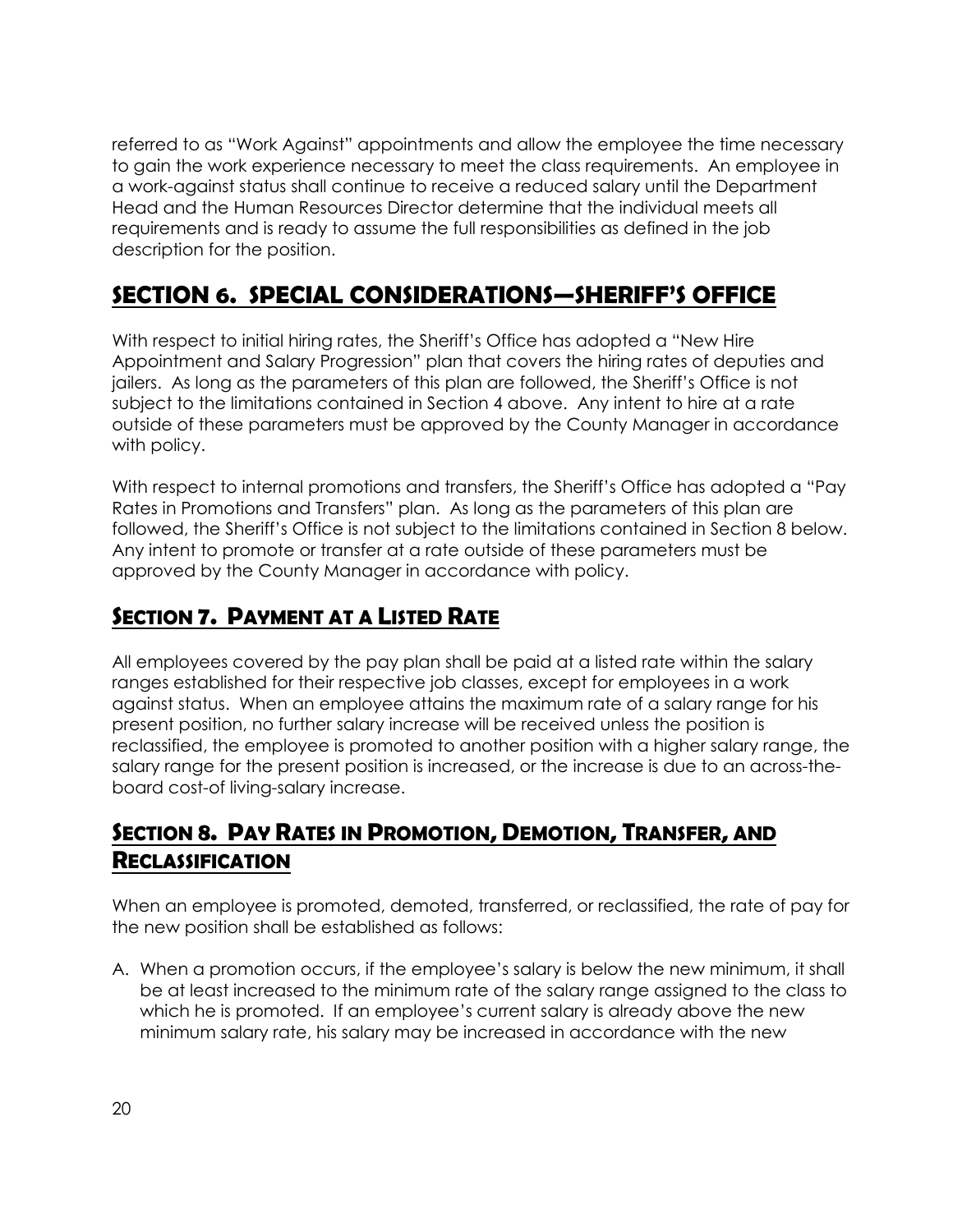responsibilities being assigned to and required of that employee. Promotional increases, whether to someone whose current salary is below the new range or already within the new range will be determined on a case-by-case basis and will *typically* fall within a 5-10% increase in salary. Hiring managers must consult with the Human Resources Director to determine promotional increases. Any promotional increase above 15% must be approved by the County Manager, unless the increase is necessary to reach the minimum rate of the salary range for the new position.

- B. An employee who is demoted (voluntary or involuntary) to a position in a class with a lower salary range will have his salary adjusted to be within the salary range of the lower class. If the demoted employee is fully qualified for the new class, the Department Head may recommend to the Human Resources Director and the County Manager that the employee's salary not be decreased, provided the salary does not exceed the maximum of the new salary range. The Human Resources Director and the County Manager will make final determination on the pay level of a demoted employee taking into consideration the qualifications of the employee, the circumstances that caused the demotion and available funding.
- C. When a transfer occurs from a position in one class to a position in another class assigned to the same salary range, the employee shall continue to receive the same salary.
- D. When an employee's position is reclassified to a class having a higher salary range, the employee's salary shall be increased to the minimum of the new salary range. If the employee's current salary is already above the minimum salary rate, his salary may be increased approximately 5% or left unchanged at the discretion of the County Manager, provided that the adjusted salary does not exceed the maximum of the assigned salary range.

#### *SECTION 9. PAY RATES IN SALARY RANGE REVISIONS*

When the Board of Commissioners approves a change in salary range for a class, the salaries of employees whose positions are allocated to that class shall be affected as follows:

- A. When a class is assigned to a higher salary grade, employees in that class shall receive a pay increase of approximately 5% or an increase to the minimum of the new range, whichever is higher.
- B. When a class is assigned to a lower salary grade, the salaries of employees in that class will remain unchanged. If this assignment to a lower pay range results in an employee being paid at a rate above the maximum established for the new class,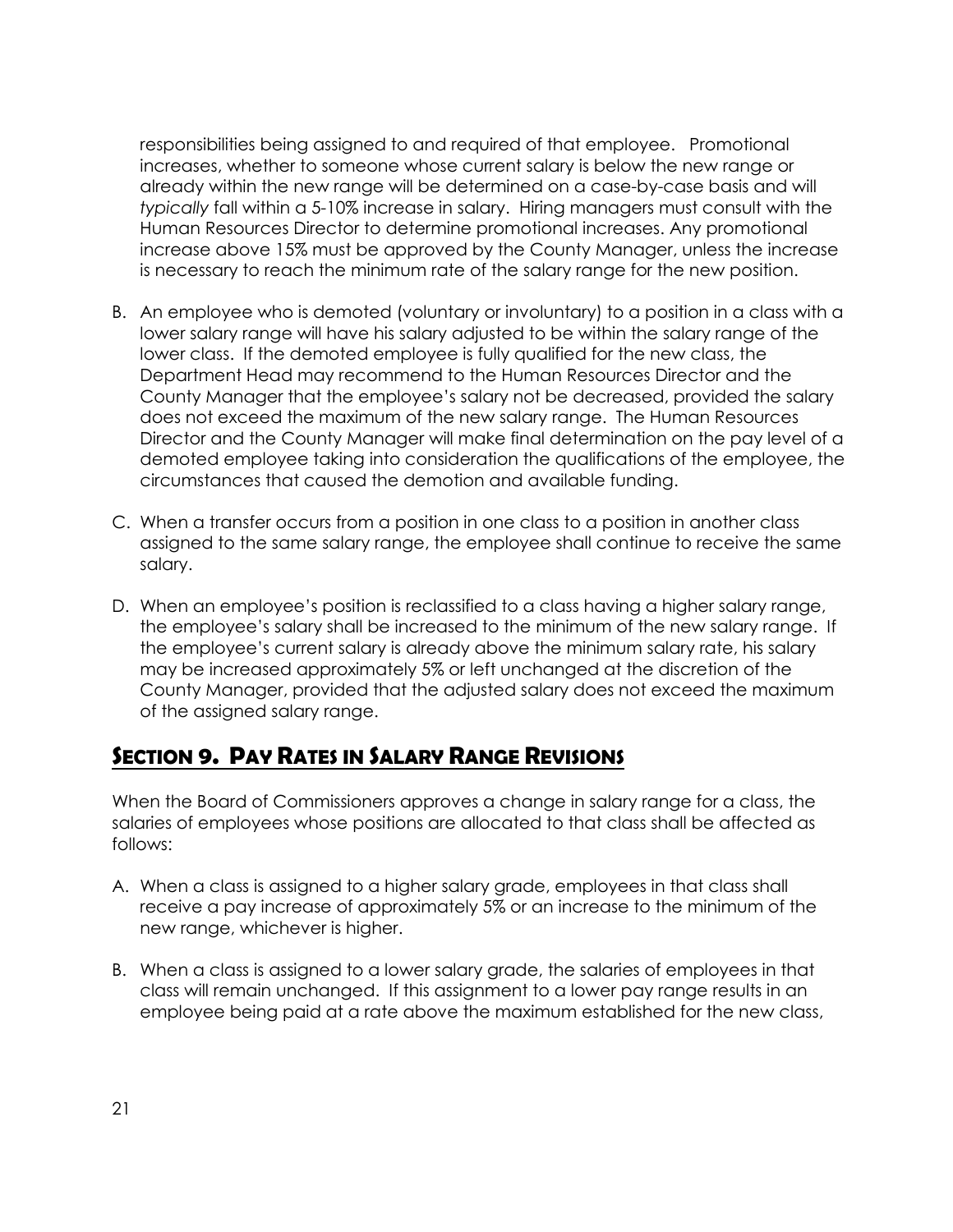the salary of the employee shall be maintained at that level until such time as the pay range is increased above the employee's current salary.

### *SECTION 10. OVERTIME—FAIR LABOR STANDARDS ACT*

- A. The County abides by all applicable sections of the Fair Labor Standards Act and all applicable amendments. The County will properly record all applicable overtime accrued for each covered employee. This overtime policy is applicable only to employees of Randolph County who are non-exempt under the Fair Labor Standards Act.
- B. Employees are expected to work during all assigned periods exclusive of breaks or mealtimes. Employees are not to perform work, unless they are scheduled to work, without receiving prior approval from their immediate Supervisor, Department Head, or County Manager, except in cases of emergency. An emergency exists if a condition arises that could reasonably result in damage to property or persons or that requires the immediate attention of the employee. Employees who work excess hours because of an emergency shall advise their immediate Supervisor of the overtime worked as soon as practical following completion of the work.
- C. Except when approved to be paid as cash compensation as described in D and F below, non-exempt employees receive compensatory time off at a rate of one-andone-half (1 ½) hours for each hour of overtime worked in lieu of cash compensation for overtime worked.
- D. The maximum number of compensatory hours that can be accumulated for full-time 40-hour employees is 90 (not more than 60 hours of actual overtime worked.) Eligible employees who qualify for the 7(k) exemption in Public Safety positions may accumulate up to 180 hours (not more than 120 hours of actual overtime hours worked.) Compensatory balances will be reviewed multiple times throughout the year. At any time during the fiscal year, the County Manager has the authority to enforce mandatory payouts of any balance above the maximum allowable hours to be banked. Any payouts must be absorbed within the department's current budget. No extra funds will be made available to cover excessive compensatory time balance payouts during a fiscal year. Excess compensatory balances will not carry over from one fiscal year to the next.
- E. Employees wishing to use accrued compensatory time must make a written request to their immediate Supervisor. Use of such time will be allowed as requested unless the use will unduly disrupt the operations of the County.
- F. Department Heads are responsible for ensuring that overtime hours are duly authorized, recorded, and properly documented for compensatory time off or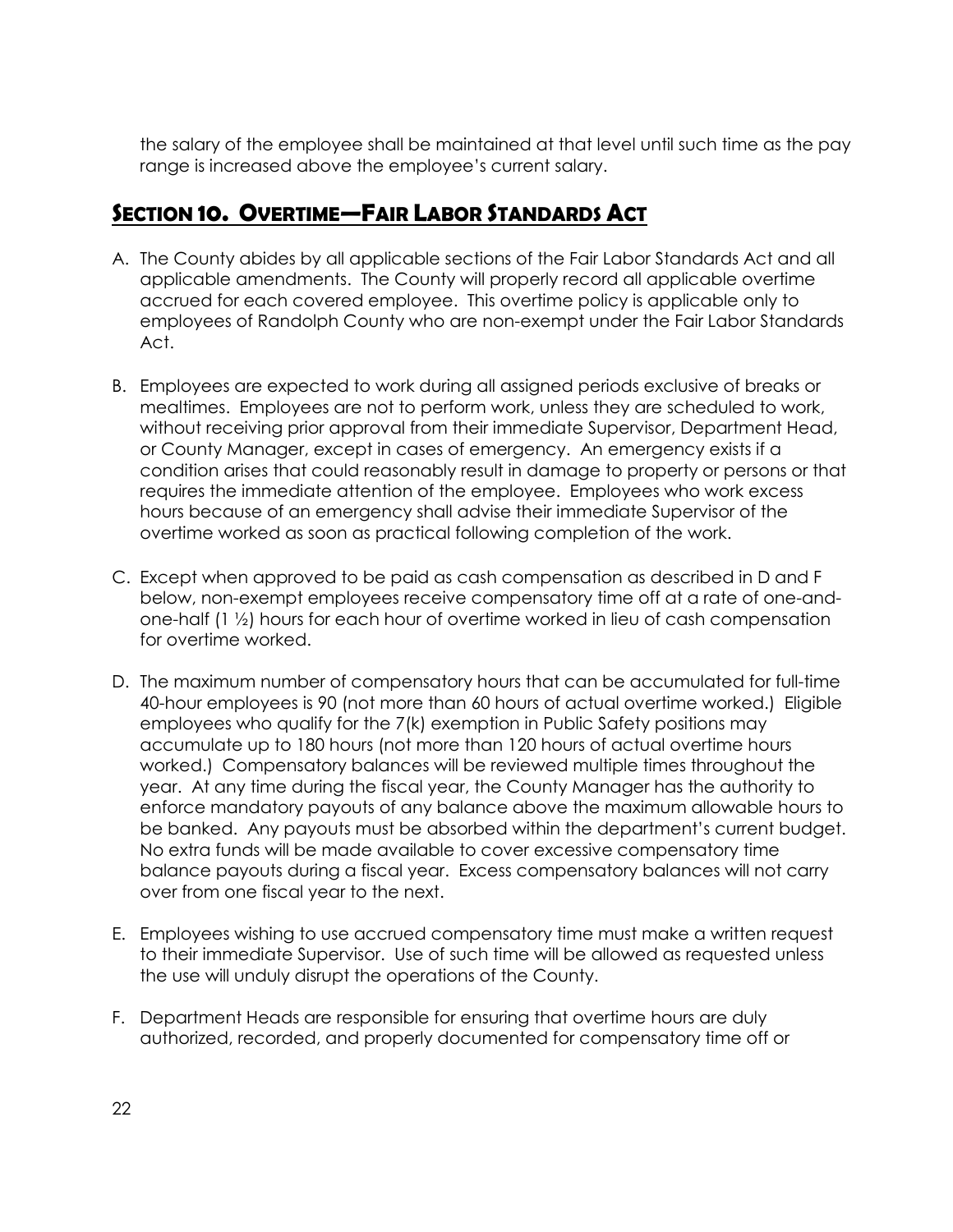overtime pay in accordance with established record-keeping forms and instructions. Department Heads will be responsible for administering their compensatory policies by scheduling employees to take accrued compensatory time in a timely manner so that compensatory hours will not accrue to excessive levels. Employees must use compensatory time before the use of other leave time such as sick, vacation, holiday (Emergency Services and Sheriff's Office) or personal leave. In situations in which compensatory time off is not practical, employees will be paid in cash for overtime; however, overtime cash compensation must be approved by the Human Resources Director and County Manager.

G. Accumulated compensatory time will be paid upon termination of employment and shall be calculated at the average regular rate of pay for the final three years of employment, or the final regular rate received by the employee, whichever is higher.

### *SECTION 11. EMERGENCY PAY*

In the event of a significant disaster or emergency, , the County Manager may authorize emergency pay for essential employees, determined by the Department Heads, to perform emergency work activities beyond their typical work asignments. In these circumstances, the County Manager may approve non-exempt employees under the Fair Labor Standards Act to be paid monetary compensation rather than compensatory time for hours deemed to be overtime. Exempt employees, other than Department Heads, may be authorized for emergency pay on an hour-for-hour basis.

### *SECTION 12. PAYROLL DEDUCTIONS*

Federal and state income taxes, Social Security tax, withholding court-ordered garnishments such as child support payments (upon receipt of appropriate notices to withhold or by other order of a court of competent jurisdiction), and retirement contributions shall be deducted as authorized by law and the Board of County Commissioners. Credit Union deductions, insurance premiums and other deductions requested by the employee not paid by the County may also be deducted. Because these deductions are calculated on the basis of information provided by the employee, it is mandatory that the employees keep the County informed of their personal status for withholding purposes.

## *SECTION 13. CALLBACK PAY*

Any County employee eligible to receive overtime compensation under this policy will be guaranteed a minimum payment of two (2) hours wages for being called back to work outside of normal working hours.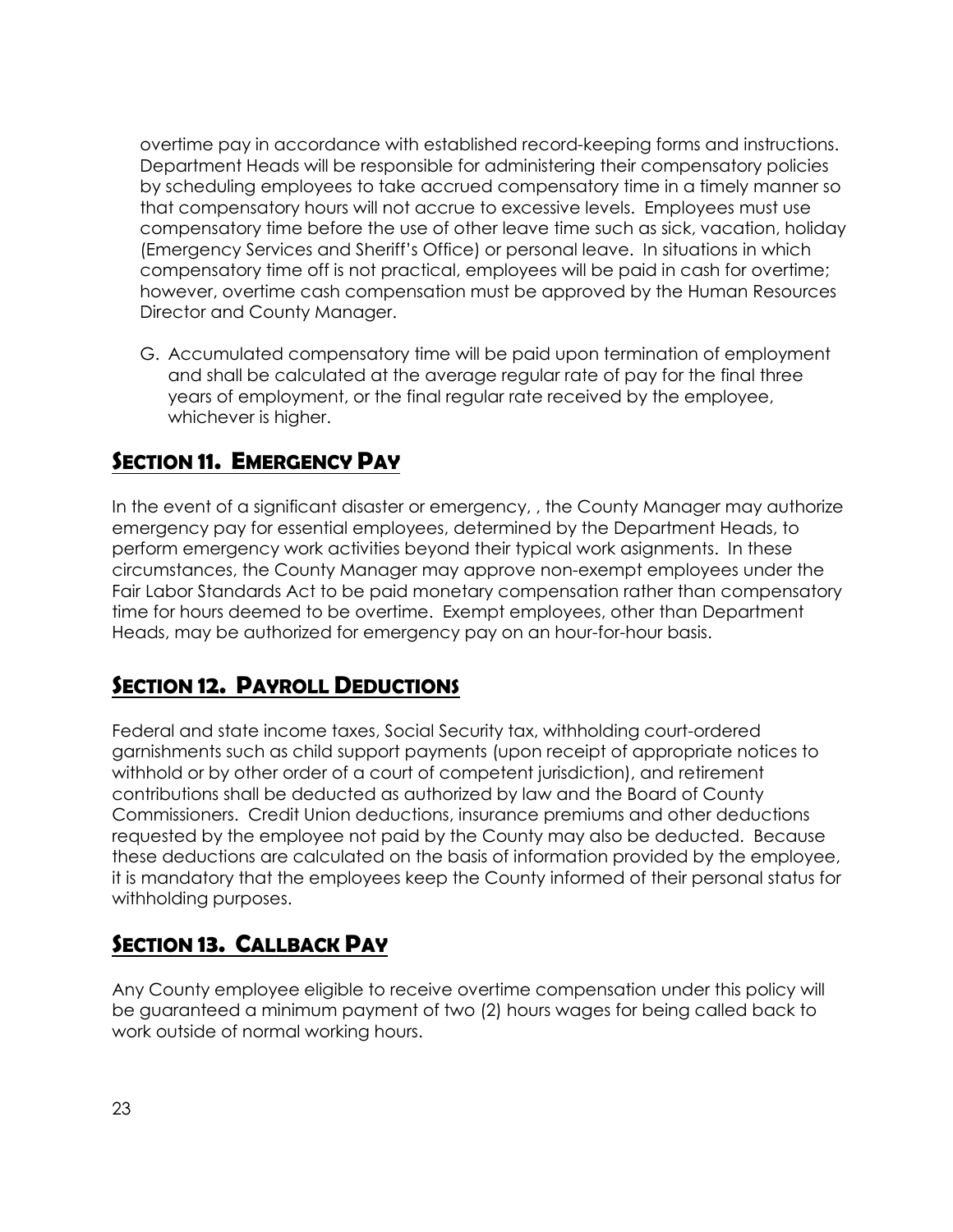**"Work outside of normal working hours" DOES NOT include:** A prearranged on call schedule. If an employee is "on call" and takes a call for 15 minutes, the employee is paid for 15 minutes. If the employee has to go into the office or to a site for 1.5 hours, the employee is paid for 1.5 hours. Employees do not receive a minimum of 2 hours pay for each on call issue to which they respond.

**"Being called to work outside of normal working hours" DOES NOT include**: Annual Benefits Enrollment meetings, Wellness Fairs, department staff meetings, department trainings, Biometric Screenings, Health Coaching or the like. These are functions of doing business and many are optional. Many of these types of meetings are offered at various times where employees can schedule these during normal working hours. If an employee attends one of the above type meetings on his or her day off, then the employee is paid for the time they are attending, not a minimum of two hours.

**"Work outside of normal working hours" DOES include:** An emergency at a department that requires non exempt staff to respond after the end of the normal working day (and outside of any "on call" responsibilities). Examples of this are a server malfunction that needs an immediate fix or lightening strike to a building and maintenance has to meet officials at the scene.

## *SECTION 14. PAYROLL PROCEDURE*

All salaried and the majority of hourly employees will be paid on a semi-monthly basis with the 15th and the last calendar day of the month as paydays. If a payday falls on a Saturday, Sunday or holiday, employees will be paid on the last working day prior thereto. Some part-time hourly employees are paid on an alternative schedule as established by the Human Resources Director and County Manager.

## *SECTION 15. EFFECTIVE DATE OF SALARY ADJUSTMENTS*

Salary adjustments shall become effective the first day of the next pay period (either the 1st or 16<sup>th</sup> of the month) for promotions, demotions and merit increases. Your annual performance evaluation date will change if you are promoted or demoted.

Hire dates will not change during the course of employment. The County has two hire dates per month: 1st and 16th. All hire dates will coincide with the 1st or 16th. Should the 1st or 16th fall on a weekend or holiday, the actual date will be used  $(2^{nd}, 3^{rd}$  or  $17^{th}, 18^{th})$ .

### *SECTION 16. IMPROPER OR UNLAWFUL DEDUCTIONS FROM PAY*

Every effort is made to ensure that compensation and pay checks are properly computed and calculated. It is against our policy for any employee's wages to have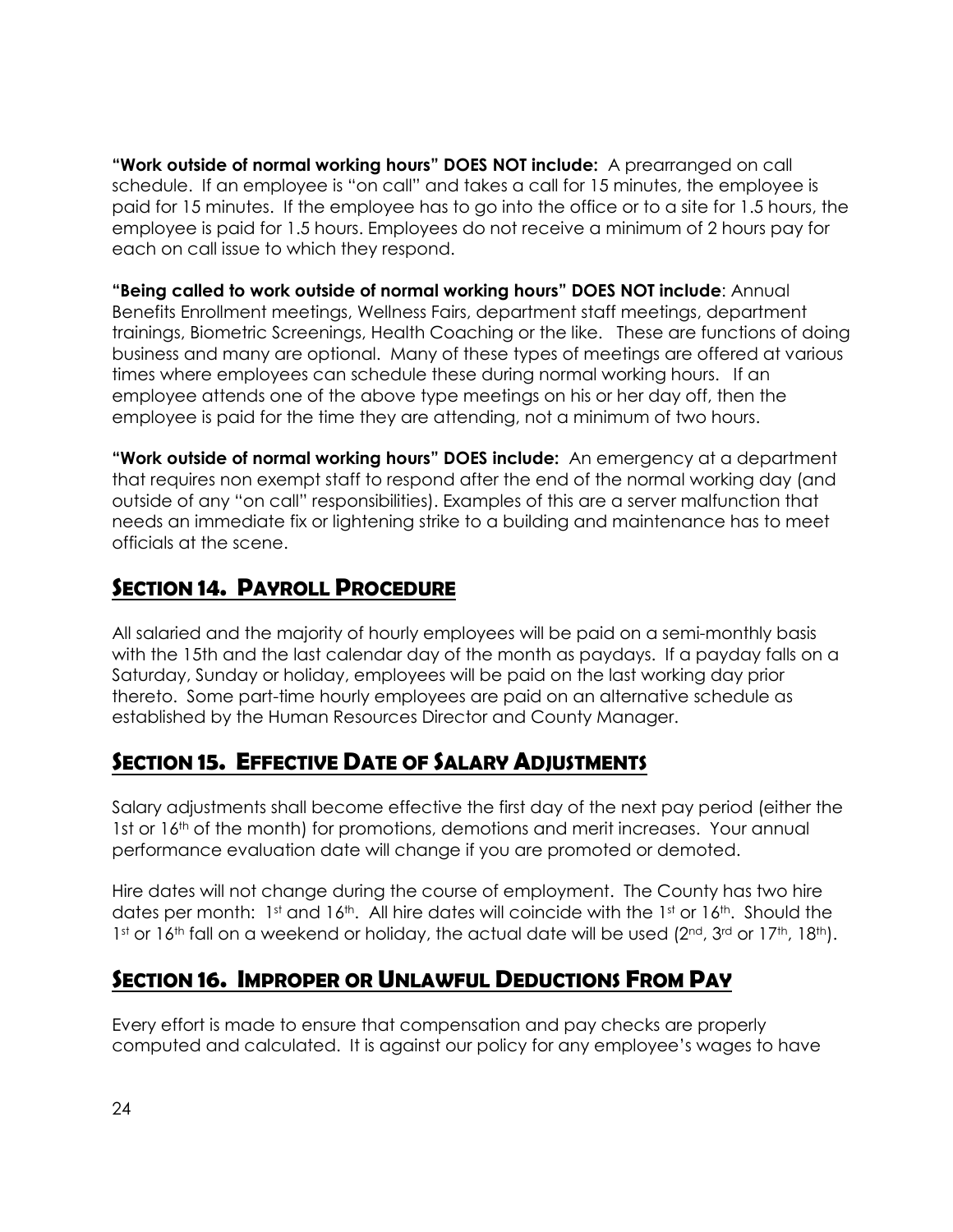improper or unlawful deductions. If you believe that your pay is incorrect or that an improper or unlawful deduction was made to your wages or salary, immediately contact the Human Resources Director and/or the Payroll Specialist. Our payroll department and/or human resources department will investigate the matter, make corrections as appropriate, and make prompt reimbursement as required.

The salaries of employees exempt under the Fair Labor Standards Act, 29 CFR part 541, and pursuant to Federal Regulations 29 Part 541.710, (employment under the rules of public accountability) may be reduced or be subject to deductions only under certain conditions. Supervisors should contact human resources prior to making deductions to an exempt employee's pay to ascertain whether or not the deduction is legal.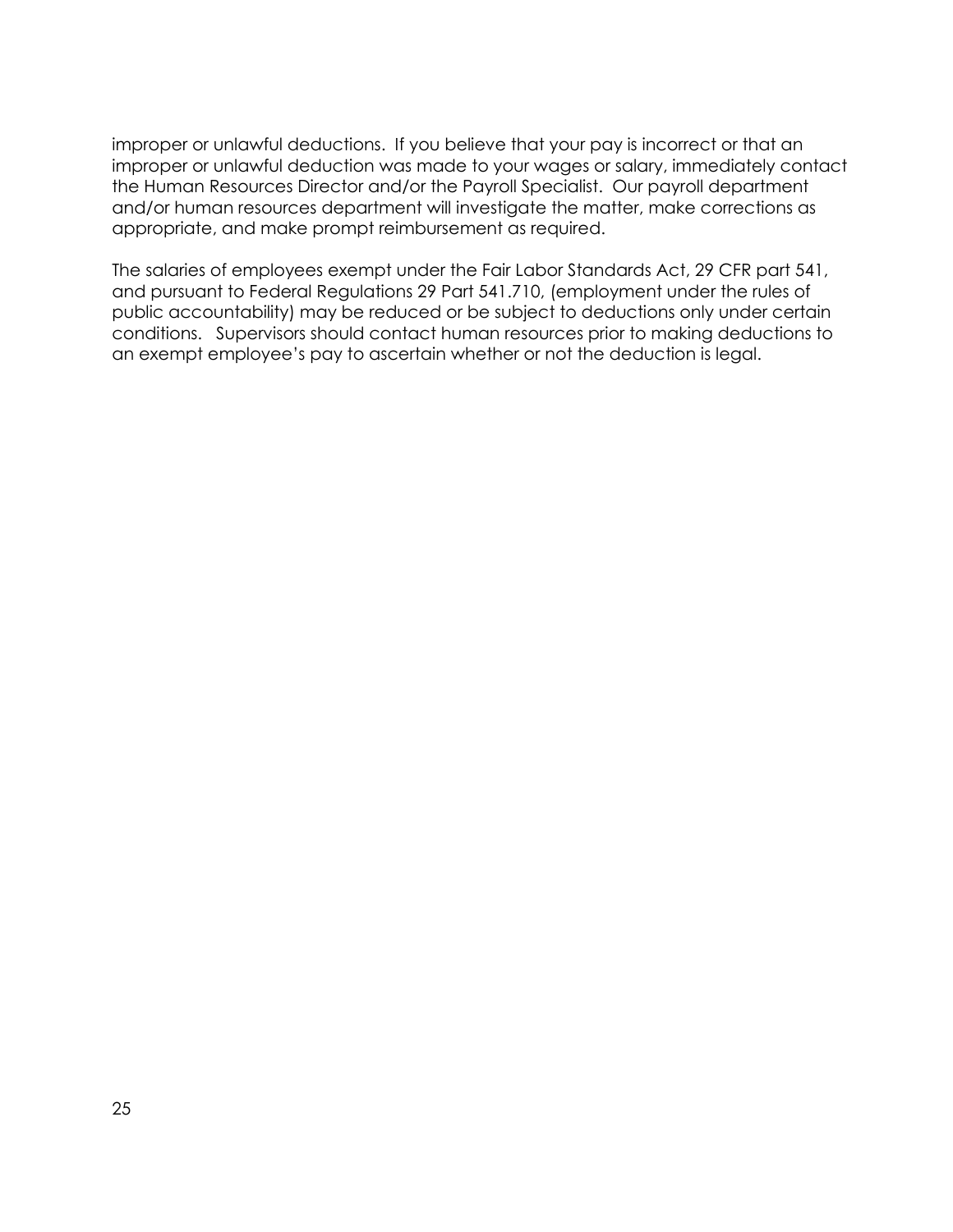## <span id="page-25-0"></span>*ARTICLE IV: RECRUITMENT AND INITIAL EMPLOYMENT*

## *SECTION 1. POSITION VACANCY POSTINGS*

Vacant positions should be reviewed by the Department Head and the Human Resources Director to determine if the position is appropriately classified, if the position should be filled and whether a current employee should be promoted to this position.. If the vacancy proceeds to recruitment, the hiring supervisor will work with Human Resources on how the posting and recruitment should be handled.

#### **Internal Postings**

Positions are to be posted internally for five (5) working days for promotional considerations. A copy of the posting should be provided to the Human Resources Department to document the posting. When a vacancy for a position occurs within a department, employees who meet the minimum qualifications may apply for that position. An employee's performance evaluations and all other work records shall be carefully examined in determining if he or she is the best fit for the position.

#### **External Postings**

Positions which are advertised externally shall be advertised (open to recruitment) for a minimum of five (5) working days. When circumstances warrant, the 5 working day internal and external vacancy announcements may be posted concurrently. All positions advertised externally are posted on the County website and with the local office of the North Carolina Division of Employment Security and as determined appropriate, advertised through the media, schools, and professional sources. Departments have the option to advertise in various publications at their own expense. Any person inquiring about positions should be referred to the County website for information.

#### **Positions Filled Without a Posting**

From time to time, positions are filled for a short period of time with a temporary employee (less than 12 months). The need for such positions typically does not warrant a formal recruitment process.

### *SECTION 2. APPLICATION PROCESS*

An application form will be accepted for any position vacancy. An application will be required for internal job applicants, as well as all external job applicants. All applications for external recruitment must be channeled through the Human Resources department or the application will not be given consideration for employment. (Exceptions: Sheriff's Department and Register of Deeds).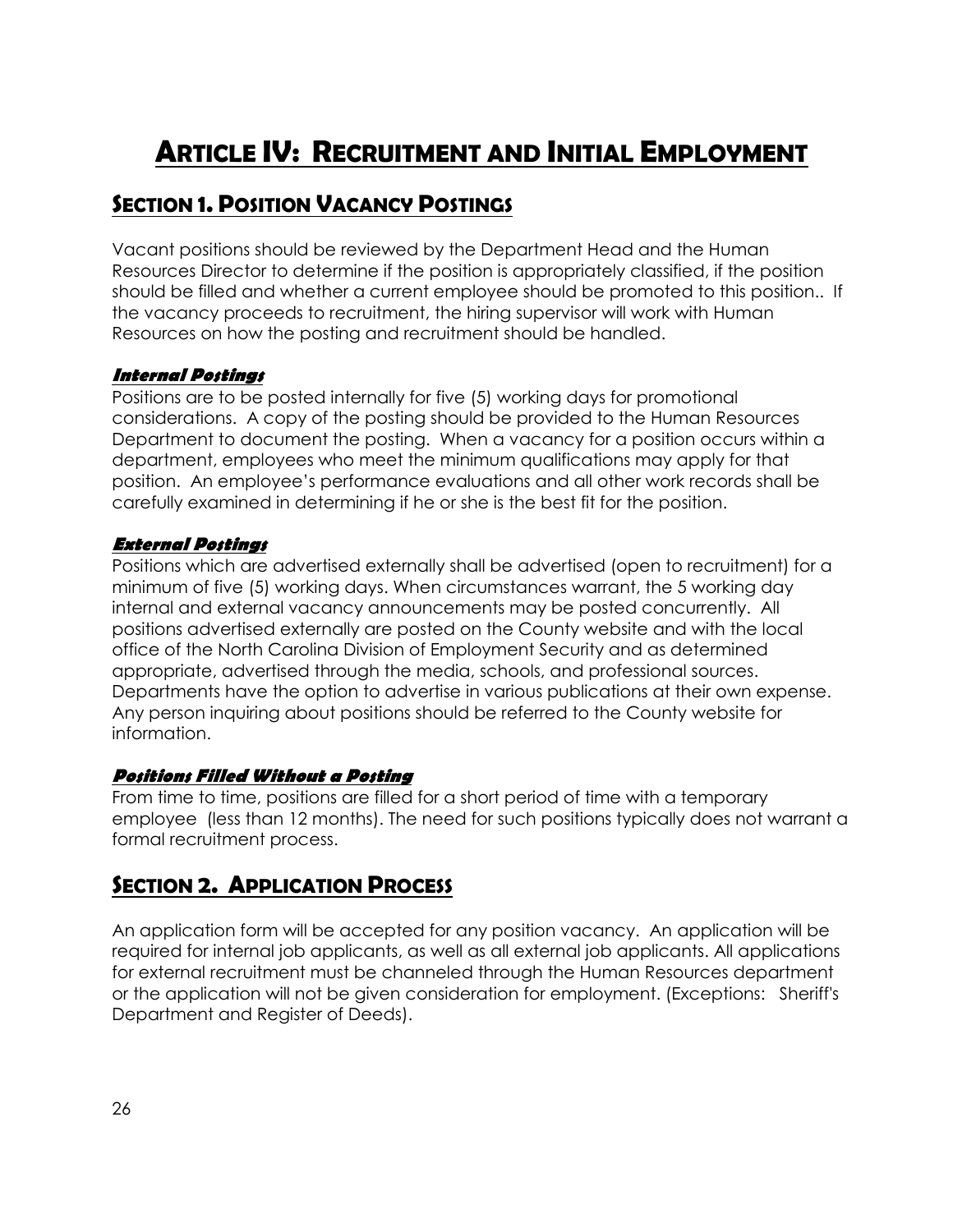Applications will only be accepted for recruited openings. The County does not accept general applications to be held on-file. All persons expressing interest in employment with the County shall be given the opportunity to file an application for employment in a job that is being recruited. A person may apply for up to three current vacancies using the same application form.

After the advertisement period ends, Human Resources shall review all applications and forward the best qualified candidates to the hiring supervisor.

#### *SECTION 3. QUALIFICATIONS STANDARDS*

To be considered, all applicants shall meet the employment standards established by the position's class specifications. Consideration may be given to work against appointments when the Human Resources Director, in conjunction with the hiring supervisor, determines that there is an insufficient pool of qualified applicants from which to make a selection.

When qualified and suitable applicants are unavailable, an appointment may be made below the level of the regular classification as a work-against appointment for the purpose of allowing the employee opportunity to gain the qualifications needed for the full class through on-the-job experience. The applicant must meet the minimum education standard of the class to which initially appointed. A work-against appointment may not be made when applicants are available who meet the education and experience requirements for the full class of the position in question without the prior approval of the Human Resources Director. When an applicant is selected to a workagainst appointment to fill a vacancy for which one or more other applicants meet the minimum education and experience qualifications, documentation must be provided to support the selection decision. This documentation must include a finding that the other applicant(s) qualified on the basis of education and experience are unsuitable for the position.

### *SECTION 4. APPOINTMENTS*

The County Manager is the appointing authority for employees under the general supervision of the County Commissioners, with the exception of those listed below. Appointments are authorized by the County Manager based upon the recommendations of the Department Heads and the Human Resources Director.

A. The County Commissioners appoint the following officials in accordance with the North Carolina General Statutes:

| 1. Clerk to the Board | 3. County Manager   5. Tax Assessor |  |
|-----------------------|-------------------------------------|--|
|-----------------------|-------------------------------------|--|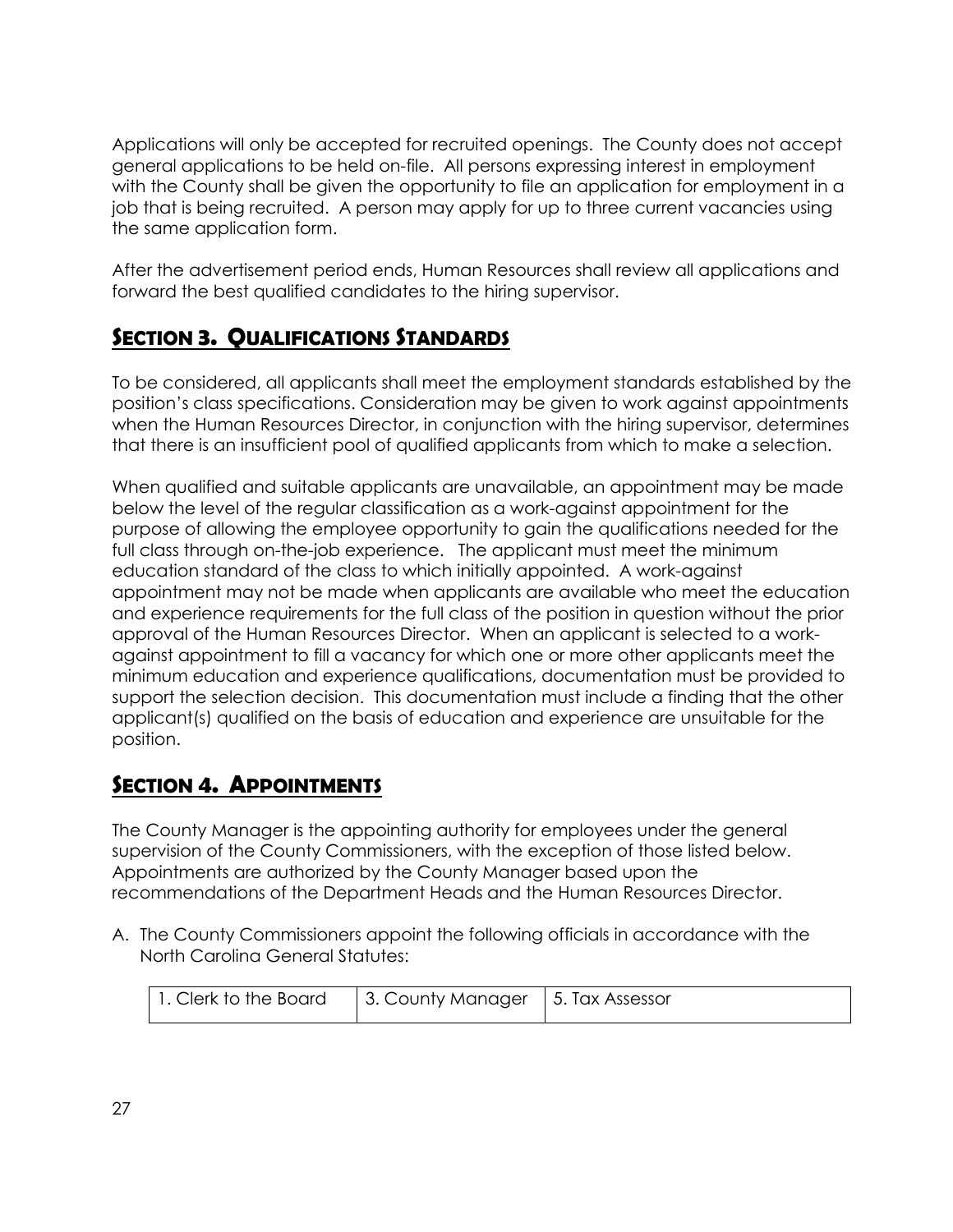| 2. County Attorney | 4. Finance Officer | 6. Tax Collector & Deputy Tax |
|--------------------|--------------------|-------------------------------|
|                    |                    | <b>Collector</b>              |

The County Commissioners must approve the appointment by the Sheriff and/or Register of Deeds of a relative by blood or marriage of nearer kinship than first cousin or of a person who has been convicted of a crime involving moral turpitude. (GS 153A-103)

- B. The County Board of Elections appoints and dismisses all of the board's employees except the Supervisor of Elections, who is appointed and dismissed by the State Board of Elections (GS 163-35).
- C. The Departments of Public Health and Social Services are subject to the State Human Resources Act (GS 126) which governs recruitment, selection and dismissal. The County Board of Health appoints the Health Director after consultation with the County Commissioners. The Health Director may only be dismissed in accordance with the due process of the State Human Resources Act. Health Department employees are appointed and dismissed by the Health Director in accordance with the Act (GS 130A-41 (b)(12) and GS 126-5 (a). The County Social Services Director is appointed by the County Social Services Board, and Social Services employees are appointed by the Social Services Director. All Social Services employees, including the Director, are dismissed in accordance with the State Human Resources Act (GS108-14 (2) and GS 126-5(a)).
- D. Cooperative Extension Service employees are appointed and dismissed jointly by the County Commissioners and Cooperative Extension Service of North Carolina State University and/or North Carolina A&T State University in accordance with a memorandum of understanding executed between the universities and the County.
- E. Soil and Water Conservation District employees are appointed and dismissed by the District Supervisors in accordance with a memorandum of understanding between the County and the District. District employees are County employees and are subject to this policy and procedures manual except for hiring, firing and disciplinary actions.
- F. The Sheriff and Register of Deeds are elected by the people for four-year terms in accordance with state law. The Sheriff and Register of Deeds have the exclusive right to hire, discharge and supervise the employees in their offices.

Prior to any applicant/new hire officially beginning work, the Department Head shall coordinate with the Human Resources Department regarding the appointment and the required pre-employment screenings and paperwork.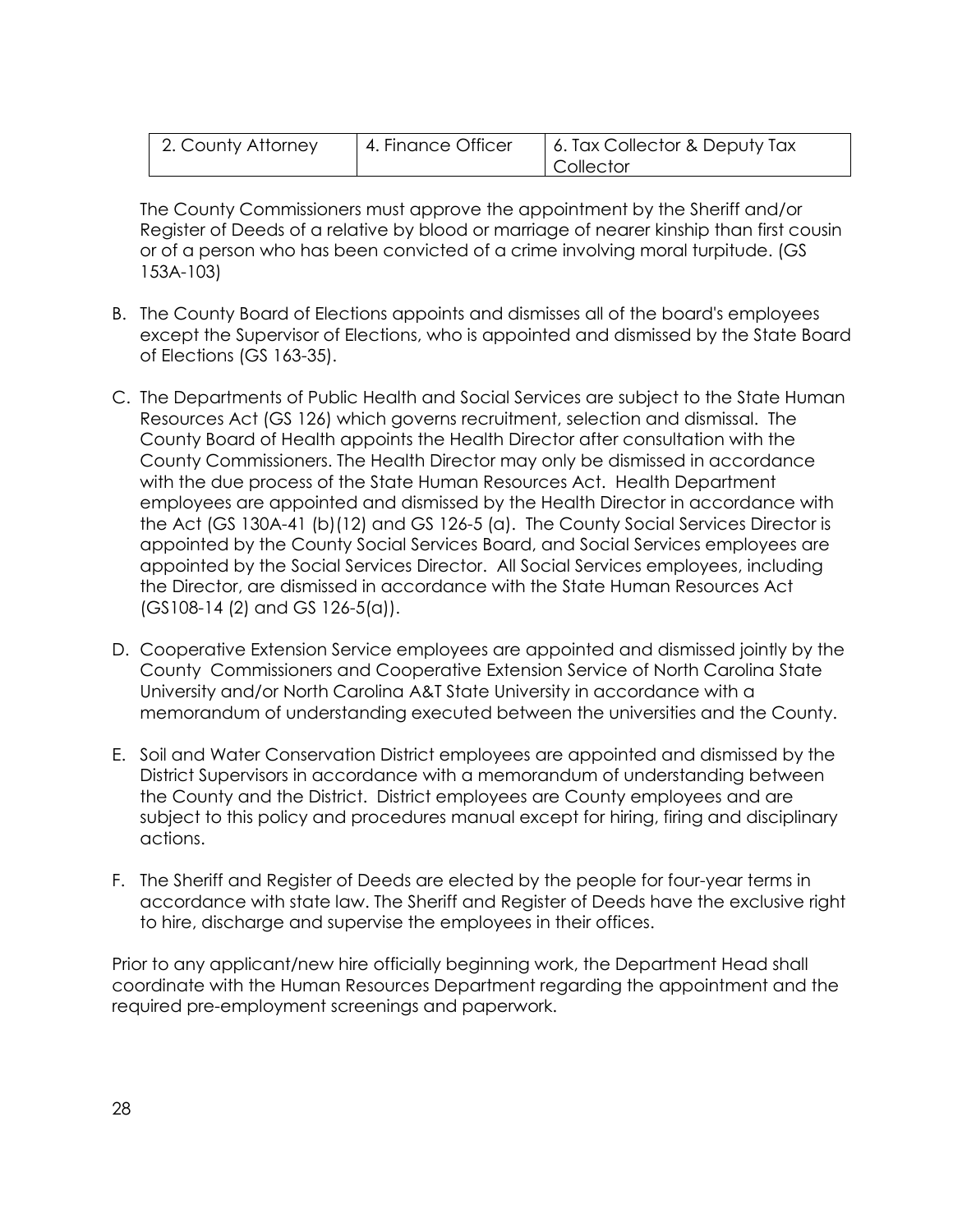If the duties of the position involve operation of County-owned/insured vehicle , the *Human Resources Department will* review the driving record of the applicant , which will become a part of the employee's confidential personnel file should the applicant be employed with the County. If the position requires the incumbent employee to be licensed, registered or certified in a particular area, it will be the responsibility of the hiring department to verify that the applicant's credentials are current and valid.

#### *SECTION 5: PROBATIONARY PERIOD OF EMPLOYMENT*

#### **Full-time/Part-time Employees**

Employees appointed to a position (full-time or part-time) serve a probationary period of six (6) months. Probationary status may be extended to one (1) year at the discretion of the Department Head, in consultation with the Human Resources Director.

#### **Office of State Human Resources Employees**

Employees covered by the State Human Resources Act serve a probationary period of six months. Probationary status may be extended to nine (9) months at the discretion of the Department Head.

#### **When a Probationary Period is Required**

A probationary period is required for all full-time and part-time employees.

A new probationary period is required for all part-time employees going to full-time employment status, even when an initial probationary period was served as a part-time employee. Because full-time status affords an employee many more benefits and rights, a new probationary period must be served.

A probationary period will not be required when a full-time employee is promoted, transferred or demoted (except as allowed for DSS and Public Health under the State Human Resources Act) provided the employee has already completed an initial probationary period.

An employee who completes the probationary period in a satisfactory manner will receive a six month performance evaluation and shall achieve regular status.

#### **Benefits**

Full-time probationary employees receive all benefits afforded to other full-time employees with the exception of the following:

• Enrollment in the North Carolina Local Governmental Employees' Retirement System is delayed until the satisfactory completion of the probationary period.\*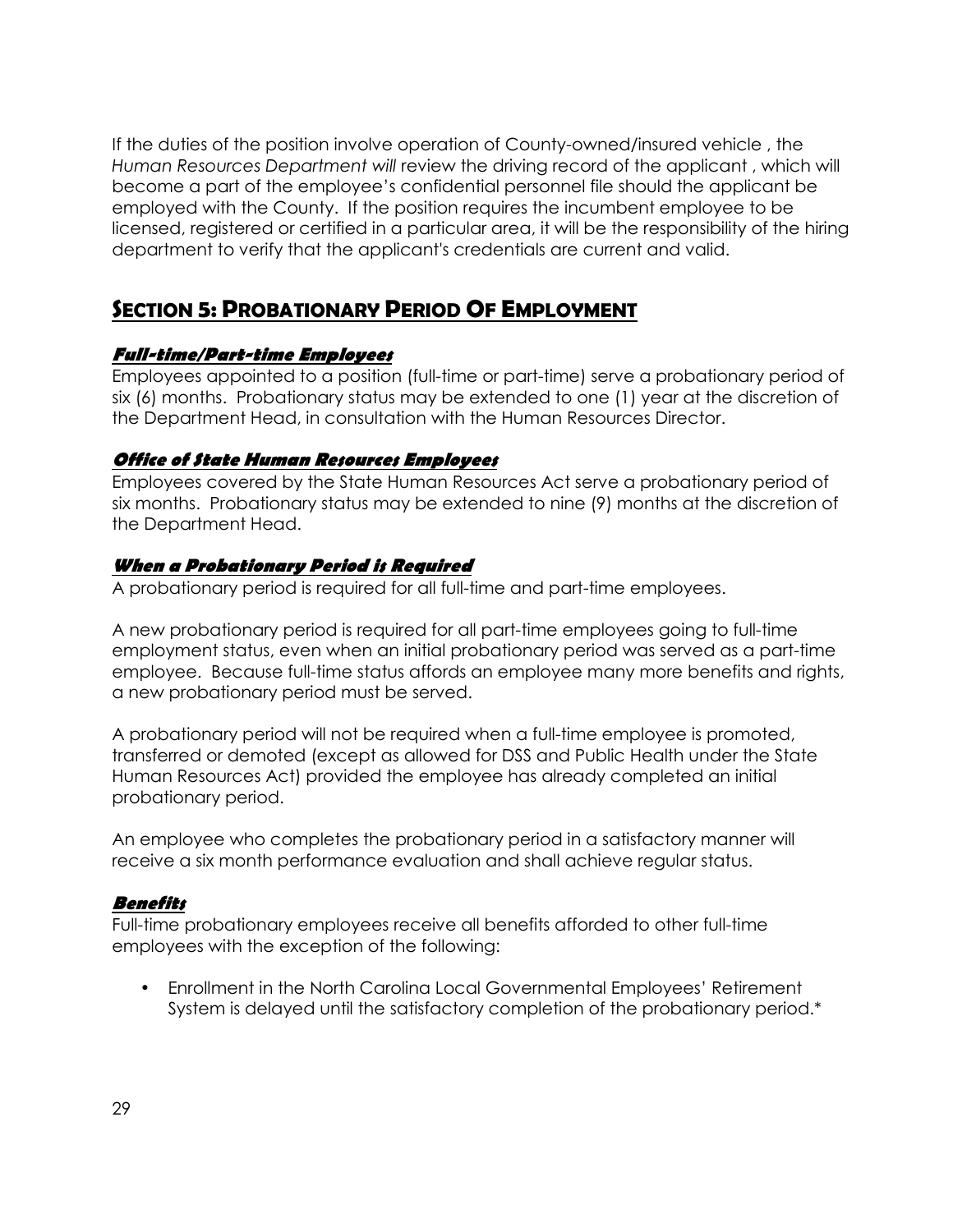• While vacation leave is accrued during the probationary period, vacation leave may not be taken until after satisfactory completion of the probationary period. If the denial of accrued vacation leave will create an unusual hardship, a request for hardship accrued vacation leave must be submitted for approval by the Department Head to the Human Resources Director, in consultation with the County Manager. If approved, the amount of vacation leave the probationary employee will be allowed to take will not exceed the amount already accrued.

\*See Employee Benefits section for employees who are already enrolled upon employment.

#### **Dismissal**

Any employee serving a probationary period following initial appointment may be dismissed at any time during the probationary period if the Department Head determines the employee is not satisfactorily performing the assigned duties. A probationary employee who is dismissed may not appeal such action; however, the employee must be given notice of dismissal and reason thereof in writing.

In addition, probationary employees are not eligible to receive any accrued leave payments upon termination and forfeit all such earned leave.

If the probationary employee is advanced hardship accrued vacation leave and subsequently voluntarily separates employment while still in the probationary period, such advanced hardship vacation leave will be deducted from the employee's final paycheck since standard County policy is that probationary employees are not eligible to receive accrued leave payments upon termination of employment.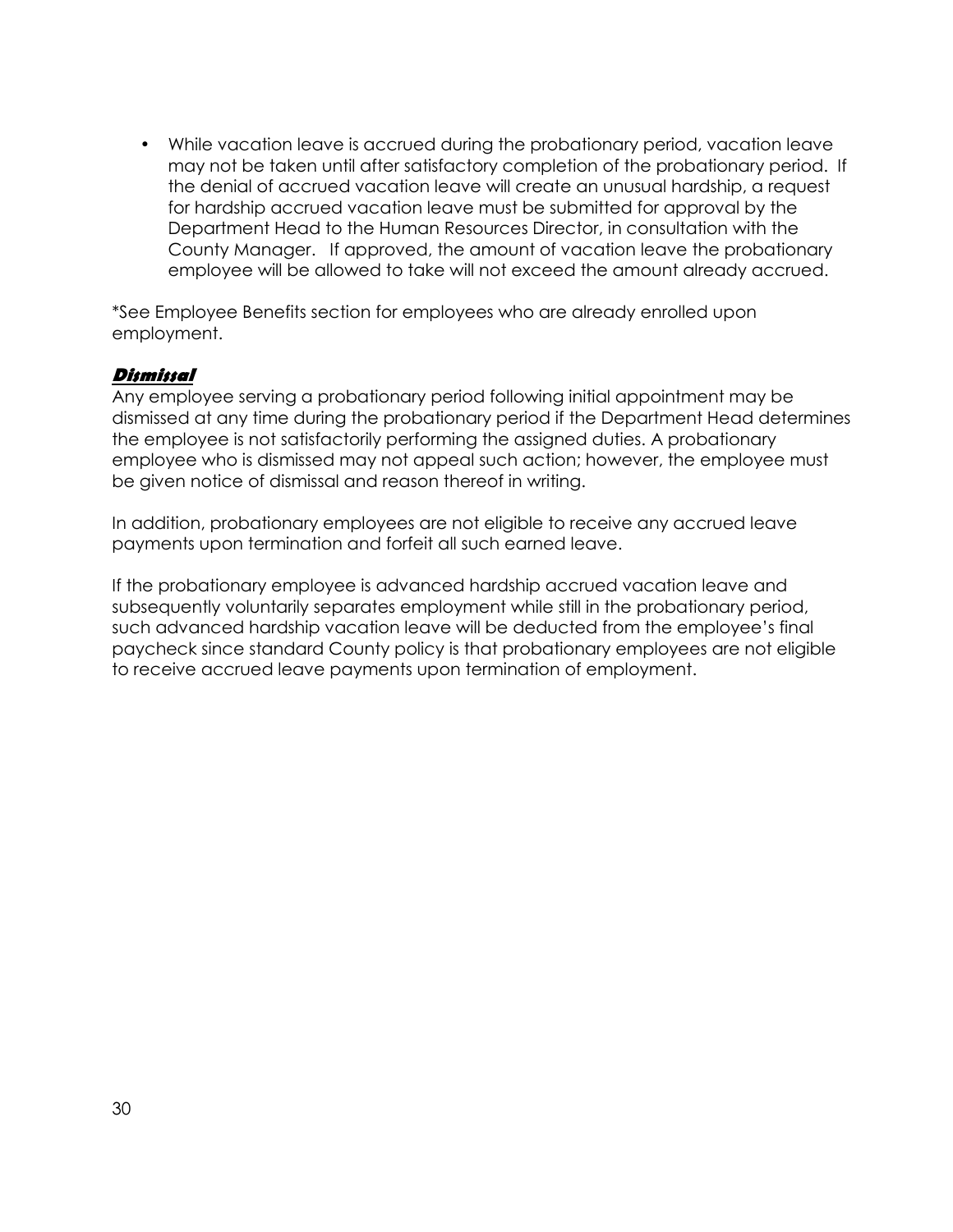## *ARTICLE V: CONDITIONS OF EMPLOYMENT*

#### <span id="page-30-0"></span>*SECTION 1. DEFINITIONS*

**Discrimination**. Any workplace action (including but not limited to hiring, firing, demoting and promoting) that is based on a prejudice of some kind and results in the unfair treatment of employees.

**Hatch Act.** A federal act limiting political activity for state and local government employees whose principal employment is in an activity that is financed either in whole or in part by loans or grants from the federal government in order to limit possible bias and political coercion.

**Hostile Work Environment.** An environment which a reasonable person would find hostile or abusive and which the complaining employee in fact perceives to be hostile or abusive. Hostile work environment is determined by looking at several circumstances, including the frequency of the allegedly harassing conduct, its severity, whether it is physically threatening or humiliating, and how it interferes with an employee's work performance.

**Quid Pro Quo Harassment.** Unwelcome sexual advances, requests for sexual favors, or other verbal or physical conduct when: (a) submission to such conduct is made either explicitly or implicitly a term or condition of an individual's employment, or (b) submission to or rejection of such conduct by an individual is used as the basis for employment decisions affecting such individual.

**Retaliation.** Any form of adverse treatment that occurs because an employee engages in a legally-protected activity such as reporting, testifying , assisting, or participating in any manner in a hearing, proceeding or investigation of unlawful workplace harassment, employment discrimination, or allegations of wrongful or illegal conduct.

**Sexual Harassment.** Unwelcome sexual advances, requests for sexual favors and other verbal or physical conduct of a sexual nature when such conduct is made a term or condition of an individual's employment or a rejection of such conduct by an employee is used as a basis for future employment decisions affecting such individual or when such conduct interferes with an individual's work performance, or creates an intimidating, hostile or offensive working environment for an employee or group of employees.

**Unlawful Workplace Harassment.** Unwelcome or unsolicited comments, treatment or conduct based upon age, race, sex, religion, color, national origin, political affiliation, or non-disqualifying handicap that creates a hostile work environment or circumstances involving quid pro quo. This includes sexual harassment.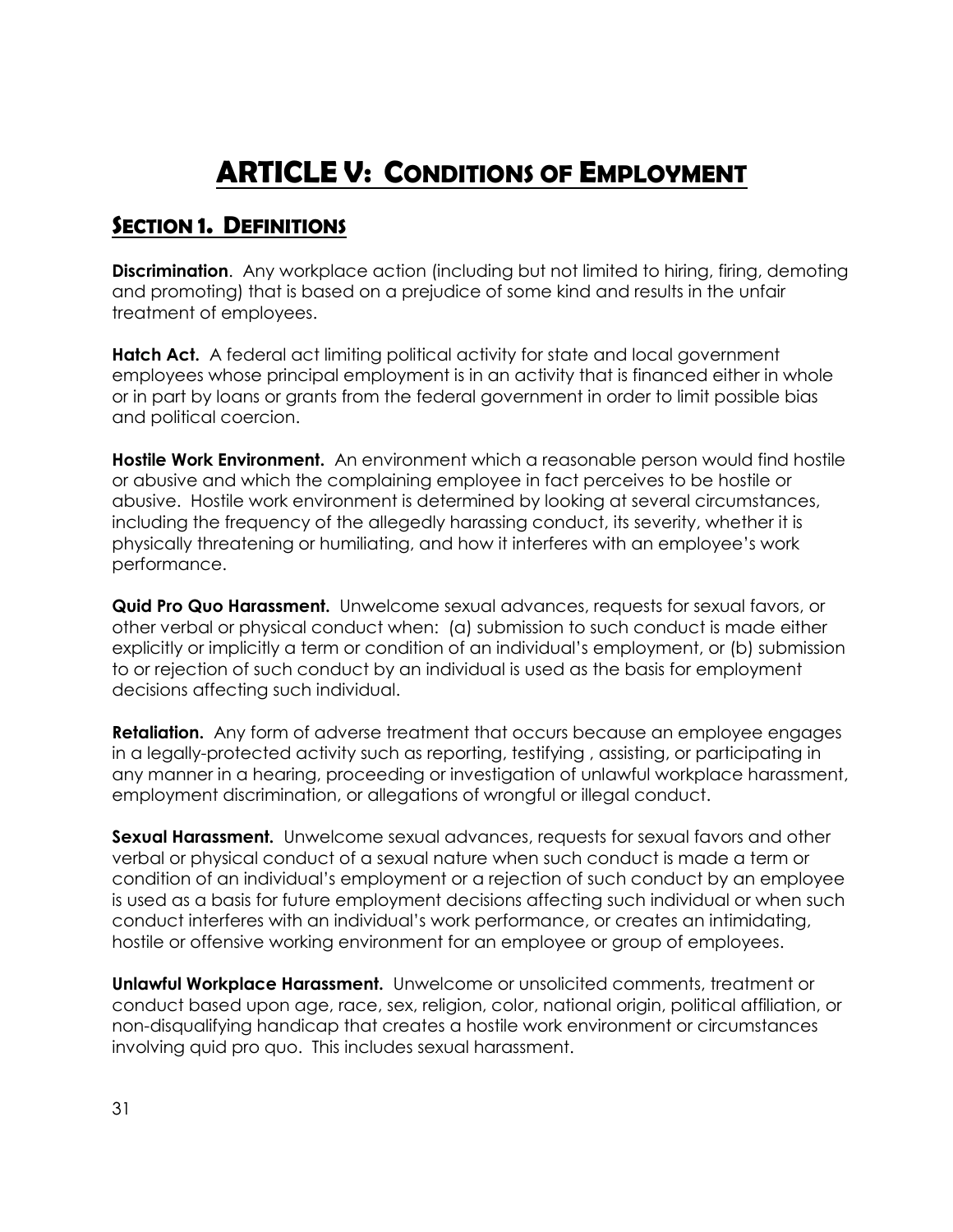**Workplace-Violence.** Actions in the workplace by employees, clients, customers, relatives, acquaintances, or strangers against county employees that include, but are not limited to, intimidation, threats, physical assault, domestic violence, and property damage, whether physical, verbal, or non-verbal, to cause emotional duress or to intimidate or coerce an individual or group.

### *SECTION 2. WORKWEEK*

The standard workweek for employees of the County is based on a 40-hour work schedule from 8:00 a.m. until 5:00 p.m., Monday through Friday. The FLSA(for the purposes of compensatory time and overtime pay) Standard Workweek for the majority of County employees is 12:01 am Sunday -12:00 Midnight Saturday. However, when the activities of a particular department or agency require some other schedule to meet work needs, the Department Head may request through the Human Resources Director for the County Manager to authorize a deviation from the normal standard workweek. The FLSA standard workweek may not be altered by Department Heads without the permission of the Human Resources Director and the County Manager.

## *SECTION 3. AMERICANS WITH DISABILITIES ACT (ADA)*

The Americans with Disabilities Act (ADA) requires employers to reasonably accommodate qualified individuals with disabilities. It is the policy of Randolph County Government to comply with all federal and state laws concerning the employment of persons with disabilities.

Randolph County is committed to providing reasonable accommodations to employees and applicants for employment in order to assure that individuals with disabilities enjoy full access to equal employment opportunity. Randolph County shall provide reasonable accommodation for the known physical or mental limitations of qualified employees and applicants with disabilities unless a particular accommodation would impose an undue hardship on its operations.

#### **Definitions**

**Disability.** An impairment that substantially limits one or more major life activity.

**Essential Functions.** Those job duties that are so fundamental to the position that the individual holds or desires that he/she cannot do the job without performing them. A function can be "essential" if, among other things: the position exists specifically to perform that function; there are a limited number of other employees who could perform the function; or the function is specialized and the individual is hired based on his/her ability to perform them. Determination of the essential functions of a position must be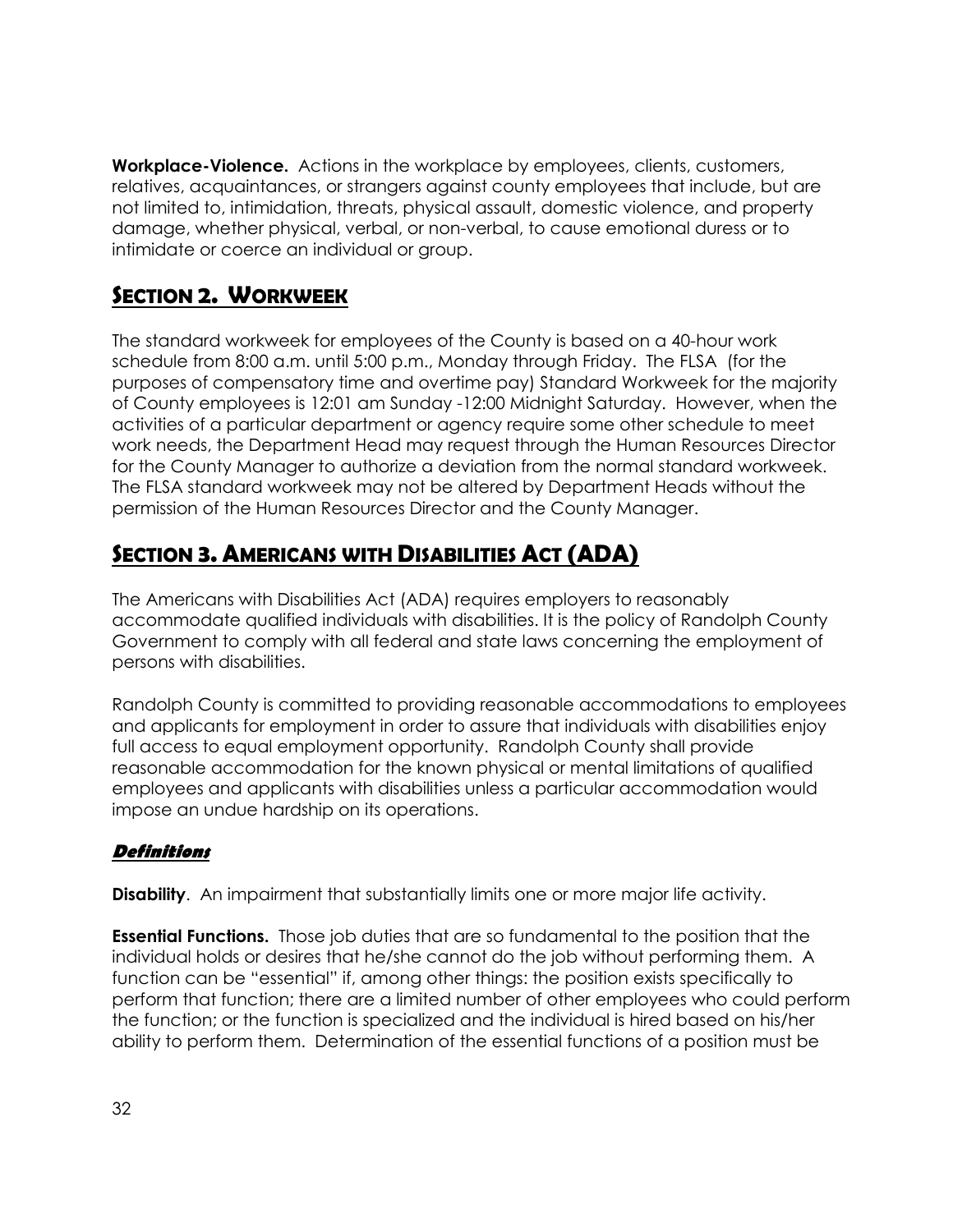done on a case-by-case basis so that it reflects the job as actually performed and not simply the components of a generic position description.

**Individual with a Disability**. A person who has a physical or mental impairment that substantially limits one or more of that person's major life activities, has a record of having such an impairment, or is regarded as having such an impairment.

**Interactive Process**. The process by which an individual requesting an accommodation and the decision-makers talk to each other about the request for accommodation, the process for determining whether an accommodation will be provided, and potential accommodations.

**Major Life Activity**. Basic activities that the average person in the general population can perform with little or no difficulty, including but not limited to: caring for oneself, performing manual tasks, seeing, hearing, eating, sleeping, walking, standing, lifting, bending, speaking, breathing, learning, reading, concentrating, thinking, communicating, and working. A major life activity also includes the operation of a major bodily function, including but not limited to the functions of the immune system, normal cell growth, and digestive, bowel, bladder, neurological, brain, respiratory, circulatory, endocrine and reproductive functions.

**Qualified Individual with a Disability**. An individual with a disability who satisfies the requisite skill, experience, education, and other job-related requirements of the employment position such individual holds or desires, and who, with or without reasonable accommodation, can perform the essential functions of such position.

**Reasonable Accommodation**. An adjustment or alteration that enables a qualified person with a disability to apply for a job, perform job duties, or enjoy benefits and privileges of employment. There are three categories of reasonable accommodations: Modifications or adjustments to a job application process to permit an individual with a disability to be considered for a job (such as providing application forms in alternative formats like large print or Braille); Modifications or adjustments to enable a qualified individual with a disability to perform the essential functions of the job (such as providing sign language interpreters); and Modifications or adjustments that enable employees with disabilities to enjoy equal benefits and privileges of employment (such as removing physical barriers in organization.)

**Reassignment**. A form of reasonable accommodation that, absent undue hardship, is provided to employees (not applicants) who, because of a disability, can no longer perform the essential functions of their job, with or without reasonable accommodation. Reassignments are made only to vacant positions and to employees who are qualified for the new position. If the employee is qualified for the position, he/she will be reassigned to the job and will not have to compete.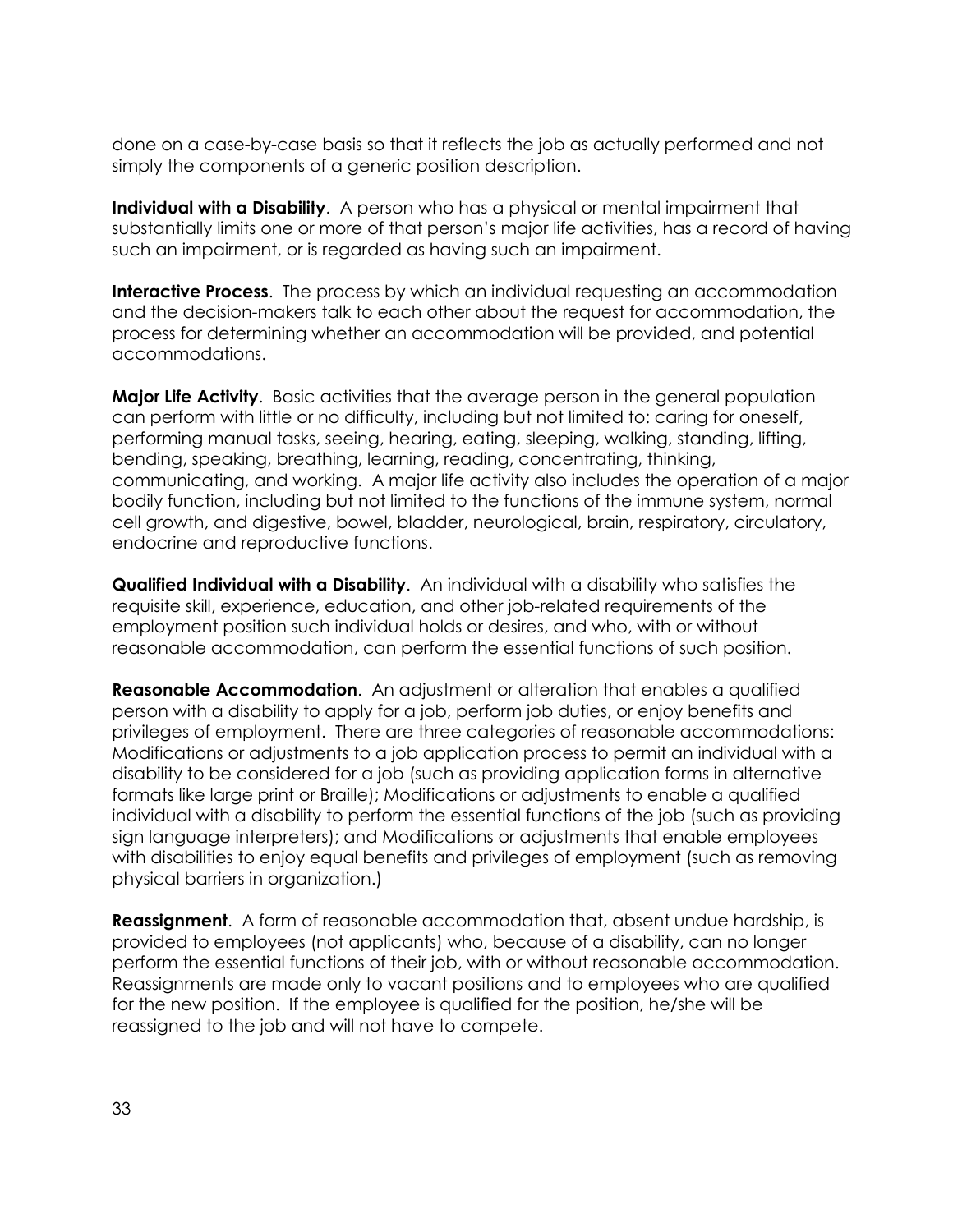**Request for Reasonable Accommodation**. A statement that an individual needs an adjustment or change at work, in the application process, or in a benefit or privilege of employment for a reason related to a medical condition.

#### **Process for Requesting Reasonable Accommodation**

Randolph County will make reasonable accommodations whenever necessary for all qualified employees or candidates for employment with disabilities, as defined by applicable law, provided that the individual is otherwise qualified to safely perform the essential functions of the job and such accommodations do not impose undue hardship on Randolph County operations.

#### **Requesting an Accommodation**

If an employee has a disability that requires an accommodation in order for him to perform the essential functions of his job, or otherwise enjoy the benefits and privileges of employment, he must initiate a request for accommodation by contacting his direct supervisor/manager or the Human Resources Director and identify an adjustment or change at work that is needed because of said disability.

If a candidate for employment has a disability that requires an accommodation in order to apply for a job, he must initiate the request for accommodation by contacting the Human Resources department and identifying an adjustment or change in the application process or system that is needed because of said disability.

#### **Participating in the Interactive Process**

An employee seeking an accommodation under this policy will engage in an interactive dialog (the "interactive process") with his supervisor, manager, and the Human Resources Director to identify an accommodation that will allow the employee to perform the essential functions of the job effectively or engage in other benefits of employment that are enjoyed by similarly situated employees without disabilities.

If the County is able to accommodate the request as a result of the interactive process, without the need for supporting medical documentation or other information, the employee does not need to proceed with any further steps outlined in this process. If the employee's supervisor, manager or the Human Resources Director have questions regarding the implementation of an accommodation, questions related to whether the medical condition is a qualifying disability under the ADA, or need additional medical information to determine what accommodations may be available or effective, the Human Resources Director shall provide the employee with the County's medical inquiry form.

The employee must cooperate with Human Resources in submitting the necessary medical documentation and /or providing a release of medical information that permits Human Resources to communicate with the employee's health care provider. The employee must return all forms and responsive information within 15 days of the request.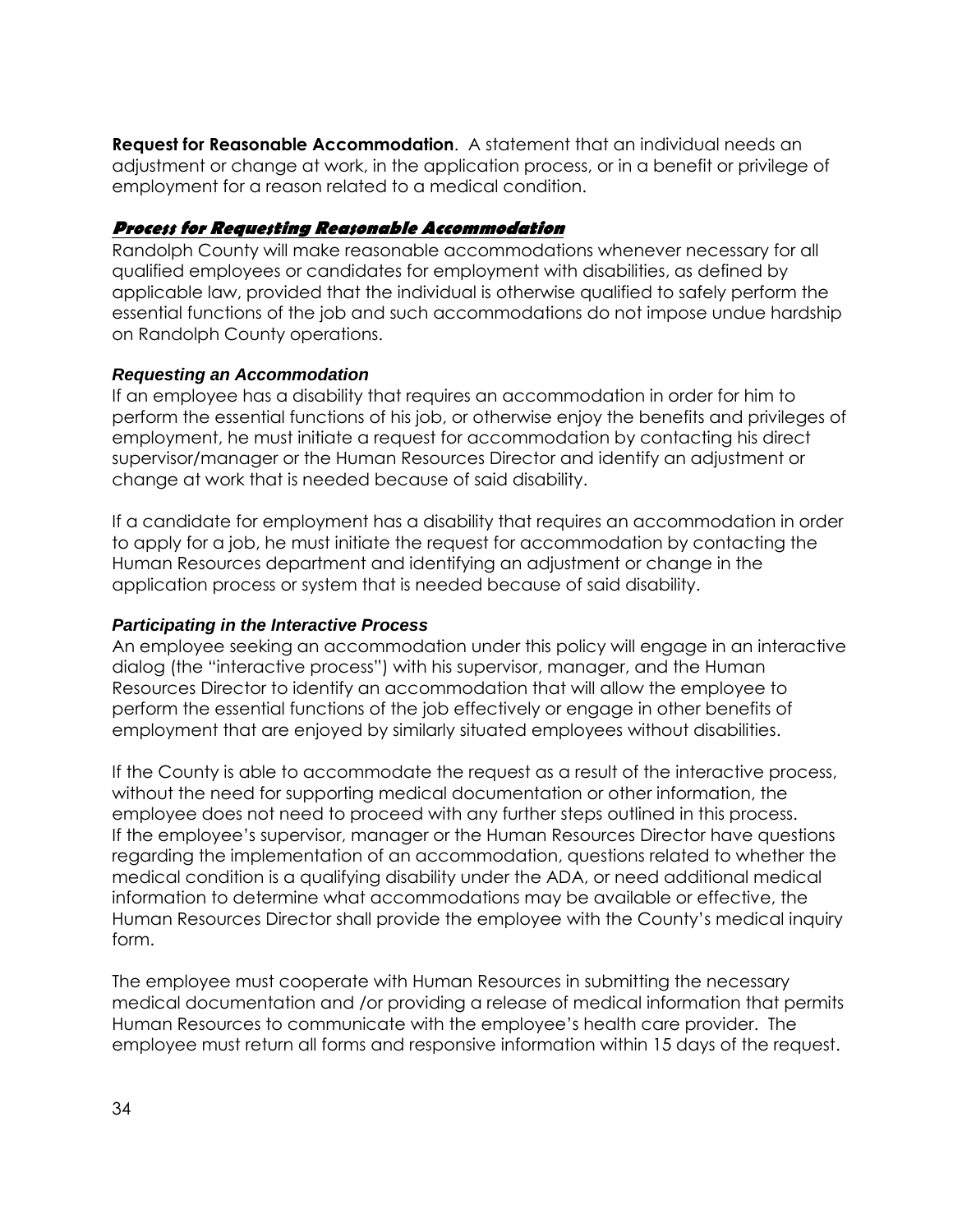Processing the request for accommodation may not proceed until all required forms have been completed and returned to Human Resources.

Human Resources will review the completed forms received from the employee and/or the employee's health care provider. If the information provided is incomplete or requires further clarification, Human Resources may request additional information from the employee or his health care provider.

#### **Determination**

If, based on medical and other information provided by the employee and/or his health care provider, the employee is determined to be a qualified individual with a disability, Human Resources will notify the employee and his department head.

The Human Resources Director will work with the employee and his department head to identify and discuss reasonable accommodations that will enable the employee to perform the essential functions of the job or to participate in the same benefits and privileges of employment enjoyed by similarly situated employees without disabilities. In instances where there is no reasonable accommodation that enables the employee to perform the essential functions of the job, including unpaid leave and assignment to a vacant position, the employee may be terminated.

#### **Modifications Not Necessarily Determinative of Disability Status**

When appropriate, temporary modifications may be made pending review of medical information, or modifications may be made without relying on whether the employee has a disability as defined by law. These actions should not be construed as a finding by the County that it has made a determination that an employee is a qualified individual with a disability under the ADA.

#### **Confidentiality**

Information obtained in the course of this process will be kept confidential and will be disclosed only on a restricted, need-to-know basis and as otherwise permitted or required by law.

#### **Protection from Discrimination and Retaliation**

Discrimination or retaliation against an individual who has a disability and/or who requests a reasonable accommodation is strictly prohibited.

#### **Responsibilities**

#### **Employees/Candidates**

Employees and/or candidates with a disability that interferes with their ability to apply for a job, perform their essential job functions or otherwise enjoy the benefits and privileges of employment that are available to other similarly situated employees without disabilities, and who desire an accommodation, must follow the process set forth above.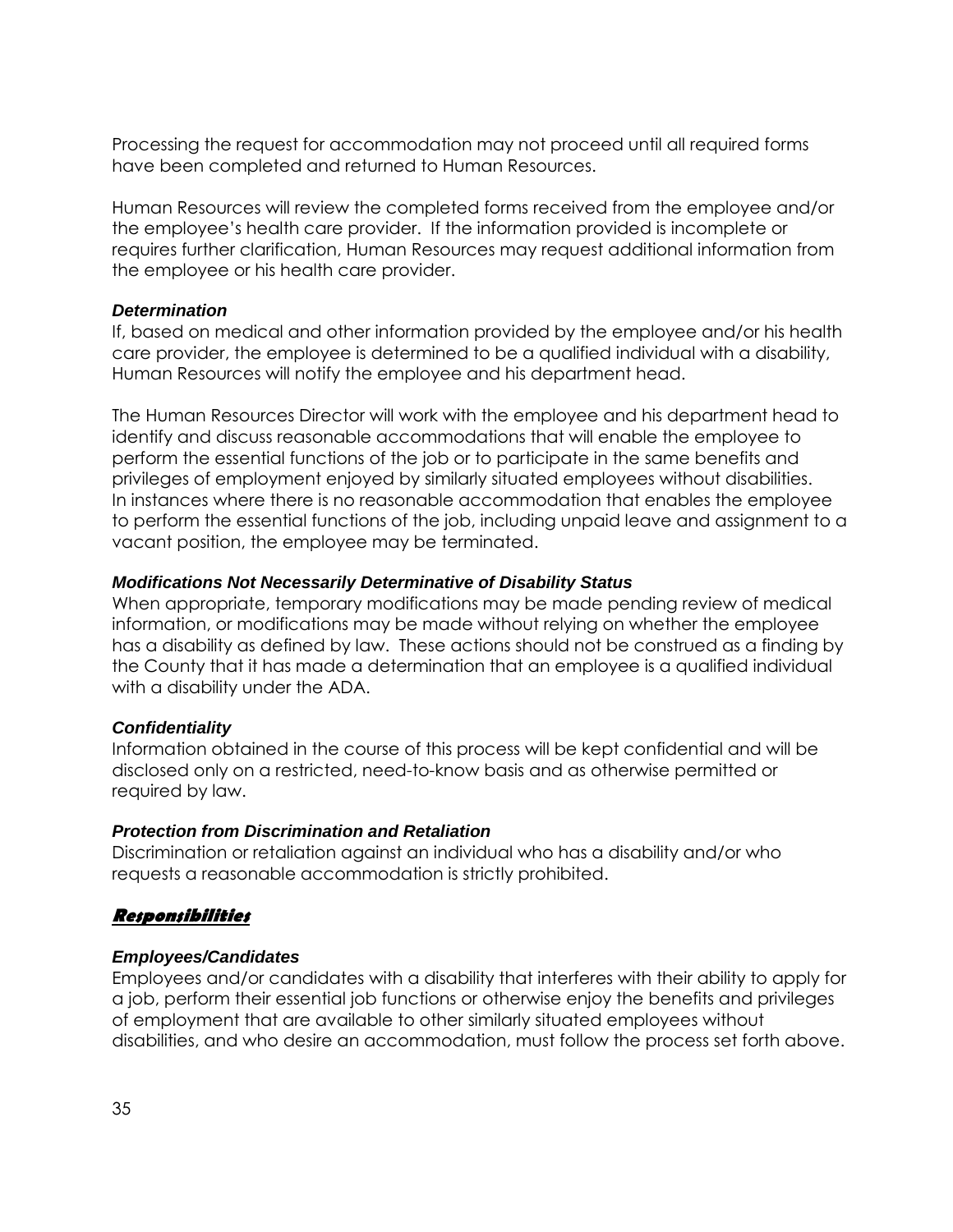The employee or candidate who requests an accommodation has the responsibility to submit all required documentation on a timely basis and to remain engaged in the interactive process with the County while a determination is being made. It is the employee's responsibility to work with his supervisor, department head, the Human Resources Director and qualified health care professional to review and complete all forms required. Any failure by the employee to supply the County with all relevant and requested medical information or to otherwise meaningfully cooperate in the interactive process may result in the County's denial of the accommodation or delay in the process.

#### **Department Heads/Supervisors**

Department Heads and Supervisors are responsible for ensuring that all employees under their supervision are fully aware of the contents of this policy. When an employee requests an accommodation, the department head and/or supervisor must participate in the interactive process with the employee to determine if a reasonable accommodation can be made with or without seeking additional information about the employee's medical condition through Human Resources. If Human Resources determines that an employee's medical condition is a qualifying disability under the ADA, the department head and supervisor must continue to work with the employee to identify existing reasonable accommodations that will enable the employee to perform the essential functions of his job.

#### **Human Resources**

Human Resources, in consultation with the legal department when necessary, is responsible for determining whether an individual is entitled to an accommodation under the terms of this policy, assisting in the interactive process to identify reasonable accommodations as necessary, and informing employees of their rights and obligations pursuant to this policy.

#### *SECTION 4. WHISTLEBLOWER POLICY*

Randolph County requires its employees to observe high standards of business and personal ethics in the conduct of their duties and responsibilities. Employees must practice honesty and integrity in fulfilling responsibilities and must comply with all applicable County policies, and all applicable laws and regulations.

#### **Reporting Responsibility**

This policy is intended to encourage and enable employees and others to raise serious concerns internally so that Randolph County can address and correct inappropriate conduct and actions. It is the responsibility of all employees, officers, board members and volunteers to report concerns about violations of Randolph County's policies or suspected violations of law or of regulations that govern County operations.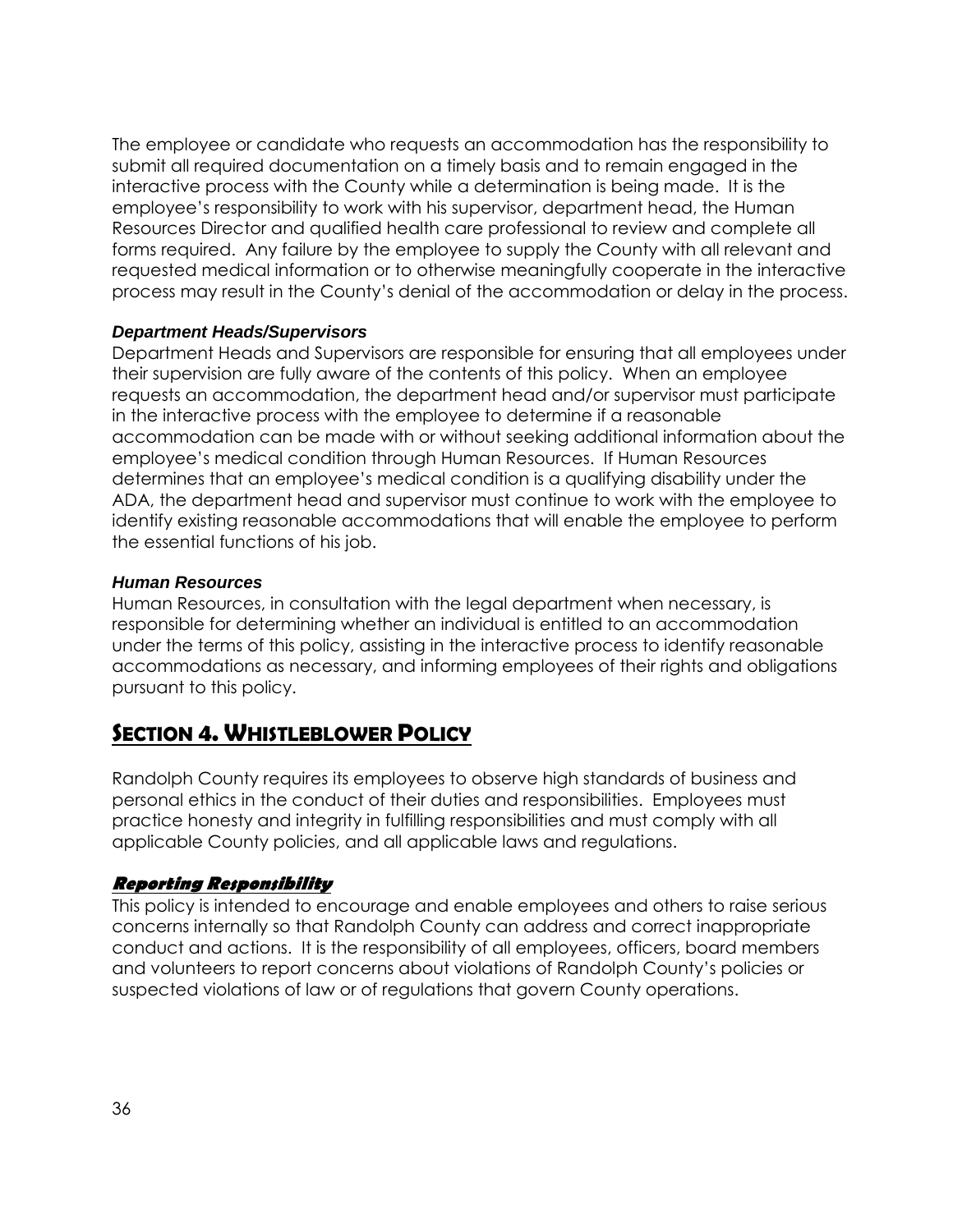### **No Retaliation**

It is contrary to Randolph County's values for anyone to retaliate against any board member, officer, employee or volunteer who, in good faith, reports a policy violation, an ethics violation, or a suspected violation of law or of any regulation governing County operations. An employee who retaliates against someone who has reported a violation in good faith is subject to disciplinary action up to and including dismissal.

### **Reporting Procedure**

Randolph County has an open door policy. If comfortable doing so, employees should first share their questions, concerns, suggestions and complaints with their supervisor or department head. If an employee is not comfortable speaking with his/her supervisor or department head, the employee should speak with the Human Resources Director or the Associate County Attorney. Supervisors and department heads are required to report complaints or concerns about suspected ethical and legal violations to the Human Resources Director, who has the responsibility to investigate all reported complaints. If the complaint involves the Human Resources Department, then it should be reported to the County Manager who has the responsibility to investigate.

### **Compliance Officer**

The Human Resources Director is responsible for ensuring that all whistleblower complaints are investigated and resolved. The Human Resources Director will advise the County Manager of all complaints and their resolution.

# **Accounting and Auditing Matters**

The Human Resources Director shall immediately notify the County Manager, the Finance Director and the Internal Auditor of any concerns or complaints regarding accounting practices, internal controls or auditing and shall work with the Internal Auditor to see that the matter is resolved.

### **Acting in Good Faith**

Anyone filing a complaint concerning a violation or suspected violation must be acting in good faith and have reasonable grounds for believing that a violation exists. Making an unsubstantiated allegation maliciously or when known to be false will be viewed as a serious disciplinary offense.

### **Confidentiality**

Violations or suspected violations may be reported on a confidential basis and will be kept confidential to the extent possible, consistent with the need to conduct an adequate investigation.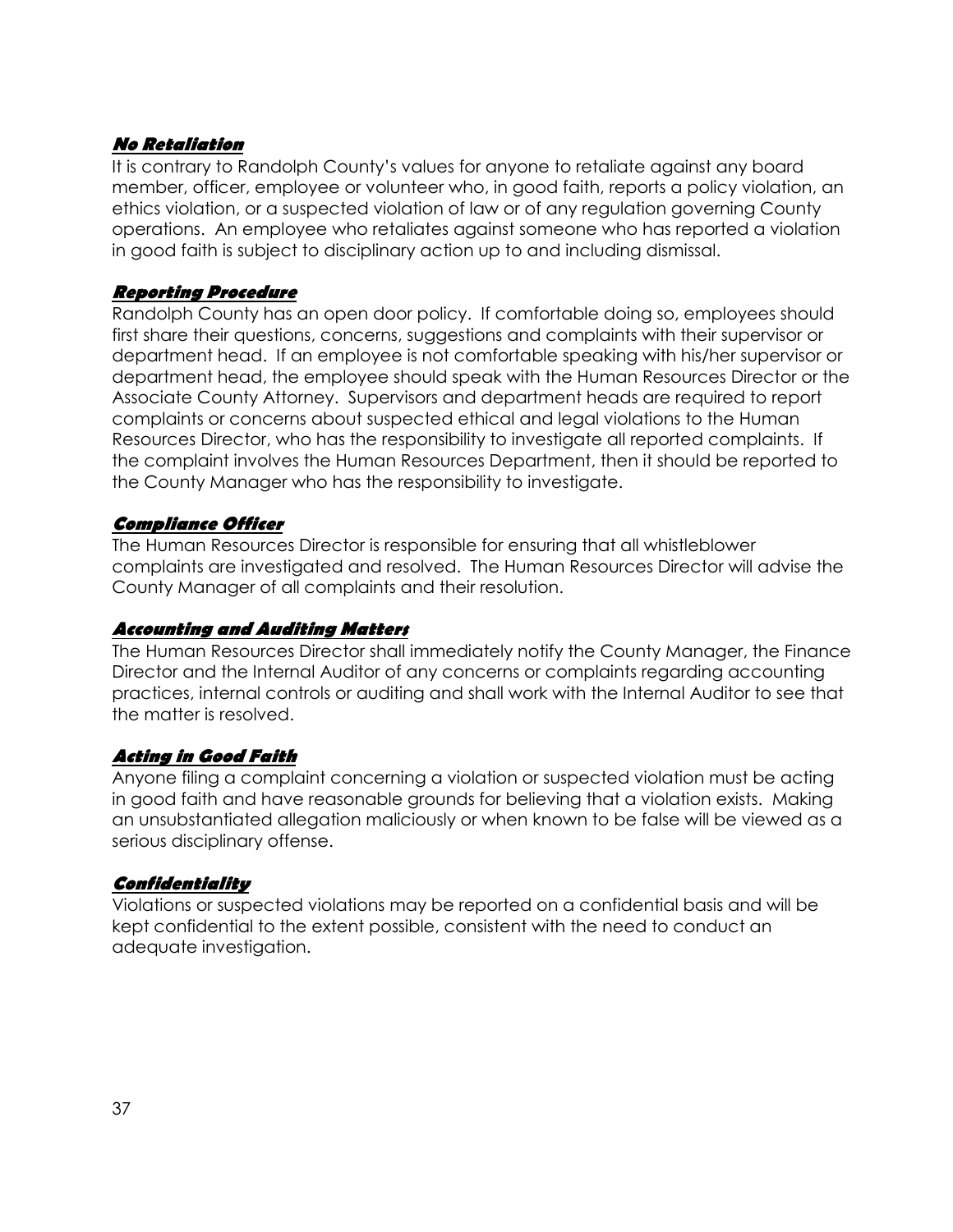# **Handling of Reported Violations**

The Human Resources Director will notify the complainant and acknowledge receipt of the reported violation or suspected violation. All reports will be promptly investigated and appropriate action will be taken when warranted by the investigation.

# *SECTION 5: GIFTS AND FAVORS*

- A. No County official or employee of the County shall accept any gift of value, whether in the form of a service, loan, thing, or promise from any person, firm or corporation, who in the employee's knowledge is interested directly or indirectly in any manner whatsoever in business dealings with the County.
- B. No official or employee shall accept any gift, favor, or thing of value that may tend to influence that employee in the discharge of his duties.
- C. No official or employee shall grant in the discharge of his duties any improper favor, service, or thing of value.
- D. Gratuities shall be refused by all County officials and employees.

# *SECTION 6. POLITICAL ACTIVITY RESTRICTED*

Every employee of Randolph County has a civic responsibility to support good government by every available means and in every appropriate manner. Any employee may join or affiliate with civic organizations of a partisan or political nature, may attend political meetings, may advocate and support the principles or policies of civic or political organizations in accordance with the Constitution and laws of the State of North Carolina and by the Constitution and laws of the United States of America.

However, no employee of Randolph County shall:

- 1. Engage in any political or partisan activity while on duty or on County property;
- 2. Use official authority or influence for the purpose of interfering with or affecting the result of an election or a nomination for office;
- 3. Be required as a duty of employment or as a condition of employment, promotion, or tenure of office to contribute funds for political or partisan purposes;
- 4. Coerce or compel contributions for political or partisan purposes by another employee of the County; or
- 5. Use funds, supplies, or equipment of the County for political or partisan purposes.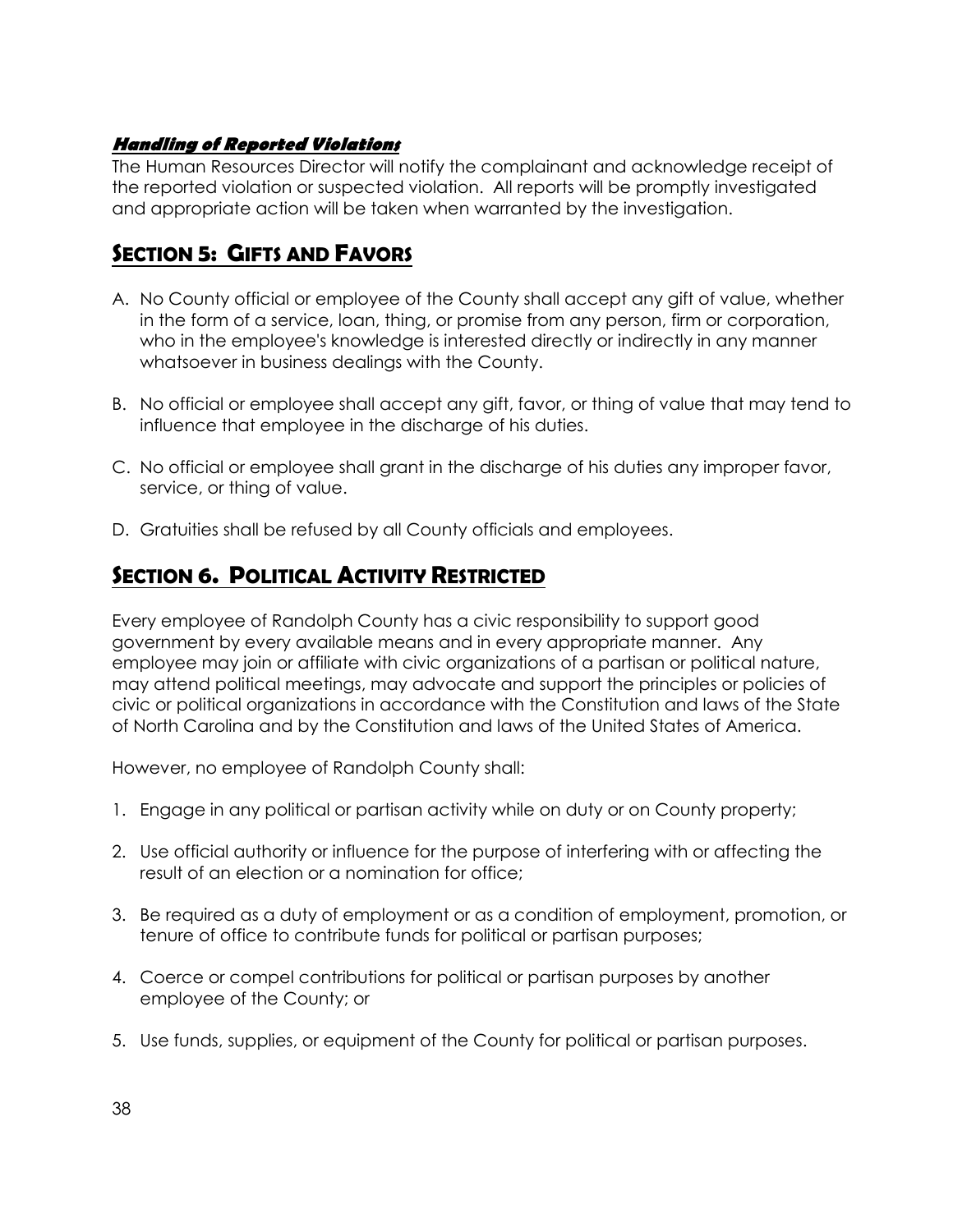Employees subject to the State Human Resources Act and employees in certain federally aided programs are subject to the Hatch Act as amended in 1975. This federal act, in addition to prohibiting 2, 3, and 4 above, also prohibits candidacy for elective office in a partisan election.

Any violation of this section will subject such employee to disciplinary action, up to and including dismissal.

# *SECTION 7: CONFLICT OF INTEREST*

It shall be the policy of Randolph County that no Manager, Department Head, Supervisor or employee may use his position, or the knowledge gained therein, in such a manner that a conflict between Randolph County's interests and his personal interests should arise. All employees must recognize that as employees of Randolph County government, they are keepers of the public trust. Both the fact and the appearance of conflicting interests are to be avoided. Employees are prohibited from having a direct or indirect formal interest that conflicts substantially with his/her government duties and responsibilities or from joining in, directly or indirectly, a formal transaction as a result of, or primarily relying upon, information obtained through his/her government employment. Furthermore, employees are to refrain from transmitting any knowledge of County considerations or decisions, or any other information which might be prejudicial to the interest of the County, to any person other than in connection with the discharge of their official responsibilities. Adherence to this policy, as herein above set out, is a condition of employment. Failure to comply may result in disciplinary action, up to and including termination of employment.

# *SECTION 8. OUTSIDE EMPLOYMENT*

The work of the County will take precedence over other occupational interests of employees. All outside employment for salaries, wages, or commission, and all selfemployment must be reported to the employee's Department Head, who in turn will report potentially conflicting employment to the Human Resources Director for approval/disapproval by the County Manager. Outside employment will not be approved if it involves a conflict of interest or the appearance of a conflict of interest. Conflicting outside employment, as well as assumption of outside employment without prior approval by the County, may be deemed improper conduct and shall subject the employee to disciplinary action up to and including termination of employment.

# *SECTION 9. LIMITATION OF EMPLOYMENT OF RELATIVES*

No two members of an immediate family shall be employed within the same department if such employment will result in one member supervising the other or in one member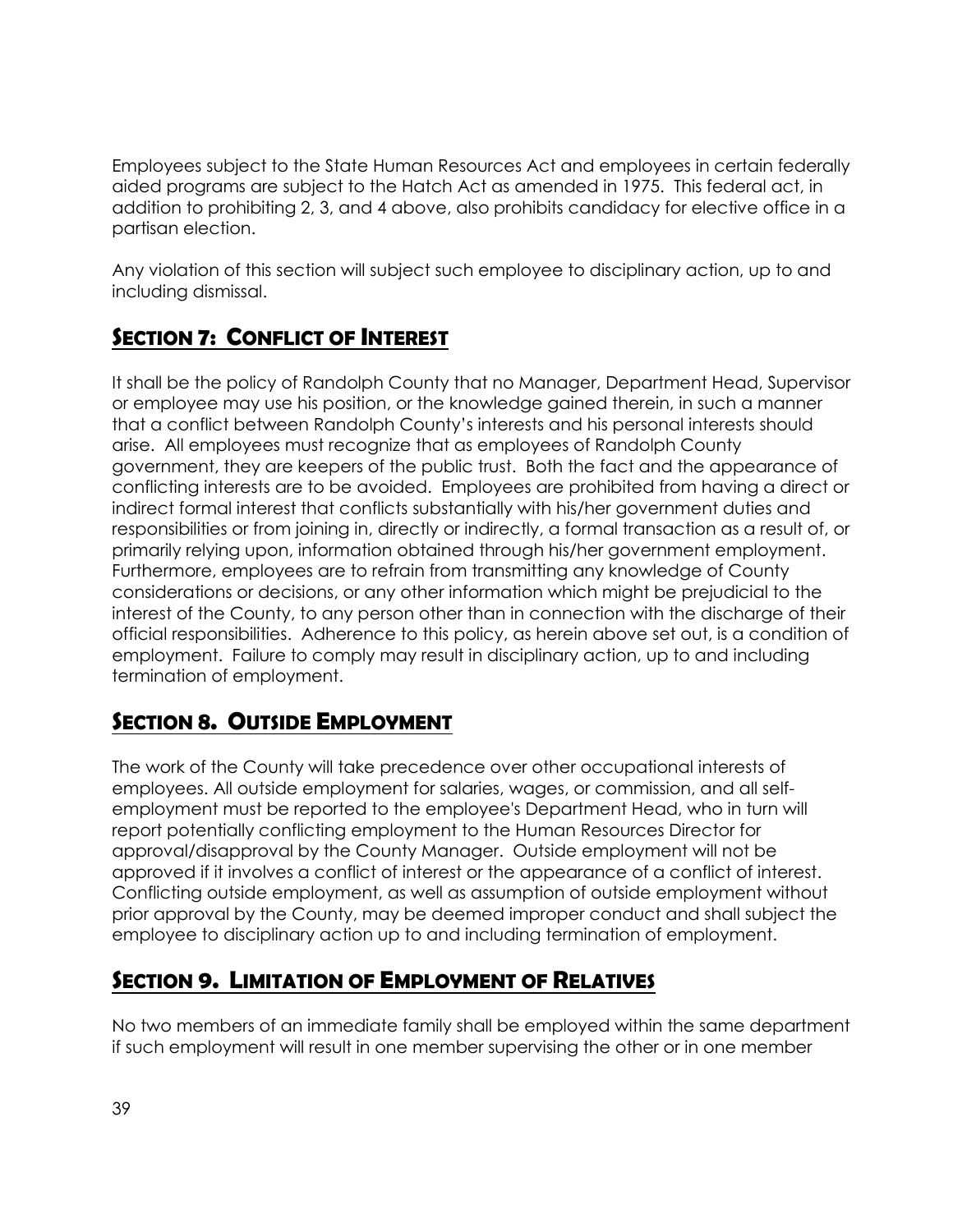occupying a position that has influence over the other's employment, promotion, salary administration, or related management or personnel considerations.

# *SECTION 10. REMOTE COMPUTER ACCESS*

Remote computer access to the County server which enables a *non-exempt* employee to work from home must be approved by the Department Head, Human Resources Director and County Manager prior to access being granted. Remote access for exempt employees may be granted by the Department Head.

# *SECTION 11. DATING RELATIONSHIPS*

Randolph County strongly believes that an environment where employees maintain clear boundaries between employee personal and county business interactions is most effective for conducting business. Although this policy does not prevent the development of friendships or romantic relationships between coworkers, it does establish very clear boundaries as to how relationships will progress during working hours and within the working environment. Individuals in supervisory relationships or other influential roles are subject to more stringent requirements under this policy due to their status as role models, their access to sensitive information and their ability to influence others.

- A. During working time and in working areas employees are expected to keep personal exchanges limited so that others are not distracted or offended by such exchanges and so that productivity is maintained.
- B. During non-working time, such as lunches, breaks and before and after work periods, employees are not precluded from having appropriate personal conversations in non-work areas as long as their conversations and behaviors could in no way be perceived as offensive or uncomfortable to a reasonable person.
- C. Employees are strictly prohibited from engaging in physical contact that would in any way be deemed inappropriate by a reasonable person while anywhere on company premises, whether during working hours or not.
- D. Employees who allow personal relationships with coworkers to affect the working environment will be subject to the appropriate provisions of the county disciplinary policy which may include counseling for minor problems. Failure to change behavior and maintain expected work responsibilities is viewed as a serious disciplinary matter.
- E. Employee off-duty conduct is generally regarded as private, as long as such conduct does not create problems within the workplace. An exception to this principle, however, is romantic or sexual relationships between supervisors and subordinates.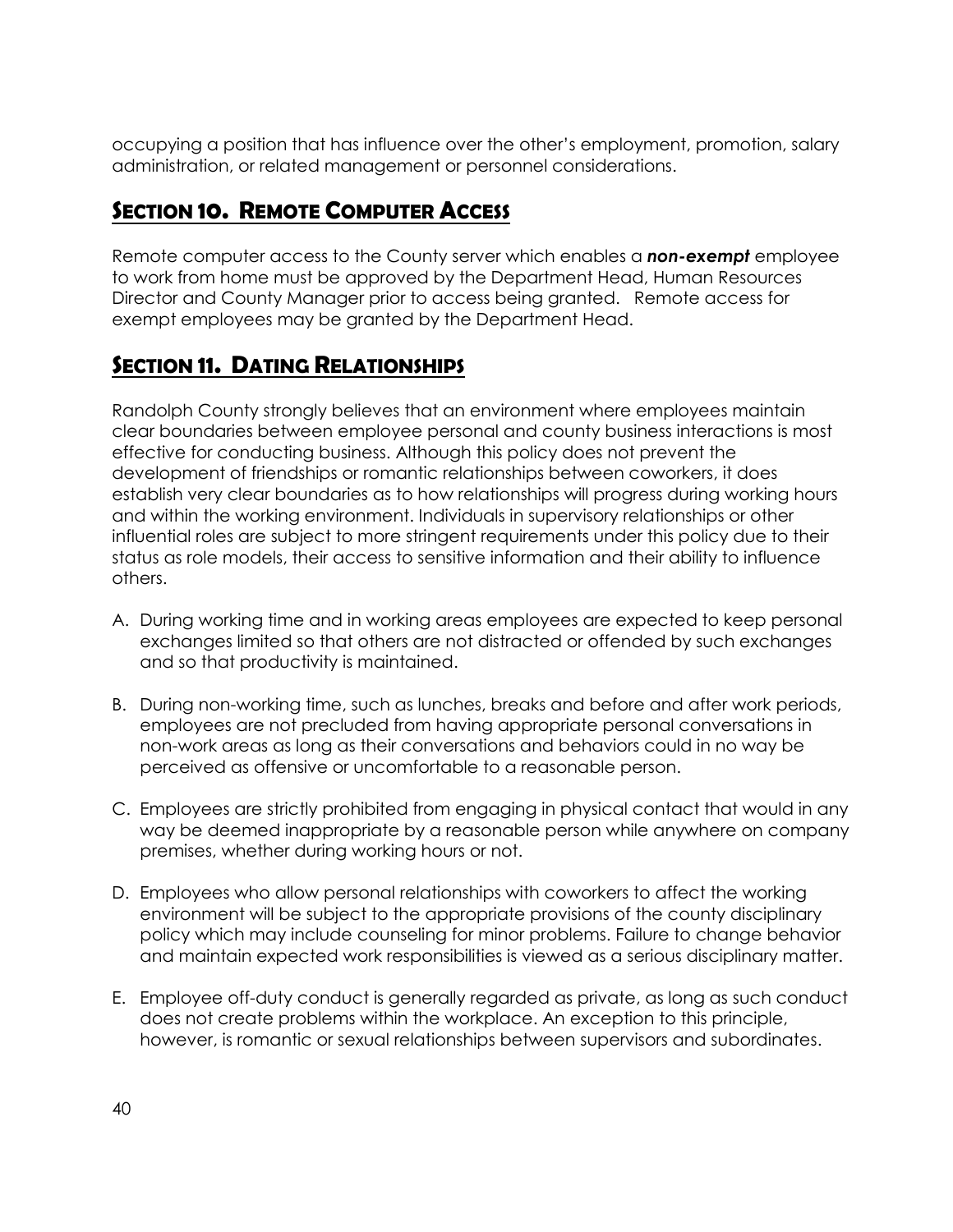- F. Department Heads, Supervisors and anyone else in sensitive or influential positions must disclose the existence of any relationship with another coworker that has progressed beyond a platonic friendship. Disclosure may be made to the immediate supervisor or the Director of Human Resources. This disclosure will enable the organization to determine whether any conflict of interest exists because of the relative positions of the individuals involved.
- G. Where problems or potential risks are identified the county will work with the parties involved to consider options for resolving the problem. The initial solution may be to make sure that the parties involved no longer work together on matters where one is able to influence the other or take action for the other. Matters such as hiring, firing, promotions, performance management, compensation decisions, financial transactions, etc. are examples of situations that may require reallocation of duties to avoid any actual or perceived reward or disadvantage.
- H. Failure to work with the organization to resolve such a situation in a mutually agreeable fashion may ultimately be deemed insubordination and therefore serve as cause for immediate termination. The organization's disciplinary policy will be consulted to ensure consistency, however, before any such extreme measures are undertaken.
- I. In some cases other measures may be necessary such as transfer to other positions or departments. Refusal of reasonable alternative positions, if available, will be deemed a voluntary resignation.
- J. The provisions of this policy apply regardless of the sexual orientation of the parties involved.
- K. Where doubts exist as to the specific meaning of the terms used above, employees should make judgments on the basis of the overall spirit and intent of this policy.
- L. Any employee who feels they have been disadvantaged as a result of this policy, or who believes this policy is not being adhered to, should make their feelings known to the Human Resources Director or other designated individual.

# *SECTION 12. UNLAWFUL WORKPLACE HARASSMENT/DISCRIMINATION*

The County does not tolerate any form of workplace harassment. No employee, regardless of position, may engage in conduct that falls under the definition of unlawful workplace harassment, including but not limited to sexual harassment. Unlawful harassment is generally defined as unwelcome or unsolicited comments, treatment, or conduct based upon a Title VII protected class that creates a hostile work environment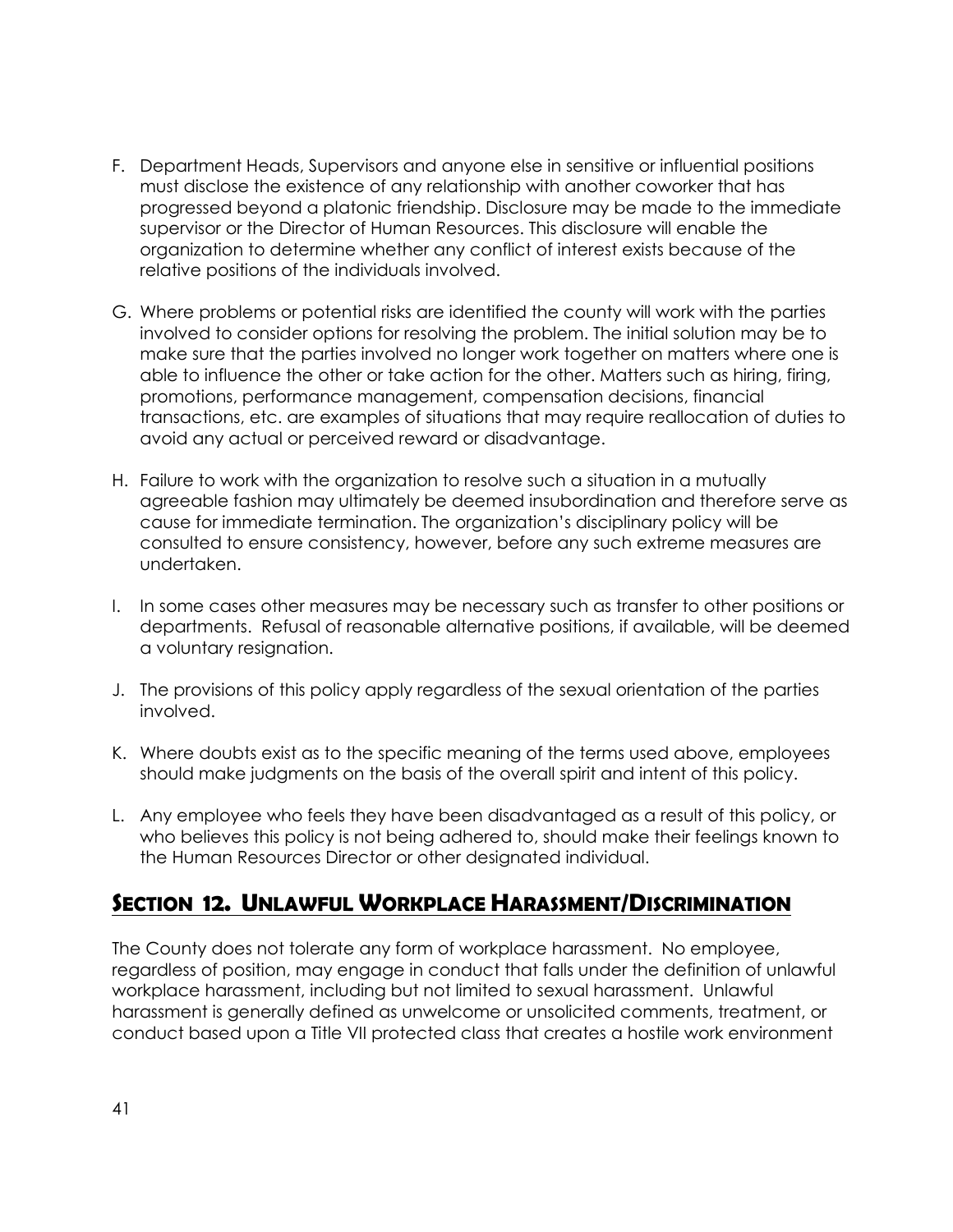or circumstances involving quid pro quo. All employees have a right to work in an environment free from unlawful workplace harassment and retaliation. Furthermore, indifference by Supervisors and other employees with authority will not be tolerated

Unlawful workplace harassing behaviors may be overt or subtle, and include physical, verbal or nonverbal acts. Behaviors which are viewed as unwelcome, offensive or abusive by the recipient are considered unlawful harassment. The behaviors listed below are illustrative, though not exhaustive, of the types of behavior that are prohibited by this section:

- A. *Physical acts:* Unnecessary touching, pinching, patting, fondling, massaging, kissing, hugging, grabbing, brushing against a person's body, blocking a person's path, exposing oneself or coercing sexual intercourse.
- B. *Verbal behaviors:* Foul or obscene language, sexual propositions, sexual innuendo, crude jokes about gender-specific traits, threats, discussing sexual activities, commenting on someone's physical attributes or spreading false rumors about a person's sex life.
- C. *Nonverbal conduct:* Sexually explicit pinups or calendars depicting nude or partially nude women or men, sexual graffiti, pornography, sexual cartoons, unseemly gestures or facial expressions, whistling, catcalls, suggestive noises, crude pranks or giving gifts or letters of a sexual nature.

# *SECTION 13. UNLAWFUL WORKPLACE HARASSMENT/DISCRIMINATION COMPLAINT PROCEDURE*

Any employee may file a complaint when he believes that he has been discriminated against or harassed on the basis of age, race, sex, religion, color, national origin, political affiliation or disability. Complaints may be filed with the employee's Department Head, the Human Resources Director or the Clerk to the Board or the County Manager. In filing a complaint, the following steps shall be taken:

- 1. To be considered filed, the complaint should be made in writing within thirty (30) days of the alleged incident/action giving rise to the complaint. Unless the complaint directly involves the Human Resources Department, a copy of the complaint must be filed with the Human Resources Director.
- 2. The written complaint referenced above should contain, at a minimum, the following information: the decision, action or policy giving rise to the complaint, the effect of that decision/action/policy on the employee, and the employee's proposed resolution.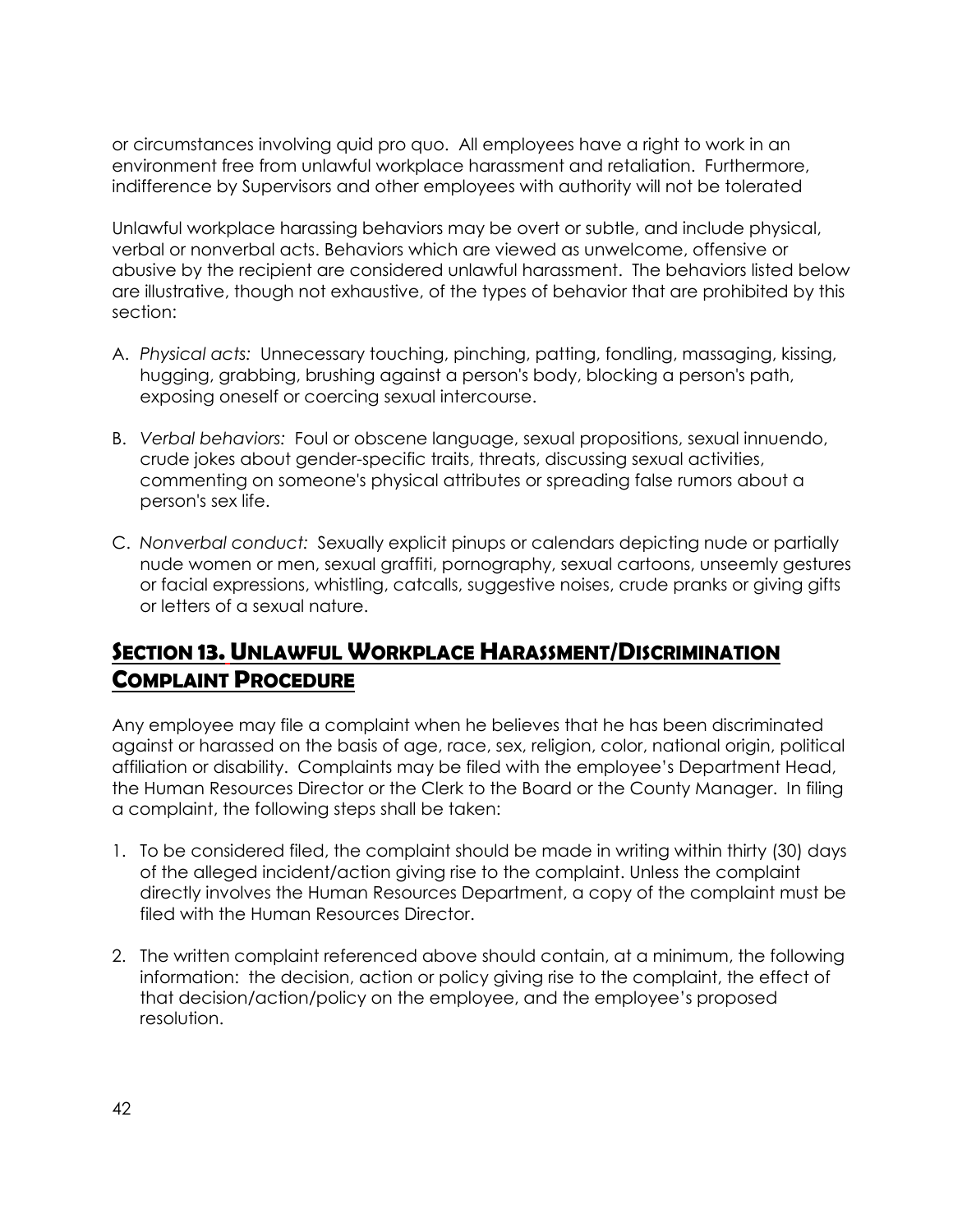- 3. A thorough investigation of the complaint shall be conducted. This investigation shall be conducted by the Human Resources Director or her designee and, when appropriate, with the Department Head. The County Manager or his designee shall investigate complaints involving the Human Resources Department. Confidentiality and the dignity of those involved in a complaint are important. Considering the sensitive nature of these complaints, every effort will be made to keep the complaint and the name of the employee(s) confidential and on a need-to-know basis. However, due to the importance of conducting a thorough investigation, confidentiality cannot be guaranteed. Employees involved in an investigation, whether as complainant, alleged harasser, witness or investigator, should keep all discussions or communications confidential.
- 4. The County shall supply the complainant with a written report of the results of the investigation within sixty (60) days of the filing of the complaint.

In furtherance of this policy, the County prohibits retaliatory action of any kind taken by an employee of the County against any other employee because that person made a complaint, testified, assisted, or participated in any manner in a hearing, proceeding or investigation of harassment or discrimination.

The decision referenced in #4 above ends the complaint process and is the final and binding decision of the County, except for those employees subject to the State Human Resources Act as outlined below.

### **Employees Subject to the State Human Resources Act**

Employees subject to the State Human Resources Act must exhaust the County grievance procedure previously outlined in this Article and must achieve career status before appealing to the Office of State Human Resources except for complaints alleging harassment or discrimination. In harassment or discrimination cases, the employee may avail himself of the County complaint procedure outlined above or may appeal directly to the Office of Administrative Hearings within thirty (30) days of the alleged harassing or discriminatory act. All decisions by the State Human Resources Commission, other than cases of harassment or discrimination, shall be advisory to the local appointing authority as defined by statute.

Copies of the grievances/complaints filed under this Section must also be sent to the Department Head, the Human Resources Director, and the County Manager.

# *SECTION 14. EMPLOYEE PERFORMANCE EVALUATIONS*

All full-time and part-time employees subject to the Randolph County Employee Policies and Procedures Manual will be evaluated under the Employee Performance Evaluation System. Evaluations will be submitted on the approved form along with any other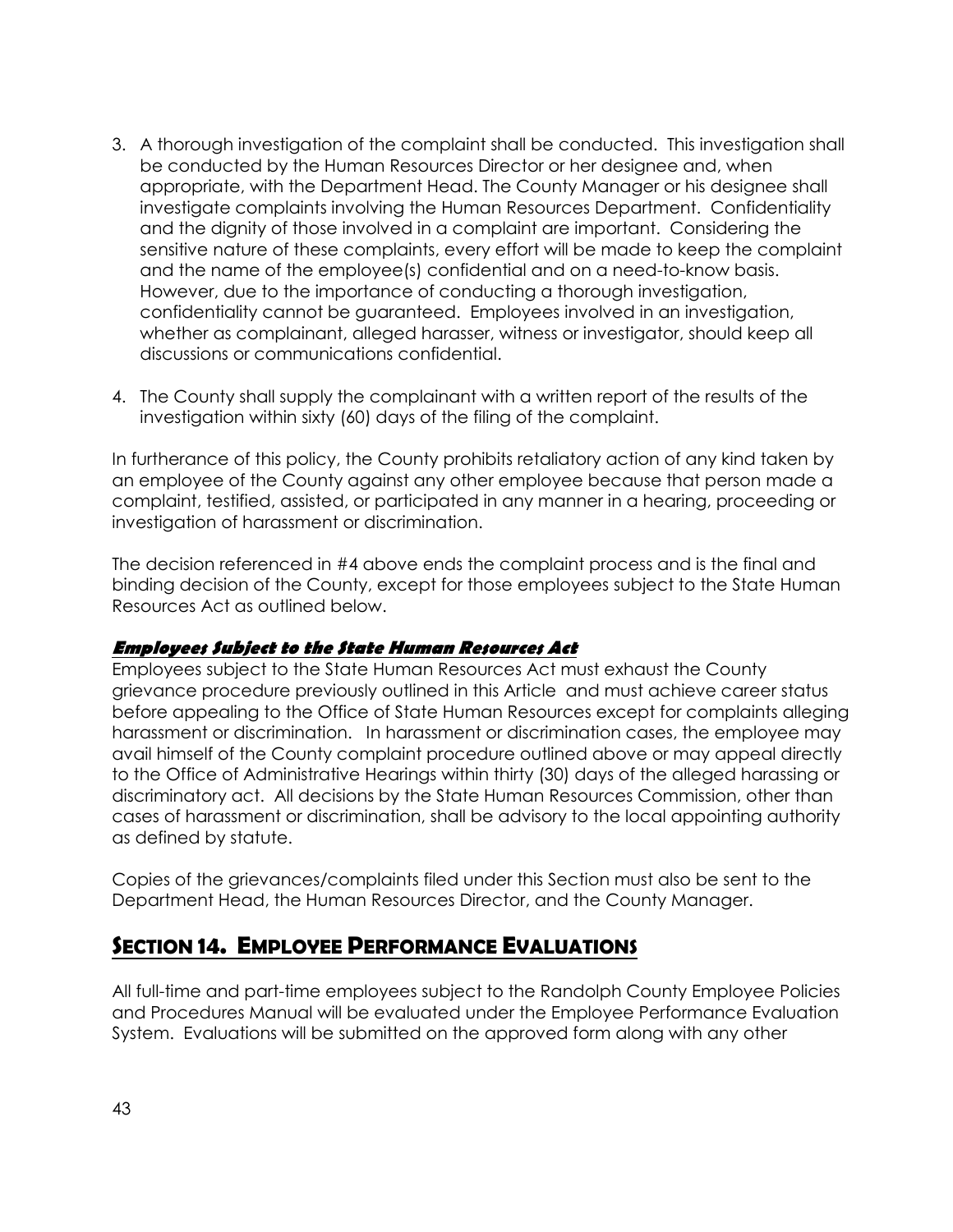documentation that can properly describe the performance of the employee being rated. Department Heads may designate the Supervisors to evaluate employees and may also require intermediate level Supervisors to review the evaluation; however, the Department Head must rate and/or review the evaluation of all employees within his department. An employee must review his evaluation and be given the opportunity to make comments pertaining to the evaluation.

- 1. Each new employee, both part-time and full-time, in an initial probationary period shall have a Six Month Performance Evaluation no later than the end of the sixth month of aggregate employment. The Department Head will forward a copy of the Six Month Evaluation and a Human Resources Status form indicating that the employee has either been granted regular status or the probationary period has been extended to the Human Resources department for inclusion in the employee's personnel records.
- 2. Each County employee who has achieved regular status will be evaluated annually at a minimum. More frequent evaluations may be conducted if, in the opinion of the Supervisor, Department Head and/or Human Resources Director, it is conducive to good human resources management.
- 3. It is recommended that temporary employees be included in the evaluation process if the employment is more than six months in duration. This will provide the Supervisor an opportunity to evaluate the work being done and to correct any deficiencies. As with other employees, it will serve as a notice when work is unsatisfactory.
- 4. Employees who have been promoted shall have a new review date based upon the promotion effective date. Subsequent evaluations shall be conducted on the employee's new review date. A Six Month Evaluation should be conducted at the end of six months after the promotion.
- 5. An employee who has been demoted shall have a new review date effective with the demotion date. A Six Month Evaluation should be conducted at the end of six months after the demotion.

# *SECTION 15. DRUG-FREE WORKPLACE POLICY*

Randolph County is committed to protecting its employees and the public we serve by maintaining a healthy and safe workplace. All employees are absolutely prohibited from unlawfully manufacturing, distributing, dispensing, partaking of, possessing, or using any controlled substance or alcohol in the workplace, or reporting to work under the influence of any controlled substance or alcohol, except medications prescribed by a licensed health care provider and certified by said provider not to constitute a workplace hazard. The County maintains a Drug and Alcohol Testing Policy that prohibits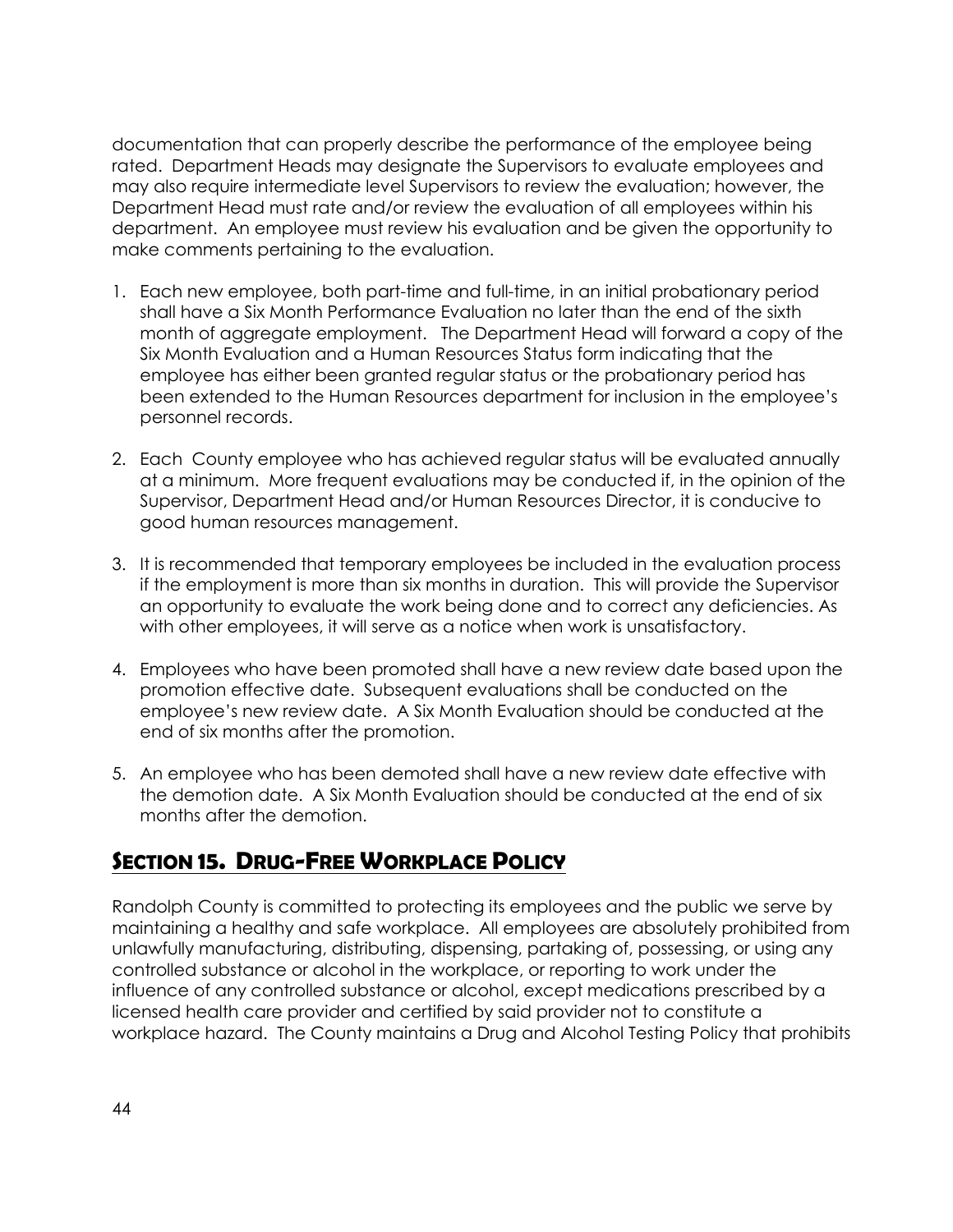the presence of illegal drugs and alcohol in the workplace and the influence of these substances on employees during working hours and provides that violations are grounds for disciplinary action up to and including dismissal.

# *SECTION 16. DRUG AND ALCOHOL TESTING POLICY*

- A. Purpose and Scope of Policy.
	- 1. The purpose of this policy is to maintain a drug-and alcohol-free workplace and to provide procedures for conducting screenings of job applicants and employees for the use of illegal drugs and the improper use of prescription drugs.
	- 2. Randolph County recognizes that an employee's on-or off-the-job involvement with drugs and/or alcohol can have an impact on work productivity and the ability to provide a work environment free from the effects of substance abuse. While it is inappropriate for the County to intrude into the private lives of its employees, employees are expected and required to be in a condition to safely and effectively perform their job duties throughout the workday.
	- 3. All testing will be conducted in accordance with the North Carolina Controlled Substance Examination Regulation Act and in a manner that will protect the rights of employees and applicants subject to testing. Therefore, Randolph County will take all necessary steps to safeguard the dignity and self-esteem of those being tested and will ensure adherence to all procedures pertaining to the implementation of this policy.
	- 4. Randolph County will strictly adhere to all standards of confidentiality and assure all employees that testing records and results will only be released to those authorized to receive such information.
	- 5. Employees with substance abuse issues are encouraged to voluntarily seek help from the Employee Assistance Program. This does not prevent employees who fail drug or alcohol tests from being disciplined as provided herein, up to and including dismissal.
	- 6. Participation in a counseling, treatment or rehabilitation program for drug and/or alcohol use/abuse will not be grounds for discharge provided the employee voluntarily enters such a program prior to being identified as a drug user/abuser or alcohol abuser by means such as tests, and before the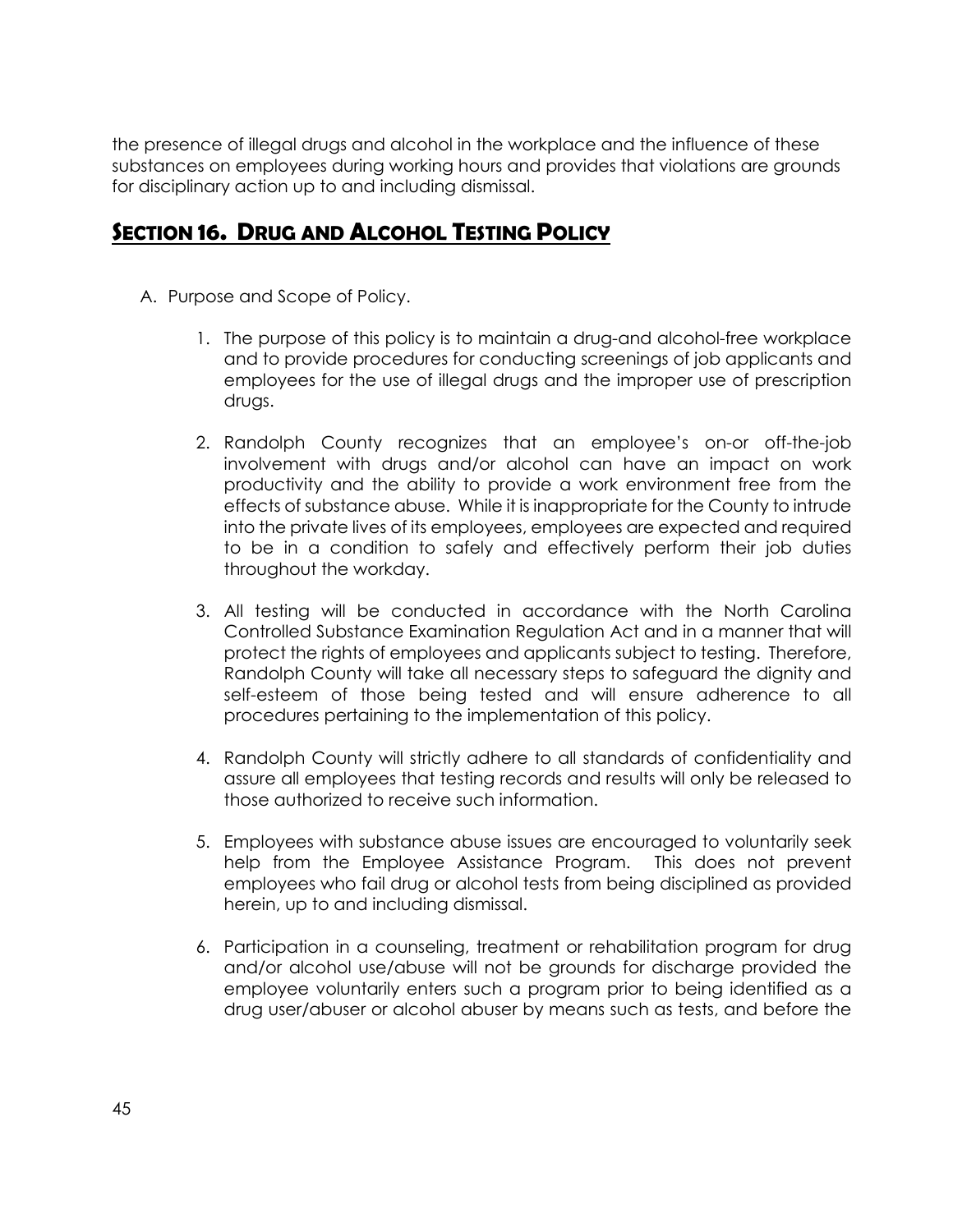employee becomes suspected under circumstances satisfactory to the County of being a drug user/abuser or alcohol abuser.

- B. Applicability.
	- 1. With the exception of the employees of the Office of the Sheriff and the Register of Deed's Office, this policy applies to all Randolph County employees and applicants for employment. Since the Sheriff and the Register of Deeds are elected officials, the establishment and administration of a drug-free workplace in the Sheriff's Office and the Register of Deeds' Office shall be the responsibility of these officials respectively.
	- 2. The Sheriff's Office shall be responsible for reporting test results to the North Carolina Sheriff's Education and Training Standards Commission for personnel holding certification from that Commission if and when required.
- C. Definitions.
	- 1. Alcohol Test—means a test for the presence of alcohol in the body as determined through the use of a breath alcohol test, evidential breathalyzer test, blood screening, or other device/test approved by the U.S. Department of Transportation.
	- 2. Drug Test/Drug Screening—means a test, including providing the necessary sample of body fluid by the employee to be tested, for the presence of any of the following drugs or drug metabolites in the urine or blood of an employee:
		- a. Amphetamines (including methamphetamine)
		- b. Barbiturates
		- c. Benzodiazepines
		- d. Cannabinoids (marijuana)
		- e. Cocaine (including crack)
		- f. Methaqualone
		- g. Opiates (including heroin)
		- h. Phencyclidine (PCP)
		- i. Propoxyphene
		- j. Other drugs as directed by Federal law or expanded county policy
	- 3. Negative Alcohol Test—with respect to a safety-sensitive employee, means a test that indicates an alcohol concentration of 0.00. With respect to an employee not employed in a safety-sensitive position, a negative alcohol test means a test that indicates an alcohol concentration of less than 0.02.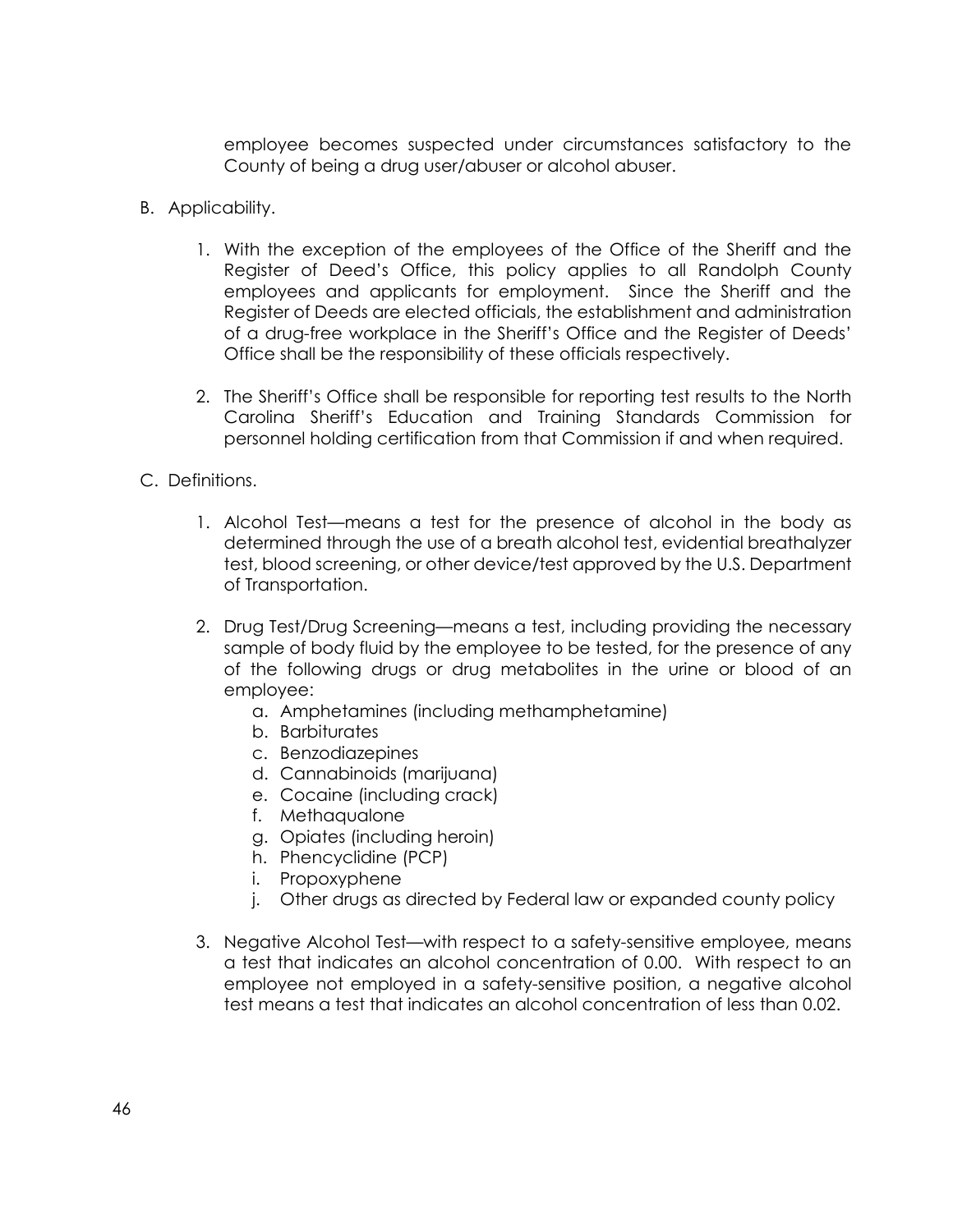- 4. Negative Drug Test—means a test result that does not show the presence of drugs at a level specified to be a positive test.
- 5. On Call—means being subject to a call to report immediately to work for Randolph County.
- 6. On Duty—means that an employee is at the workplace, performing job duties, on call, or any other time for which he or she is entitled to receive pay from Randolph County.
- 7. Pass a Drug Test—means that the result of the test is negative. The test either:
	- a. Showed no evidence or insufficient evidence of a prohibited drug or drug metabolite, or
	- b. Showed evidence of a prohibited drug or drug metabolite, but there was a legitimate medical explanation for the result as determined by a certified medical review officer.
- 8. Positive Alcohol Test—with respect to a safety-sensitive employee, means the presence of alcohol in the employee's system at a level greater than 0.00. With respect to a non-safety-sensitive employee, a positive alcohol test means the presence of alcohol in the employee's system at a level of 0.02 or greater.
- 9. Positive Drug Test—means a laboratory finding of the presence of a drug or drug metabolite in the urine or blood of an employee at the level specified to be positive by the Substance Abuse and Mental Health Services Administration (SAMHSA), or for drugs not subject to SAMHSA guidelines, at the level specified to be positive by Randolph County. All positive tests will be confirmed using a different technology than was used for the first test, such as the Gas Chromatography Mass Spectrometry (GCMS) process.
- 10. Workplace—means the location or facility where an employee may be expected to perform any task related to the requirements of his/her job. This includes but is not limited to: break rooms, restrooms, outdoor worksites, Randolph County vehicles, personal vehicles (while being used for Randolph County business), computer work stations, conference rooms, hallways, private offices, open/partitioned work areas, public contact/customer service areas, medical service areas, County campuses and parking lots.
- D. Prohibited Substances/Conduct.
	- 1. Prohibited Substances.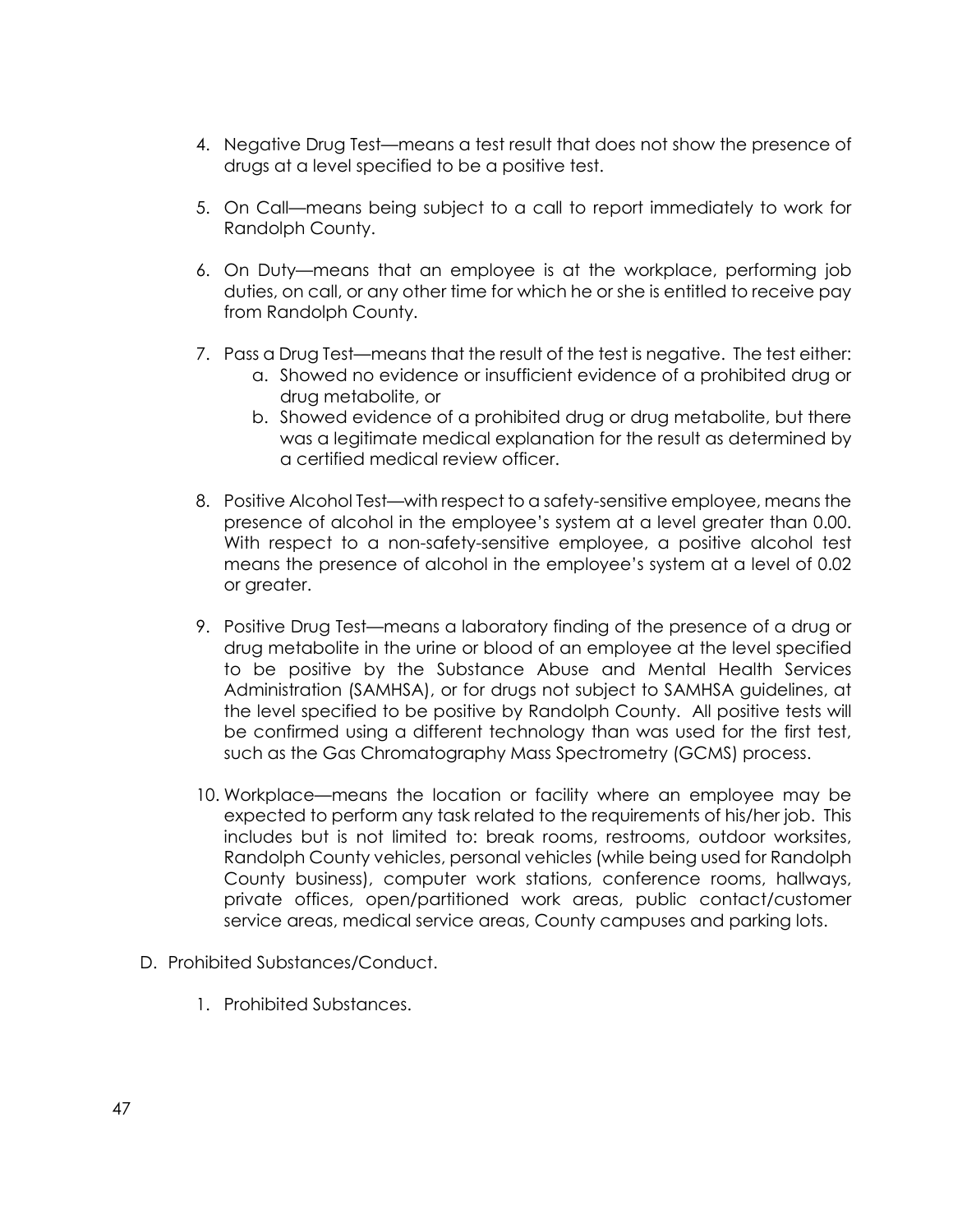- a. Illegally Used Substances or Drugs under the Drug-Free Workplace Act of 1988.
	- 1) Any drug or substance identified in Schedule I through V of Section 202 of the Controlled Substance Act (21 USC 812) and as further defined by 21 CFR 1300.11 through 1300.15 is prohibited at all times in the workplace unless a legal prescription has been written for the substance. This includes but is not limited to: marijuana, amphetamines (including methamphetamine & ecstasy), opiates (including heroin), phencyclidine (PCP), and cocaine, as well as any drug not approved for medical use by the US Drug Enforcement Administration or the US Food and Drug Administration.
	- 2) Illegal use includes the use of any illegal drug, the misuse of legally-prescribed drugs, and use of illegally-obtained prescription drugs.
	- 3) The medical use of marijuana or the use of hemp-related products, which cause drug or drug metabolites to be present in the body above the minimum thresholds, is a violation of this policy.
- b. Legal Drugs.

The appropriate use of legally-prescribed drugs and non-prescription medications is not prohibited. However, the use of any substance or combination of substances which carries a warning label that indicates that mental functioning, motor skills, or judgment may be adversely affected must be reported to the supervisor.

c. Alcohol.

Use of alcoholic beverages is prohibited on County premises, in County workplaces and while conducting County business. The use of beverages or substances containing alcohol (including mouthwash, medication, food, etc.) such that alcohol is present in the body while performing safety-sensitive job functions is prohibited.

2. Prohibited Conduct.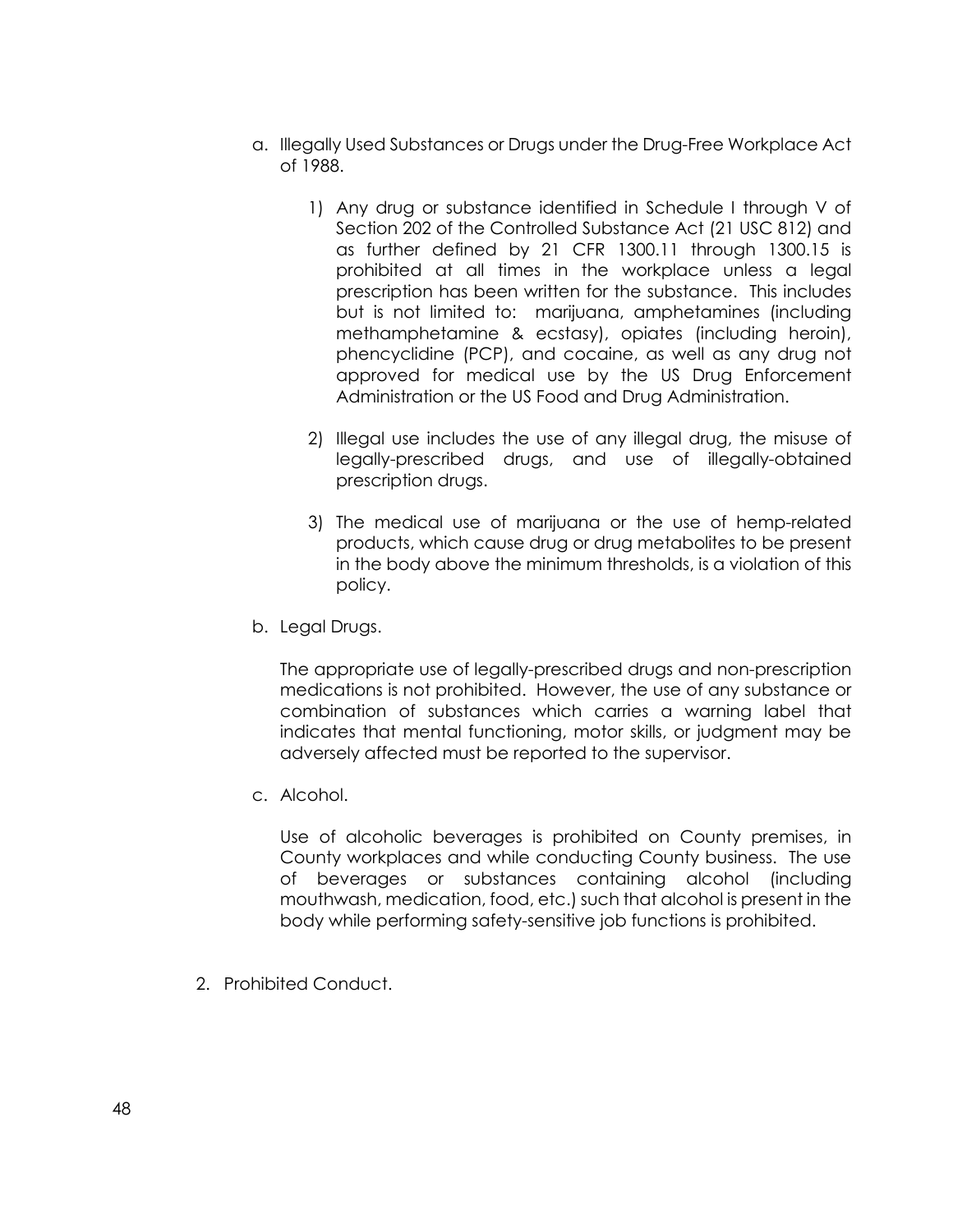- a. The unlawful manufacture, distribution, dispensation, possession, storage, purchase or use of drugs by employees is prohibited and constitutes grounds for immediate termination.
- b. The manufacture, distribution, dispensation, possession, storage, purchase or use of alcohol by employees at the workplace or while performing job duties is prohibited and constitutes grounds for immediate termination.
- c. All employees are prohibited from reporting for duty or remaining on duty any time there is a quantifiable presence of a prohibited drug in the body above the minimum thresholds defined in 49 CFR, Part 40 as amended.
- d. All non-safety-sensitive employees are prohibited from reporting for duty or remaining on duty while having an alcohol concentration of greater than 0.02 regardless of when the alcohol was consumed.
- e. All safety-sensitive employees, as defined in Section H, Paragraph 2, are prohibited from reporting for duty or remaining on duty while having an alcohol concentration of greater than 0.00 regardless of when the alcohol was consumed.
- E. Pre-Employment Testing
	- 1. All offers of employment shall be extended conditional upon the applicant passing a pre-employment drug test.
	- 2. All applicants determined to be final candidates for a full-time or part-time position will be required to submit to a drug test. The test shall be performed within forty-eight (48) hours from the time the conditional offer of employment is made and before the candidate begins performing the job in question.
	- 3. Applicants for temporary positions will be required to submit to a preemployment drug test if the position in question requires a Commercial Driver's License (CDL) or is designated as safety-sensitive by DOT. Applicants for other temporary positions shall be required to submit to a pre-employment drug test if the department head determines that the nature of the job and/or the length of the assignment justify the test.
	- 4. An applicant who fails to take the required drug test will not be hired for the position in question and will not be considered for employment for a two-year period thereafter.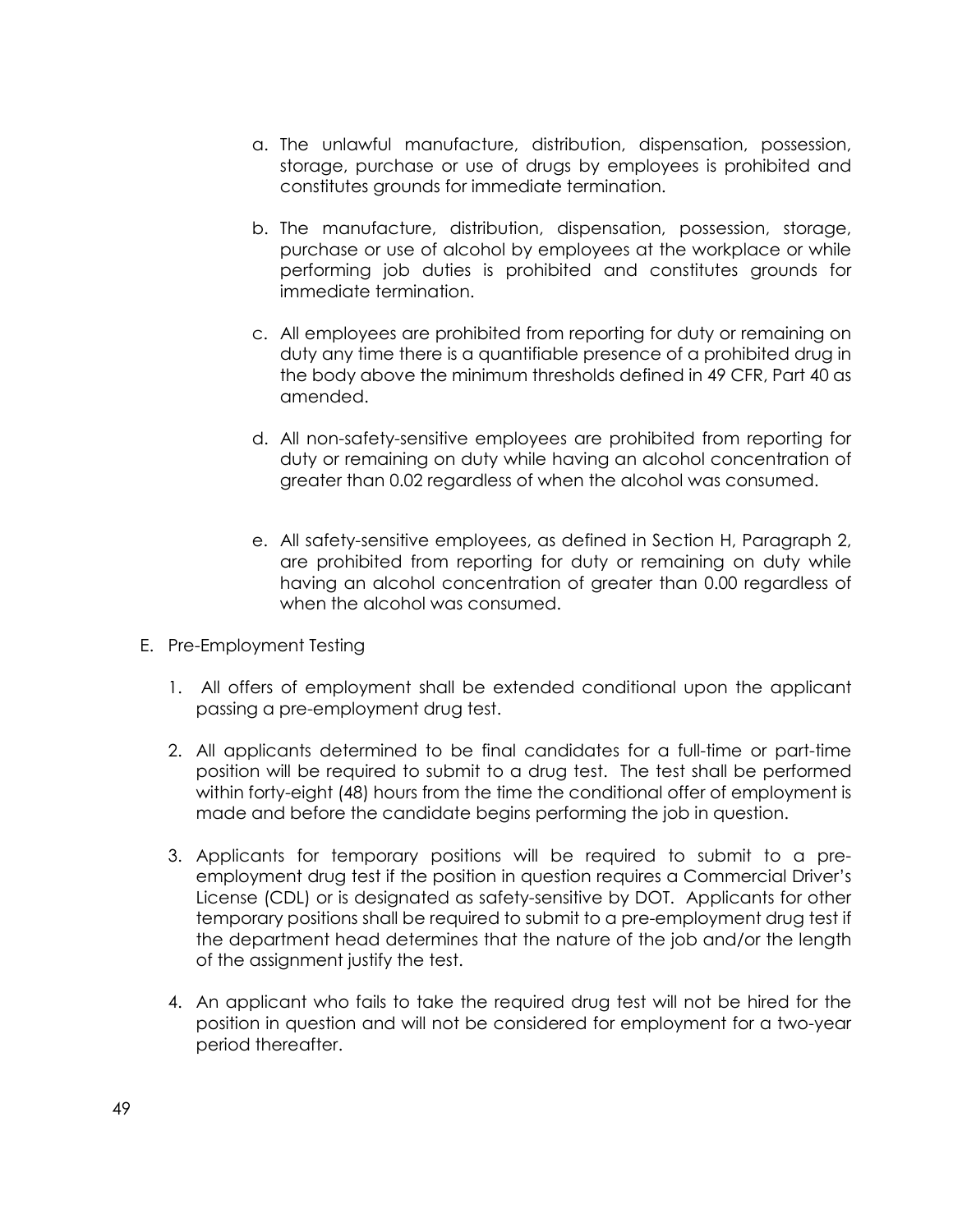- 5. If an applicant fails the pre-employment drug test, the conditional offer of employment shall be rescinded and the applicant will not be considered for employment for at least two-years. After two-years, before being considered for employment, the applicant must provide documentary proof that he/she has successfully completed a referral, evaluation, and approved treatment plan and must pass a pre-employment drug test. The costs of assessment, evaluation and treatment are the sole responsibility of the applicant.
- F. Reasonable Suspicion Testing
	- 1. Any employee, safety-sensitive or otherwise, may be sent for a drug and/or alcohol test when there is reasonable suspicion that the employee has used a prohibited drug or has used alcohol in violation of this policy.
	- 2. Reasonable Suspicion exists when a supervisor obtains detailed and timely observations concerning appearance, behavior, speech, or body odor or other physical indicators of probable drug or alcohol use. A timely observation is one made at the time of occurrence and not reported hours/days later. By way of example and not limitation, any one or a combination of the following may constitute reasonable suspicion:
		- a. Slurred speech
		- b. The odor of marijuana or alcohol about the person
		- c. Inability to walk a straight line
		- d. Physical altercation
		- e. Verbal altercation
		- f. Behavior that is so unusual that it warrants summoning a supervisor or anyone else in authority (i.e. confusion, disorientation, lack of coordination, marked personality changes, irrational behavior)
		- g. Possession of drugs and/or alcohol
		- h. Credible information obtained from other employees based on their observations
		- i. Arrests, citations and deferred prosecutions association with drugs or alcohol
	- 3. A reasonable suspicion test will only be authorized after the factors leading to the determination of reasonable suspicion have been reviewed with and approved by the head of the department in which the employee works. In the event that the department head is unavailable, the Human Resources Director and/or the Associate County Attorney shall be consulted.
	- 4. A reasonable suspicion test shall be administered as quickly as possible and no later than eight (8) hours following the determination of reasonable suspicion.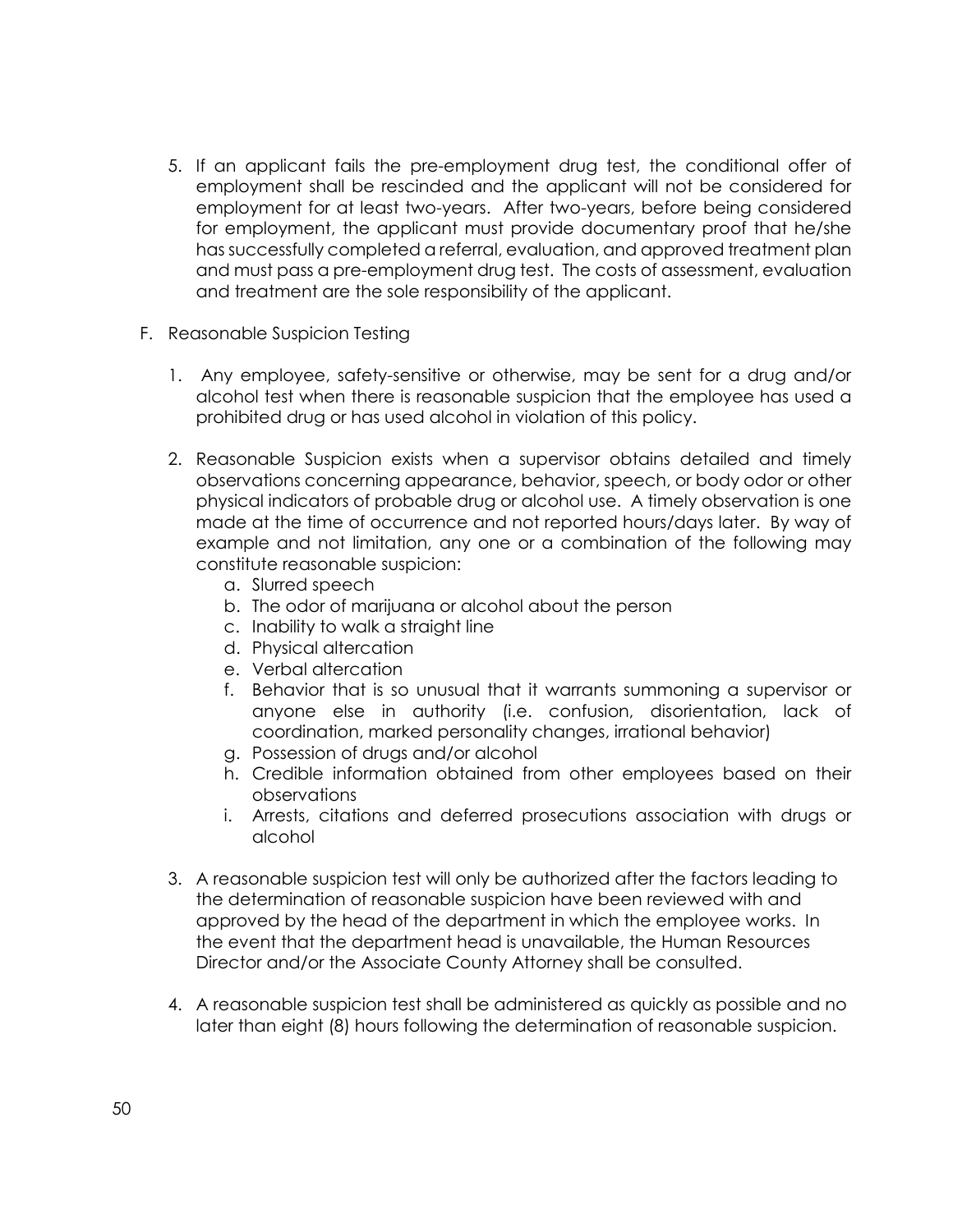If the test is not administered within two (2) hours, the supervisor must document the reason(s) for the delay.

- 5. A written record shall be made of the observations leading to a reasonable suspicion drug and/or alcohol test. This record shall be signed by the supervisor who made the observations within twenty-four (24) hours of the observed behavior or before the results of the drug test are released, whichever is earlier.
- G. Post-Accident Testing
	- 1. A post-accident drug and/or alcohol test will be conducted whenever there is reasonable suspicion, as defined in Section F, Paragraph 2 above, that the accident is the result of employee impairment caused by the use of drugs and/or alcohol.
	- 2. When warranted as provided above, a post-accident drug and/or alcohol test shall be administered immediately following the accident.
	- 3. Reasonable suspicion necessitating a post-accident drug and/or alcohol test shall be documented in the same manner as contained in Section F, Paragraph 5 above.
- H. Random Testing
	- 1. Employees designated as safety-sensitive will be tested on an unannounced basis throughout the year. Computer-generated numbers matched with the employee's identification number will determine who is tested.
	- 2. A position will be designated as safety-sensitive only when Randolph County has a compelling need, on the basis of safety concerns, to ascertain on-the-job impairment on the part of employees who hold the position. Such a compelling need may arise where the duties of the position create, or are accompanied by, such a great risk of injury to other persons or to property of such magnitude that even a momentary lapse of attention, judgment or dexterity could have disastrous consequences. Examples of these positions include:
		- a. Positions (full or part time) requiring the use of weapons (or potential use of weapons) or the operation of vehicles, machinery or equipment as a primary task (does not include routine office equipment; and
		- b. Positions requiring the handling of hazardous materials, the mishandling of which may place the employee, fellow employees, or the general public at risk of serious injury, or the nature of which would create a security risk in the workplace; and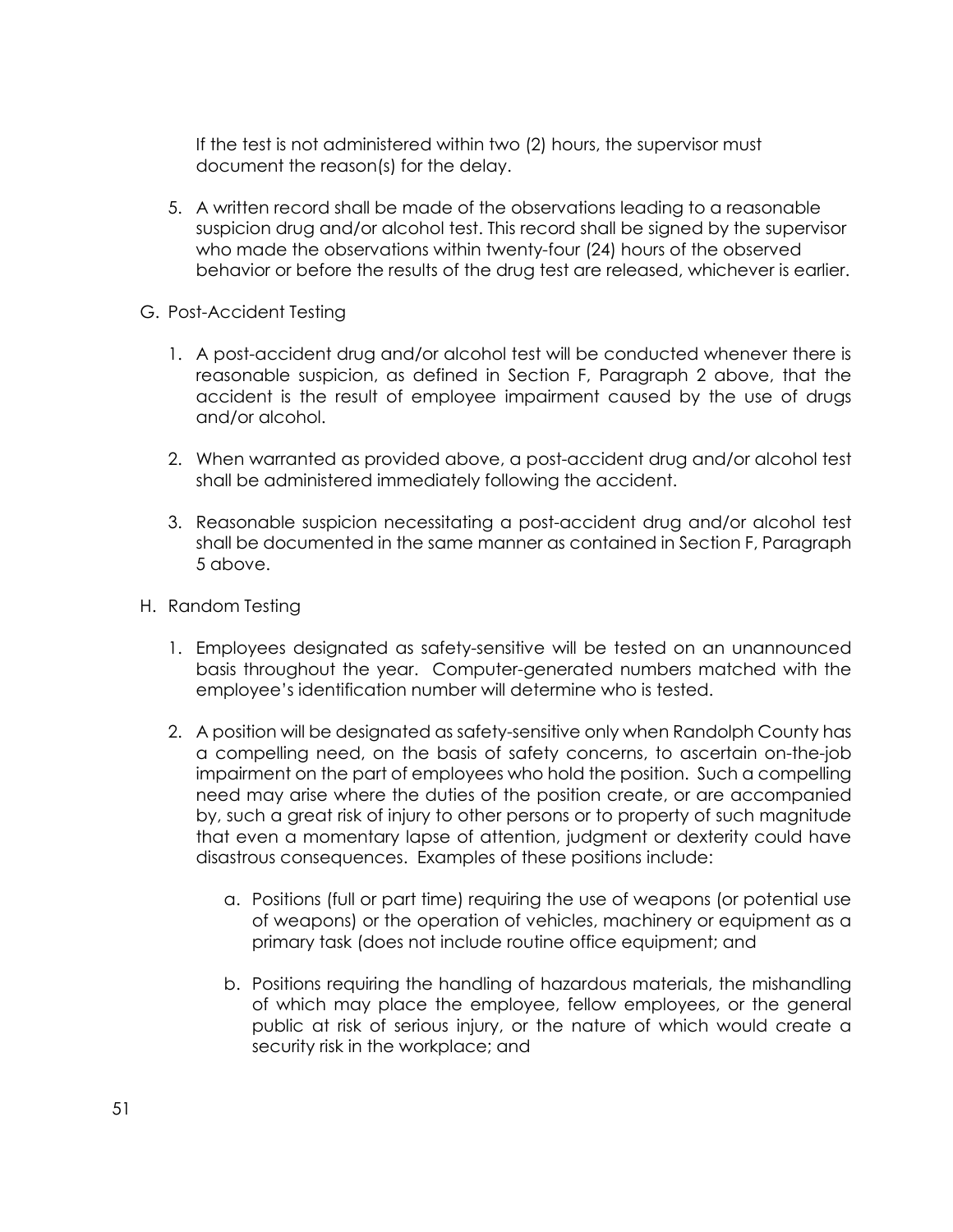- c. Other positions as determined on a case-by-case basis.
- 3. All positions which fall under the DOT guidelines definition will be classified as safety-sensitive. Other positions may be classified as safety-sensitive upon the recommendation of the department head with approval by the Risk Manager. A list of safety-sensitive positions shall be maintained by the Risk Manager.
- I. Return to Duty Testing
	- 1. An employee who has a positive alcohol test of greater than 0.00 will not be allowed to return to duty in the performance of a safety sensitive function until he/she has been evaluated by a substance abuse professional and until he/she tests 0.00 on a return-to-duty alcohol test.
	- 2. An employee who has voluntarily participated in a counseling, treatment or rehabilitation program for drug and/or alcohol use/abuse in accordance with Section A, Paragraph 6 of this policy will not be allowed to return to duty until he/she has been tested for drugs and/or alcohol and has passed said test.
- J. Follow-Up Testing
	- 1. Once allowed to return to duty, an employee who has been determined by a substance abuse professional to be in need of assistance in resolving problems associated with the misuse of drugs and/or alcohol must submit to a minimum of 6 follow-up tests within the first twelve (12) months following his/her return to duty. Follow-up testing may be extended for up to sixty (60) months following return to duty as prescribed by the evaluating substance abuse professional. Follow-up testing should be frequent enough to deter and/or detect a relapse.
- K. Refusal to Submit to Test
	- 1. An employee who refuses to submit to, or fails to follow through with, a drug and/or alcohol test when testing is required by this policy will be terminated.
	- 2. Refuse to submit means that an employee:
		- a. Fails to provide adequate breath for testing without a valid medical explanation after he or she has received notice of the requirement for breath testing; or
		- b. Fails to provide adequate urine for controlled substances testing without a valid medical explanation after he or she has received notice of the requirement for urine testing; or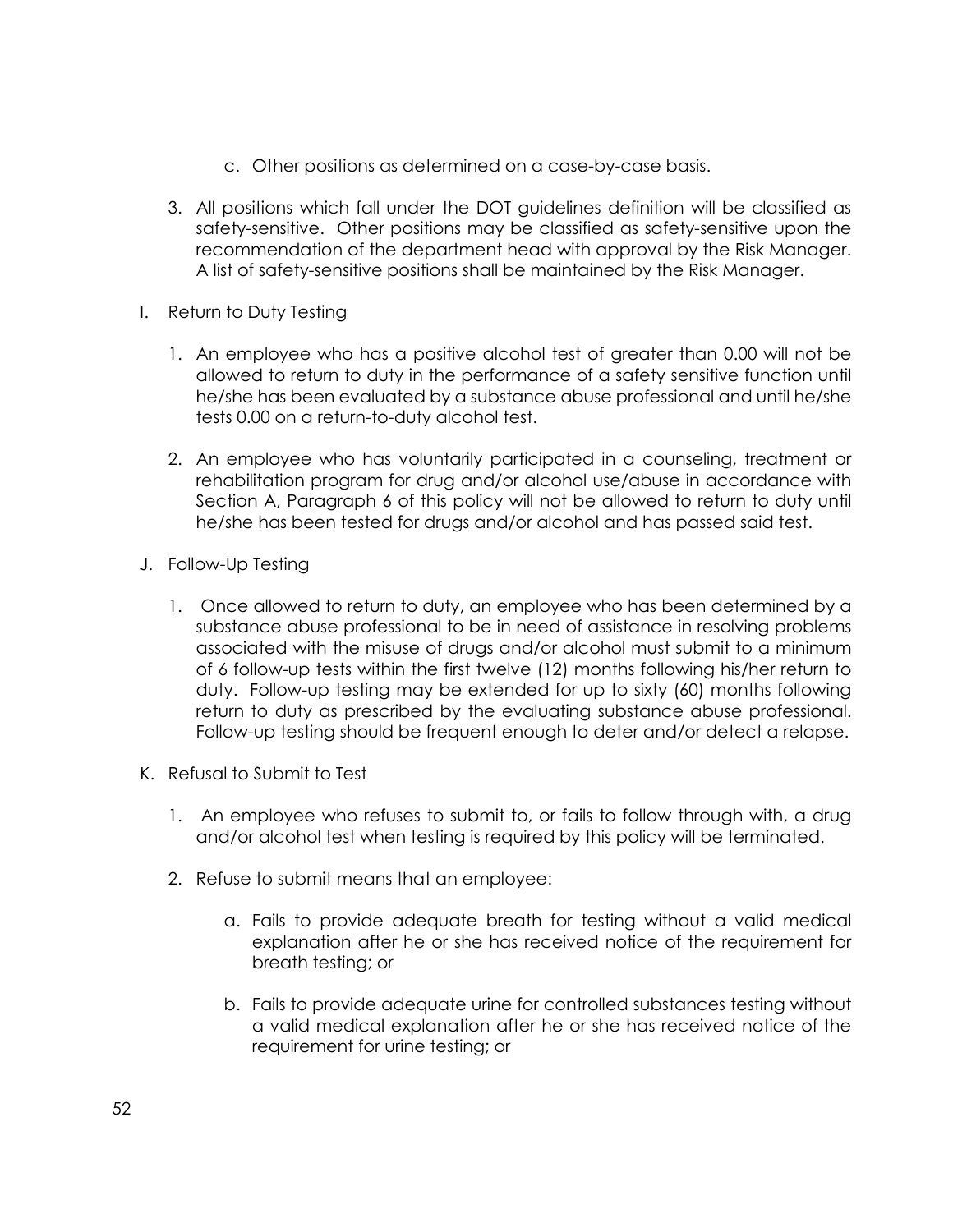- c. Refuses to sign the alcohol confirmation test certification; or
- d. Refuses to sign any document necessary for the administration of a drug and/or alcohol test; or
- e. Engages in conduct that obstructs the testing process; or
- f. If subject to post-accident testing, who unnecessarily leaves the scene of an accident before a required test is administered or fails to remain readily available for testing.
- L. Consequences of Positive Test
	- 1. An employee who tests positive for alcohol will be terminated if management concludes that the alcohol consumption occurred on the job.
	- 2. An employee who tests positive for alcohol and is not terminated shall receive a 5-day suspension without pay, shall be placed on 180-day performance probation, and shall receive a mandatory referral to a substance abuse professional. The employee shall be evaluated by the substance abuse professional and shall follow any rehabilitation program prescribed. The employee shall then be subject to the return to work and follow-up testing provisions outlined in this policy. Refusal to comply will result in termination.
	- 3. A second positive alcohol test within 5 years of the first test will result in termination.
	- 4. An employee who tests positive for illegally-used substances or drugs as defined by Section D, paragraph 1, subsection a of this policy shall be terminated.
	- 5. An employee who does not pass a drug and/or alcohol test and is terminated shall not be considered for re-employment for a two-year period following the date of the test and then will only be considered when:
		- a. He or she provides documentary proof of successful completion of a drug and/or alcohol abuse treatment or rehabilitation program; and
		- b. He or she passes a pre-employment drug and/or alcohol test.
- M. Reporting Convictions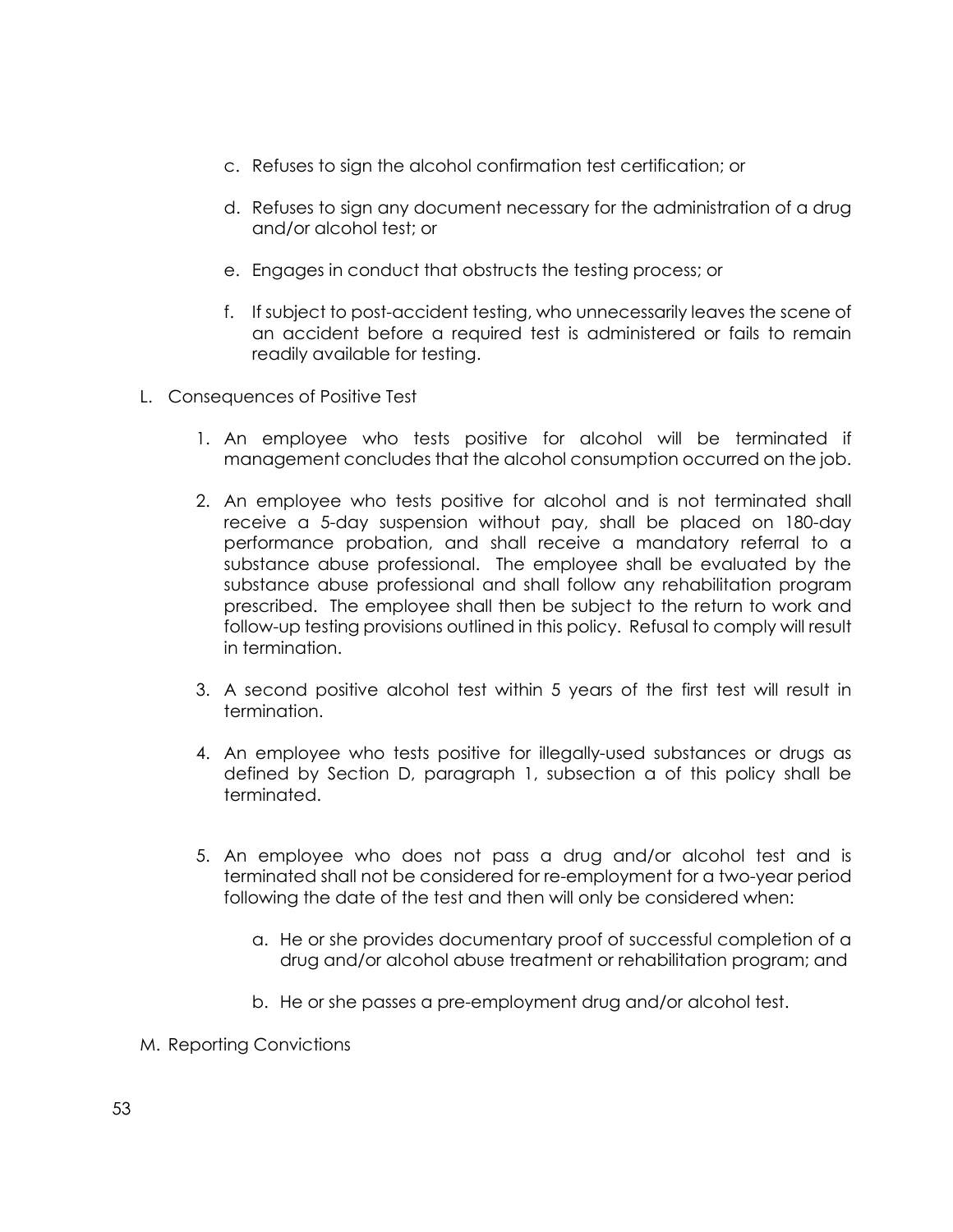- 1. If an employee is convicted of a violation of a criminal drug statute and such violation occurred while the employee was on duty, the employee must notify his or her department head of the conviction within 5-days after such occurrence. This is a requirement of the Drug-Free Workplace Act. Failure to comply with this requirement will result in termination.
- 2. If an employee is arrested off the job for Driving While Impaired (DWI) or Driving Under the Influence (DUI) or for the use, sale or possession of a controlled substance, he or she shall notify his/her department head within forty-eight (48) hours of the incident. The department head shall investigate the incident and if it is found to have a direct relationship to the employee's job duties and responsibilities, disciplinary action may be taken.
- N. Employee Responsibilities

Every employee shall:

- 1. Abide by this policy as a condition of employment.
- 2. Comply with all applicable laws regulating the manufacture, distribution, dispensation, use or possession of illegal drugs, alcohol and prescription drugs.
- 3. Assure that his/her ability to perform his/her job duties is not negatively affected due to the use of a drug and/or alcohol when scheduled to work or when on "on call" status. Should any employee be requested to report to work earlier than his/her normal or previously-assigned time, it is the employee's responsibility to advise his/her supervisor of an inability to perform his/her job duties or that he/she has consumed alcohol. If the employee is "on call" or had received prior notice that he/she might be called back to work, the employee shall be considered absent without leave if he/she is unable to report for duty and may be subject to disciplinary action.
- 4. Inform his/her supervisor if, prior to beginning work, or while he/she is on duty, that he/she has used or intends to use any prescription drug, over-thecounter drugs, or other substance that might impair his/her ability to satisfactorily perform assigned duties. It is the employee's responsibility to have a thorough understanding of the effects and potential side effects of medications or other chemical substances taken. Failure to do so may result in disciplinary action up to and including termination.
- 5. Submit immediately to a drug and/or alcohol test when directed to do so by his/her supervisor.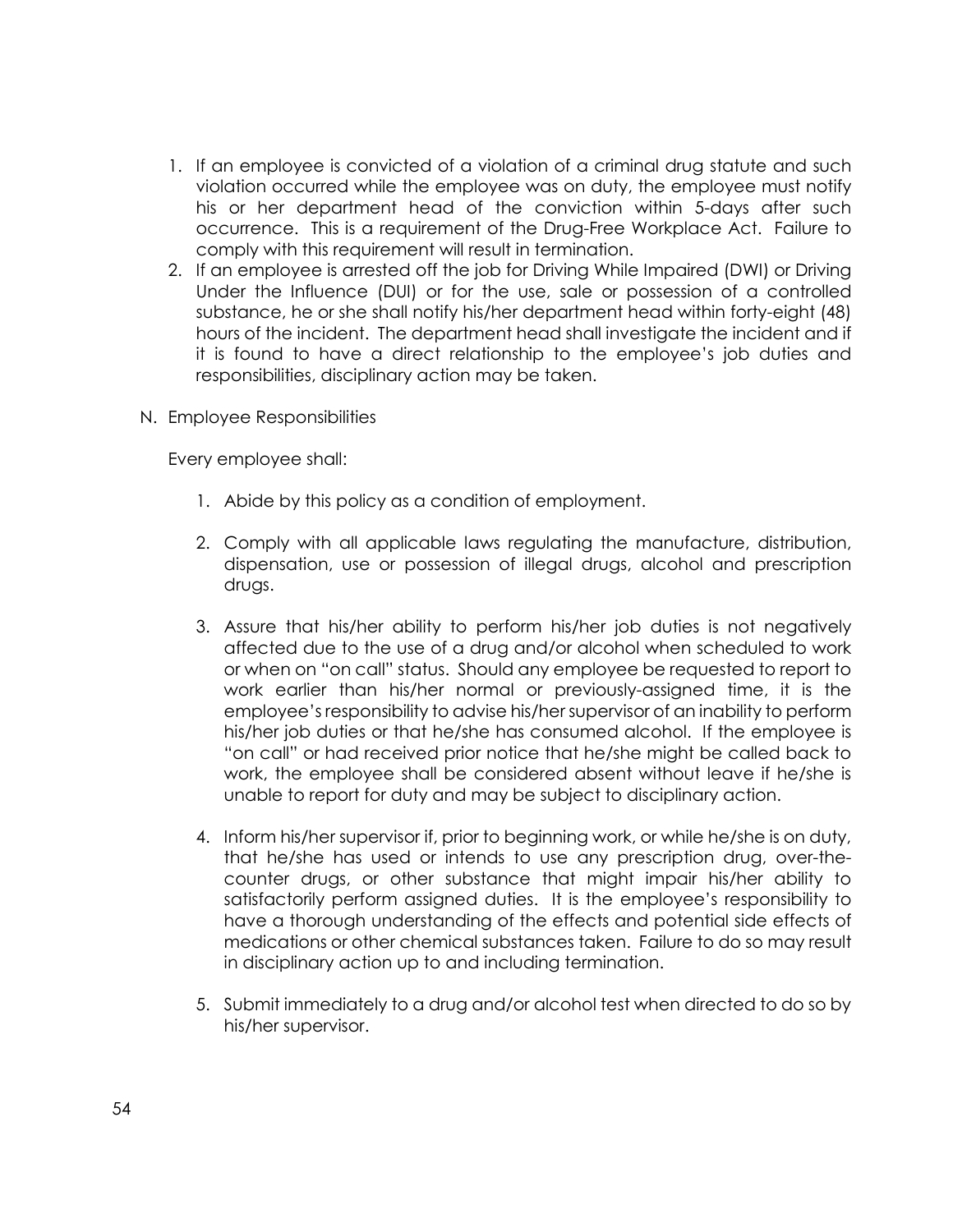- O. Confidentiality and Compliance with Law
	- 1. Information regarding the testing and referral of employees and applicants under this policy will be treated as confidential in accordance with the requirements of North Carolina law.
	- 2. Searches and seizures are to be conducted in a legal manner. Randolph County reserves the right to conduct searches or inspections of property assigned to an employee whenever a department head or his/her designee determines that the search is reasonable under all of the applicable circumstances.
	- 3. This policy is intended to comply with all applicable Federal and State regulations governing anti-drug and alcohol programs.

# *SECTION 17. WORKPLACE VIOLENCE PREVENTION POLICY*

*Original Violence in the Workplace Policy adopted by the Board of County Commissioners as a standalone policy on 10-7-96. Policy was repealed and replaced by this policy and incorporated into the Randolph County Employee Policies and Procedures Manual effective April 1, 2014.* 

# **Objective**

Randolph County Government is committed to preventing workplace violence and to maintaining a safe work environment. In furtherance of this objective, Randolph County has adopted the following guidelines to deal with intimidation, harassment or other threats of or actual violence that may occur on-site or off-site during work-related activities.

# **Scope of Policy**

All full-time and part-time employees are covered under this policy, as well all contractors, business partners, volunteers and clients of Randolph County Government are covered by this policy.

# **Procedures**

- A. All employees, customers, vendors, business associates, clients and volunteers should be treated with courtesy and respect at all times.
- B. Employees are expected to refrain from fighting, "horseplay" or other conduct that may be dangerous to others.
- C. Conduct that threatens, intimidates or coerces another employee, customer, vendor, business associate, client or volunteer will not be tolerated. Randolph County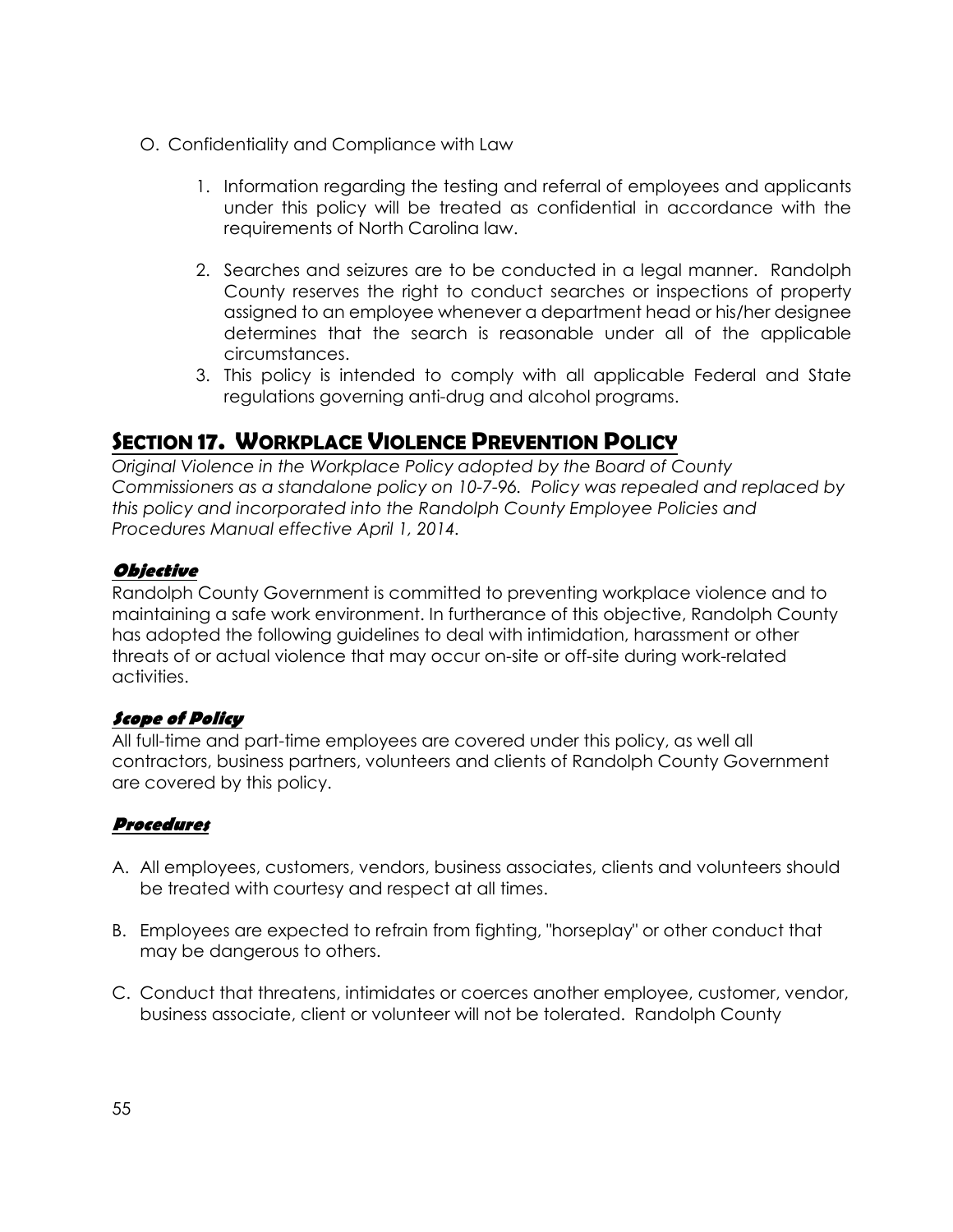resources may not be used to threaten, stalk or harass anyone at the workplace or outside of the workplace.

- D. County employees are prohibited from carrying a personal deadly weapon in the course of conducting County business, with the exception of those Sheriff Office employees who qualify with and carry their own personal weapon while on duty.
- E. Indirect or direct threats of violence, incidents of actual violence and suspicious individuals or activities should be reported as soon as possible to a supervisor, security personnel, human resources, or any member of senior management as appropriate. When reporting a threat or incident of violence, the employee should be as specific and detailed as possible. Employees should not place themselves in peril, nor should they attempt to intercede during an incident. Any emergency situation should be immediately reported to 911.
- F. Employees should promptly inform the HR Director of any protective or restraining order that they have obtained that lists the workplace as a protected area. Employees are encouraged to report safety concerns with regard to intimate partner violence. The County treats threats coming from an abusive personal relationship as it does other forms of violence. The County will not retaliate against employees making good-faith reports. The County is committed to supporting victims of intimate partner violence by providing referrals to the County's Employee Assistance Program (EAP) and community resources.
- G. The County will promptly and thoroughly investigate all reports of threats of violence or incidents of actual violence and of suspicious individuals or activities. The identity of the individual making a report will be protected as much as possible. The County will not retaliate against employees making good-faith reports of violence, threats or suspicious individuals or activities. In order to maintain workplace safety and the integrity of its investigation, the County may suspend employees suspected of workplace violence or threats of violence, either with or without pay, pending investigation.
- H. The County encourages employees to bring their disputes to the attention of their supervisor, senior management or the HR Department before the situation escalates.
- I. Anyone found to be responsible for threats of or actual violence or other conduct that is in violation of these guidelines will be subject to prompt disciplinary action up to and including termination of employment.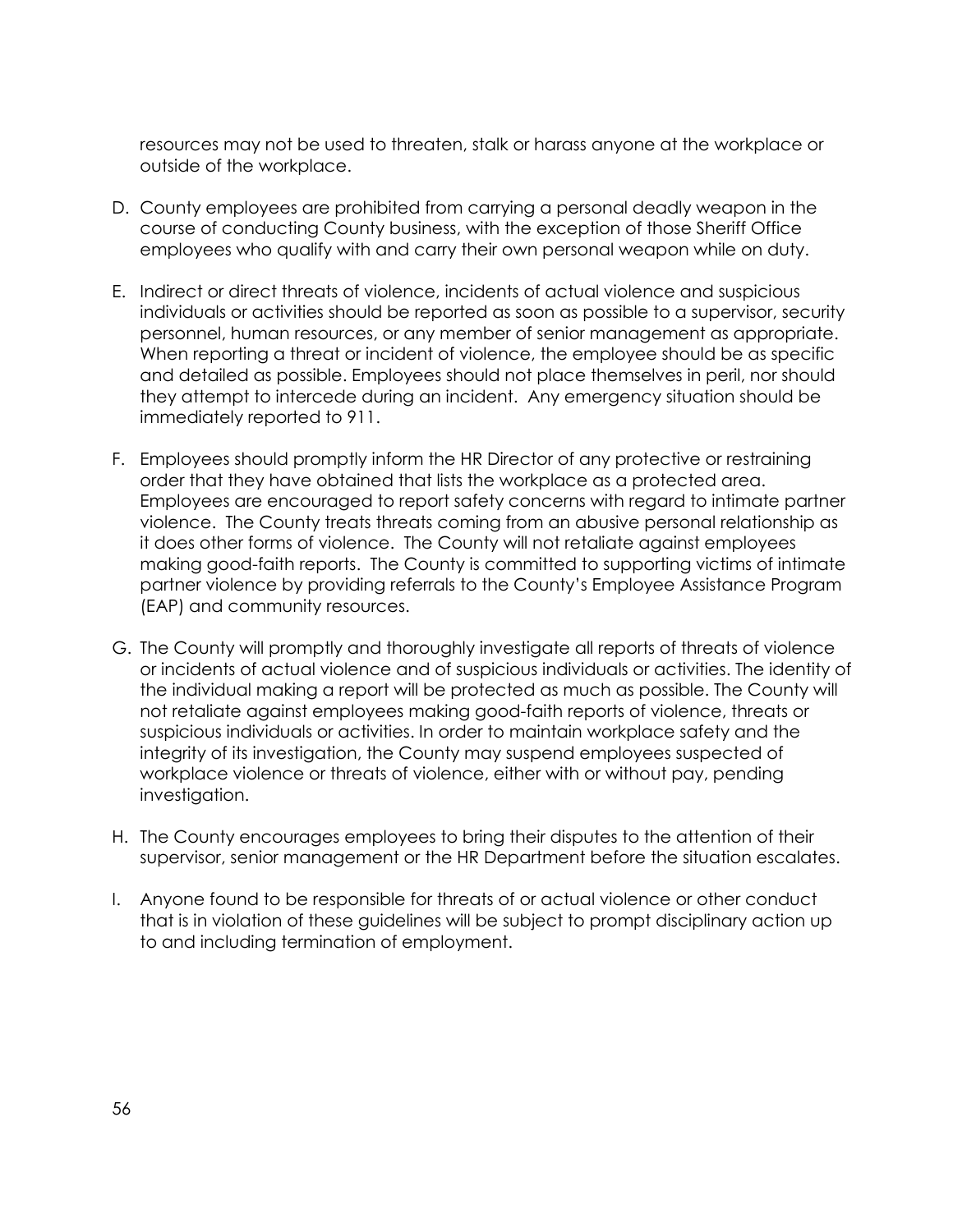# *SECTION 18. SEVERE WEATHER AND EMERGENCY CONDITIONS*

*Adopted by the Board of County Commissioners as a standalone policy on 12-6-10. Policy was incorporated into the Randolph County Employee Policies and Procedures Manual effective April 1, 2014.* 

As a local government, the essential services of Randolph County must be provided even during periods of severe weather or emergency conditions. The County is committed to maintaining full service levels to the extent possible. However, the County is also committed to maintaining the safety of all citizens and employees, which may necessitate the need for a delay or closing of County operations during severe weather or emergency conditions.

When conditions warrant, the County Manager will determine and announce all decisions to delay or close County operations. If the County Manager is unavailable, the Chairman of the Board of County Commissioners will make the determination. If the offices are delayed or closed, then non-essential employees will not be required to report to work and will not be required to use leave to account for those hours during which the offices are closed.

# **Notification of County Operational Status**

When the County's schedule is altered, operational status will be available through the following means:

- News media outlets, specifically television channels WFMY2, Fox8 and News 14.
- The Randolph County Manager's phone line at 318-6300.
- The Randolph County Home page on the internet at [http://www.randolph](http://www.RandolphCountyNC.gov/)countync.gov. The inclement weather message will be displayed on the home page at the top of the screen.
- Texts and/or emails from Randolph County Emergency Services through Nixle (a free vendor-based software program for governments) provided that County employees have registered through Nixle for this program and for as long as this program is available to governments.
- In the event of an *early closing only*, the County Manager's office will send notification via the "allemailusers" email distribution list. It is the responsibility of Department Heads and Supervisors to ensure that all their employees have been notified, as some employees do not have email or may be away from their computers.

An announcement of a delayed opening or closing will be made as early as possible, but no later than 6:30am. If severe weather or emergency conditions develop during the day, employees will be notified of closings through normal supervisory means. If no message is displayed on the television channels, County website or phone line, then the County is operating under normal operating hours.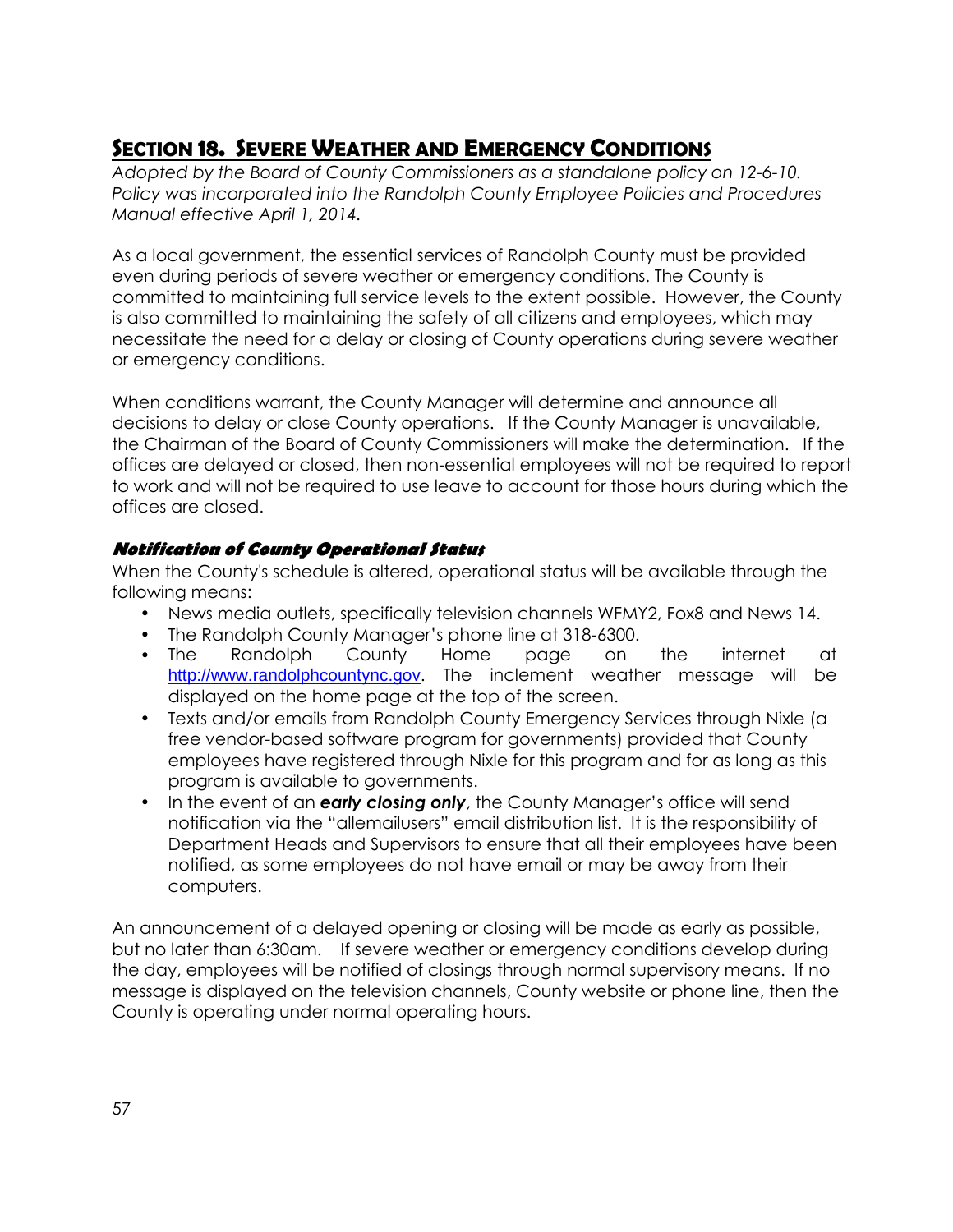### **Reporting For Work in Emergency Conditions**

#### **Essential Employees**

Essential employees are expected to report for work on their regular schedule despite any closing, delay, or cancellation. Generally these employees hold positions designated as "required for the essential operations of the County." Essential County operations are designated as but not limited to: Sheriff's Office and Jail, Emergency Services, Maintenance and other departmental personnel necessary for snow removal operations.

#### **Non-Essential Employees**

Non- Essential employees whose presence is not generally required for the essential operations of the County are excused from reporting during an official delay or closing unless they are notified by an appropriate supervisor that they must report for work to support the necessary operations of County Government despite the closing or delay of other activities or services. Such determinations and notifications are made on a situation-specific basis. Employees are responsible for ensuring they can be reached via valid contact information.

Please note that all employees are subject to becoming "*essential employees"* in the event of an extreme major emergency or disaster in order to assist with emergency management work such as handling calls, general office work in the Emergency Operations Center, assisting in the central receiving/distribution center, assisting at shelters, and any other such duties as defined by Emergency Services.

### **Compensation and Record Keeping**

### **Essential Employees**

Essential Employees who are required to report to work during a period of severe weather or emergency conditions will receive their base rate of pay. FLSA overtime rules apply. Overtime is typically compensated as compensatory time and requires the approval of the employee's department director prior to being worked. Only the County Manager may approve employees to be paid monetary compensation rather than compensatory time for overtime hours worked during a severe weather or emergency event.

#### **Full-timeNon-Essential Employees**

Full-time Non-Essential Employees working a 40 hour standard workweek will not be required to report to work nor will they be required to use personal leave time when County offices are delayed or closed. The hours that the operations are closed are to be coded on the employee's time sheet as E for Emergency Conditions Leave. In the event that the County operates on a delayed schedule, an employee is not required to report to work if he/she feels it would be unsafe for him/her to do so; however the employee must use personal leave time for any hours that the County operations were open.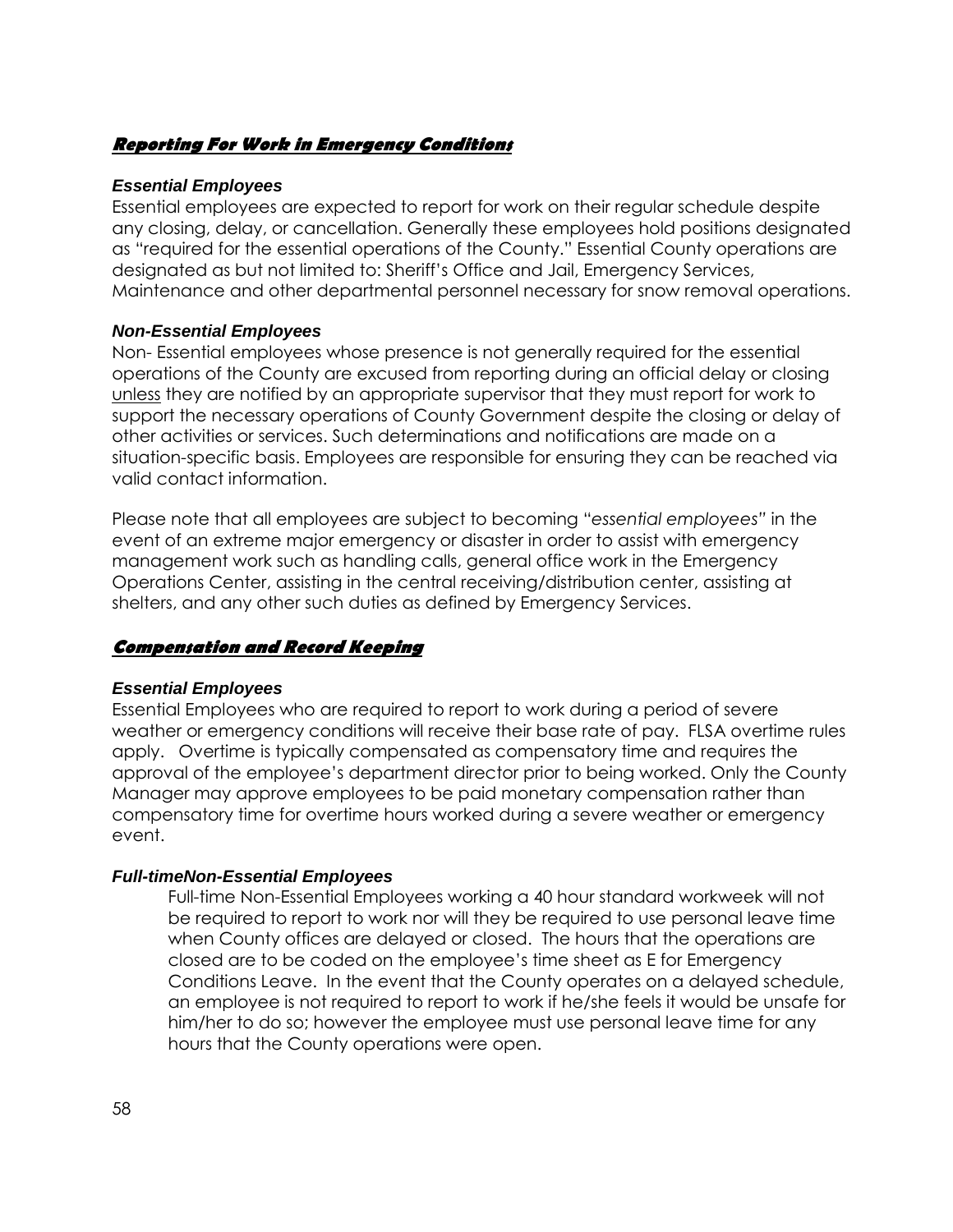Severe Weather and Emergency Conditions may be County wide or department specific. For example, if power goes out in one building and that building cannot offer services, the Department Head will consult with the County Manager and if a decision is made to close, employees of that Department shall account for their time in the same manner as provided above.

- A. Non-essential employees may not work during emergency weather or severe conditions events without approval from his or her Supervisor. If an employee does work without Supervisory approval, the employee will be subject to disciplinary action.
- B. Part-time employees are paid for hours worked and do not receive Emergency Conditions Leave. Thus, if a part-time employee typically works 8am-noon, Monday – Friday and the County opens at 10am one of those days due to a weather delay, the employee will only receive two hours of pay that day provided they report to work at 10am and work until noon.

When Non-Essential Employees report for work to support the necessary operations of County Government during a period of severe weather or emergency conditions for which there is an official delay or closing, they will receive their base rate of pay. FLSA overtime rules apply. Overtime is typically compensated as compensatory time and requires the approval of the employee's department director prior to being worked. Only the County Manager may approve employees to be paid monetary compensation rather than compensatory time for overtime hours worked during a severe weather or emergency event.

#### **Absences During Severe Weather or Emergency Events when the County is Operating Under a Normal Work Schedule**

#### **Preplanned Absences**

Employees already on vacation, out sick or on any kind of leave during an official delay or closing will not receive a reimbursement of hours for the delay or closing.

### **Unplanned Absences**

In the event that the County operates on a delayed schedule, an employee is not required to report to work if he/she feels it would be unsafe for him/her to do so; however the employee must use personal leave time for any hours that the County operations were open.

When the County implements an official delay, employees are required to provide notice of an absence from work to his/her supervisor as soon as possible, but no later than 30 minutes after County Offices open. If your department enforces a stricter notification policy, you must follow your departmental policy on absence notification.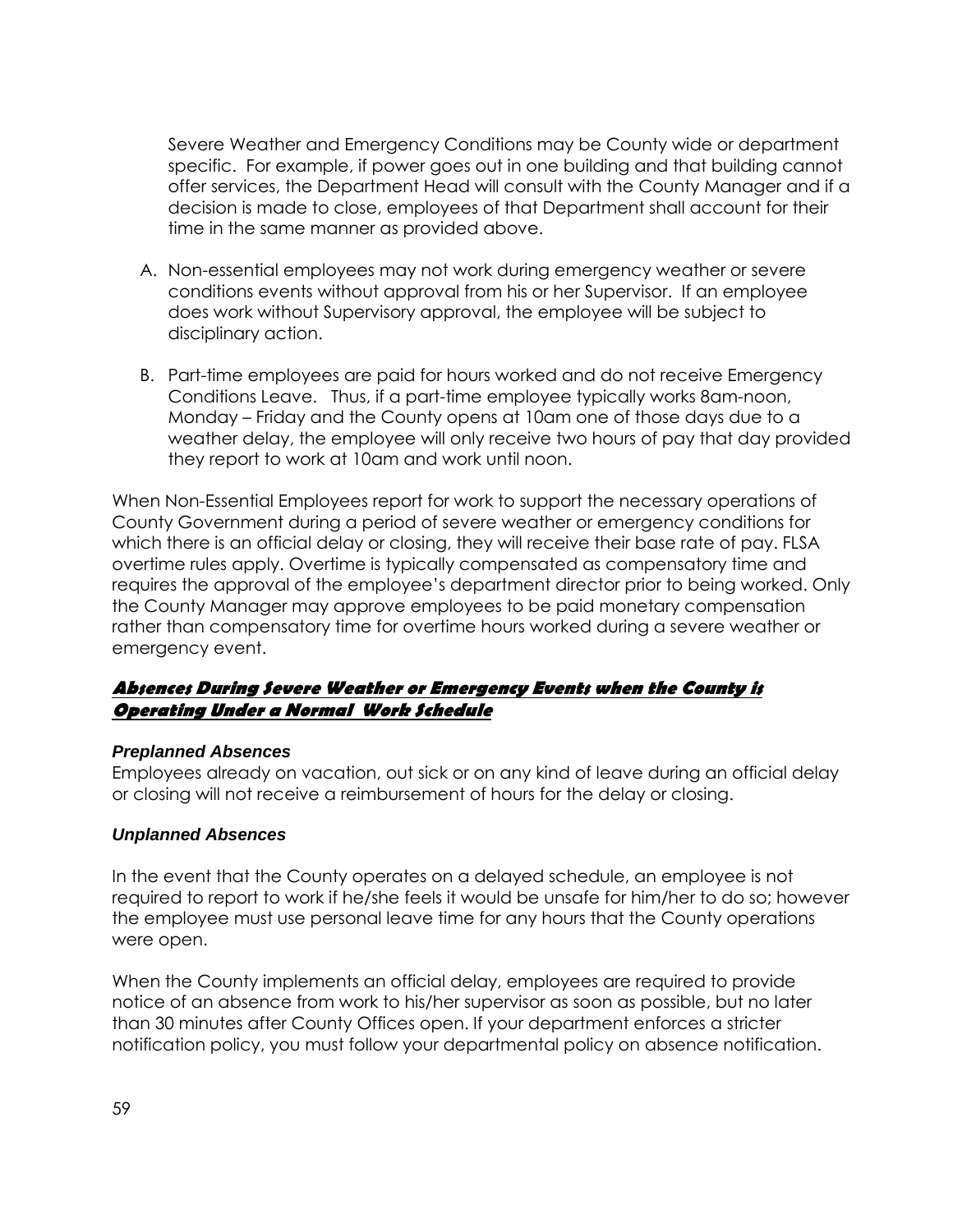If an employee desires to leave work early due to inclement weather conditions, approval must be obtained from the supervisor prior to leaving. The employee must account for the hours not worked by using compensatory time, vacation, personal or sick leave.

# *SECTION 19. RANDOLPH COUNTY IDENTIFICATION (ID) BADGE POLICY*

*Adopted by the Board of County Commissioners as a standalone policy on 12-6-10. Policy was incorporated into the Randolph County Employee Policies and Procedures Manual effective April 1, 2014.* 

Randolph County recognizes the need to provide proper identification for its employees and other individuals that represent the County to the public. The following guidelines have been established in regard to the administration of the Identification Badge Program in order to provide uniformity among County employees and representatives. This identification badge will be for identification purposes only and will not allow entrance into controlled facilities. All Randolph County Government employees are required to wear identification badges at all times while conducting business on behalf of Randolph County Government. The Randolph County Identification Badge Program is administered and maintained through the Randolph County Human Resources Department.

### **Procedures**

All Randolph County employees, including full time, part time, volunteers and project (temporary) employees will be issued picture identification badges. The Sheriff will designate those employees within his department that will be included in this policy. Requests for picture identification badges for other individuals must be approved by the Human Resources Director and Department Head.

Human Resources can also issue non-county employee identification badges to departments with contractual workers or volunteers. Department Heads will be responsible for notifying Human Resources of the need for such badges. Department Heads will also be responsible for tracking the usage and return of all such badges issued to their respective departments. These badges will clearly indicate contractor or volunteer status and are to be issued as needed and returned upon completion of the assignment. The Department Head should contact the Human Resources department when badges are needed and Human Resources will make every effort to complete the badges within 24 hours of receiving the request.

# **Badge Log and Design**

All identification badges have a consistent logo and format design. The design and format are the property of Randolph County and may not be reproduced.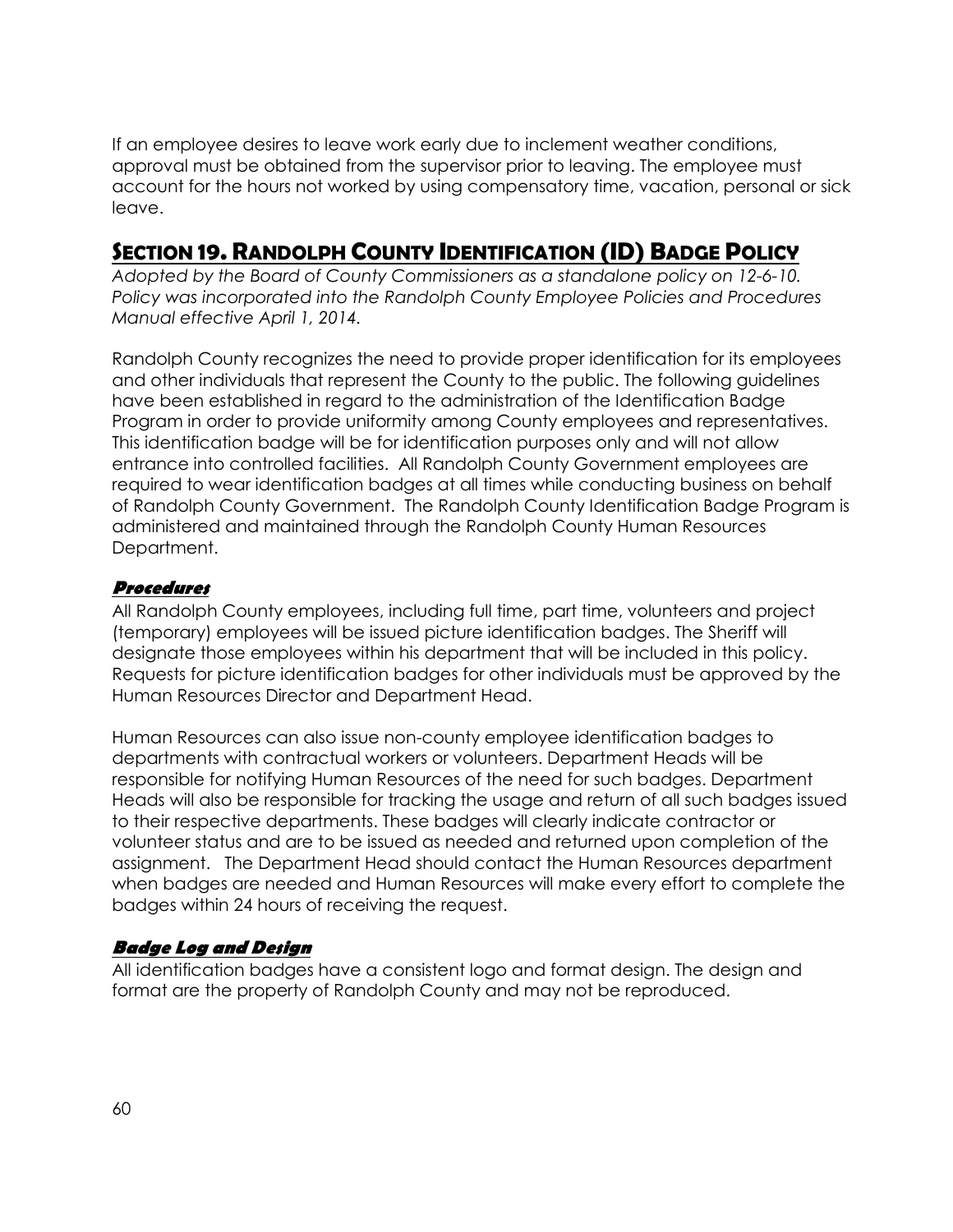### **Badge Content**

- A. *Name:* All badges will include the individual's first and last name as listed on the payroll logs, unless specifically approved by the Human Resources Director and Department Head.
- B. *Title:* Position titles will be included on badges for all employees.
- C. *Department:* The name of the employee's department will appear on the badge.
- D. *Credentials:* Credentials will be included on badges *only* for employees in high public contact positions (i.e. R.N.) and as required by law.

### **Issuing Identification Badges and Replacements**

The Randolph County Human Resources Department will issue all Randolph County Government identification badges with the exception of Emergency Services and the Sheriff's Office. The initial issuing of badges includes the following items:

- A. Clear Plastic Cover
- B. Basic Badge Clip

#### **Initial Badges**

New employees will receive badges at the benefit enrollment session occurring on their first day of employment. The Human Resources Department will maintain the identification badge database.

#### **Replacement Badges**

Human Resources will issue replacement identification badges using the existing database information. Upon request, replacements will be issued by Human Resources with 24 hours of a request being made. If an employee requires a replacement card due to his/her own negligence or need (lost, damaged, want a new photo, etc), he/she must notify Human Resources and pay a replacement cost of\$15.00. The \$15.00 replacement fee is due in full upon receipt of the new badge. Replacements will be issued free of charge for employees that transfer from one department to another.

### **Displaying Identification Badges**

Identification Badges are to be worn at all times while on County property and when conducting official County business. All badges are to be displayed at waist level or above, facing forward in plain view and not obstructed by clothing. Badges hanging or clipped below the waist are not acceptable. Should an employee wish to obtain a lanyard or alternative clip other than the standard clip and clear badge holder distributed by Human Resources, these additional items will be obtained at the employee's own expense and must receive approval from the employee's Department Head *prior* to usage.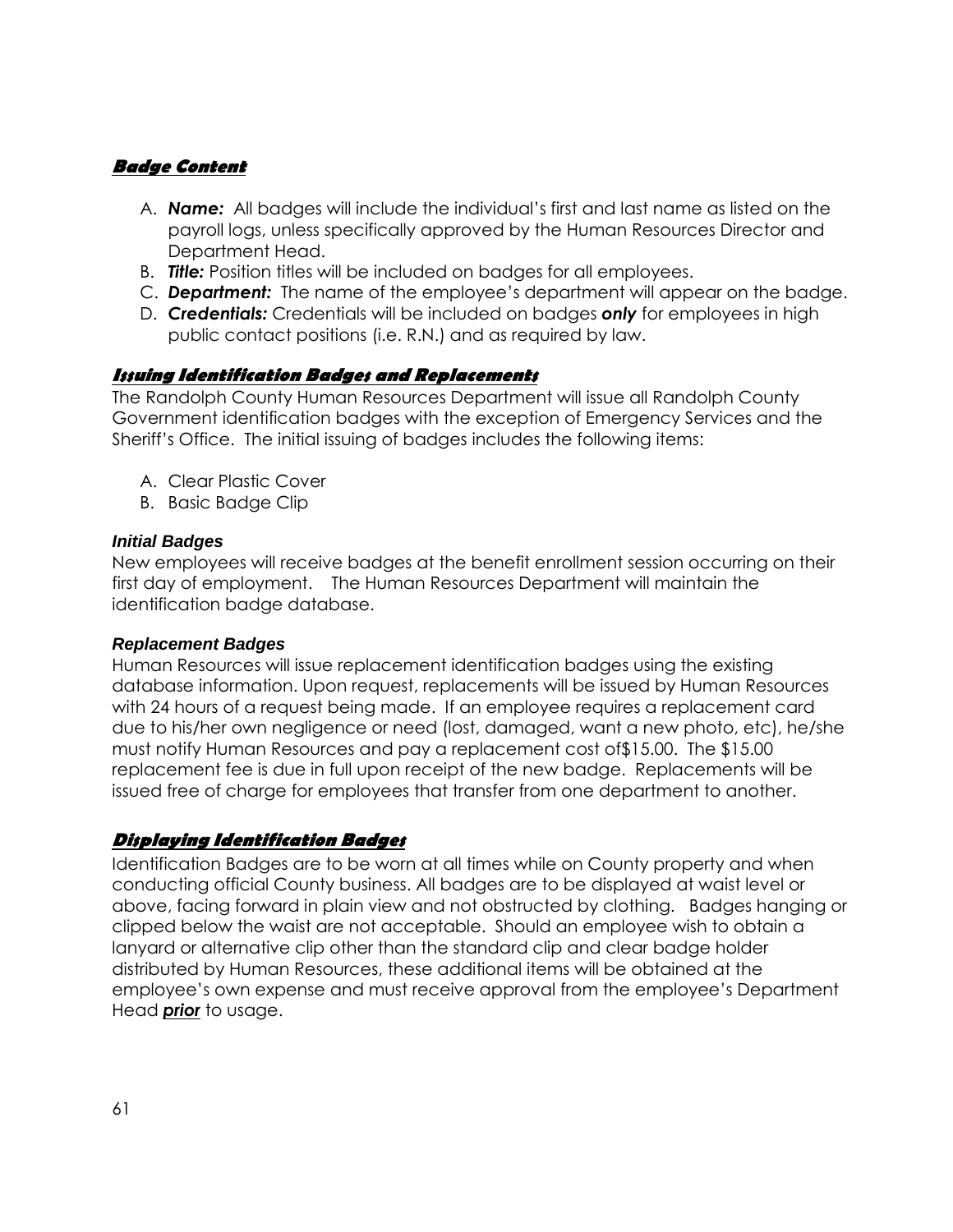# **Care and Use of Identification Badges**

- A. Employees are individually responsible for their assigned Identification Badges. If lost or damaged due to the fault of the employee, the employee will be responsible for the replacement badge.
- B. If an Identification Badge is lost or damaged, the employee should notify the Human Resources Department within forty-eight (48) hours. The employee must call Human Resources to make an appointment to make a replacement badge.
- C. Employees shall not allow any other individual to use their identification badge. Such action may result in disciplinary action as determined by the Human Resources Director and Department Head.
- D. Identification Badges remain the property of Randolph County and must be returned to the Human Resources Department upon separation from the County.
- E. Badges shall not be altered or defaced in any way.

# *SECTION 20. SEARCH AND SEIZURE OF COUNTY PROPERTY*

Searches and seizures are to be conducted in a legal manner. Randolph County reserves the right to conduct searches or inspections of County property assigned to an employee whenever a Department Head or his designee determines that the search is reasonable under all the circumstances.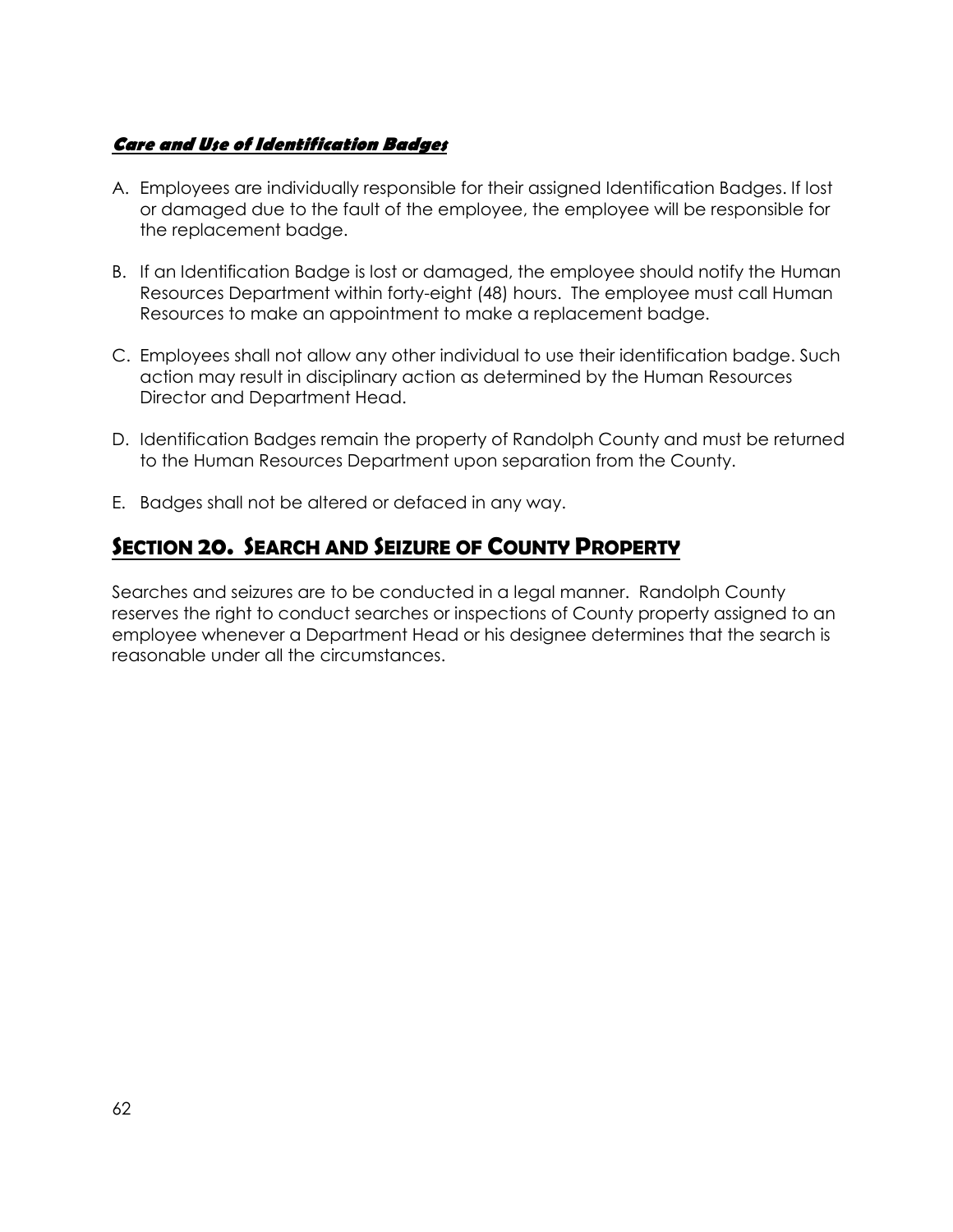# *ARTICLE VI: LEAVE POLICIES*

# *SECTION 1. HOLIDAYS*

The following holidays and such others as the Board of Commissioners may designate shall be observed by County offices and eligible employees:

| New Year's Day   Spring Holiday |                     | Independence   Veterans' Day |                    | Winter Holiday       |
|---------------------------------|---------------------|------------------------------|--------------------|----------------------|
|                                 | (Good Friday)       | Dav                          |                    | $(3 \text{ days})^*$ |
| <b>Martin Luther</b>            | <b>Memorial Day</b> | Labor Day                    | Thanksgiving       |                      |
| King, Jr. Day                   |                     |                              | $(2 \text{ days})$ |                      |

*\*Typically Christmas Eve & Day. County will follow the State of North Carolina Holiday Schedule.* 

### **Holiday Pay—Generally**

In order to be eligible for holiday pay, all eligible employees must have worked a full regularly scheduled workday before and after the holiday or have been on preapproved paid leave. Departments with 24-hour operations or special services may request alternative holiday schedules for approval by the County Manager.

# **Holiday Pay—FMLA Considerations**

An employee on FMLA who has not exhausted his/her vacation and/or sick leave shall be paid holiday pay and the hours for the holiday will not be charged against their vacation/sick leave.

An employee on FMLA who has exhausted his/her vacation and sick leave (and is therefore on unpaid leave the day before or the day after the holiday) shall not receive holiday pay.

An employee on FMLA who has exhausted his/her vacation and sick leave and is granted shared leave from other employees shall be paid holiday pay, but the hours for the holiday shall be charged against his/her shared leave. If the donated shared leave is not sufficient to cover the holiday hours, then the employee shall not receive holiday pay.

# **Holiday Pay—General Leave Considerations**

If an employee is on general leave, with or without pay, holiday pay hours are charged against his/her leave accruals. Employees returning to active status from a general leave of absence must be active the day before a holiday in order to be paid for the holiday.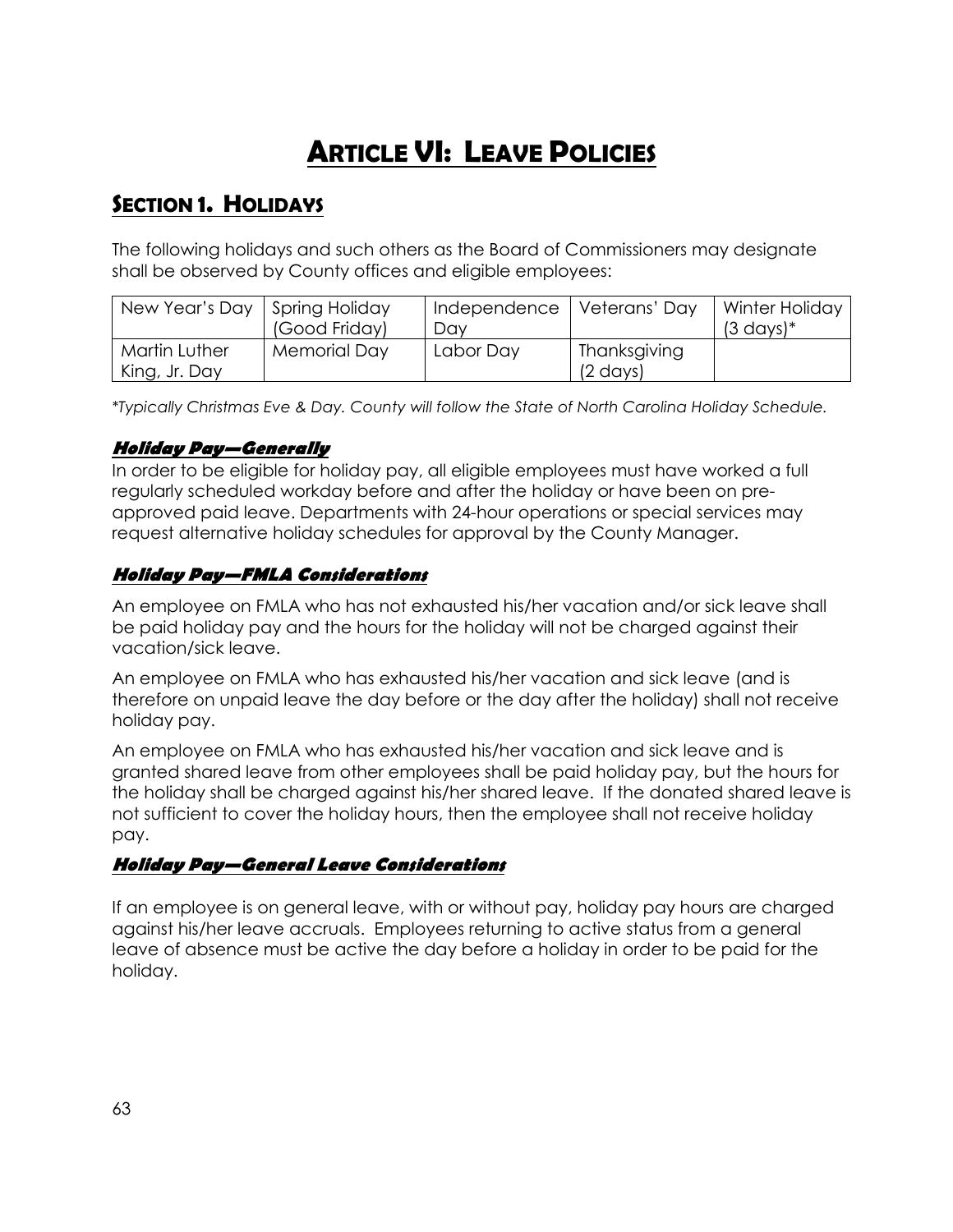### **Working on a Holiday**

Employees required by his or her supervisor to perform work on regularly scheduled holidays shall be granted time off at another time or be paid for the holiday worked if prior approval has been granted. Holiday time shall be granted whenever feasible and shall be taken within six (6) months from the time it is earned. If an employee is terminated prior to taking this time off, he shall be paid for this time in the same manner as vacation.

### **Reduced Full-time Schedule Holidays**

Full-time employees who are regularly scheduled to work less than 40 hours per week (working 30-39 hours per week on an ongoing, regular basis) will receive prorated holiday pay based on the number of hours regularly worked per week.

# *SECTION 2. LEAVE ACCRUALS*

### **Eligibility to Receive Accruals while Working**

Sick and vacation leave accruals are afforded to fulltime employees. Part-time employees do not accrue leave. In order to receive sick or vacation leave accruals, an employee must work their regular full time work schedule for the entire pay period.

### **Eligibility to Receive Accruals while on Leave of Absence**

Employees receive leave accruals when on FMLA paid leave. If on FMLA unpaid leave, no accruals are received. Employees do not receive leave accruals on a General Leave of Absence, whether in pay status or not.

# **Advancement of Leave**

Additionally, the County will not advance sick, vacation or personal leave to employees. Thus, employees may not go into a "negative" leave accrual balance.

Should an exempt employee request leave when no leave is accrued, the Supervisor should contact Human Resources immediately. Very specific federal guidelines pertain to exempt employee wage payment.

### **Order in Which Leave Must be Taken**

Employees who have earned any compensatory leave must first take all earned compensatory leave prior to using sick, vacation or personal leave.

# *SECTION 3. VACATION LEAVE*

Vacation leave can be used for any personal reason. For the purpose of earning and accruing vacation leave, the period beginning January 1 and ending December 31 is established as the leave year. Due to shift assignments and work schedules in the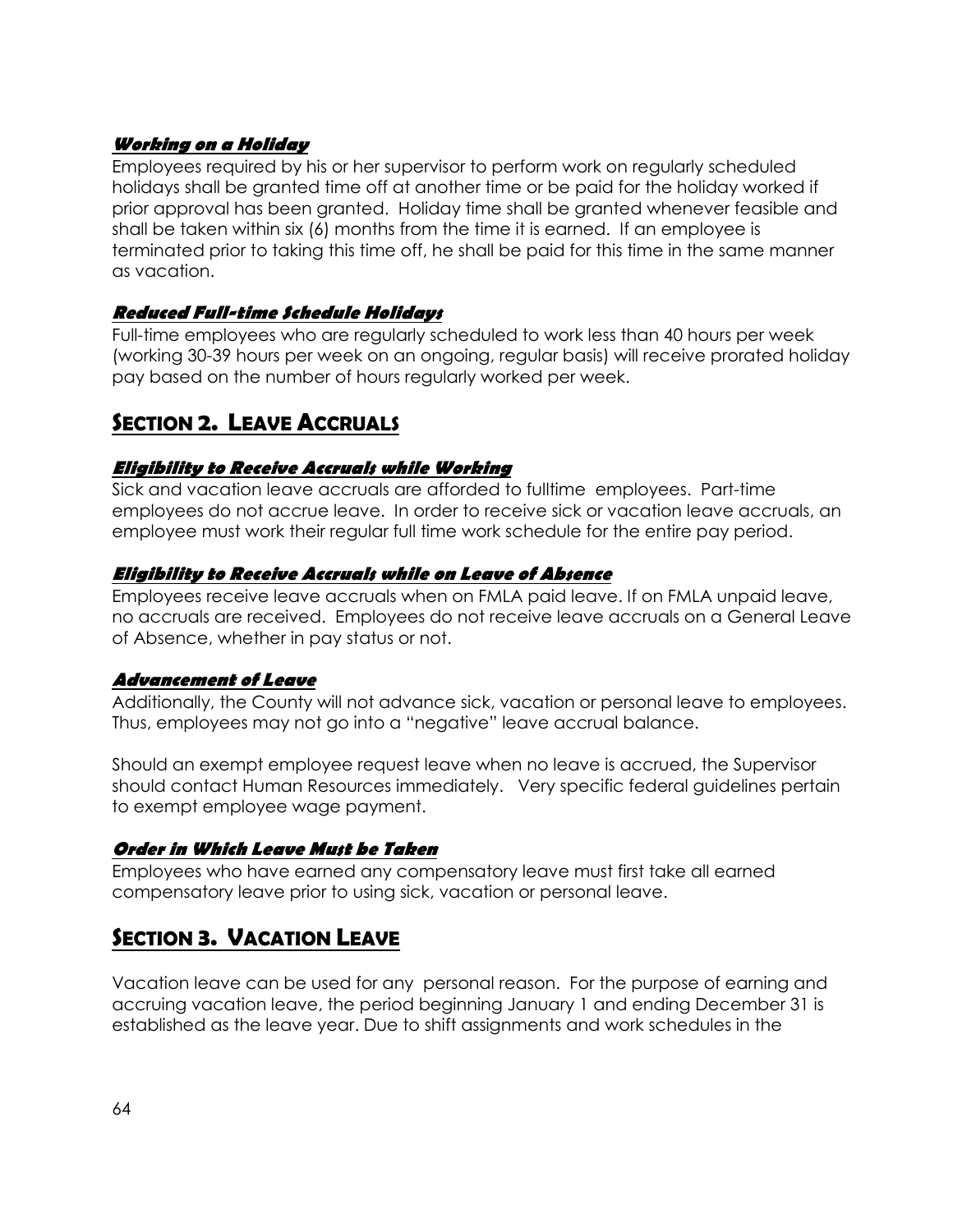Emergency Medical Services department, specific vacation procedures will be documented and maintained in that department for 24-hour employees.

### **Accrual Schedule**

Each full time salaried employee shall earn vacation leave on a monthly basis in accordance with the following schedule.

| Years of aggregate service | <b>Hours earned</b> | Hours earned per | Days earned |
|----------------------------|---------------------|------------------|-------------|
|                            | per month           | year             | per year    |
| Less than 3 years          | 8 hours             | 96 hours         | 12 days     |
| 3, but less than 6 years   | 10 hours            | 120 hours        | 15 days     |
| 6, but less than 12 years  | 12 hours            | 144 hours        | 18 days     |
| 12, but less than 20 years | 4 hours             | 168 hours        | 21 days     |
| 20 or more years           | 6 hours             | 192 hours        | 24 days     |

### **Maximum Accumulation**

Vacation leave may be accumulated without any applicable maximum until December 31 of each calendar year. On December 31, any employee with more than 240 hours of vacation leave shall have the excess accumulation converted to sick leave so that only 240 hours are carried forward to January 1 of the next calendar year.

#### **Religious Observances**

Employees may wish to be away from work on certain days for religious observances. Department Heads should attempt to arrange the work schedule so that an employee may be allowed to utilize vacation when requested for the religious observance. This should be denied only when it would create an emergency condition which cannot be prevented in any other manner.

### **Approval/Manner of Taking Leave**

Vacation leave earned by an employee shall be taken only upon **prior approval** of the immediate Supervisor and/or Department Head. Approval or denial may be based upon the department's operational needs and staff coverage. The County Manager will approve leave for Department Heads except the Sheriff, Register of Deeds and any Department Head with a governing board.

### **Accrued Leave Payment Upon Separation of Employment**

### **Voluntary Separation**

An employee who voluntarily separates from employment shall be paid for vacation leave accumulated to the date of separation, not to exceed a maximum of 240 hours provided that the resigning employee gives and works the proper notice, separates in good standing, and returns all County issued property on or prior to the last day worked. Notice requirements and good standing defined in Article VIII, Section 5.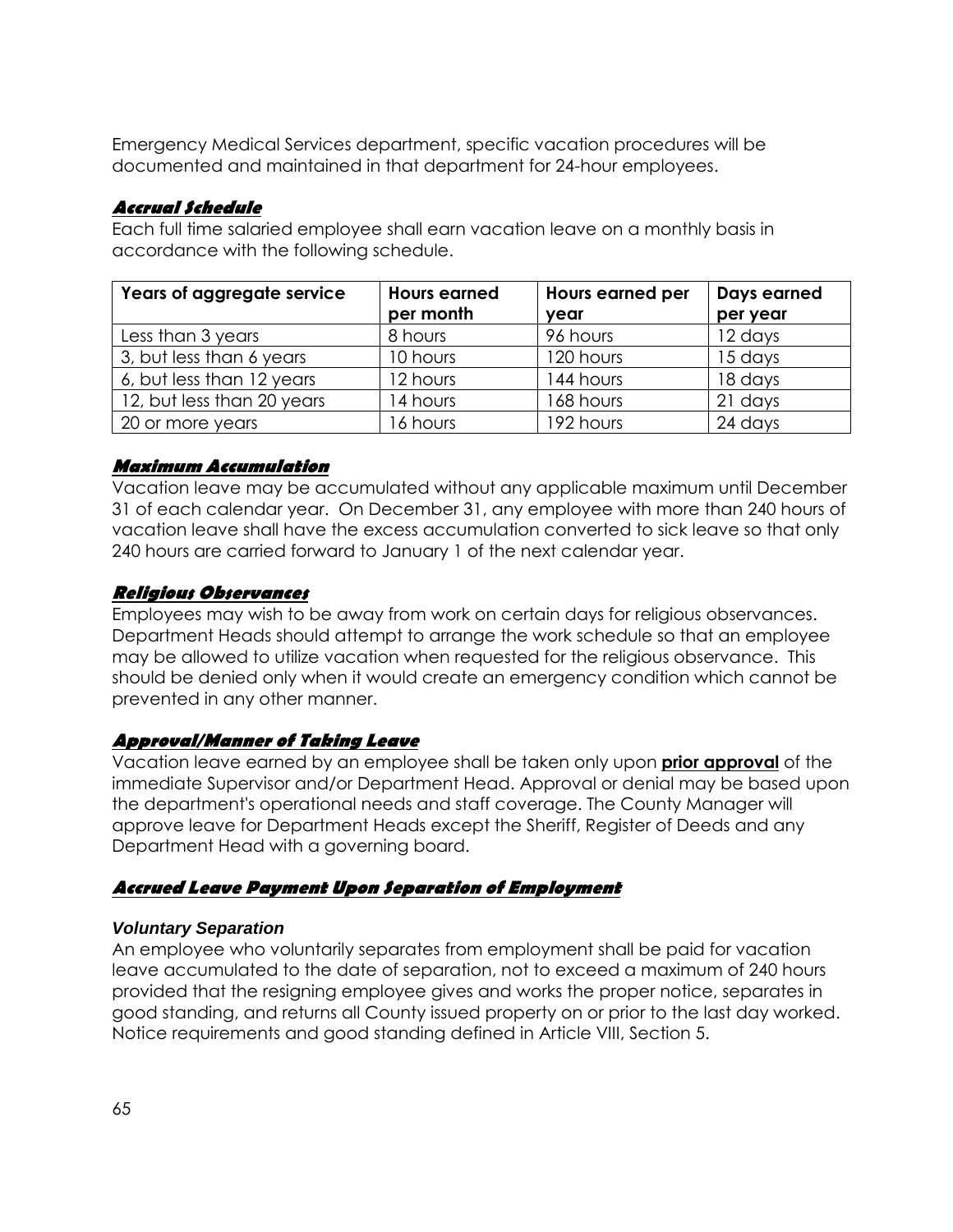#### **Involuntary Separation**

When an employee is involuntarily separated from employment, accumulated accrued leave payment will be forfeited by the employee.

While it is strictly against County policy to advance vacation leave, should leave be overdrawn due to a Supervisory or payroll oversight, any overdrawn vacation leave owed the County shall be deducted from the employee's final compensation.

### **Payment for Vacation Leave Upon Death**

The estate of an employee who dies while employed by the County shall be entitled to payment for vacation leave credited to the employee's account, not to exceed a maximum of 240 hours.

### **Previous Leave Credit**

A former employee who separated in "Good Standing," as defined in Article VIII, Section 5, of this Resolution, and is reinstated within three (3) years may receive credit for previous Randolph County service for the purpose of accruing vacation leave. The total number of months from the most recent period of previous service time will be recognized when the employee has been back in County service for twelve (12) months.

An employee who transfers to Randolph County from another North Carolina governmental agency or entity (that is a member of the NC retirement systems) without a break in service of more than thirty-one (31) days from his last day worked with the previous jurisdiction may be credited with prior service credit up to a maximum of 15 years for the purpose of accruing vacation leave. The total months of previous service time will be recognized when the employee has successfully completed twelve (12) months of service with Randolph County. If the employee has previous service with more than one other North Carolina governmental agency or entity or more than one stretch of employment with the same other North Carolina governmental agency or entity, previous leave credit shall only be granted for the most-recent period of service.

# **Leave Records**

It is the responsibility of each department to maintain records reflecting hours worked and appropriate leave taken for each employee. The records shall be provided as required by the Finance Office for payroll action and are subject to review and audit. The official record, including original signatures, shall be retained for at least five (5) years.

# *SECTION 4. SICK LEAVE*

Sick leave with pay is not a right which an employee may demand but a privilege granted by the Board of Commissioners. Each full-time employee occupying a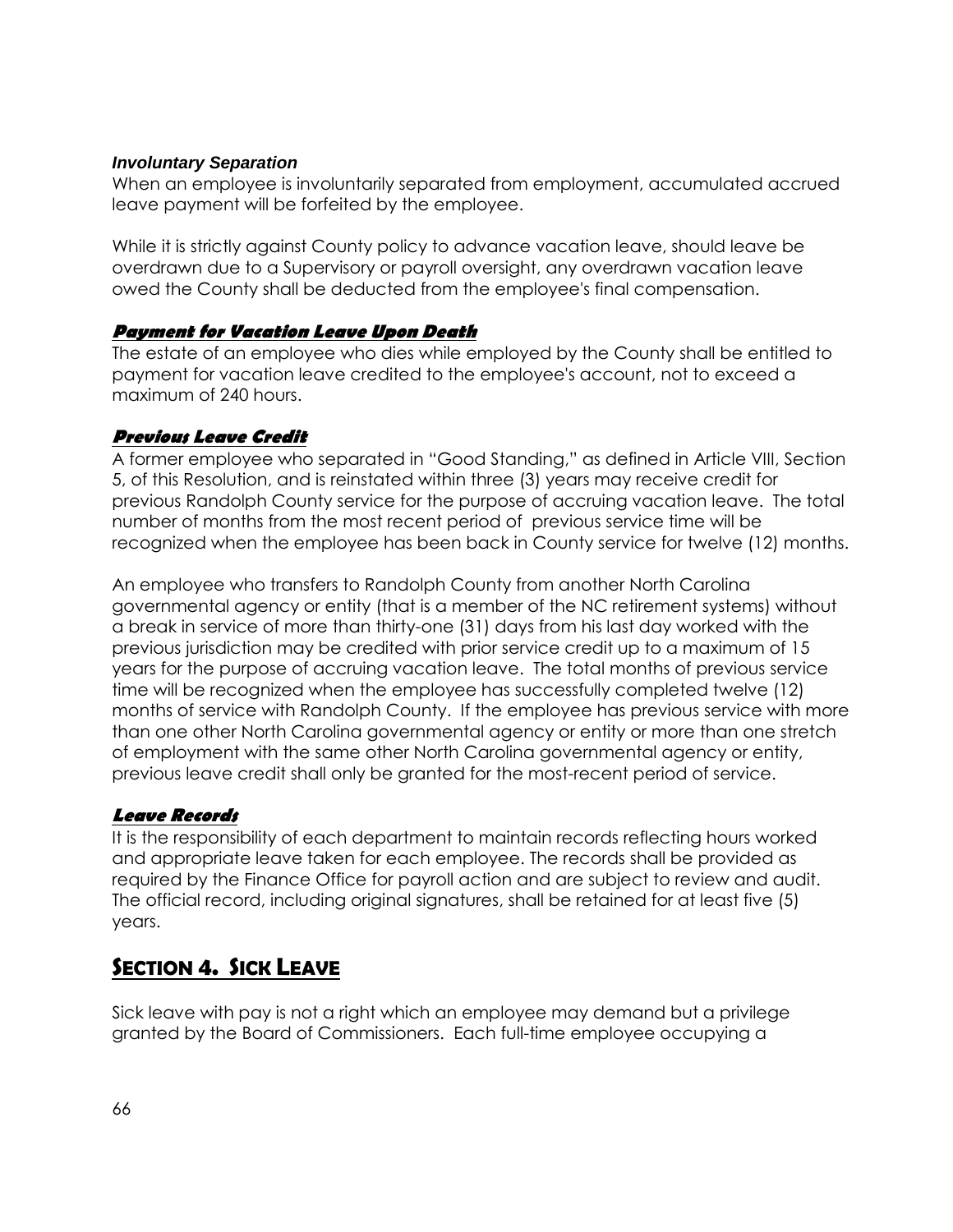permanently established budgeted position shall earn sick leave on a monthly basis at the rate of eight (8) hours per calendar month. No employee shall be paid for any accrued sick leave at termination. An employee may be granted sick leave if the absence is due to:

- 1. Sickness or bodily injury which may prevent an employee from performing his regular duties.
- 2. Medical/dental appointments for the employee or the employee's child, spouse or parent.
- 3. The actual period of temporary disability caused or contributed to by pregnancy, miscarriage, childbirth, and recovery there from. Since there is no certainty as to when disability actually begins and ends, a doctor's certificate shall be required verifying the employee's period of temporary disability recognized as sick leave.
- 4. Illness or injury of a member of the employee's immediate family, as defined herein, which requires that the employee provide care to the family member.
- 5. Exposure to a contagious disease when continuous work might jeopardize the health of others.
- 6. Death in the employee's immediate family, as defined herein, not to exceed three (3) days, for any one occurrence (for use should bereavement leave be exhausted for each death occurrence).
- 7. Adverse weather conditions.

#### **Maximum Accumulation**

Sick leave will be cumulative for an unlimited number of hours.

### **Physician's Certificate**

The employee's Department Head, Human Resources Director and/or County Manager may require a statement from the physician or other acceptable proof that the employee was unable to report for work to ensure that there will be no abuse of sick leave privileges. At the expiration of authorized sick leave, the employee's Department Head, Human Resources Director and/or County Manager may require a physician's certification to determine if the employee is able to resume normal duties.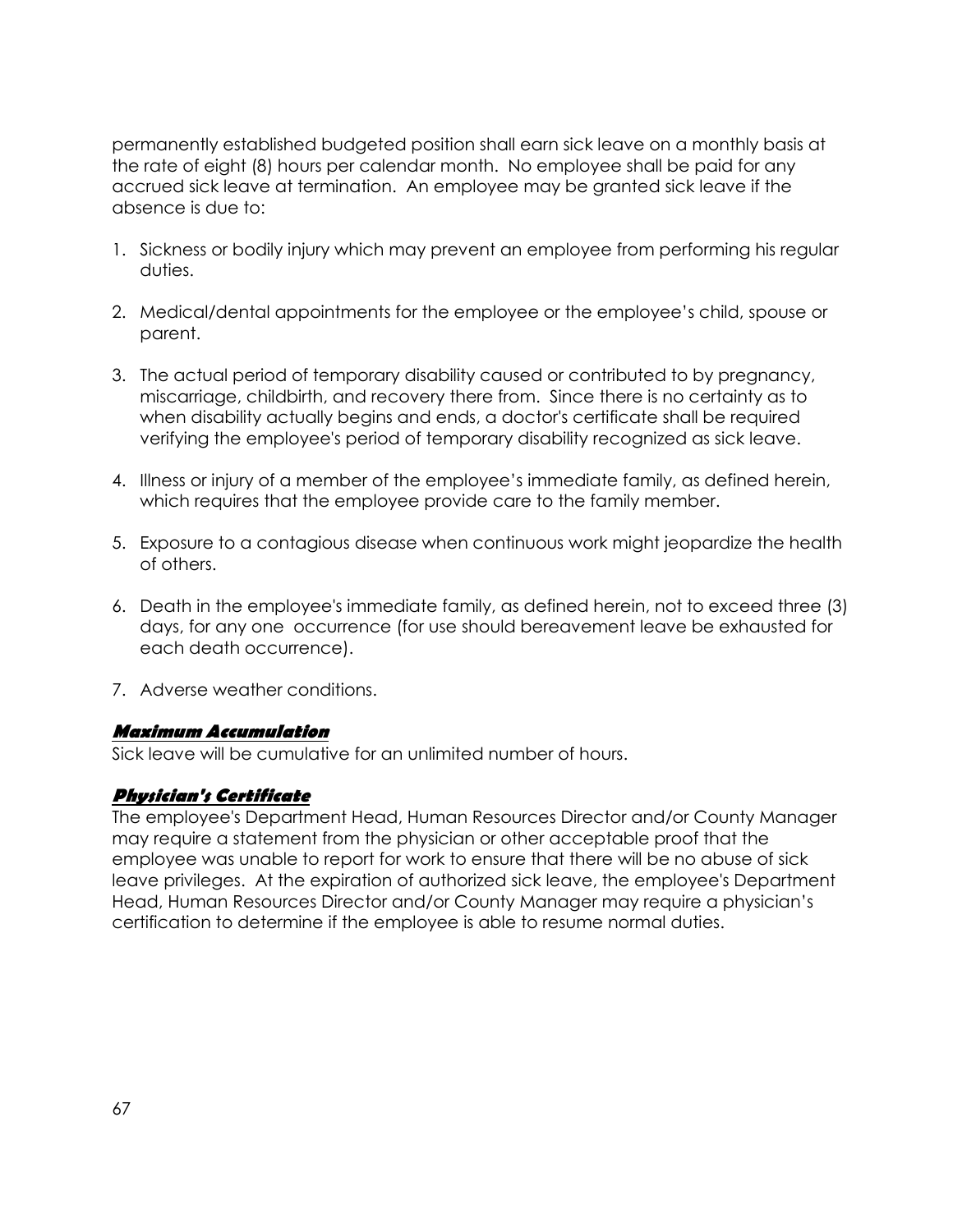# **Retirement Credit for Accumulated Sick Leave**

Earned sick leave is allowed as creditable service at time of retirement to employees who are members of the North Carolina Local Governmental Employees' Retirement System. One (1) month of credit is allowed for each twenty (20) days of accrued sick leave when an employee retires, and an additional month is allowed for any part of twenty (20) days left over.

### **Transfer from Other Agencies/Entities**

Unused sick leave earned from another North Carolina governmental agency and/or entity (i.e., a member of the North Carolina Local Government Employees' Retirement System, North Carolina Teachers' and State Employees' Retirement System, or other retirement systems authorized by the North Carolina Retirement Systems) shall be accepted and transferred to Randolph County according to the following provisions:

- 1. For sick leave to be accepted as transferred, the employment transfer must be completed within three (3) years from the employee's last workday with the previous agency/entity.
- 2. Verification of said accumulated sick leave must be received in writing from the previous authorized jurisdiction. Verification received in hours and minutes will be converted to the nearest whole hour.
- 3. The total number of hours accepted as transferred will be recorded and credited to the employee's sick leave account upon the completion of twelve (12) months of employment with Randolph County.

# **Sick Leave Credit for Reinstated Employees**

Employees who resign and are reinstated with Randolph County within three (3) years shall have their unused sick leave balance reinstated to their sick leave account when the employee has been back in County service for twelve (12) months. Employees who resign and are not reinstated with Randolph County within a three (3) year period shall lose all sick leave credits.

# *SECTION 5. PERSONAL DAY LEAVE*

Each full time employee receives one (1) personal day each calendar year. Personal days may be used for sickness (non-FMLA), vacation, adverse weather conditions, etc. Personal days differ from vacation and/or sick days in the following manner:

A. Personal days are not accrued. Existing employees receive one (1) personal day at the beginning of each calendar year. New employees receive one (1) personal day after completing three months of employment and may also use the personal day within the six month probationary period.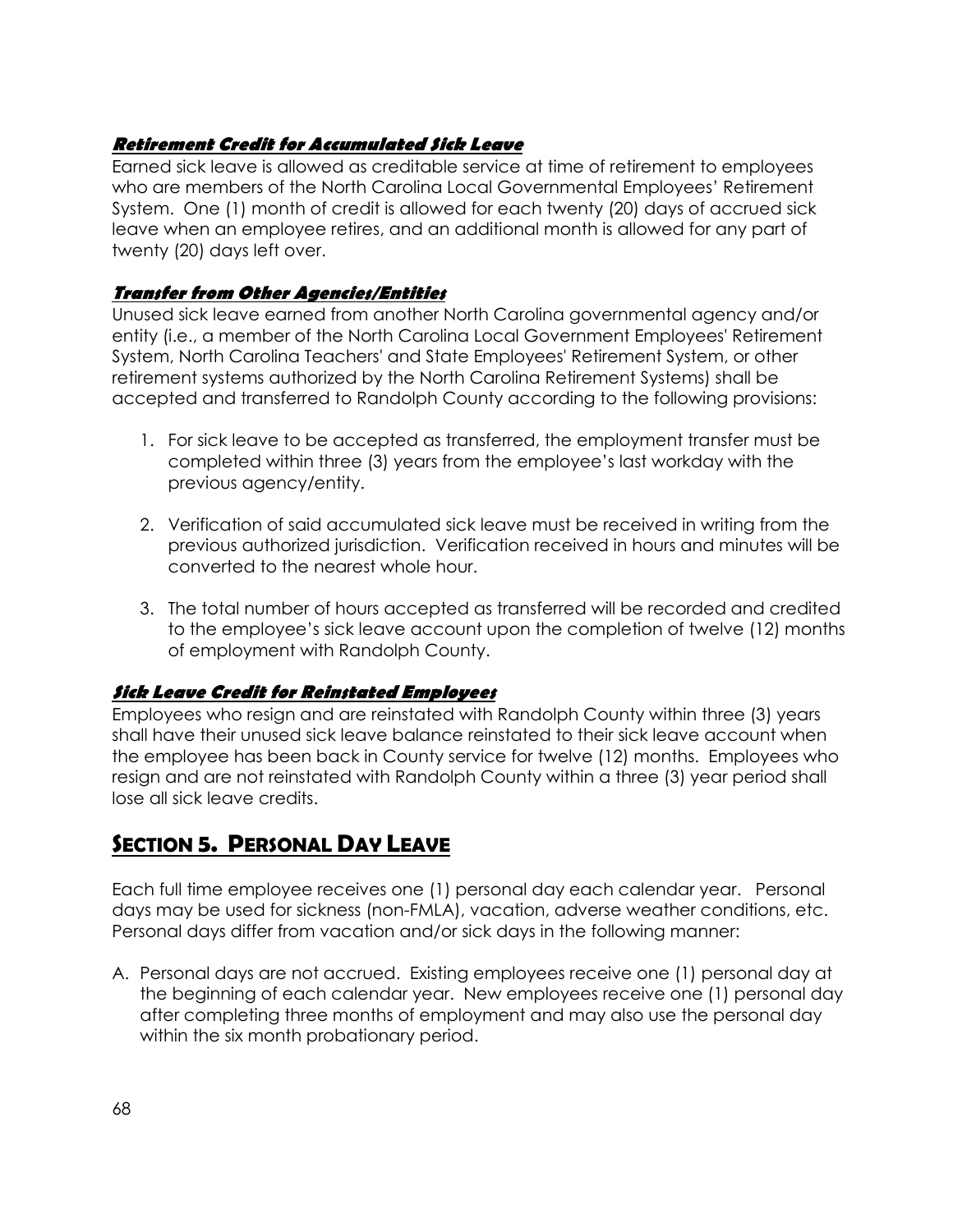- B. The value of a personal day does not exceed eight (8) hours. The value of the personal day will be prorated for those full time employees working 75-99% full time schedules.
- C. Personal days may not be rolled over from one calendar year to the next. You use it or you lose it.
- D. Personal days are not applicable to the same guidelines as vacation and sick leave. Therefore, any unused personal days or portions of unused days will not be paid out upon termination of employment, regardless of the notice given, nor can personal days be applied to any retirement benefits.
- E. Personal days may not be used for FMLA.
- F. Personal days may be used in increments, as small as one hour of time.
- G. Personal days may not be used once an employee has given their separation of employment notice. The only exception to taking the Personal day during an employee's notice period is retirement. An employee who is retiring must give at least one month's (20 business days) notice in order to use the personal day prior to termination of employment.
- H. The continued granting of the personal day is at the discretion of the County Manager and may be discontinued at any time, with or without notice, if business needs warrant.

# *SECTION 6. FAMILY MEDICAL LEAVE ACT (FMLA)*

The Family and Medical Leave Act was passed by Congress to balance the demands of the workplace with the needs of families. Its purpose is to promote the stability and economic security of families, to promote national interests in preserving family integrity, and to minimize the potential for employment discrimination on the basis of gender by ensuring generally that leave is available for eligible medical reasons (including maternity-related disability) and for compelling family reasons.

### **Eligible Employees**

An employee who has been employed with Randolph County for a total of at least 12 months and who has worked at least 1250 hours during the past 12 months is entitled to a maximum of 12 weeks' leave (480 hours), paid or unpaid as herein provided, during a rolling backwards 12-month period for one or more of the following reasons: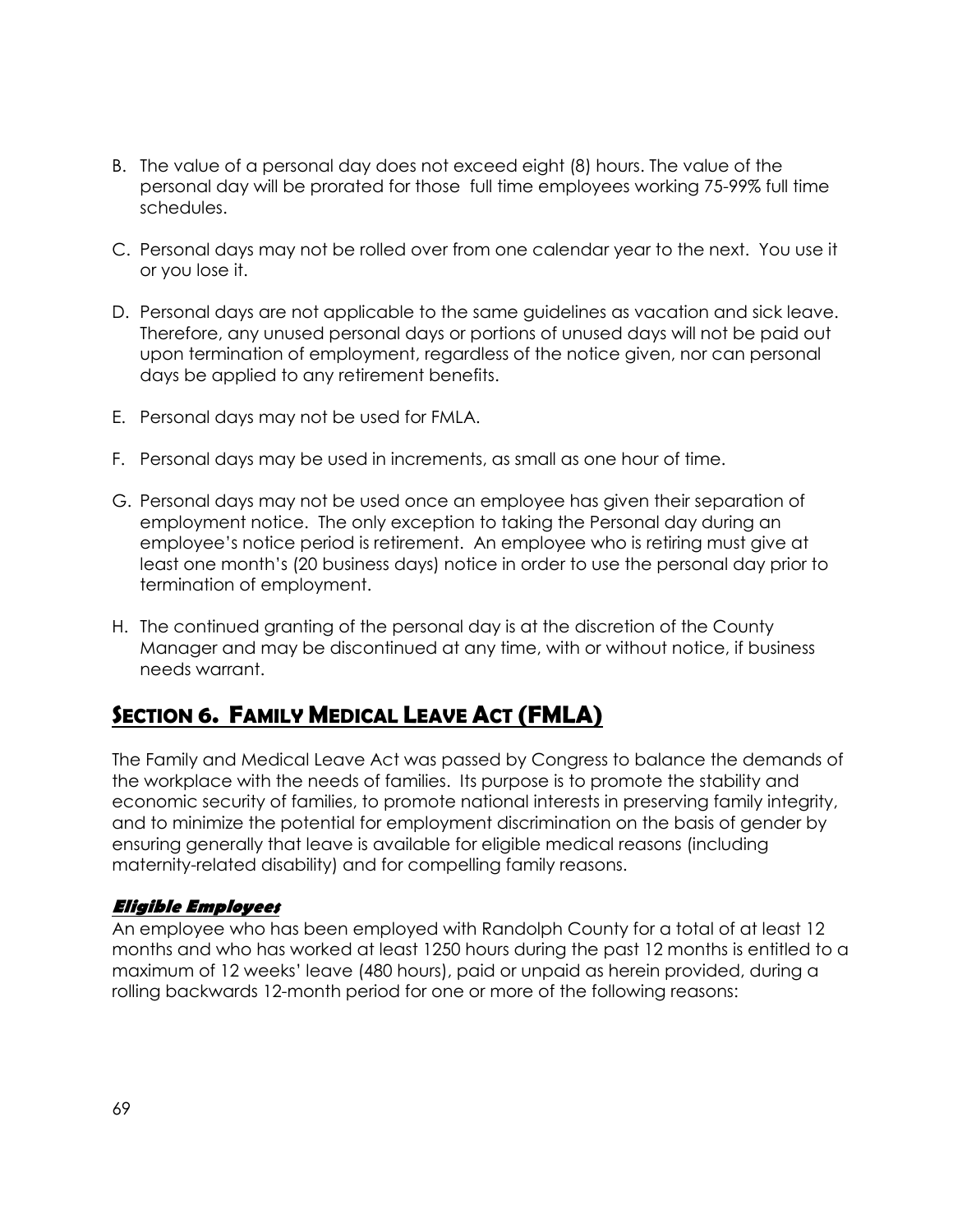- 1. Because the employee's own serious health condition makes the employee unable to perform his job;
- 2. Because of the birth of a child or when the employee becomes an adoptive or foster parent;
- 3. Because the employee is needed to care for a family member (child, spouse or parent) with a serious health condition;
- 4. Because of a "qualifying exigency" arising out of a covered family member's active duty or call to active duty in the Armed Forces in support of a contingency plan; or
- 5. Because the employee is needed to care for a covered family member who has incurred an injury or illness in the line of duty while on active duty in the Armed Forces provided that such injury or illness may render the family member medically unfit to perform duties of the member's office, grade, rank or rating; provided however that an eligible employee may take up to 26 workweeks of leave during a single 12-month period to care for the service member.

# **Spouses employed by Randolph County**

A husband and wife who are eligible for Family and Medical Leave and are both employed by Randolph County are permitted to take a *combined* total of 12 weeks (480 hours) of leave during a rolling backwards 12-month period if the leave is taken for the birth, adoption or foster care placement of a child. When both spouses use a portion of the combined FMLA leave entitlement, both the husband and wife are entitled to the difference between the amount he or she has taken individually and the 12 weeks (480 hours) of leave for other purposes. For example, if each spouse took six weeks (240 hours) of leave for the birth of a child, each could use an additional six weeks (240 hours) in the same rolling backwards 12-month period for any other bona fide FMLA covered absence.

# **Definitions**

**Child.** A biological, adopted, or foster child, stepchild, a legal ward, or a child of a person standing "in loco parentis," who is either under age 18, or age 18 or older and incapable of self-care because of a mental or physical disability.

**Continuing treatment by a health care provider.** Consists of one or more of the following:

1. A period of incapacity lasting more than three (3) consecutive, full calendar days, and any subsequent treatment or period of incapacity relating to the same condition that also includes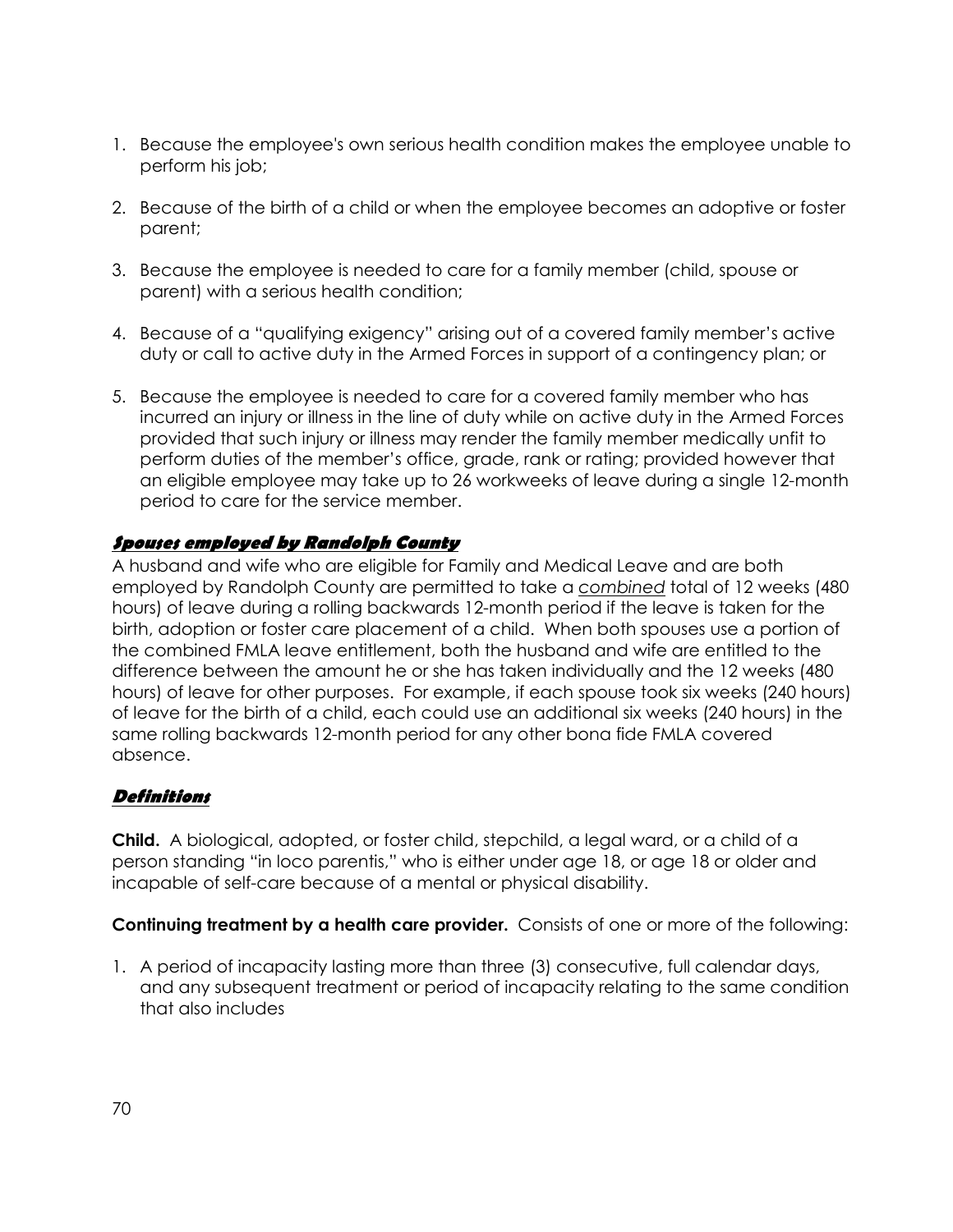- Treatment two (2) or more times by or under the supervision of a health care provider (i.e. in-person visits, the first within 7 days and both within 30 days of the first day of incapacity); or
- One treatment by a health care provider (i.e. an in-person visit within 7 days of the first day of incapacity) with a continuing regimen of treatment (e.g. prescription medication, physical therapy, etc.).
- 2. Any period of incapacity related to pregnancy or prenatal care. A visit to the health care provider is not necessary for each absence.
- 3. Any period of incapacity or treatment for a chronic serious health condition which continues over an extended period of time, requires periodic visits (at least twice a year) to a health care provider, and may involve occasional episodes of incapacity. A visit to a health care provider is not necessary for each absence.
- 4. A period of incapacity that is permanent or long-term due to a condition for which treatment may not be effective. Only supervision by a health care provider is required, rather than active treatment.
- 5. Any absences to receive multiple treatments for restorative surgery or for a condition that would likely result in a period of incapacity of more than three (3) days if not treated.

**Covered family member.** For military caregiver leave, a covered family member is the spouse, son, daughter, parent, or next of kin of an employee who is a current member of the Armed Forces, including a member of the National Guard or Reserves, who is undergoing medical treatment, recuperation, or therapy, is otherwise in outpatient status, or is otherwise on the temporary disability retired list, for a serious illness or injury.

**Parent.** A biological parent or an individual who stands or stood in "loco parentis" to an employee when the employee was a child. This term does not include parent "in-law."

**Qualifying Exigency.** An eligible employee may take FMLA leave for qualifying exigencies arising out of the fact that the employee's spouse, son, daughter, or parent is on active duty or has been notified of an impending call or order to active federal duty in the National Guard or Reserves, in support of a contingency operation. Qualifying exigencies may include any of the following as defined in federal law:

- Issues arising from a covered military member's short notice deployment (i.e. deployment on 7 or less days of notice) for a period of 7 days from the date of notification;
- Military events and related activities;
- Certain childcare and related activities;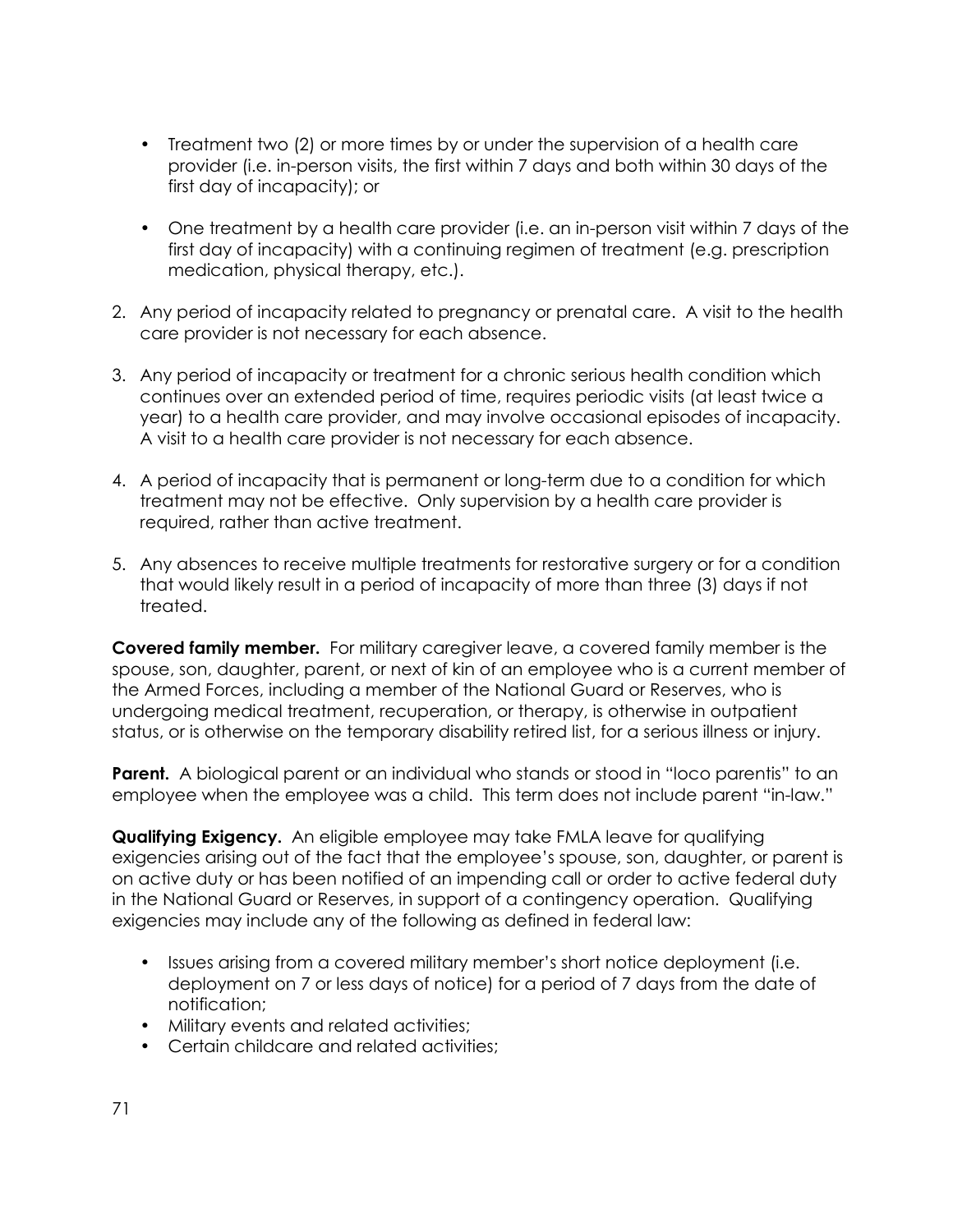- Making or updating financial and legal arrangements;
- Attending counseling provided by someone other than a health care provider;
- Taking up to 5 days of leave to spend time with a covered military member who is on short-term temporary, rest and recuperation leave during deployment;
- Attending to certain post-deployment activities; and
- Any other event that the employee and employer agree is a qualifying exigency.

**Serious health condition.** This refers to an illness, injury, impairment, or physical or mental condition that involves either:

- Inpatient care (i.e. an overnight stay) in a hospital, or residential medical-care facility, including any period of incapacity (i.e. inability to work, attend school/workshops, or perform other daily activities) or subsequent treatment in connection with such inpatient care; or
- Continuing treatment by a health care provider (see Definition 3 above).

**Spouse.** A husband or wife as defined or recognized under North Carolina law for purpose of marriage.

### **Effect of Holidays on FMLA Leave**

Regular holidays which occur during a FMLA paid leave period shall not be charged as vacation, sick, or other paid leave, but will be counted towards the 12 week (480 hour) FMLA allowance. Employees whose medical certification returns them to full duty active status from FMLA leave the day following a holiday will receive payment for the holiday.

### **Intermittent Leave or Reduced Work Schedule**

Employees may take leave intermittently or on a reduced schedule to care for the employee's child, spouse, or parent who has a serious health condition, or because the employee has a serious health condition. If such leave is foreseeable, based on planned medical treatment, the Human Resources Director may require the employee to transfer temporarily to an available alternative position for which the employee is qualified and that has equivalent pay and benefits and better accommodates recurring periods of leave.

If such leave does not adversely affect department operations and schedules and is approved by the Department Head and Human Resources, employees may be approved to take leave intermittently or on a reduced work schedule due to childbirth, adoption, or foster care. Such leave is not required under the FMLA.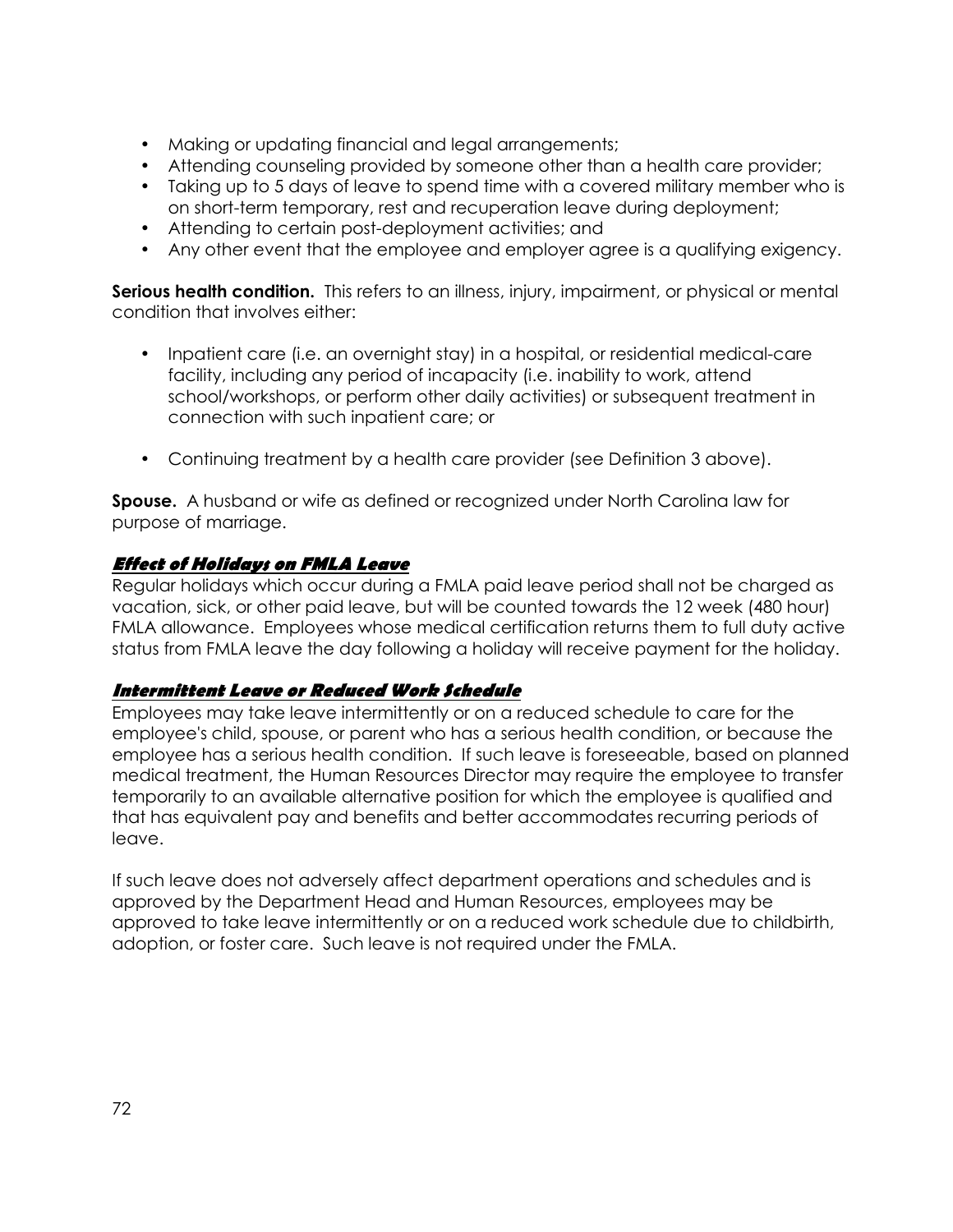### **Responsibilities**

#### **Employee**

- A. The employee should notify his Supervisor and/or Department Head and Human Resources of the need for Family and Medical Leave in accordance with the FMLA notice requirements listed below.
- B. The employee should complete and return all required forms to Human Resources in a timely manner. Failure to provide a complete and sufficient medical certification, in accordance with the forms provided, may result in a denial of the employee's FMLA request.
- C. Failure to report at the expiration of the leave, unless an extension has been requested and granted, shall be considered as a resignation.
- D. If, at any point during FMLA leave, the employee decides not to return to work, the employee shall notify Human Resources and his Department Head immediately.
- E. When required by the County, the employee shall provide a fitness for duty statement from his health care provider prior to returning to work.

#### **Employee - Foreseeable Leave Notification**

In general, the employee must give the employer at least 30 days advance notice of the need to take FMLA leave when he or she knows about the need for the leave in advance and it is possible and practical to do so. For example, if the employee is scheduled for surgery in two months, the need for leave is foreseeable and at least 30 days advance notice is required. If 30 days advance notice is not possible because the situation has changed or the employee does not know exactly when leave will be required, the employee must provide notice of the need for leave as soon as possible and practical. When the employee has no reasonable excuse for not providing at least 30 days advance notice, the employer may delay the FMLA leave until 30 days after the date notice is provided. When the employee could not have provided 30 days advance notice, but has no reasonable excuse for not providing a shorter period of advance notice, the employer may delay the FMLA leave by whatever amount of time that the employee delayed in notifying the employer.

In the case of FMLA leave for a qualifying exigency, the employee must give notice of the need for such leave as soon as possible and practical, regardless of how far in advance the leave is needed.

For planned medical treatment, the employee must consult with the employer and try to schedule the appointment at a time that minimizes the disruption to the employer. The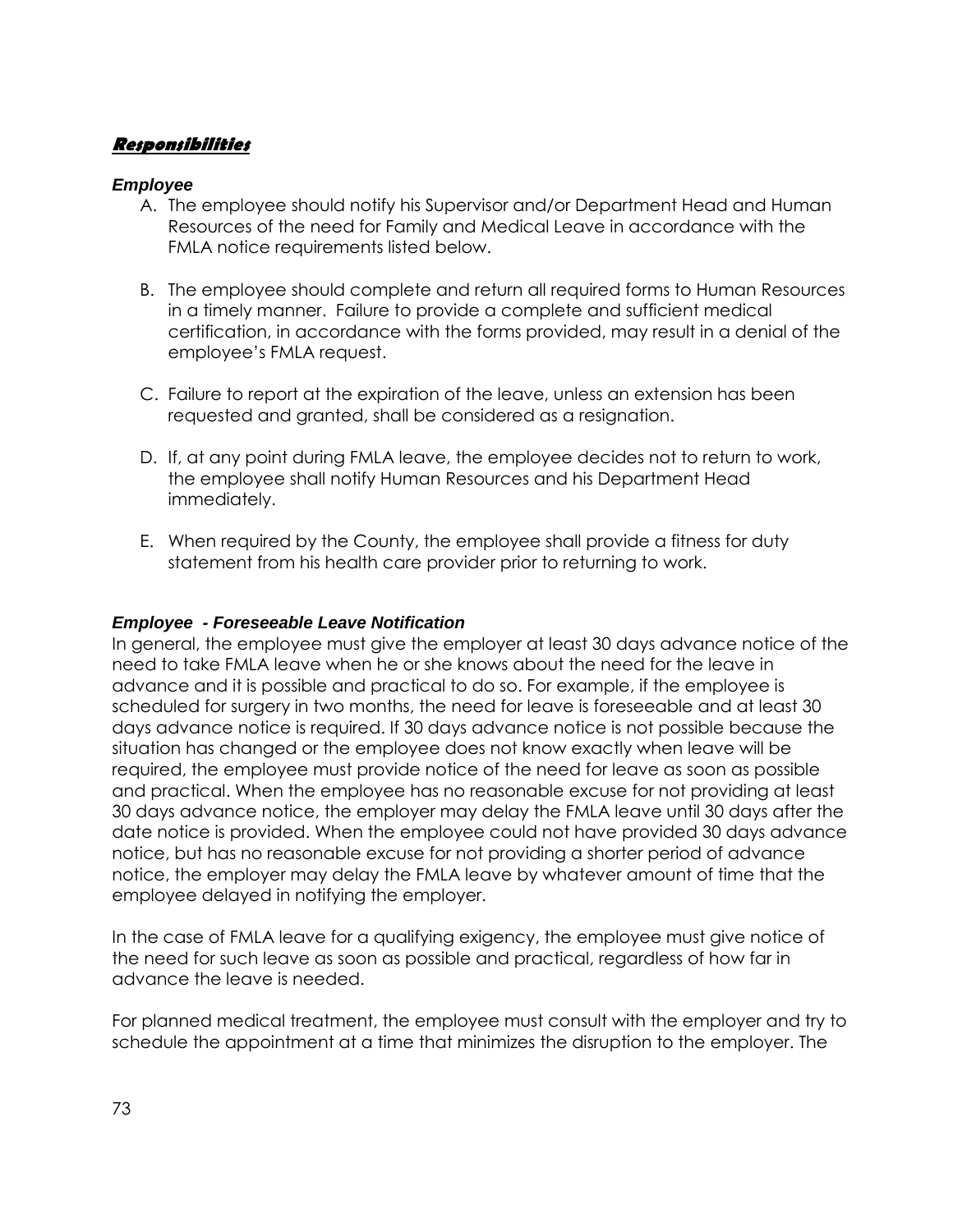employee should consult with the employer prior to scheduling the treatment in order to arrange a schedule that best suits the needs of both the employee and employer. Of course, any schedule of treatment is subject to the approval of the treating health care provider.

### **Employee – Unforeseeable Leave Notification**

When the need for leave is unexpected, the employee must provide notice to the employer as soon as possible and practical. It should generally be practicable for the employee to provide notice of leave that is unforeseeable within the time required by the employer's usual and customary notice requirements. For example, if the employee's child has a severe asthma attack and the employee takes the child to the emergency room, the employee is not required to leave the child to report the absence while the child is receiving emergency treatment.

When the employee does not give timely notice of unforeseeable leave and does not have a reasonable excuse, the employer may delay or deny the FMLA leave. The extent of an employer's ability to delay FMLA coverage for leave depends on the facts of the particular case.

### **Supervisor**

The Supervisor and/or Department Head should ensure that the employee reports the need for FMLA to the Human Resources department and shall assist as requested by human resources in the effort to secure supporting documents as needed from the employee.

### **Light or Transitional Duty Under FMLA**

The County does not allow "light or transitional duty" upon return to work from FMLA leaves where the employee is requesting such restrictions that would prevent him from performing all of the essential duties of the position. Having said that, should the employee not be able to report to full duty at the expiration of the FMLA leave, the employee should contact Human Resources and the Department Head prior to the leave expiration to pursue a request for a reduced or alternative work schedule. When appropriate, requests for "light or transitional duty" under FMLA will be treated as a request for Reasonable Accommodation under the Americans with Disabilities Act and must be approved by the County Attorney and the Human Resources Director per ADA guidelines.

### **Certification**

1. A claim for leave because of adoption shall be supported by acceptable proof of adoption.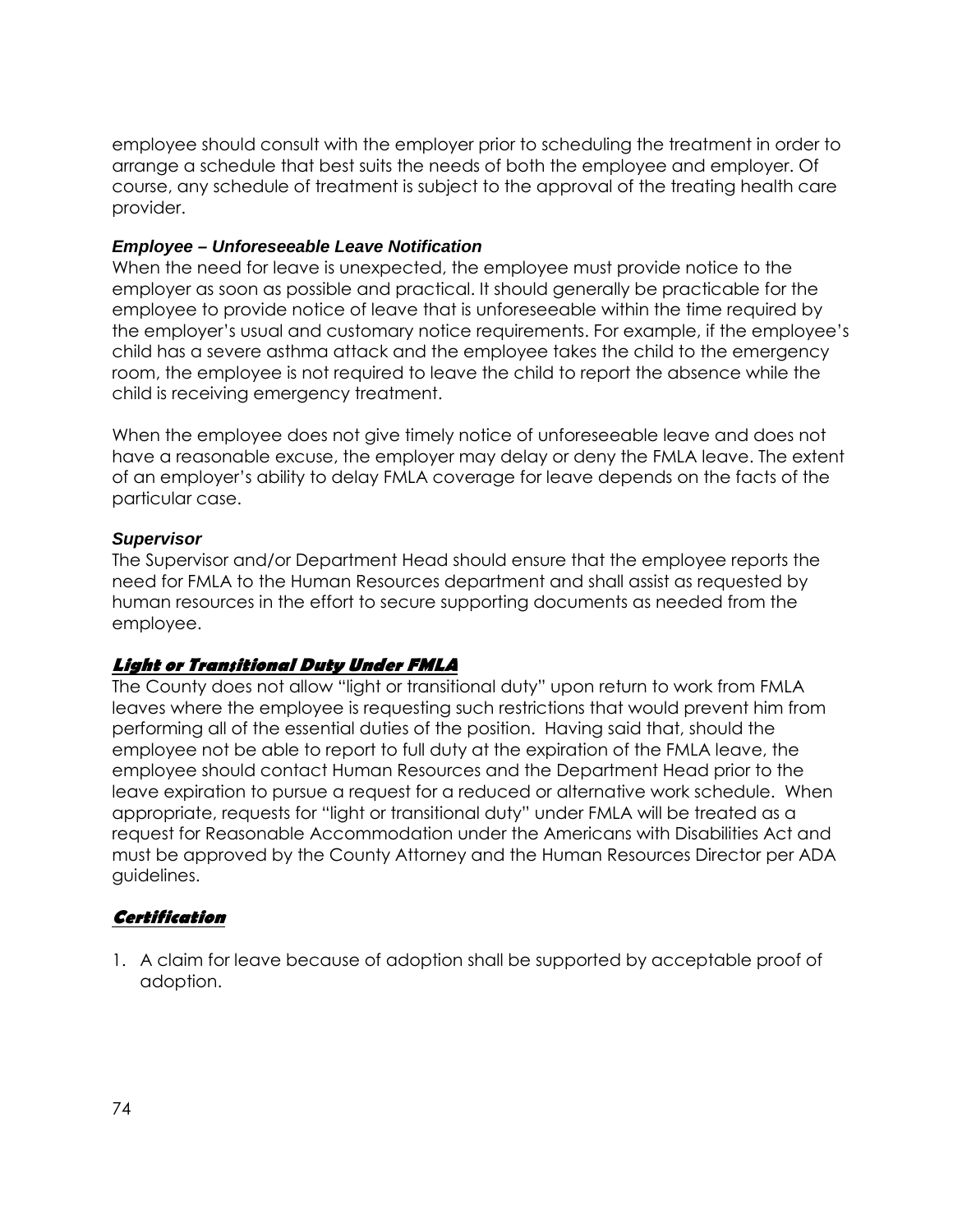- 2. A claim for leave because of a serious illness of the employee or of the employee's child, spouse, or parent shall be supported by a doctor's certification that includes the following:
	- a. the date on which the serious health condition began;
	- b. the probable duration of the condition;
	- c. the appropriate medical facts regarding the condition;
	- d. a statement that the leave is needed to care for the child, spouse, or parent, and an estimate of the amount of time needed; or that the employee is unable to perform the functions of the position, whichever applies; and
	- e. where certification is necessary for intermittent leave for planned medical treatment, the dates on which the treatment is expected to be given and the duration of the treatment.
- 3. Where the Department Head or the Human Resources Director has reason to doubt the validity of the certification, the employee may be required to get the opinion of a second doctor designated or approved by the Human Resources Director. Where the second opinion differs from the original certification provided, the Human Resources Director may require the employee to get the opinion of a third doctor designated or approved jointly by the County and the employee. The third opinion is final and is binding on the County and the employee. The Human Resources Director may require that the employee get subsequent recertification on a reasonable basis. The second and third certification and the recertification shall be at Randolph County's expense.

### **Employment and Benefits Protection**

- 1. Reinstatement The employee shall be reinstated to the same position held when the leave began or one of like status, pay, benefits, and other conditions of employment. The Human Resources Director or the Department Head may require the employee to report at reasonable intervals on the employee's status and intention to return to work. The Human Resources Director also may require that the employee obtain certification that he is able to return to work.
- 2. Benefits The employee shall be reinstated without loss of benefits accrued when the leave began. All benefits accrue during any period of FMLA paid leave; however, no benefits will be accrued during any period of leave without pay.
- 3. Health Benefits Randolph County shall maintain coverage for the employee under Randolph County's group health plan while on FMLA leave under the same terms and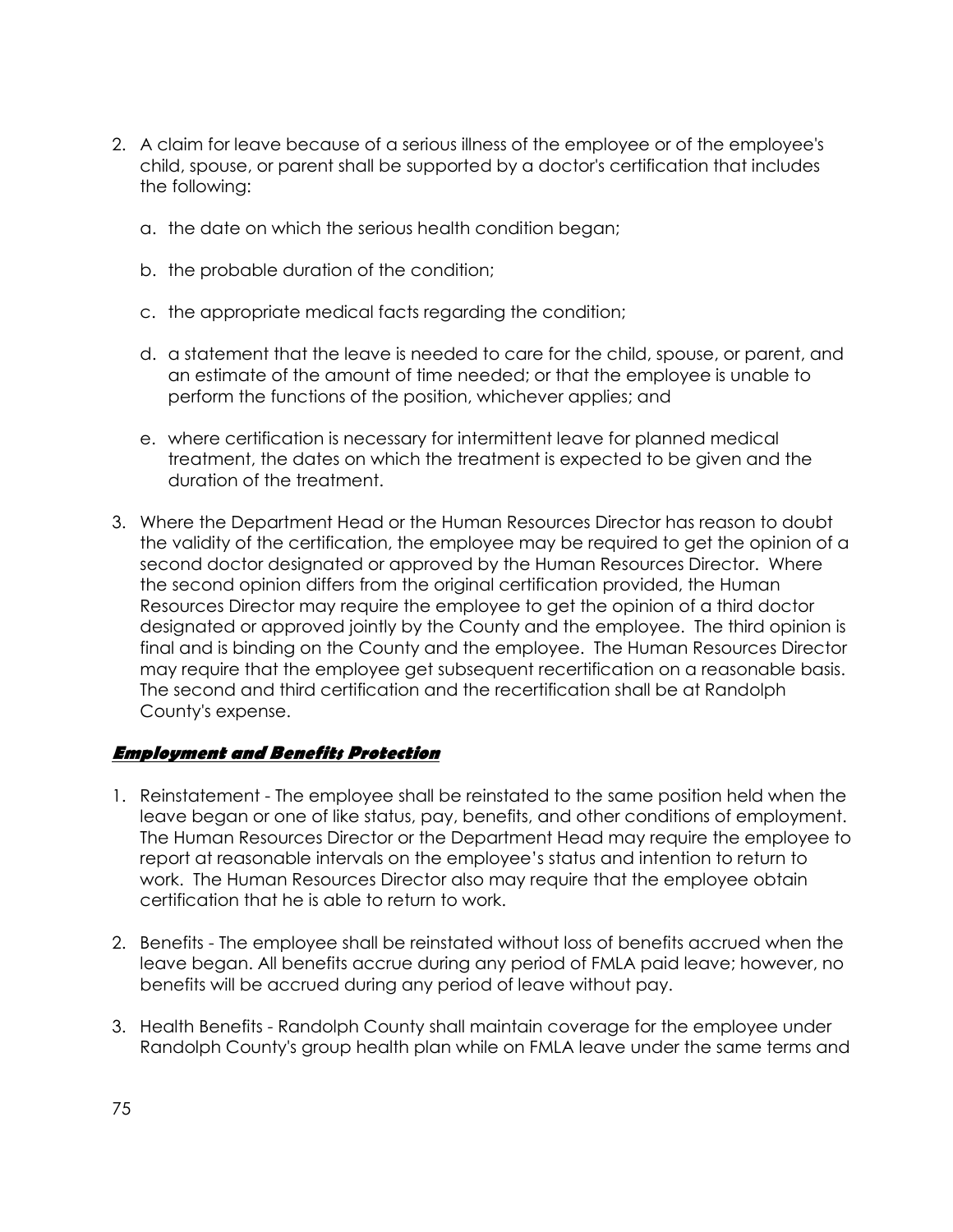at the same premium as if the employee continued to work. If the employee desires to continue dependent coverage, premiums must be paid to Randolph County by the first (1st) of each month. Randolph County may recover the employee premiums if the employee fails to return after the period of leave to which the employee is entitled has expired for a reason other than the continuation, recurrence, or onset of a serious health condition or circumstances beyond the employee's control.

### **Conflict of Provisions**

In cases where the Family and Medical Leave Act of 1993 and the Randolph County Employee Policies and Procedures Manual are in conflict, the Family and Medical Leave will overrule.

### *SECTION 7. BEREAVEMENT LEAVE*

When a death occurs in an employee's immediate family, an employee shall be granted up to 24 consecutive work hours of bereavement leave. Bereavement leave will be capped at no more than 48 hours per calendar year. Leave is prorated for employees working a full-time reduced schedule.

When a death occurs, the employee is to contact his or her supervisor as soon as possible, but no later than the next business day following the death, to arrange the necessary time off. Bereavement leave will not be considered as time worked for purposes of computing employee's overtime pay.

The County may request supporting documentation (obituary, death certificate, etc.) to support the request for bereavement leave.

### *SECTION 8. LEAVE FOR PARENTAL/GUARDIAN INVOLVEMENT IN SCHOOLS*

N.C. law requires all employers to grant up to four hours per calendar year (not school year) of leave to any person who is a parent or guardian of a school-aged child so that they can become involved in school activities. "School" is defined as any public or private day school, preschool or child care facility. Employees shall use accrued vacation time, compensatory time, or his/her personal day for this purpose. An employee who does not have leave time may take unpaid leave for this purpose. Leave under this section is subject to the following conditions:

- The leave must be scheduled for a time that is mutually agreeable to the department and the employee.
- The employee must make a written request at least 48 hours before the leave begins.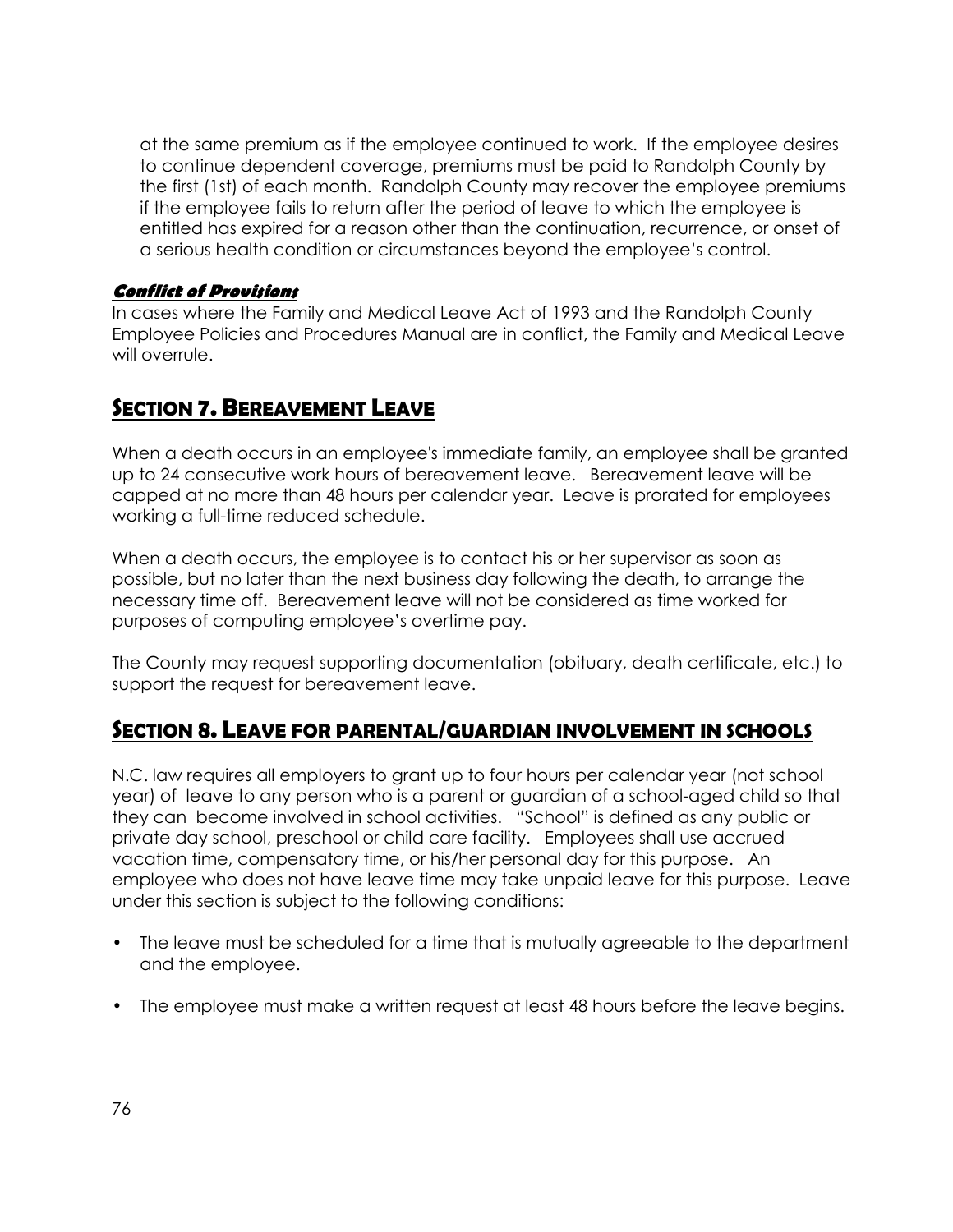• The employee may be required to provide written verification from the child's school that they attended or were involved in school activities during the time of leave.

## *SECTION 9. GENERAL LEAVE OF ABSENCE (NON-FMLA LEAVE)*

Employees, who are not eligible for or have exhausted their FMLA leave, may apply for a general leave of absence for a period of up to six (6) months. The following conditions apply:

- General Leaves of Absence must be requested by the employee at least thirty (30) days prior to commencement in writing to the Department Head. Leaves necessitated by emergency circumstances must be requested as soon as possible. Leaves necessitated by an illness or injury must be requested as soon as possible after an illness develops or injury occurs.
- All General Leaves of Absence must be approved by the Department Head and the Human Resources Director.
- Leave may be granted for reasons of personal or immediate family illness or injury, for completion of education, for special work which will permit the County to benefit by the experience gained or work performed,or for reasons of general benefit to the County. General Leaves of Absence may not be used for vacation.
- Requests for leave due to an illness or injury that constitutes a disability under the Americans with Disabilities Act, as amended, shall be considered and administered under the ADA policy contained herein.
- All employee accrued leave must be used in conjunction with the general leave of absence, and vacation and sick leave credits will not accrue during a general leave.
- Failure to report for duty at the expiration of a general leave, unless an extension has been requested and granted, shall be considered a resignation.
- The County will allow the employee to remain on the County's health insurance plan, including family coverage, during General leave under the same terms and with the same premiums as if the employee continued to work . An employee may remain on other County benefit plans at the employee's own expense. If an employee is in paid status and receives earnings during the general leave of absence, the County will deduct the additional benefit premiums from the employee's pay. If the employee is not in paid status or if the amount of the paycheck does not cover the total amount of premiums, the employee is required to make a payment for the difference. If payment is not made by the deadlines set forth, benefits will be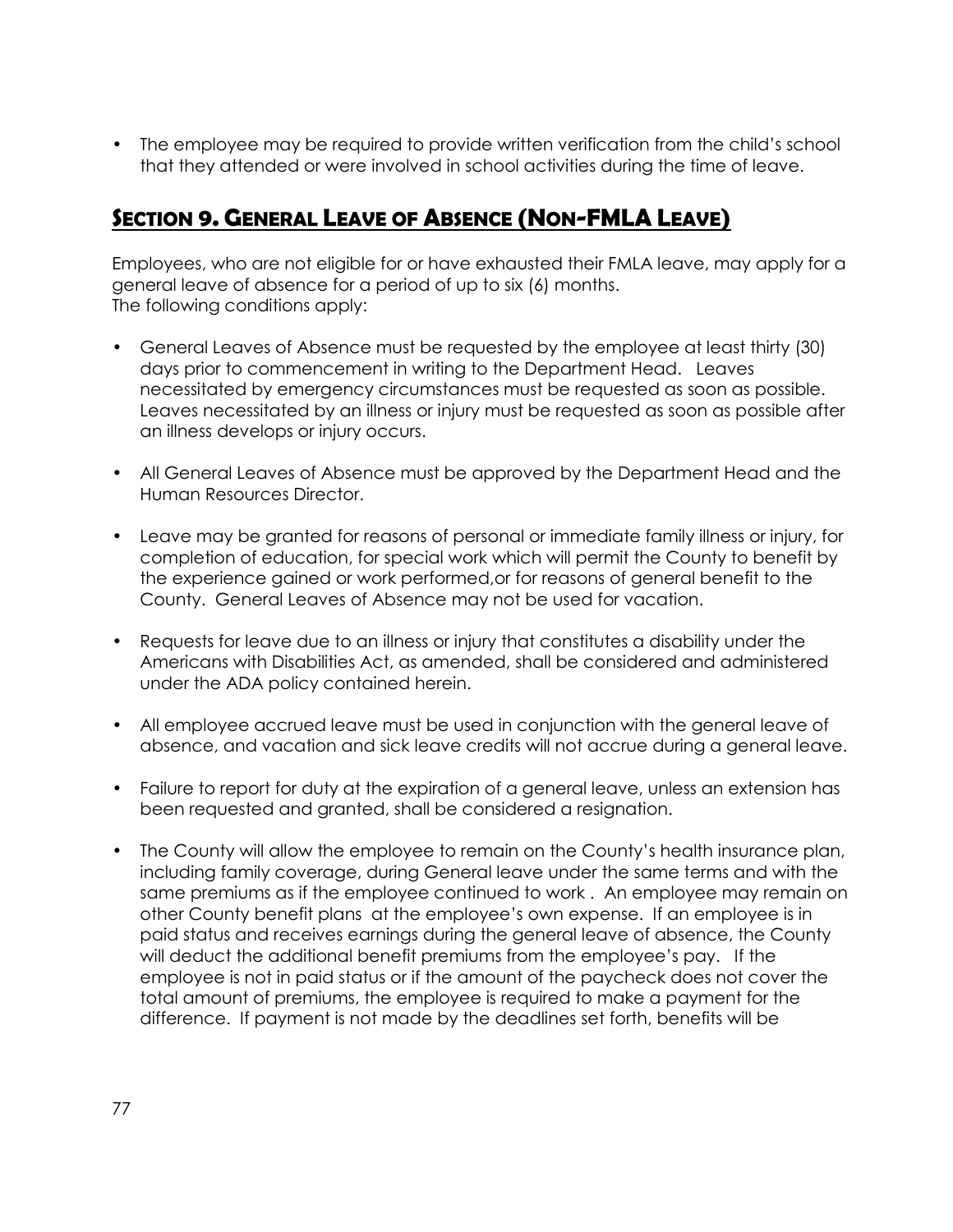cancelled and notification of any COBRA rights will be sent directly to the employee's last known mailing address.

- Employees on leave will not be eligible for service awards or merit bonuses until they return to active duty.
- Other employment while on an authorized general leave of absence is prohibited.

### **Return to Work**

The County will endeavor, to place employees returning from a general leave who have complied with all terms and conditions of the leave into their former position or one comparable in status and pay. However, reinstatement to the exact same position is not guaranteed to employees on general leaves as department needs during the employee absence may necessitate position changes.

If applicable, an employee may be required to provide certification from his/her health care provider that he/she is able to return to work and perform all essential job functions upon return from a general leave of absence.

## *SECTION 10. LEAVE WITHOUT PAY*

Taking time off without pay is allowed only when you have depleted all other leave accruals (sick, vacation, personal, holiday). It is scheduled through your Department Head. Time off without pay should only be used for emergency situations. This option is not allowed for vacations. Management may deny taking time off without pay if it causes a hardship for the department. Abuse of the time off without pay option may result in disciplinary action, up to and including termination.

## *SECTION 11. WORKERS' COMPENSATION LEAVE*

When any employee is injured as a result of a compensable accident or occupational illness covered by the Workers' Compensation Law the following procedures will apply:

- 1. When an employee is injured on the job as a result of a compensable injury or occupational illness and loses time from work while seeking medical attention due to the injury, the employee shall not be charged leave for time lost from work on the day of the injury.
- 2. Injured employees are expected to return to work following the initial medical treatment at our designated initial provider unless the treating physician indicates the employee must go home for the day.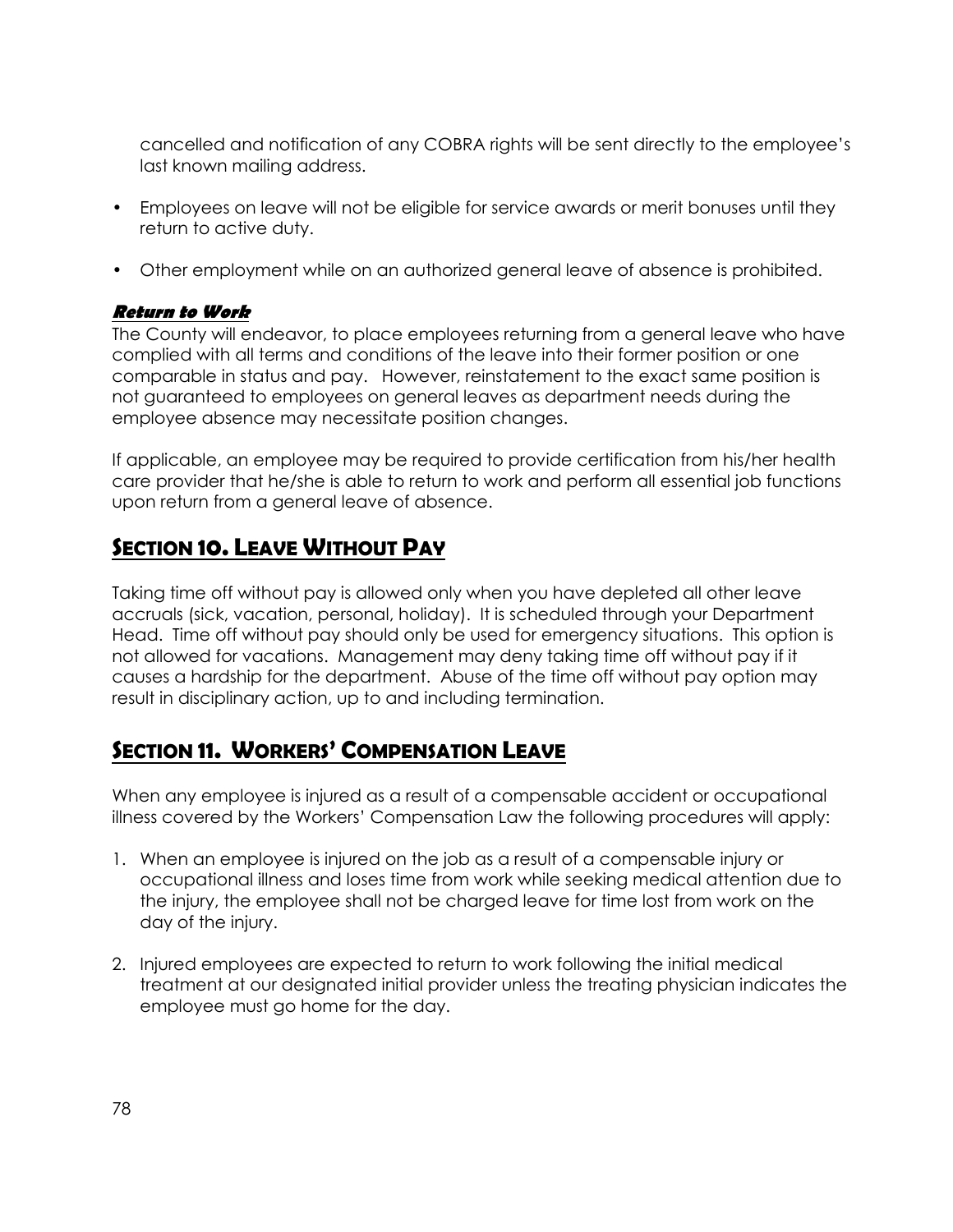- 3. In situations where the employee cannot return to work, the employee will be paid full salary for normal working hours on the day of the injury.
- 4. Time lost due to follow-up appointments after return to full duty with no restrictions will be charged to employee leave accounts. The employee is expected to make every effort to schedule such appointments either at the beginning or the end of his regular workday so as to minimize the amount of time needed away from work.
- 5. If the injury results in additional time away from work, the employee will be placed on Worker's Compensation Leave, and receive the Worker's Compensation weekly benefits after the required waiting period.
- 6. All Workers' Compensation leave will also be charged as Family Medical Leave pursuant to the Family Medical Leave Act.
- 7. The employee may elect to take sick, vacation or personal day leave during the required seven (7) day waiting period or may elect to go on Workers' Compensation Leave with no pay for the required waiting period.
- 8. Once an employee begins drawing Workers' Compensation pay, the employee will not be allowed to supplement the Worker's Compensation wages with any type of accrued leave (vacation, sick, personal or holiday).
- 9. Health benefits provided by the County to an employee will continue to be provided while on Workers' Compensation Leave for up to one (1) year total, whether the employee is out for a year at one time or intermittently. After that period, the employee may elect to continue the health benefits by electing COBRA. (Upon his / her return to work, the employee's health benefits will become effective without a waiting period).
- 10. Employees receiving Workers' Compensation benefits will not accrue vacation or sick leave and their local government retirement and 401k benefits are not paid during this period except as applied to Law Enforcement Officers only as outlined in NCGS 128-26.

### **Adverse Reactions to Smallpox Vaccinations (Session Law 2003-169)**

Infection with smallpox, infection with vaccinia (the virus in smallpox), and any adverse medical reaction due to the employee's receiving vaccination against smallpox, is an occupational disease for purposes of Workers' Compensation Leave. This paragraph only covers documented adverse reactions and the associated absence from work due to employment-related smallpox inoculation pursuant to the Homeland Security Act and is not intended to apply to any other disabling procedure or event, nor is it intended to apply to adverse reactions pursuant to smallpox vaccinations for individuals who are not covered under the Homeland Security Act. Any covered employee who is absent from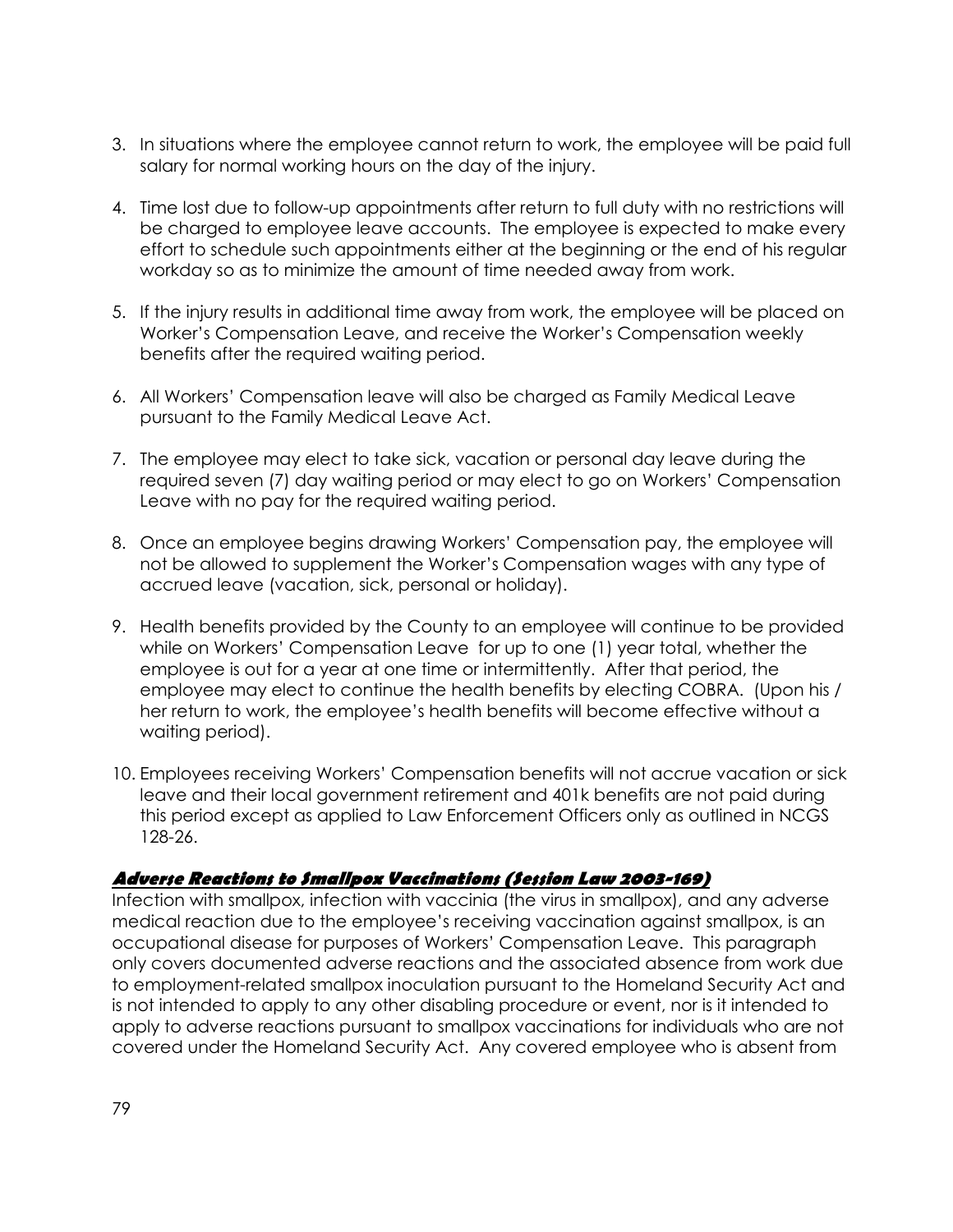work as a result of an adverse reaction to the smallpox vaccination shall be seen by our Workers' Compensation Initial Medical Provider and, if confirmed, the absences for the Workers' Compensation waiting period will be recorded as administrative leave and not charged to the employee's vacation, sick, or compensatory leave balances. Absences that extend beyond the waiting period will be administered within our existing Workers' Compensation procedure.

### *SECTION 12. MILITARY LEAVE FOR TRAINING*

Each employee who has achieved regular status and who is a member of the National Guard or Armed Forces Reserve shall be allowed two (2) weeks of military training leave annually with pay. If military duty is required beyond this two (2) week period, the employee shall be eligible to take accumulated vacation leave or be placed on leavewithout-pay status. While taking military leave with pay, the employee's leave credits and other benefits shall continue to accrue as if the employee physically remained with the County during this period. Employees who are guardsmen and reservists have all job rights specified in the Veterans Readjustment Assistance Act.

## *SECTION 13. CIVIL LEAVE*

A Randolph County employee called for jury duty or as a court witness, except for the employee's own personal matter, for the federal or state government or a subdivision thereof is entitled to a leave with pay for the period of absence required. The employee is entitled to regular compensation, plus fees received for jury duty.

### *SECTION 14. SHARED LEAVE POLICY*

### **Purpose**

This policy provides an opportunity for employees to assist another employee affected by a serious health condition of the employee or the employee's immediate family member.

### **Eligibility**

A full-time employee with a minimum of 80 hours in his or her combined sick and vacation leave accrual banks at the beginning of the event for which shared leave is requested may request to become a recipient of leave transferred from another Randolph County employee's vacation leave account, subject to the limitations and conditions listed below.

• The individual will complete a "Request for Shared Leave" form, which will be given to the Department Head for initial approval and then be forwarded to the Human Resources Director for final approval. The individual must attach a doctor's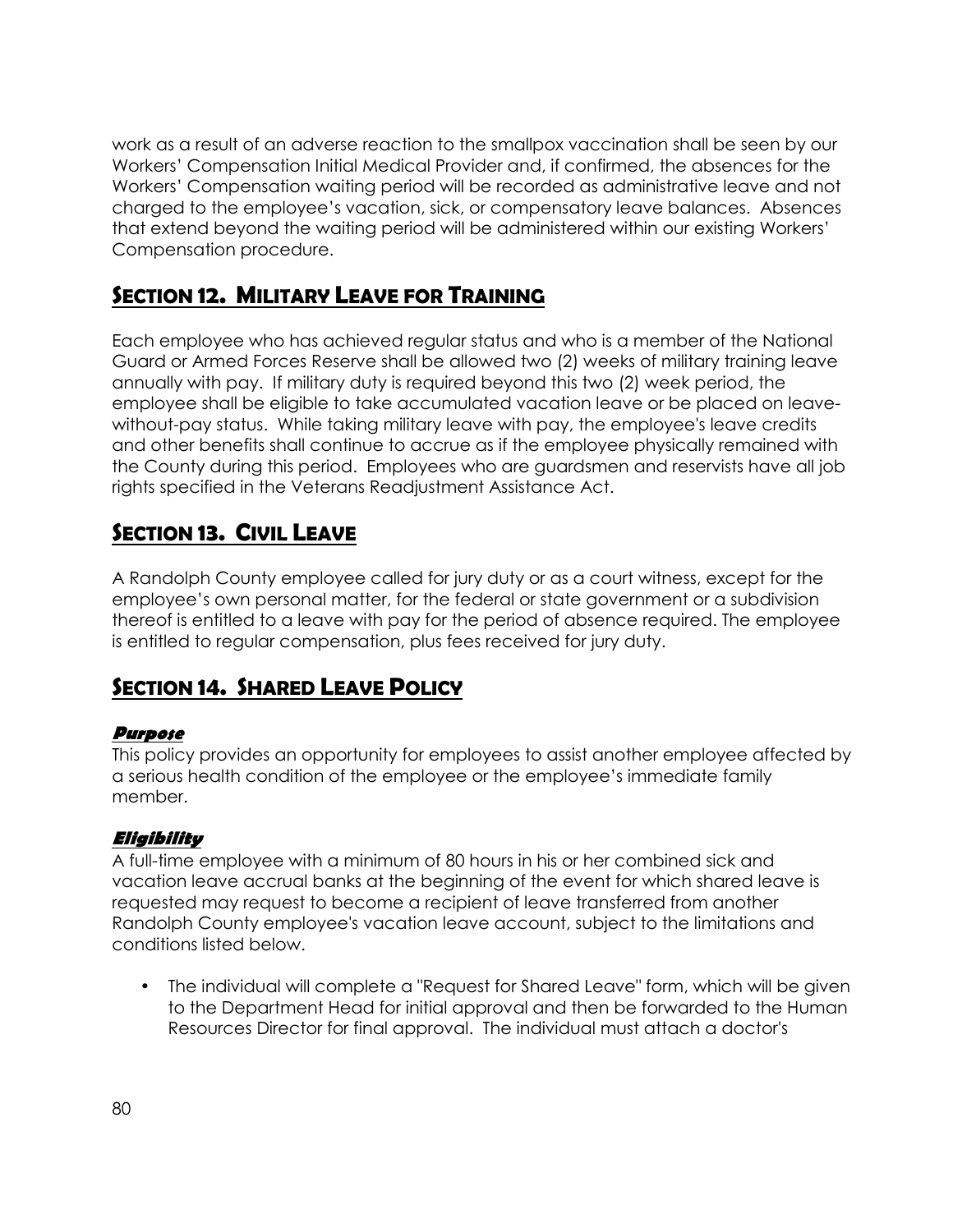statement for verification. The medical condition will be held confidential and only a general statement "that a verified medical condition exists" will be issued when a request for leave donation is made.

- The requester must exhaust all of his own compensatory, vacation, sick and personal leave before shared/donated leave shall begin to be transferred.
- No individual will be granted more than 1040 hours of donated leave for a continuous medical problem or for an intermittent or recurring medical problem in any two (2) year period from the onset of the first shared hour.
- Any unused donated leave will be credited back to the donor(s) on a prorated basis. Fractions of hours will not be returned.

#### **Donation Procedure**

Donation of vacation leave will be accomplished by completing a "Donation of Vacation Leave Authorization" form, which will be forwarded to the Human Resources department. Vacation leave may be donated in increments of eight (8) hours. No individual may donate leave that will reduce his accumulated vacation leave balance to below forty (40) hours. The establishment of a leave "bank" for use by unnamed employees is strictly forbidden. Leave must be donated on a one-to-one basis. Any employee who voluntarily donates vacation leave cannot and shall not receive any pay, benefits, or other compensation/enumerations for the donated hours. No employee shall earn or accrue vacation or sick leave while receiving donated vacation leave. Forms must be submitted in a timely manner and will be processed according to the cut-off dates established for processing payroll.

Under no circumstance should the names of those donating shared leave be shared with the requesting employee by any other person other than the donating employee.

### **Solicitation Procedure**

Once the shared leave request is approved, the Department Head or the Department Head's designee will send out the solicitation to their department's employees. Employees should not use County email to solicit shared leave on their own behalf. Nothing prohibits a Department Head from communicating the shared leave request with other Department Heads, who may share it with their employees at their discretion.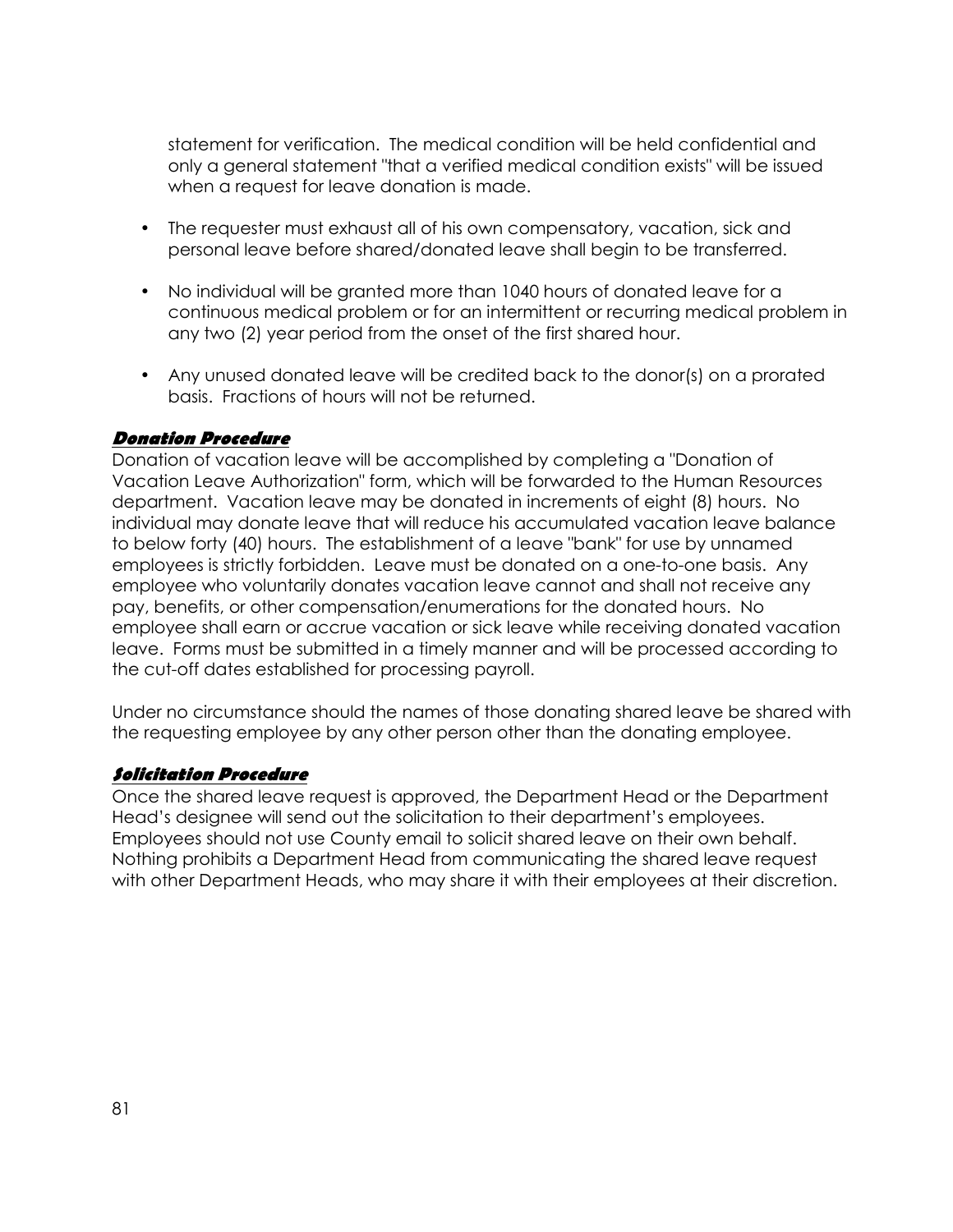# *ARTICLE VII: EMPLOYEE BENEFITS*

## *SECTION 1. GROUP LIFE/HEALTH INSURANCE*

### **Group Life Insurance**

The County has made group life insurance available to its employees through the North Carolina Local Governmental Employees' Retirement System (NCLGERS). To be eligible for this benefit, an employee must have been a contributing member of the NCLGERS for at least one (1) year. If an employee dies while in active service, his beneficiary will receive a single lump sum payment calculated in accordance with the formula prescribed by the NCLGERS. This benefit is also paid if the employee dies within 180 days after the last day for which he is paid a salary.

### **Employee Group Health Insurance**

To be eligible for health insurance, a full-time employee must work at least thirty (30) hours per week. Employees shall be enrolled in the health insurance program on the first day of the month following a thirty (30) day waiting period. Deductions shall be allowable, at the option of the employee, to provide health insurance coverage for dependents. Specific coverage amounts shall be governed by the County's contract with the insurance company. Upon separation of employment, COBRA benefits are offered consistent with policy and statutory authority.

• The employee's responsibility to pay for insurance expenses occurs whenever the employee works less than ½ the scheduled workdays in a month. Failure to pay the employee portion for 30 days will result in termination of insurance coverage.

### **Retiree Group Health Insurance**

*This policy was approved by the Board of County Commissioners on 1/01/04; amended 8/1/09, amended 10/3/11. Eligible full-time employees hired on or before 10/3/11 are grandfathered into the provisions of the previous policy. See Human Resources for a copy of the policy in effect on and prior to 10/3/11.* 

A. In recognition of service rendered to Randolph County, a health insurance program has been established, under the following criteria, for persons retiring after July 1, 1998. This program is not retroactive. All of the service statements outlined for retirees assume that the employee meets the NCLGERS requirements for early, full, or disability retirement. Application for early or full retirement benefits or retirement disability benefits must have been made by the time of termination for this policy to apply, except when a position is part of a reduction-in-force (RIF). In the event of a RIF, application must be made within 10 business days of the last day worked. In addition, years of service applicable towards this benefit are those years in which the employee would have been in a fulltime position eligible for group health insurance benefits.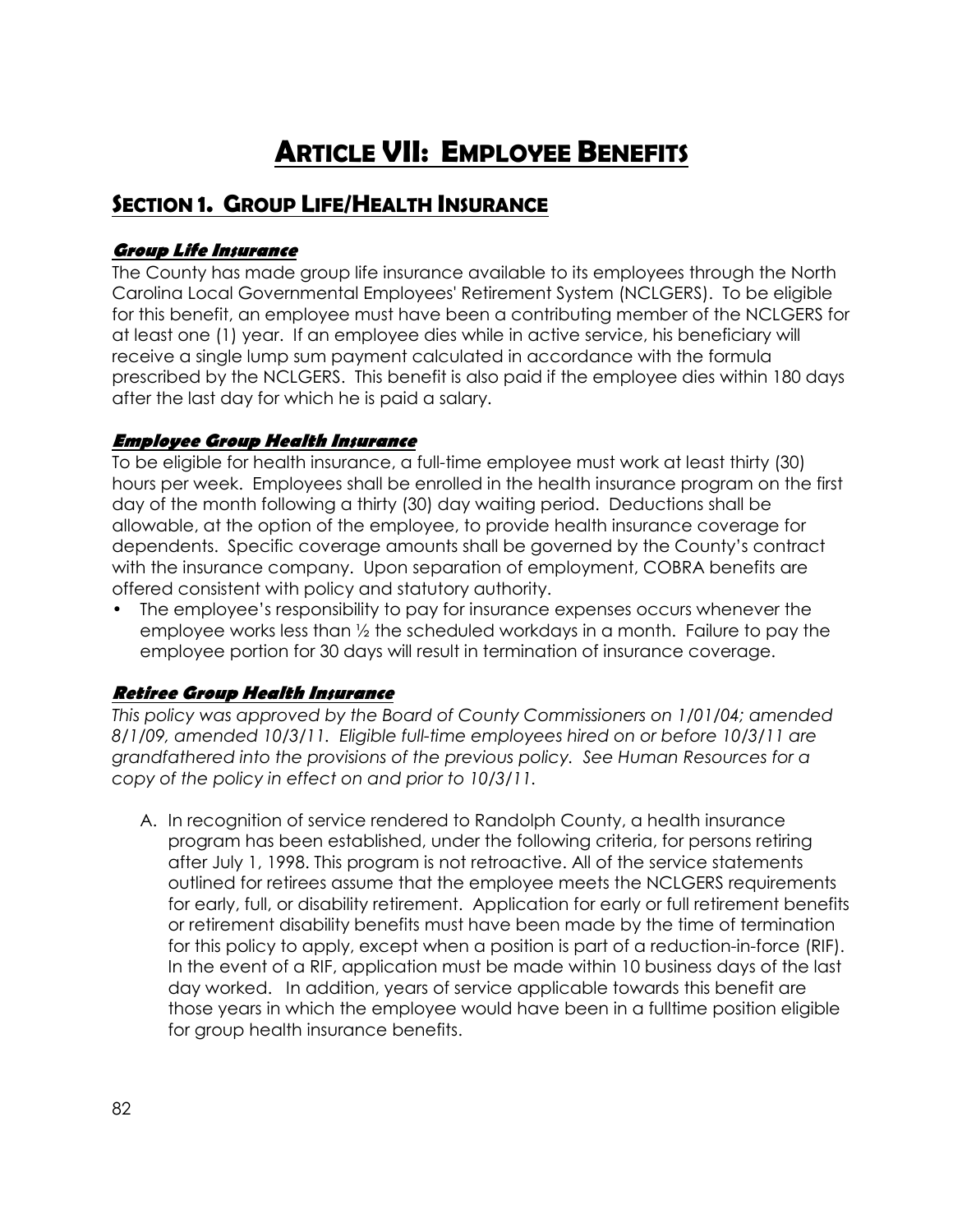- B. Those retiring with at least 20 years, of which the last ten (10) were continuous, but less than twenty-five (25) years of service in Randolph County government and who are 50 years of age or older shall be eligible to continue to be covered by the County medical plan. The County will pay 50% of the County's current contribution to the monthly premium until the individual becomes eligible for Medicare.
- C. Those retiring with at least 25 years, of which the last ten (10) were continuous, but less than thirty (30) years of service in Randolph County government and who are 50 years of age or older shall be eligible to continue to be covered by the County medical plan. The County will pay 75% of the County's current contribution to the monthly premium until the individual becomes eligible for Medicare.
- D. Those retiring with at least 30 years of service in Randolph County Government, of which the last ten (10) were continuous service in Randolph County government and are of any age, shall be eligible to continue to be covered by the County medical plan. The County will pay 100% of the County's current contribution to the monthly premium until the individual becomes eligible for Medicare.
- E. Those retiring with a disability with less than 20 years of service will be offered continuation of coverage via COBRA. For those retiring with 20 or more years of service, the insurance guidelines as outlined above in sections b-d will apply.
- F. If a "Public Safety Officer" or "Law Enforcement Officer" is placed on retirement due to injuries suffered as a direct and proximate result of a personal injury sustained in the line of duty while responding to an "emergency situation" or while in "hot pursuit" as defined by North Carolina State case law, he shall receive the same medical benefits as those given to 30-year retirees, as listed in "d" above, until the retiree becomes eligible for Medicare. For the purposes of this section, the following definitions apply:
	- (1) A Public Safety Officer is an individual serving a public agency in an official capacity, with or without compensation, such as a law enforcement officer, a firefighter, or rescue squad or ambulance crew.
	- (2) A Law Enforcement Officer means an individual involved in crime and juvenile delinquency control or reduction, or enforcement of the laws, including, but not limited to, police, corrections, probation, parole, and judicial officers.
- G. A retiree's spouse who was enrolled in the plan at least one (1) year prior to the retirement date may continue in the plan at the retiree's/spouse's expense, until the spouse becomes eligible for Medicare; provided however that the spouse's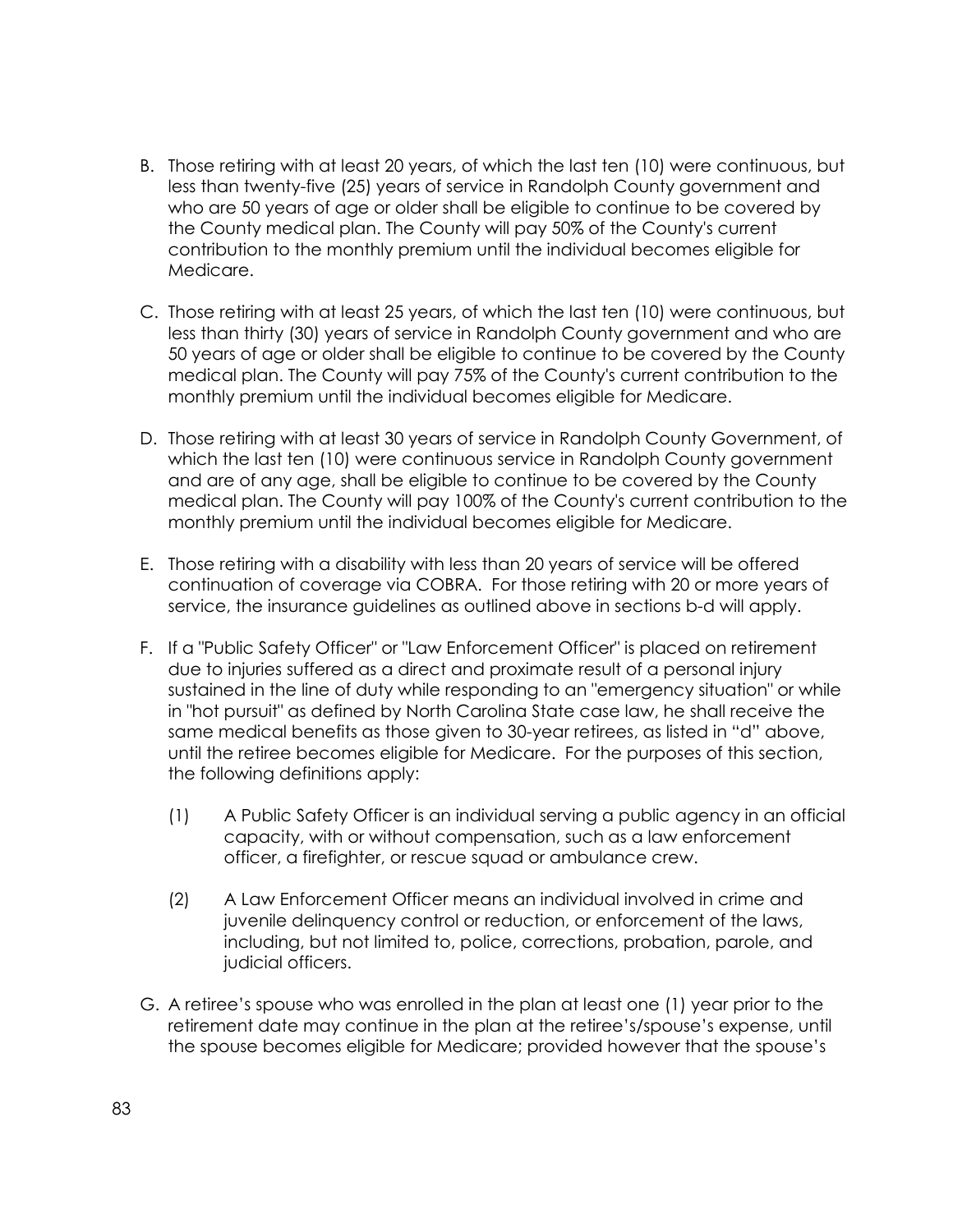participation in this plan may not last more than five (5) years after the date of the retiree's separation from employment. Dependents may be covered by the retiree's plan at his/her expense for so long as the insurance program recognizes their dependency, subject to all applicable state and federal laws, provided however that a dependent's participation in this plan may not last for more than five (5) years after the date of the retiree's separation from employment.

- H. Premium payments are due to the Randolph County Finance Department by the 25<sup>th</sup> of the month preceding the coverage dates. If premiums are not received within 30 days of the due date, coverage will be terminated. E.g. The December premium is due November 25<sup>th</sup>. If not received by December 25<sup>th</sup>, coverage will be terminated without notice and shall not be eligible for reinstatement.
- I. This program stands as offered and does not obligate the County to provide like services or monetary compensation for those who choose to seek other medical plans.
- J. This program may be modified or terminated at any time by Randolph County.

#### **County Commissioner Group Health Insurance**

*Adopted by the Board of County Commissioners as a standalone policy on 12/4/06, amended 10-3-11. Policy was incorporated into the Randolph County Employee Policies and Procedures Manual effective April 1, 2014.* 

#### **Eligibility—Current Commissioners**

During his/her term of office, anyone serving as a county commissioner for the County of Randolph is eligible for the same health insurance coverage that is available to county employees. Furthermore, during his/her term of office, deductions shall be allowable, at the option of the commissioner, to provide health insurance coverage for dependents in the same manner and at the same rates as said coverage is available to employees' dependents.

#### **Eligibility—Commissioners Leaving Office**

- A. In recognition of service rendered to Randolph County, a health insurance program has been established, under the criteria contained in this policy, for persons leaving office after December 1, 2006. This program is not retroactive.
- B. Except as provided in subsection G below, those leaving office with at least twenty (20) but less than twenty-five (25) years, of which the last ten (10) were continuous, of service as a Randolph County commissioner and who are fifty (50) years of age or older shall be eligible to continue to be covered by the Randolph County medical insurance plan until the individual becomes eligible for Medicare. The County shall pay fifty percent (50%) of the premium; the other fifty percent (50%) shall be paid by the commissioner leaving office.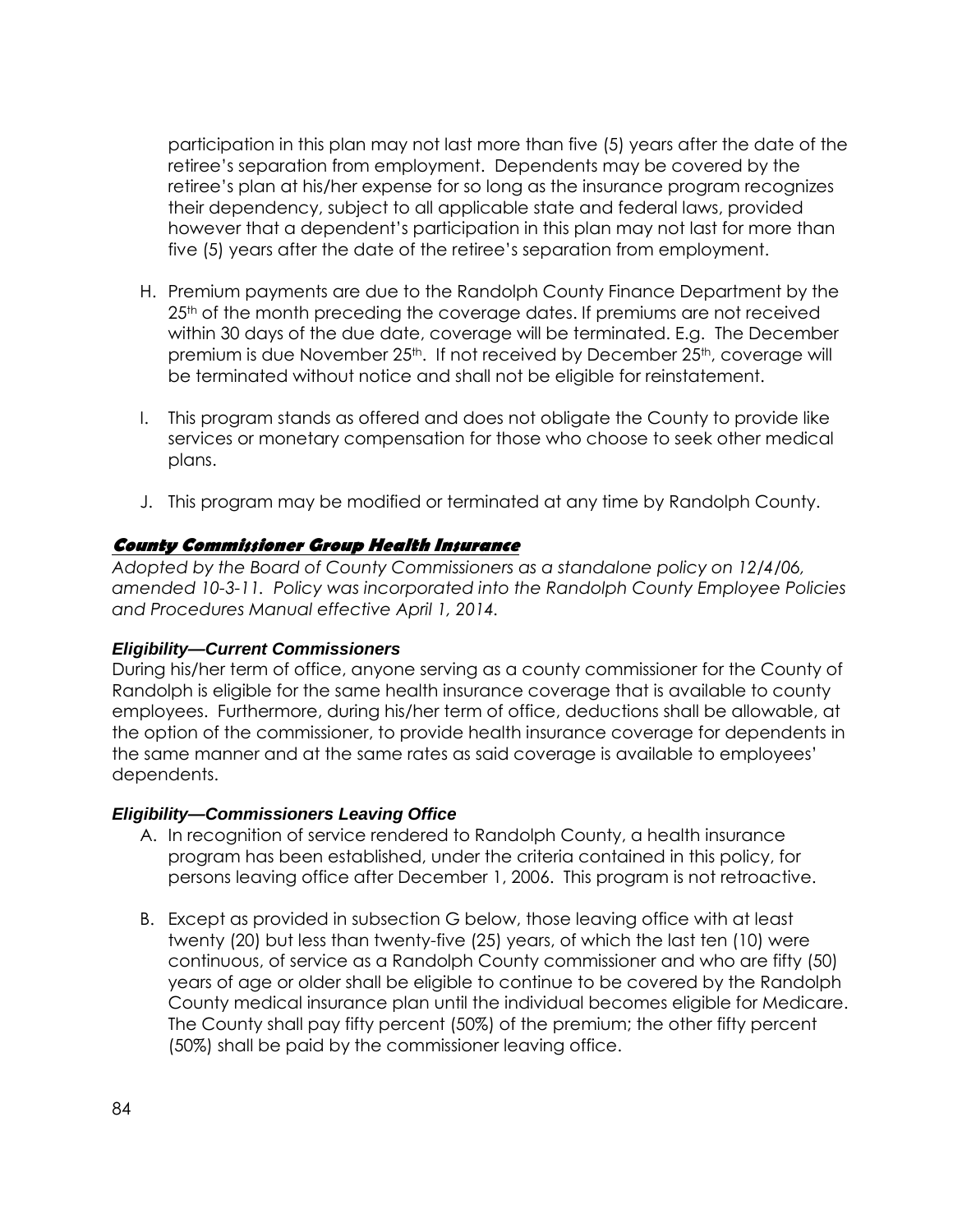- C. Except as provided in subsection G below, those leaving office with at least twenty-five (25) years, of which the last ten (10) were continuous, but less than thirty (30) years of service as a Randolph County commissioner and who are fifty (50) years of age or older shall be eligible to continue coverage by the County's medical insurance plan until the individual becomes eligible for Medicare. The County shall pay seventy-five percent (75%) of the monthly premium; the other twenty-five percent (25%) shall be paid by the commissioner leaving office.
- D. Except as provided in subsection G below, those leaving office with at least thirty (30) years, of which the last ten (10) were continuous, of service as a Randolph County commissioner and who are fifty (50) years of age or older shall be eligible to continue to be covered by the Randolph County medical insurance plan until the individual becomes eligible for Medicare. The County shall pay one hundred percent (100%) of the monthly premium.
- E. Upon a commissioner's leaving office in good standing, a commissioner's spouse who was enrolled in the Randolph County medical insurance plan at least one (1) year prior to the commissioner's leaving office, may continue in the plan at the commissioner's/spouse's expense, until the spouse becomes eligible for Medicare; provided however that the spouse's participation in this plan may not last more than five (5) years after the date of the commissioner's leaving office. Dependents may be covered by the commissioner's plan at his/her expense for so long as the insurance program recognizes their dependency, subject to all applicable state and federal laws, provided however that a dependent's participation in this plan may not last for more than five (5) years after the date of the commissioner's leaving office.
- F. Premium payments are due to the Randolph County Finance Department by the 25<sup>th</sup> of the month preceding the coverage dates. If premiums are not received within 30 days of the due date, coverage will be terminated. E.g. The December premium is due November 25<sup>th</sup>. If not received by December 25<sup>th</sup>, coverage will be terminated without notice and shall not be eligible for reinstatement.
- G. Notwithstanding any of the foregoing, only those commissioners who leave office in good standing shall be eligible for continuing medical insurance coverage. No commissioner who leaves office for reasons of malfeasance shall be eligible for medical insurance coverage under this policy.

### *SECTION 2. RETIREMENT BENEFITS*

### **North Carolina Local Governmental Employees' Retirement System (NCLGERS) -**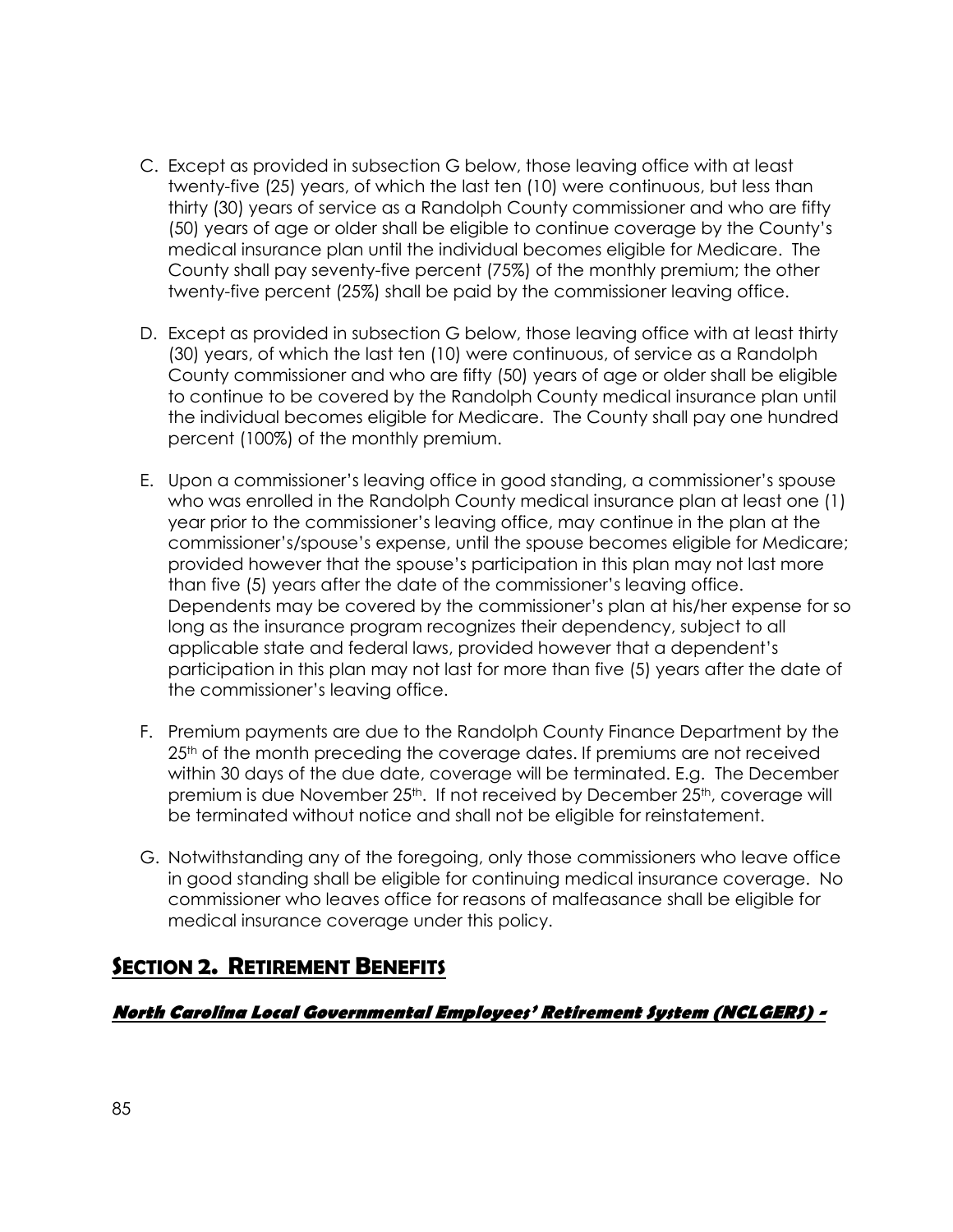1. Each employee in a position working a minimum of 1000 hours per year\*, as a condition of employment, must join the North Carolina Local Governmental Employees' Retirement System (NCLGERS) at the completion of the satisfactory probation period. Entry into the NCLGERS occurs on the first day of the month after six months of employment. Employees must contribute, through payroll deduction, six percent (6%) of the gross salary each month to the system. The County (employer) contributes an actuarially determined percentage of the gross payroll each month to the system.

\*The 1,000 is based on the employee's date of hire, not on the calendar or fiscal year.

- 2. When an individual begins his Randolph County employment and he already has an active account in the State or Local Government Retirement System, he may option to transfer credit into the retirement system at the time of appointment. The County requirement that new employees serve a six-month probationary period before participating in our retirement system is waived for these employees.
- 3. Upon date of hire, employees become eligible to enter two supplemental retirement income plans: NC (401K) and 457 plans outlined below.

### **NCLGERS Special Separation Allowance for Sworn Law Enforcement Officers**

The County shall provide a special separation allowance to statutorily qualified officers who retire early or who leave service early and who meet all of the following qualifications:

- 1. The officer must have completed at least 5 years of continuous service as a law enforcement officer with Randolph County immediately prior to the service retirement;
- 2. The officer must have completed 30 years or more of creditable service, with at least 50% being in law enforcement, or have attained 55 years of age and completed five or more years of creditable service;
- 3. The officer must not yet be age 62.

The separation allowance ceases when the officer reaches age 62, dies, or is employed in a position with any local government, requiring participation in the North Carolina Local Government Employees' Retirement System.

### **Supplemental Retirement Income Plans – 401k, 457 plans**

Upon date of hire, eligible employees are able to participate\* in two additional supplemental retirement plans – the NC deferred Compensation Plan (457) and the NC 401(k) Retirement Savings Plan. The County contributes a percentage match to all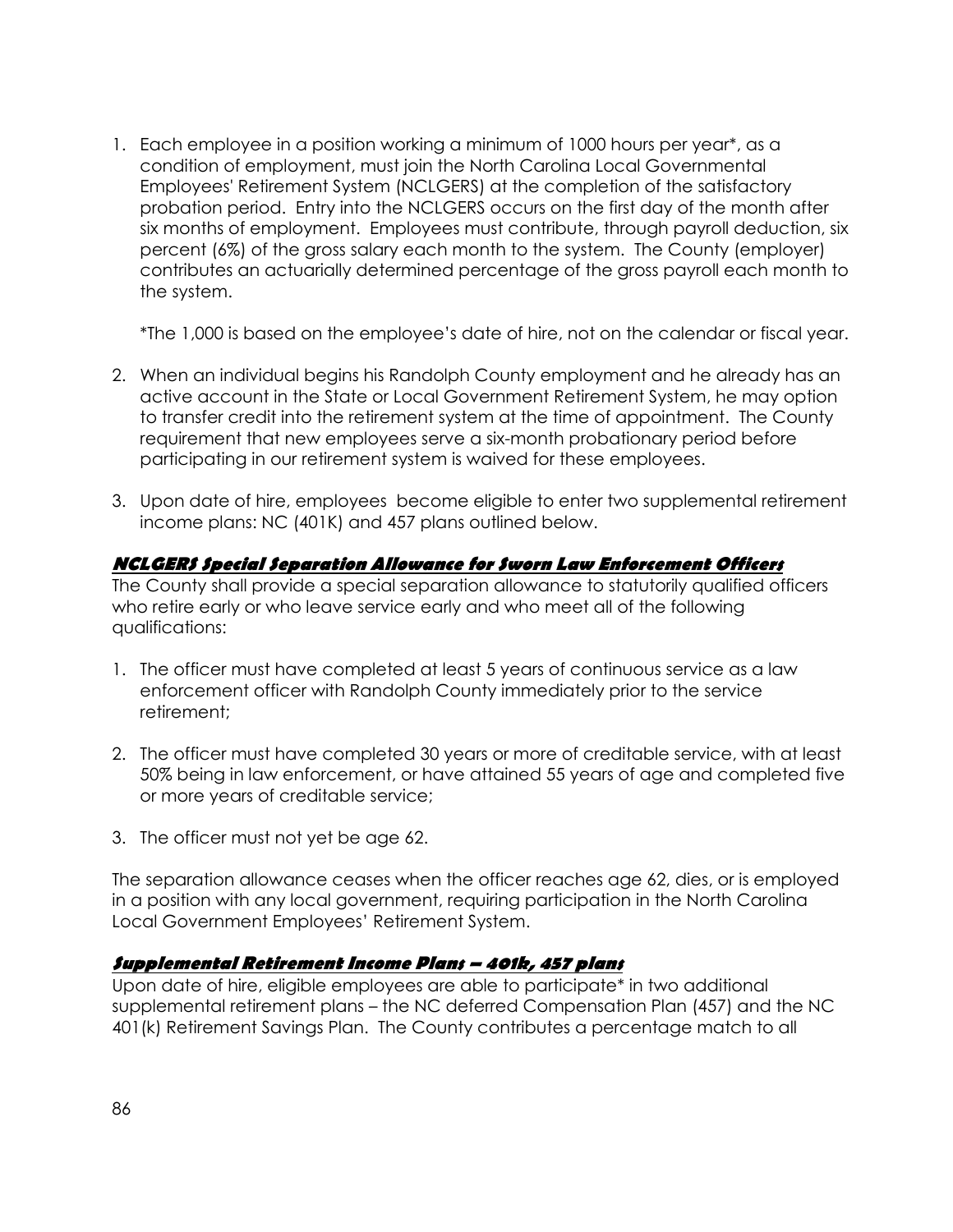employees (other than Sworn LEO)\* participating in the NC 401(k) Retirement Savings Plan once the employee becomes eligible to participate in the North Carolina Local Governmental Employees' Retirement System.

\*Sworn Law Enforcement Officers automatically become eligible to be a member of the NC 401(k) Retirement Savings Plan on the date they become a sworn officer. The county contributes 5% to the NC 401(k) plan for all Sworn Law Enforcement Officers.

### *SECTION 3. OTHER ANCILLARY BENEFITS OFFERED*

In addition to the group health plan and retirement benefits listed above, the County offers an array of attractive ancillary benefits for eligible employees. The Human Resources Department has detailed eligibility information for these benefits.

### *SECTION 4. BENEFITS REQUIRED BY LAW*

Pursuant to Federal and State Laws, the County offers the following benefits:

- Worker's Compensation Insurance
- Unemployment Insurance/Compensation
- Social Security

## *SECTION 5. EMPLOYEE ASSISTANCE PROGRAM (EAP)*

The Employee Assistance Program (EAP) is a benefit available to all County employees who may be in need of assistance with counseling during personal difficulties. The EAP is a supportive approach to resolving personal problems before they have a substantial impact on the employee and his job. The EAP provider serves Randolph County employees, their spouses, and their children up to the age specified by the provider living in the same household with coverage available 365 days a year, 24 hours a day, concerning a variety of behavioral/health problems.

The primary goal of the EAP is to restore the employee's well-being and his job performance. To accomplish this, the EAP will attempt to:

- Motivate the individual to voluntarily seek and accept the help offered through the EAP
- Protect the dignity of the employee by maintaining confidentiality.
- Retain valuable employees.

Another goal of the EAP is to provide the supervisor with a resource to offer employees experiencing personal problems. The EAP provides the supervisor with an additional resource he can use to retain our most valuable resource, the employee. Entry into the EAP can be initiated by either the employee or the employer. Supervisors wanting to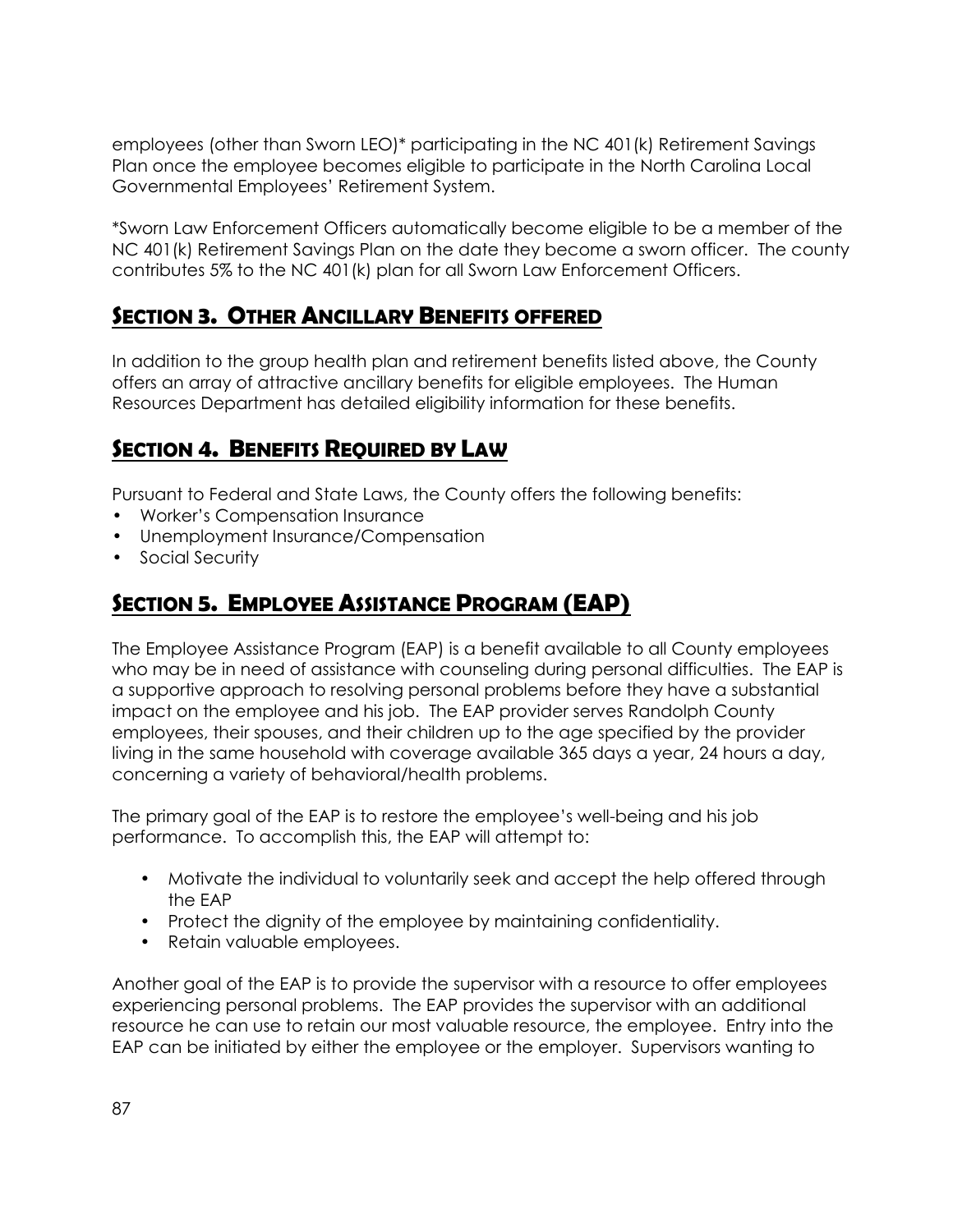make a mandatory EAP referral must discuss the referral with the Human Resources Director prior to making the referral. Proceedings are held in strictest confidence between the EAP provider and the employee.

### *SECTION 6. SERVICE AWARDS*

Randolph County celebrates long-term employee service to the County annually at a Board of Commissioners meeting. Service Awards are recognized with a certificate and a token of appreciation for those employees and members of the Board of County Commissioners with 15, 20, 25 and 30 years of service.

### **Service Credit and Eligibility**

- Credit will be given for full time years of service only.
- If an employee has a break in service of three years or less, we will credit previous service to the Service Award. If the break in service is longer than three years, prior service will not be credited.
- Credit for service at other agencies (either State or Local Government) will not be counted towards the Randolph County Service Awards.

Employees who would have been eligible for a service award but are no longer employed when the awards are presented will not receive the service award.

### *SECTION 7. RETIREMENT RECOGNITION*

Randolph County celebrates the retirements of long-term employees throughout the year at Board of County Commissioners meetings. Employees retiring with 15, 20, 25 and 30 years of service in the North Carolina Local Governmental Employees' Retirement System (NCLGERS) are recognized with a token of appreciation by the members of the Board of County Commissioners

## *SECTION 8. MODIFICATION OF BENEFITS*

Nothing in this Manual shall preclude the County from adding, modifying, or terminating employee benefits at any time.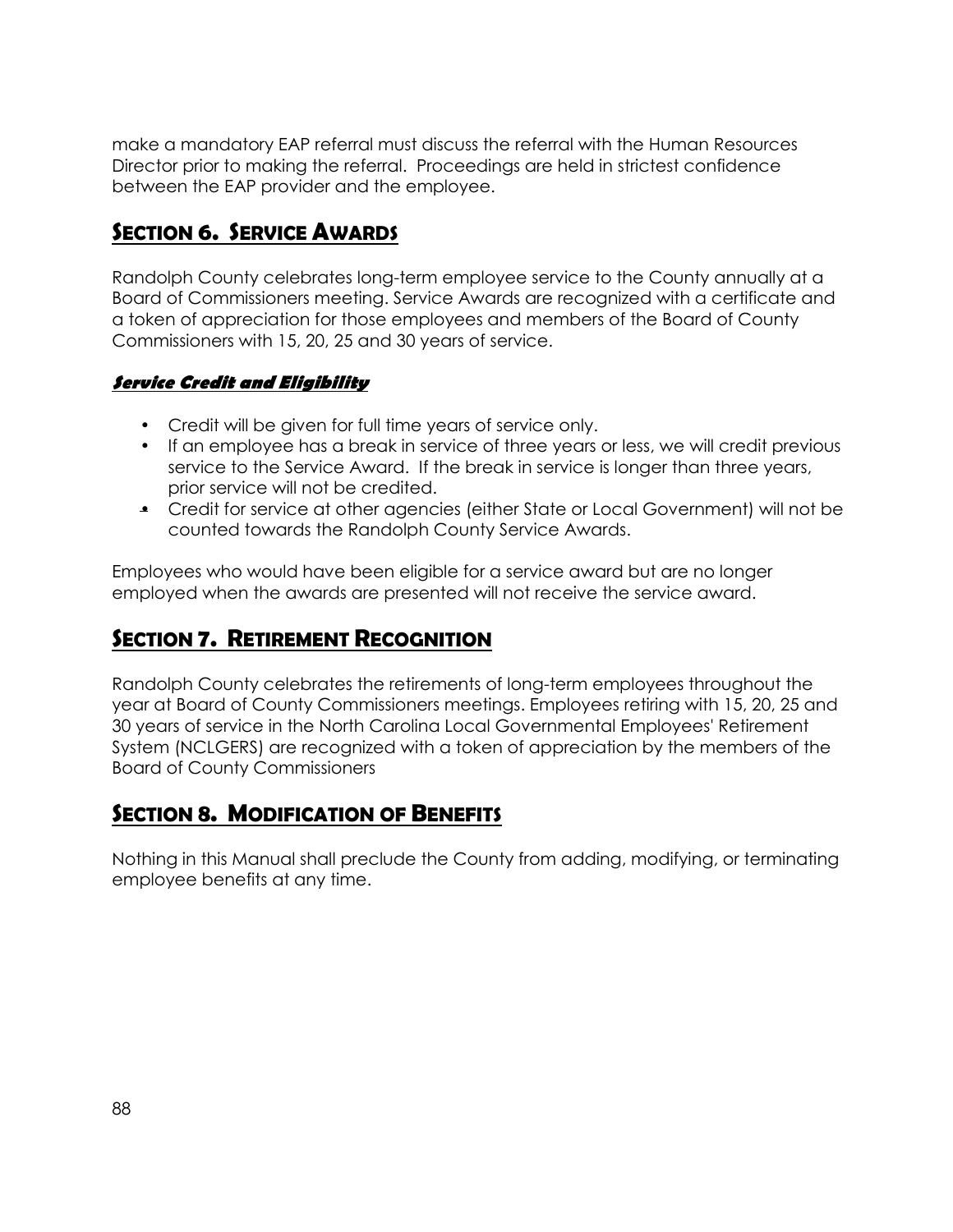# *ARTICLE VIII: DISCIPLINARY ACTIONS, SEPARATIONS AND REINSTATEMENT*

## *SECTION 1: GENERAL PROVISIONS*

- 1. It is the intent of Randolph County to provide employees and management with a fair, clear and useful tool for correcting and improving performance problems, as well as for providing a process to assist management in handling instances of unacceptable personal conduct. In accordance with the provisions of this Article, disciplinary actions shall be administered in as near a uniform manner as possible in all departments.
- 2. Any employee, regardless of occupation, position, or profession, may be warned, demoted, suspended or dismissed by the appointing authority. Such disciplinary actions may be taken against full-time employees only for just cause. The degree and type of action taken shall be based upon the sound and considered judgment of the appointing authority in accordance with this Article.

## *SECTION 2: CONFLICT RESOLUTION*

Conflict resolution is an informal process whereby employees discuss their employment concerns with their Supervisor and Department Head in order to reach a mutual understanding or solution. This process is used to deal with concerns other than harassment/discrimination and adverse action. This is available to all employees and can be instituted by an employee by verbal request to his Supervisor. The County encourages employees and supervisors to engage in the conflict resolution process in order to prevent the progression of an issue into the disciplinary action stage.

### *SECTION 3: DEFINITIONS*

**Adverse Action.** A demotion, dismissal, reduction in pay, layoff, involuntary transfer or suspension without pay. A suspension with pay, whether for disciplinary or any other reason, is not considered an adverse employment action and does not qualify as a grievable action.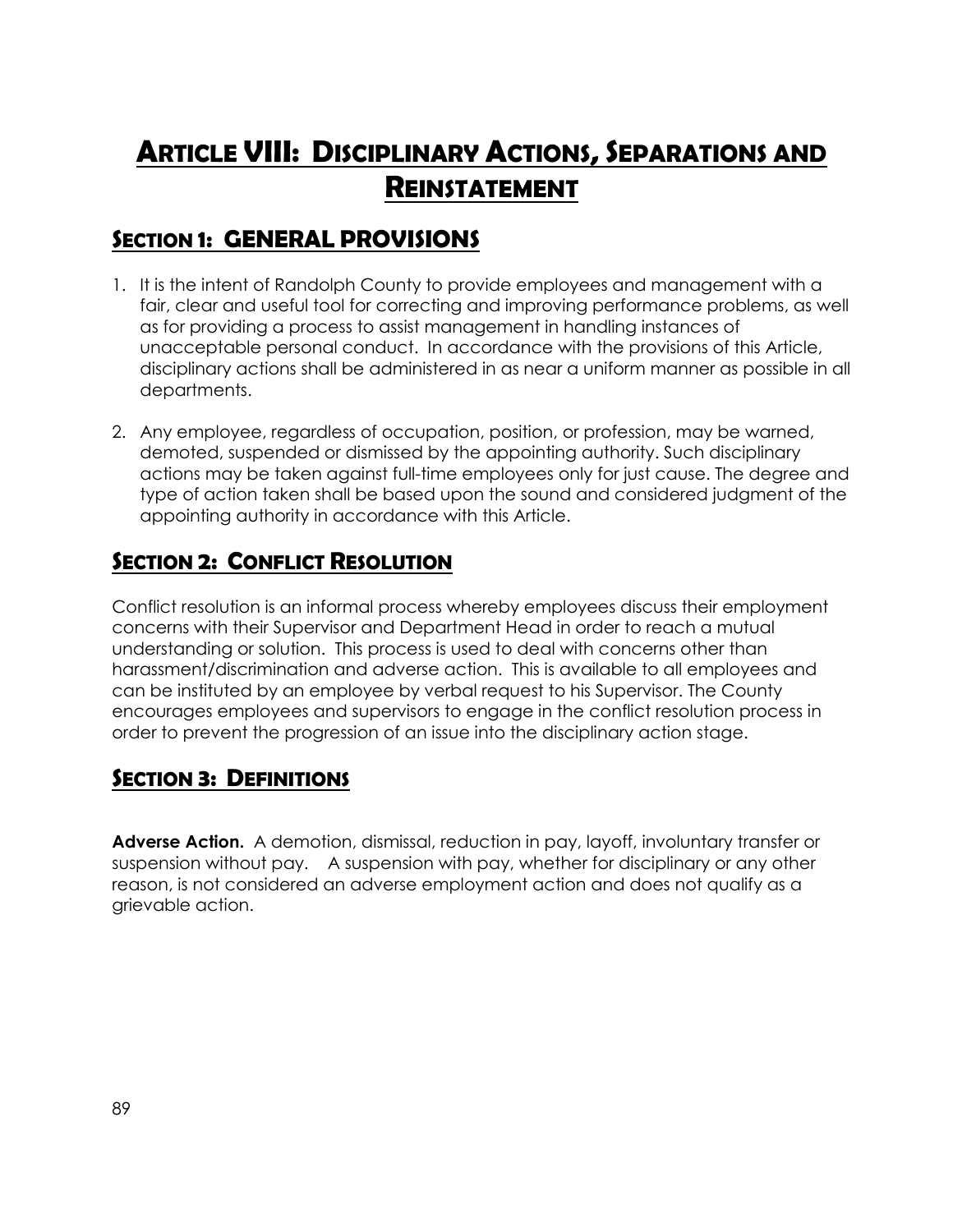### **Just Cause Defined**

Just cause can consist of any one or a combination of the following:

#### **Unsatisfactory Job Performance**

Defined as work-related performance that fails to satisfactorily meet job requirements as specified in the relevant job description, work plans or as directed by management of the work unit or agency. Failure to pay County taxes before such taxes become past due is also considered unsatisfactory job performance.

#### **Grossly Inefficient Job Performance**

Defined as instances in which the employee fails to satisfactorily perform job requirements as specified in the relevant job description, work plans or as directed by the management of the work unit or agency when that failure results in:

- 1. creation of the potential for death or serious harm to a client(s), an employee(s), members of the public or to a person(s) over whom the employee has responsibility; or
- 2. loss of or damage to agency property or funds that results in a serious impact on the agency and/or work unit; or
- 3. failure to maintain required credentials. Employees in classifications that require a certain license, registration, or certification in order to perform assigned job duties are responsible for obtaining and maintaining said credentials, and a failure to do so constitutes just cause for disciplinary action.

### **Unacceptable Personal Conduct**

Defined as any one or a combination of the following:

- 1. conduct for which no reasonable person should expect to receive prior warning;
- 2. job-related conduct which constitutes a violation of state or federal law;
- 3. conviction of a felony or an offense involving moral turpitude that is detrimental to or impacts the employee's service to the agency;
- 4. willful violation of known or written work rules; including, but not limited to all county wide policies and procedures. It is recognized and accepted that a department may have internal guidelines and policies tailored to maximize the efficient fulfillment of that department's mission. A failure to adhere to these policies constitutes unacceptable personal conduct in the same manner as violation of a county-wide policy;
- 5. conduct unbecoming of an employee that is detrimental to the County's service;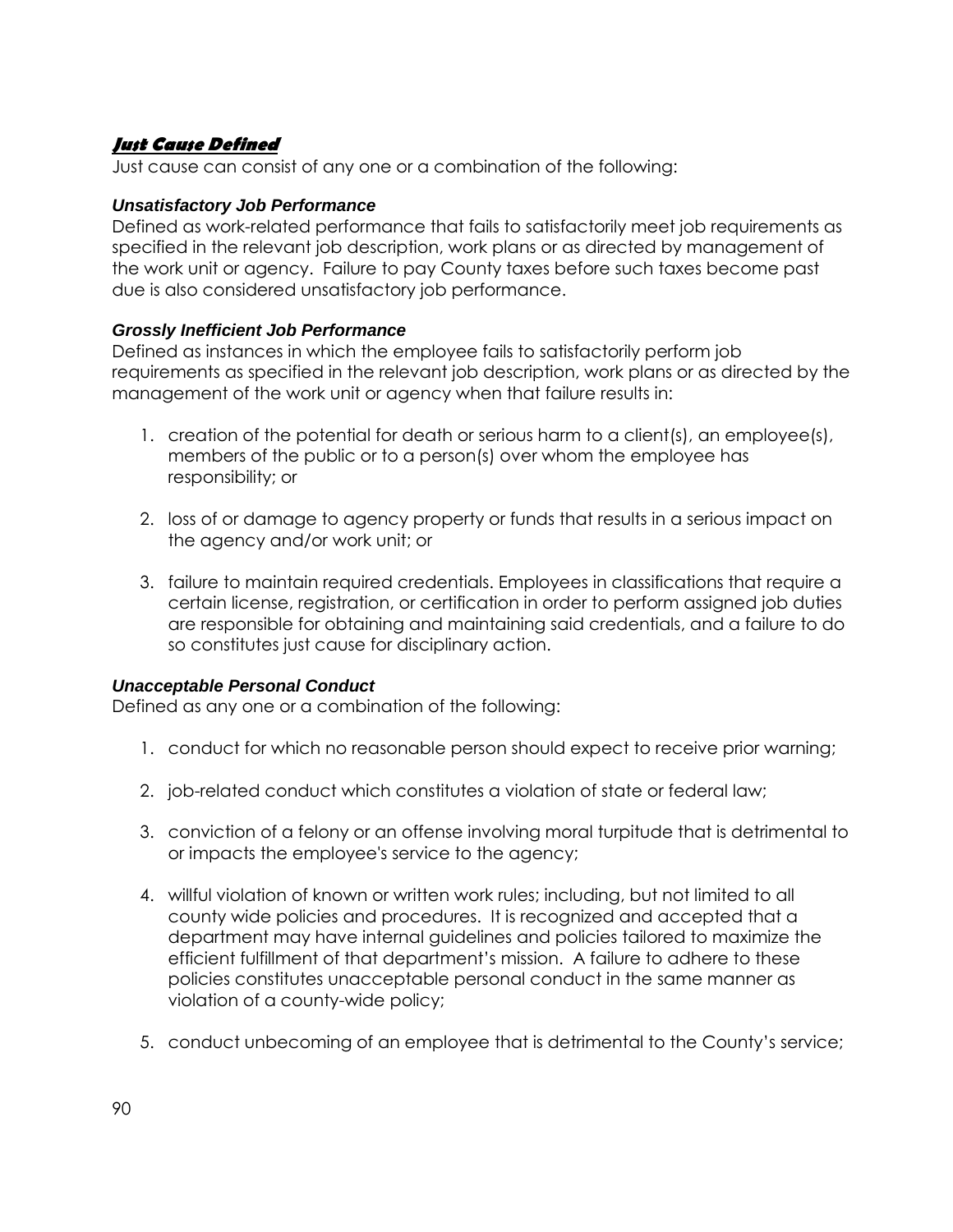- 6. abuse of a client(s), patient(s), student(s) or person(s) over whom the employee has charge or to whom the employee has a responsibility, or of an animal owned or in the custody of the County;
- 7. falsification of an employment application, other employment documentation or employee work product;
- 8. insubordination, defined as the willful failure or refusal to carry out a reasonable order from an authorized Supervisor. Insubordination is considered unacceptable personal conduct for which any level of discipline, including dismissal, may be imposed without prior warning;
- 9. failure to report to work when scheduled without following departmental policy regarding absences except in extreme extenuating circumstances; or
- 10. violation of Workplace Violence Prevention Policy.

Employees terminated for just cause are typically not eligible for future employment with the County. Future employment of anyone terminated for just cause must be approved by the Department Head, Human Resources Director and County Manager.

### *SECTION 4. TYPES OF DISCIPLINARY ACTIONS*

#### **Verbal Warning**

When a Supervisor determines that disciplinary action is appropriate for unsatisfactory job performance, a verbal warning is often the first type of disciplinary action that an employee should receive.

All verbal warnings should be documented by the supervisor in writing with the nature of the warning, the date it occurred and any other relevant information or attachments. No documentation should be sent to human resources for placement in the employee's personnel file.

### **Written Warning**

When a Supervisor determines that disciplinary action is appropriate for unsatisfactory job performance, a written warning may also be the first type of disciplinary action that an employee receives. Written warnings for grossly inefficient job performance or unacceptable personal conduct may be issued at the election of the Supervisor if the offense is not egregious enough to warrant automatic dismissal.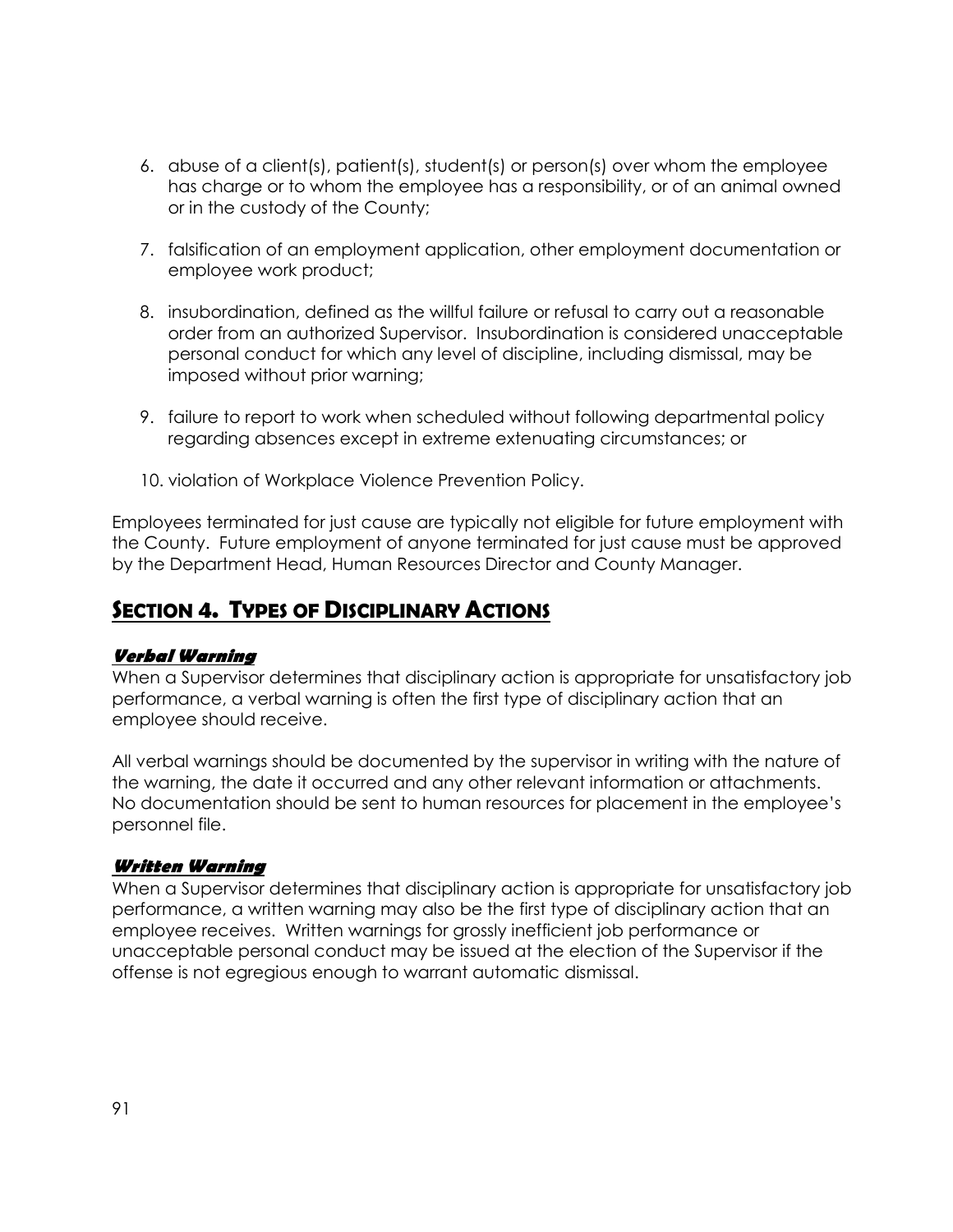#### **Written Warning Requirements**

In order for a written warning to be official, a Supervisor must provide the employee with a written warning that meets the requirements outlined below:

- 1. Clearly informs the employee that it is an official written warning;
- 2. Clearly informs the employee of the specific issues that are the basis for the warning;
- 3. States the specific improvements, if applicable, that must be made to address these specific issues;
- 4. States the time frame allowed for making the required improvements/corrections. Absent a specified time frame, 60 days is the time frame allowed for correcting unsatisfactory job performance. Immediate correction is required for grossly inefficient job performance or unacceptable personal conduct; and
- 5. Clearly informs the employee of the consequences of failing to make the required improvements/corrections.

A copy of the written warning must be forwarded to the Human Resources Director to be placed in the employee's personnel file in order for it to be considered an official written warning.

#### **Suspension With Pay**

A suspension with pay may be used for any one or a combination of the following:

- 1. to provide time to investigate, establish facts, and reach a decision concerning an employee's status;
- 2. to provide time to schedule and hold a pre-disciplinary conference;
- 3. to avoid undue disruption of work or to protect the safety of persons or property.

A suspension with pay shall not exceed thirty (30) calendar days unless extended by management. Extensions shall be in writing to the employee and include the specific reason for the extension and the length of the extension.

A suspension with pay shall not be used for the purpose of delaying an administrative decision on an employee's work status pending the resolution of a civil or criminal court matter involving the employee.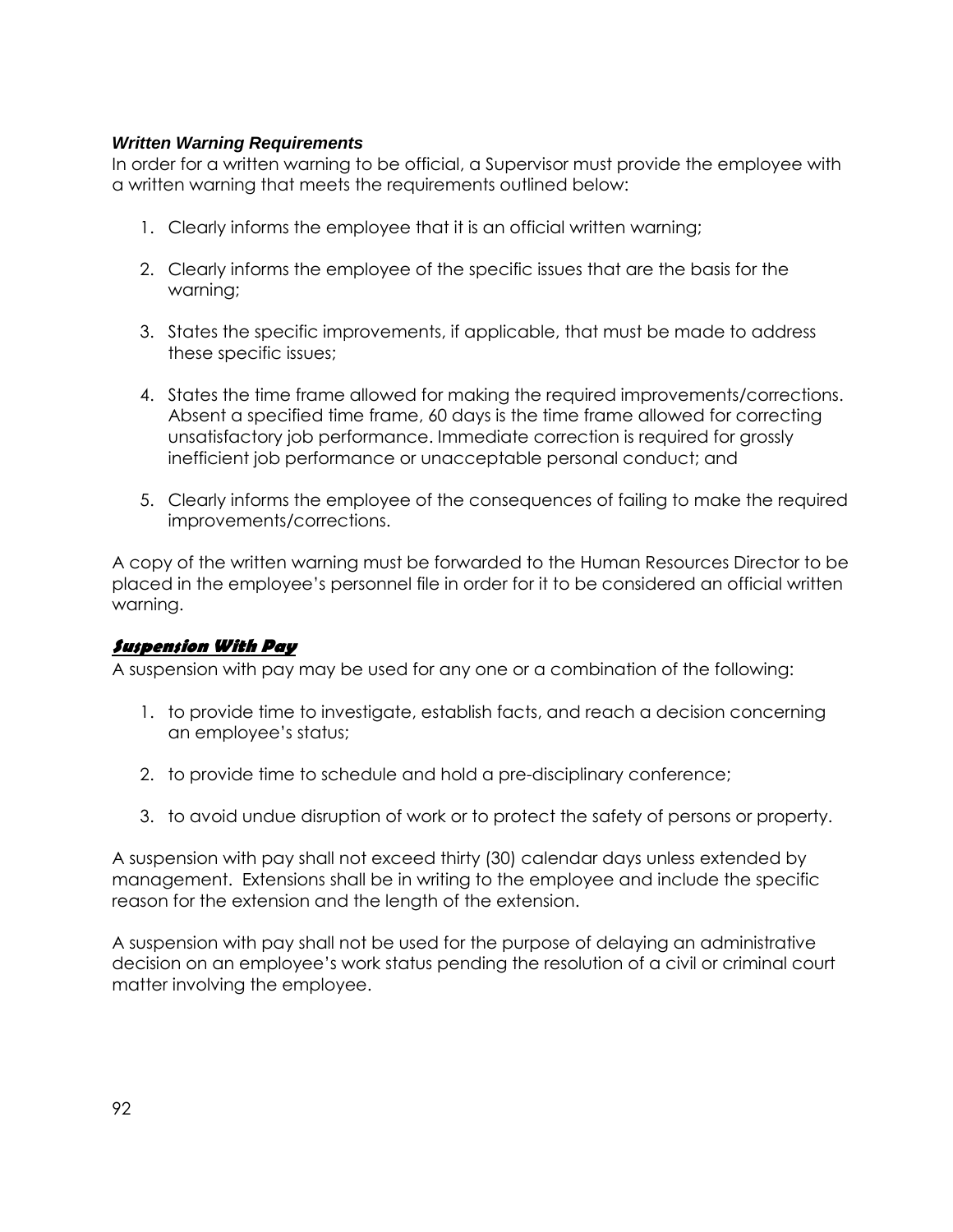### **Suspension Without Pay**

Any employee may be suspended for one or more whole days without pay for violations of the following workplace conduct rules, committed on or off-site. The list is not exhaustive and workplace misconduct that is serious, disruptive, and harmful and, in the view of management, is of a similar level as the examples provided below, will result in disciplinary suspensions without pay for one or more whole days. When the offense is one that also constitutes unacceptable personal conduct, nothing in this section precludes management from proceeding directly to dismissal.

- 1. Unlawful harassment, including sexual, racial, disability, religious, national origin, or other protected characteristic or harassment for exercising a protected right.
- 2. Threatening, enticing, encouraging, or committing workplace violence, including physical assault, physical altercation, physical intimidation, including making another fear physical harm to self or property.
- 3. Theft, sabotage, or vandalism of property, including intellectual property, belonging to the employer or other employee.
- 4. Violation of the drug and alcohol policy.
- 5. Violations of state or federal laws, other than minor traffic violations.
- 6. Violations of serious OSHA requirements including failing to take established Personal Precautions and failing to use Personal Protective Equipment when required.
- 7. Abuse, neglect, or harassment of a patient or consumer of services.
- 8. Violating the rights of a consumer of services or patient receiving services as defined by state or federal law.
- 9. Exposing a patient or consumer of services to undue and unnecessary risk of injury or illness.

### **Procedures for Placing an Employee on Suspension Without Pay**

To place an employee on suspension without pay, the appointing authority must comply with the following procedural requirements:

1. In matters of unsatisfactory job performance, the employee must have received at least one (1) prior disciplinary action before being placed on suspension without pay. In matters of grossly inefficient job performance, unacceptable personal conduct, or failure to maintain required credentials, no prior disciplinary actions are required;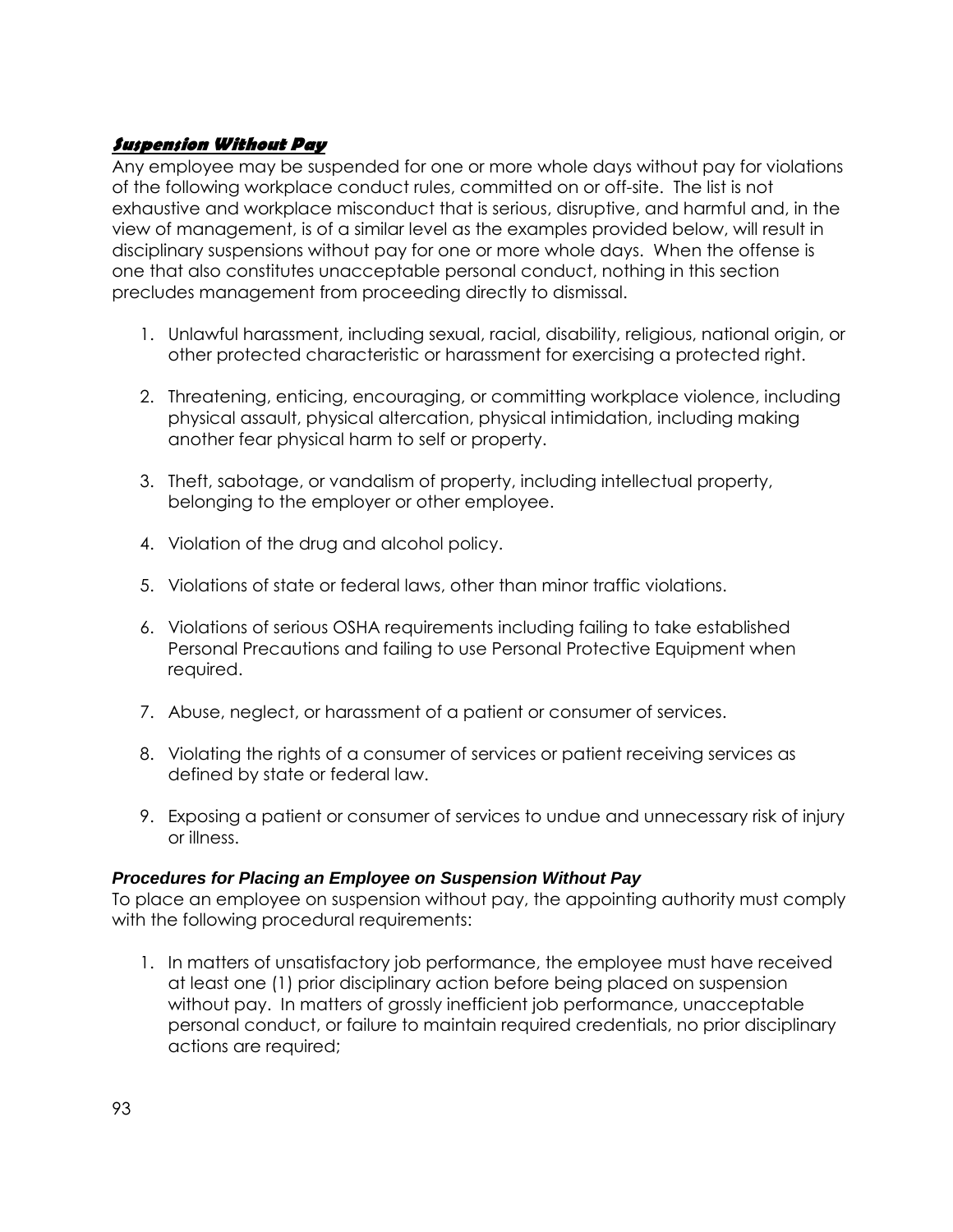- 2. Review the employee's actions and the proposed discipline with the Human Resources Director;
- 3. Schedule and conduct a meeting with the employee. Advance oral or written notice of the meeting must be given to the employee that includes the time, location, and the issue for which discipline has been recommended. The amount of advance notice should be as much as is practical under the circumstances;
- 4. Furnish the employee with a statement in writing setting forth the duration of the suspension, the specific acts or omissions that are the reasons for the suspension and advising the employee of any applicable appeal rights; and
- 5. Forward a copy of the written statement to the Human Resources Director to be placed in the employee's personnel file.

#### **Demotion**

An employee may be demoted in accordance with the procedural requirements below for any reason constituting just cause. A demotion may take one of three forms:

- 1. The employee may be demoted to a lower pay grade with a reduction in salary rate as long as the new salary rate does not exceed the maximum of the salary range for the new lower pay grade;
- 2. The employee may be demoted to a lower pay grade without a reduction in salary rate as long as the salary rate does not exceed the maximum of the salary range for the new lower pay grade; or
- 3. The employee may be demoted while retaining the same pay grade with a reduction in salary rate. In no event shall an employee's salary rate be reduced to less than the minimum salary rate for the applicable pay grade or the special entry rate, if in effect.

To demote an employee, the appointing authority must comply with the following procedural requirements:

- 1. In matters of unsatisfactory job performance, the employee must have received at least one prior disciplinary action before being demoted. In matters of grossly inefficient job performance, unacceptable personal conduct, or failure to maintain required credentials, no prior disciplinary actions are required;
- 2. Review the employee's actions and the proposed discipline with the Human Resources Director;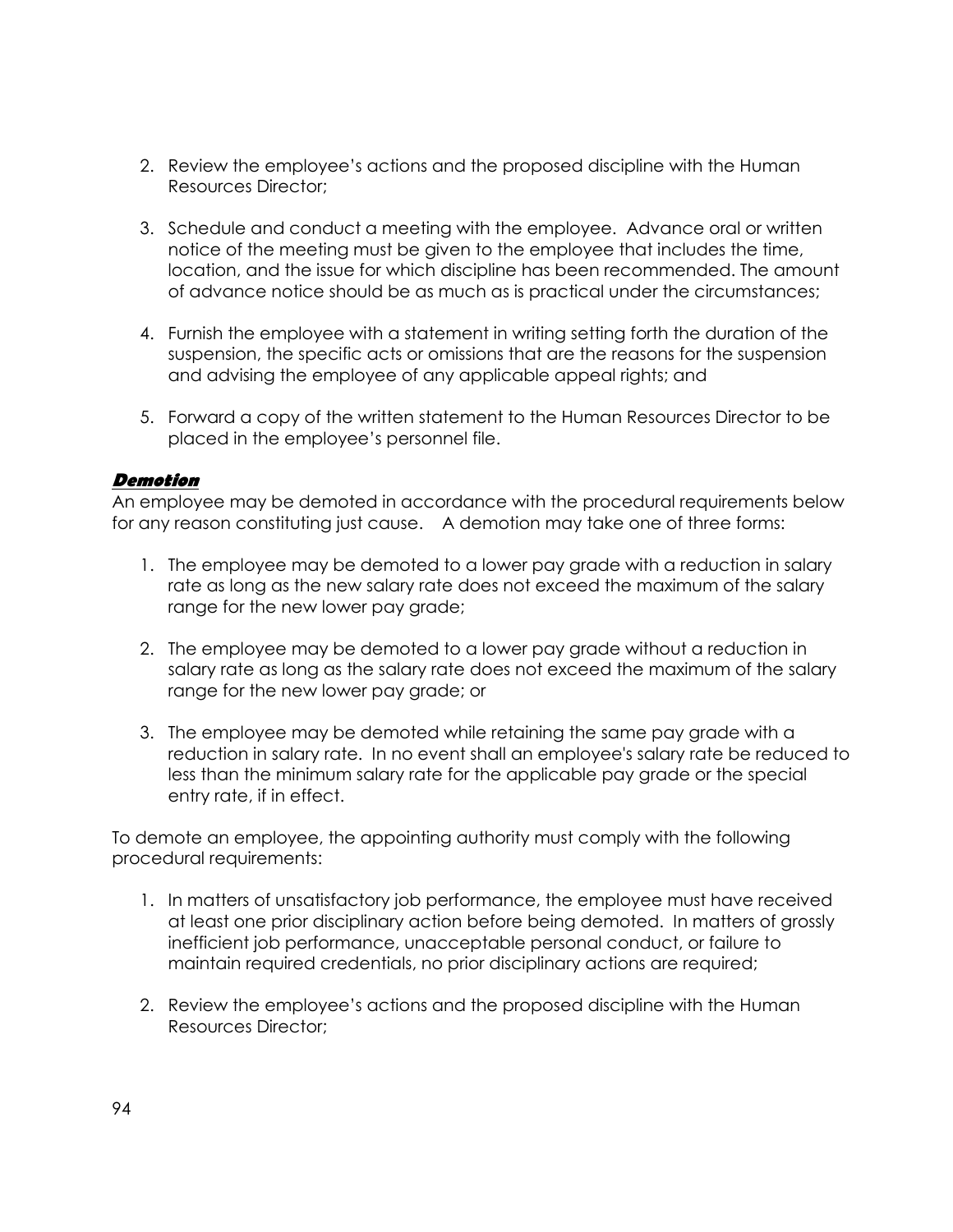- 3. Schedule and conduct a pre-disciplinary conference. Advance oral or written notice of the time, location, and issue for which discipline has been recommended must be provided to the employee. The amount of advance notice should be as much as is practicable under the circumstances;
- 4. Furnish the employee with a written statement setting forth the specific acts or omissions that are the reasons for the demotion, stating clearly how and to what extent the demotion will affect the employee's salary rate or pay grade, and advising the employee of any applicable appeal rights; and
- 5. Forward a copy of the written statement to the Human Resources Director to be placed in the personnel file.

### **Dismissal for Unsatisfactory Job Performance**

In order to be dismissed for unsatisfactory job performance, an employee must first receive the following successive disciplinary actions:

- at least one (1) prior disciplinary action (a written warning or other more serious disciplinary action)
- a final written warning notifying the employee that failure to make the required improvements may result in dismissal.

These successive disciplinary actions do not have to concern the same type of unsatisfactory job performance, nor do these successive disciplinary actions have to concern the same type of just cause. For example, a final written warning for unacceptable job performance could follow an initial disciplinary action for grossly inefficient job performance, unacceptable personal conduct, or failure to maintain required credentials.

Once an employee has received the required prior disciplinary actions as outlined above, he may be dismissed pursuant to the dismissal procedures section of this article.

### **Dismissal for Grossly Inefficient Job Performance or Unacceptable Personal Conduct**

An employee may be dismissed on the basis of grossly inefficient job performance or unacceptable personal conduct without any prior disciplinary action. However, nothing in this Article precludes management from using other disciplinary actions prior to proceeding to dismissal. The dismissal procedures outlined below must be followed.

### **Dismissal Procedures**

For any dismissal of employment listed above, the last day physically worked will ordinarily be the date of termination recorded by the County. The appointing authority must comply with the following procedural requirements in dismissing an employee:

1. Review the employee's actions and the proposed discipline with the Human Resources Director;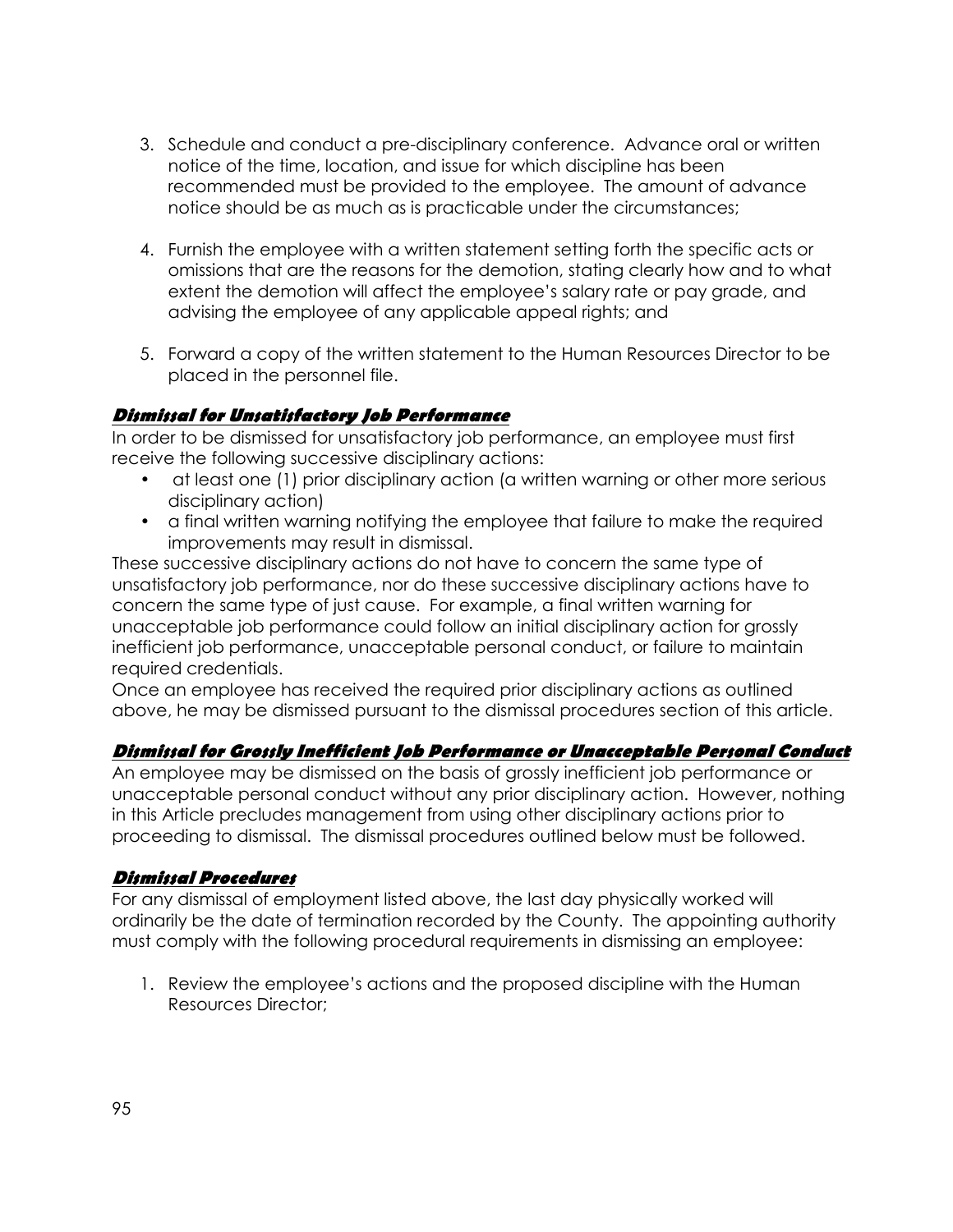- 2. Schedule a pre-disciplinary conference with the employee for any proposed dismissal based on unsatisfactory job performance or grossly inefficient job performance. With the exception of the Departments of Social Services and Public Health (for which all types of dismissal must have a pre-disciplinary conference), dismissals for unacceptable personal conduct do not necessitate a pre-disciplinary conference. Advance oral or written notice of the pre-disciplinary conference must be given to the employee detailing the time and location of the conference and the issue for which discipline has been recommended. The amount of advance notice should be as much as is practicable under the circumstances;
- 3. Conduct a pre-disciplinary conference with the employee. Attendance at this conference is limited to the employee and the person conducting the conference subject to the following exceptions. A second management representative, human resources and/or security personnel may be present at management's discretion. No attorneys representing either side may attend the conference. During the conference, the employee shall be given notice of the recommendation of dismissal, including specific reasons for the proposed dismissal and a summary of the information supporting that recommendation. The employee shall have an opportunity to respond to the proposed dismissal action and to offer arguments and information in support of his position but may not present witnesses.
- 4. Review and consider the response of the employee following the conference. To minimize the risk of dismissal upon erroneous information and to allow time for the review of all necessary information, a decision should not be communicated to the employee prior to the beginning of the business day immediately following the pre-disciplinary conference and no later than the end of the second business day following the conclusion of the pre-disciplinary conference. When extension of this time period is necessary for investigative or other purposes, the employee shall be notified.
- 5. If the decision is made to dismiss the employee, provide the employee with a written letter of dismissal detailing the specific reasons for dismissal, the effective date of the dismissal, and the employee's appeal rights. This letter shall be delivered to the employee in person or by certified mail, return receipt requested, to the employee's last known address. The effective date of the dismissal is ordinarily the last day physically worked unless determined otherwise by management but shall not be earlier than the letter of dismissal nor later than fourteen (14) calendar days after the date of said letter.
- 6. Forward a copy of the letter of dismissal to the Human Resources Director to be placed in the personnel file.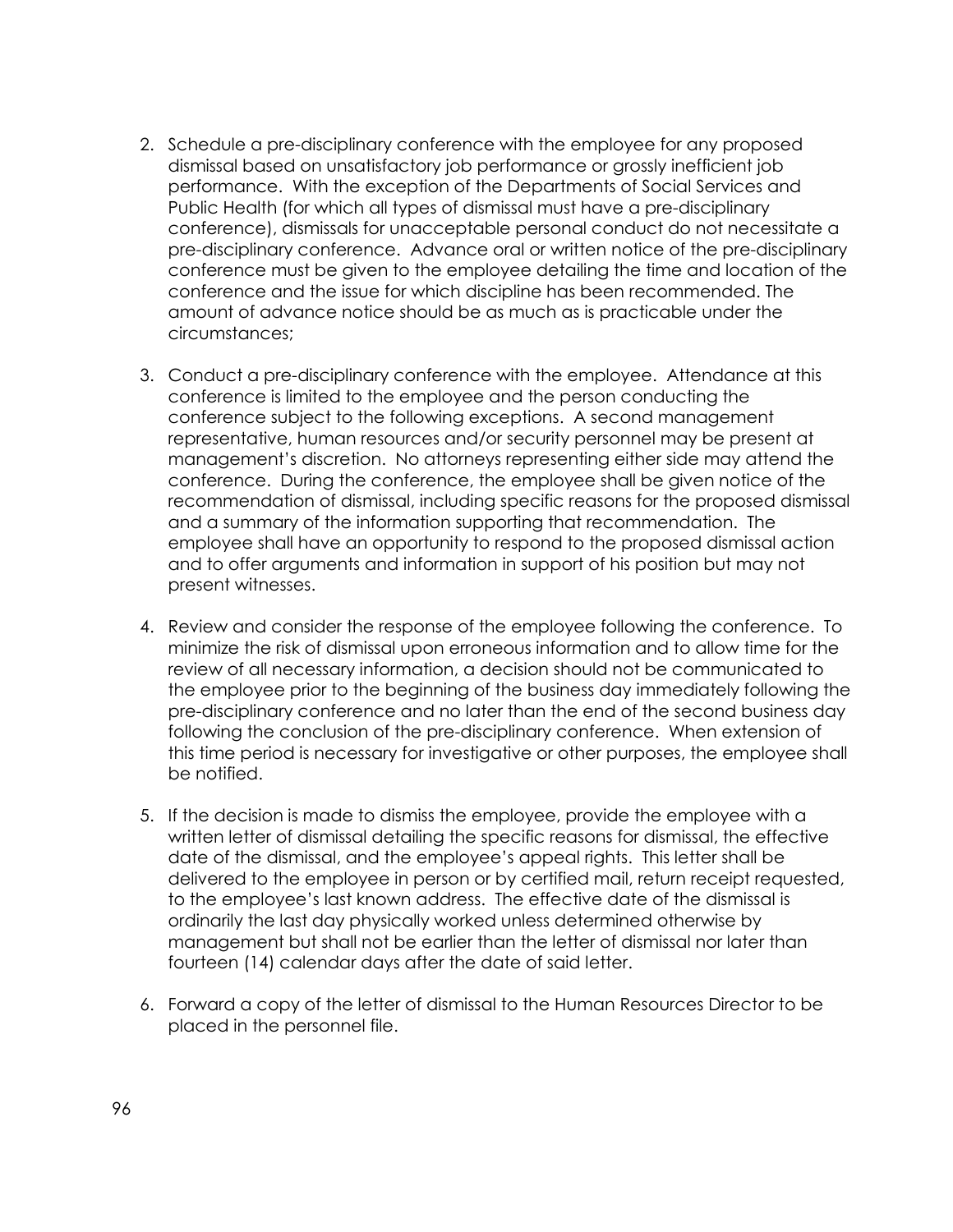## *SECTION 5. SEPARATIONS OTHER THAN DISMISSAL*

For any separation of employment listed in this section, the last day physically worked will be the date of termination recorded by the County.

### **Resignation in Good Standing**

Resignation in Good Standing occurs when an employee submits and works the required written notice of resignation outlined below. Such notice shall be provided to the immediate Supervisor. Department Heads shall give notice of resignation to the County Manager and, when appropriate, the appointing authority or governing body. An employee who resigns in "Good Standing" may be considered for future employment with the County.

### **Notice of Separation Requirements**

The required written notice is two (2) weeks (10 business days) for non-supervisory employees and four (4) weeks (20 business days) for supervisory employees) prior to the effective date of resignation.

Notice requirements are not met if the employee gives a notice and proceeds to take compensatory accrued time, vacation, sick, personal or holiday leave during that notice. In order to be considered as meeting the requirements of the written notice, the employee must actually work 10 business days (non-supervisory) or 20 business days (supervisory).

There may be circumstances where the Department Head decides to waive the entire notice or any portion of the notice period. If the Department Head should decide to waive the entire notice or any portion of the notice, the employee will still receive payment for all accumulated vacation leave accrued through the last day worked provided the employee is separating voluntarily.

### **Resignation Not in Good Standing**

A resignation "Not in Good Standing" occurs when:

- 1. An employee fails to submit and work the required written notice.
- 2. An employee fails to report to work following a general leave of absence;
- 3. An employee is absent from work three (3) or more consecutive working days/shifts without authorized leave – separation pursuant to this policy should not occur until the employing agency has undertaken reasonable efforts to locate the employee and consider circumstances. Nothing about this paragraph shall prevent a department head from taking disciplinary action, up to and including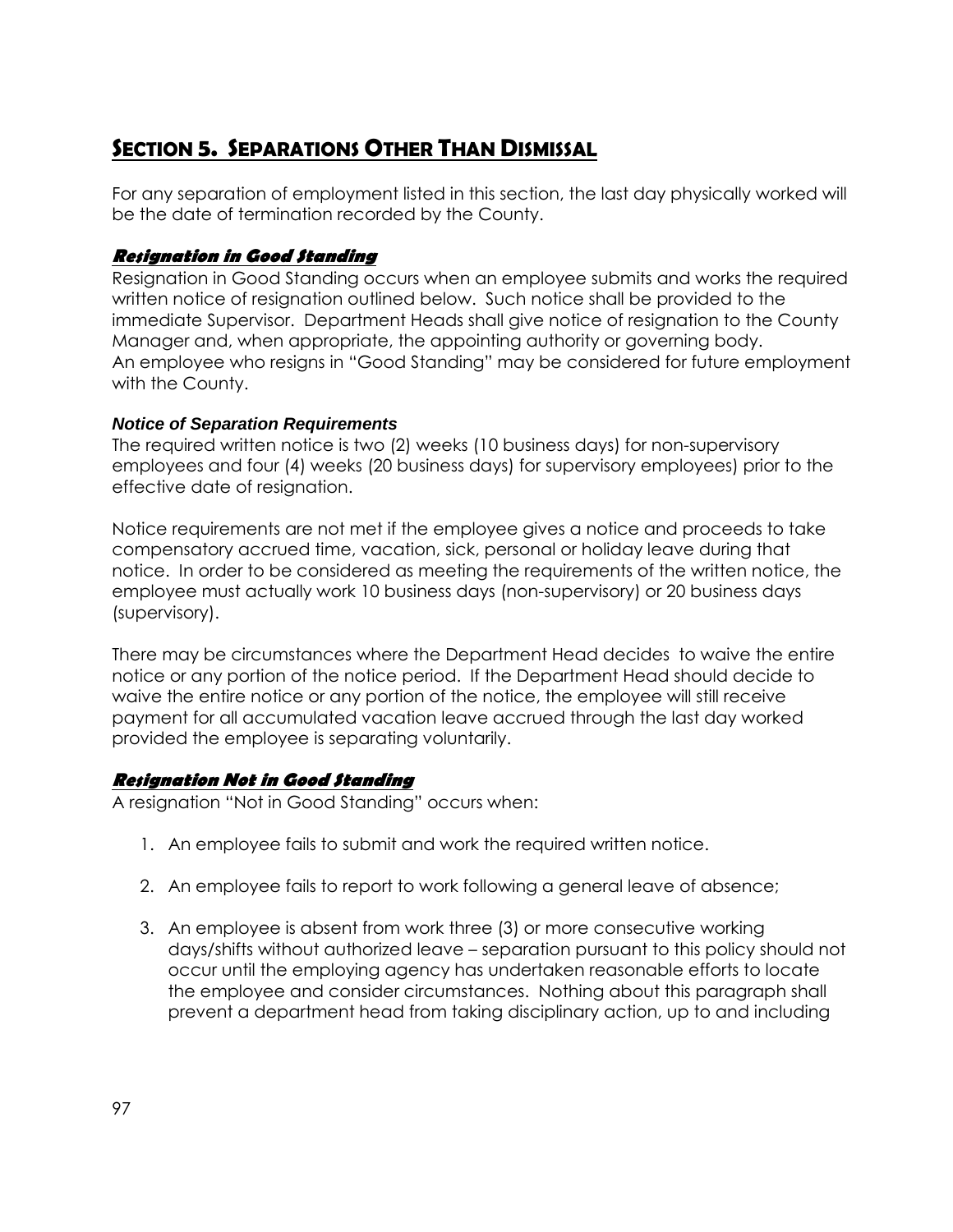dismissal, when an employee is absent for one or more days/shifts without authorization;

- 4. An employee, upon separation, fails to return all County-issued equipment;
- 5. An employee resigns to avoid announced disciplinary action.

An employee who leaves county employment under items 1-4 above will forfeit all vacation leave accrual payment.

An employee who resigns from County employment "Not in Good Standing" is normally ineligible for future employment with the County.

#### **Reduction-In-Force**

In the event that a reduction-in-force becomes necessary, consideration shall be given to the needs of the organization, the seniority of the employee, and the quality of each employee's past performance. No employee who has achieved regular status shall be separated while there are probationary, temporary or part-time auxiliary employees serving in the same class in the department, unless the employee is not willing to transfer to the available position. Employees who are separated from employment due to a reduction-in-force shall be given at least two (2) weeks' notice of the anticipated reduction-in-force.

#### **Disability**

An employee may be separated for disability when the employee cannot perform the essential functions of the position because of a physical or mental impairment. Prior to separation for disability, requests for accommodation(s) by the employee shall be explored pursuant to the County's Americans with Disabilities (ADA) policy.

#### **Retirement**

When an employee meets the conditions set forth under the provisions of any retirement plan adopted by the Board of County Commissioners for County employees, he may elect to retire and receive all benefits earned under said retirement plan.

#### **Death**

All compensation due in accordance with this policy will be paid to the estate of a deceased employee. The date of death shall be recorded as the separation date for computing compensation due.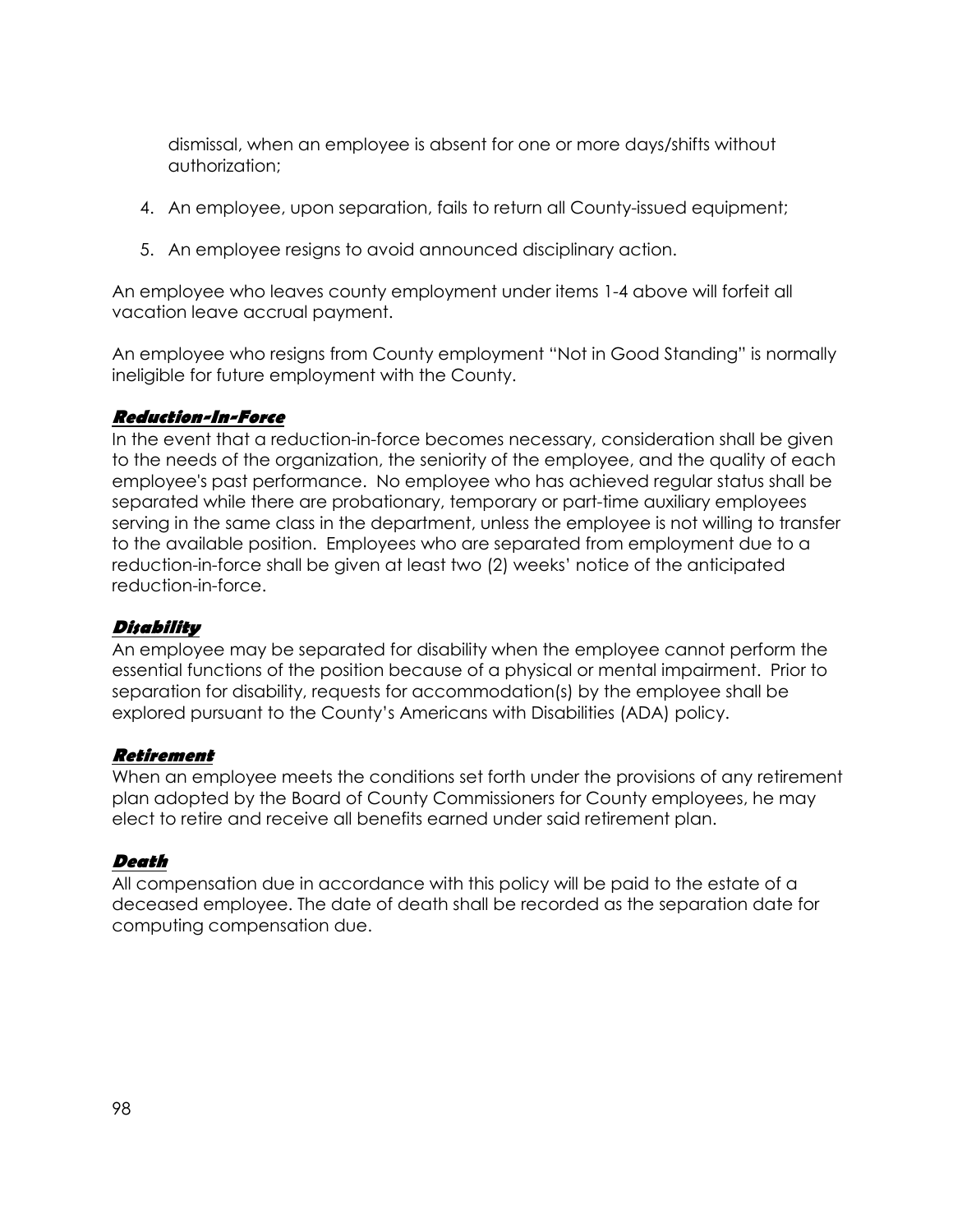## *SECTION 6. REINSTATEMENT*

An employee who resigns while in "Good Standing" or who is separated because of reduction-in-force may be reinstated within three (3) years of the date of separation, with the approval of the Department Head and the Human Resources Director.

A former employee with a break in service longer than thirty-one (31) calendar days may be reinstated to regular status, provided he/she had achieved it formerly, and appointed to the same salary as at separation if the reinstatement occurs within one (1) year following the date of separation. The Department Head, with approval of the Human Resources Director, may choose to offer reinstatement with a probationary appointment.

An employee who enters extended active duty with Armed Forces of the United States, the Public Health Service or with a Reserve component of the Armed Forces will be granted reinstatement rights commensurate with Chapter 43 of Public Law 93-508. An employee who is reinstated pursuant to Chapter 43 shall be credited with previous service time and previously accrued sick leave.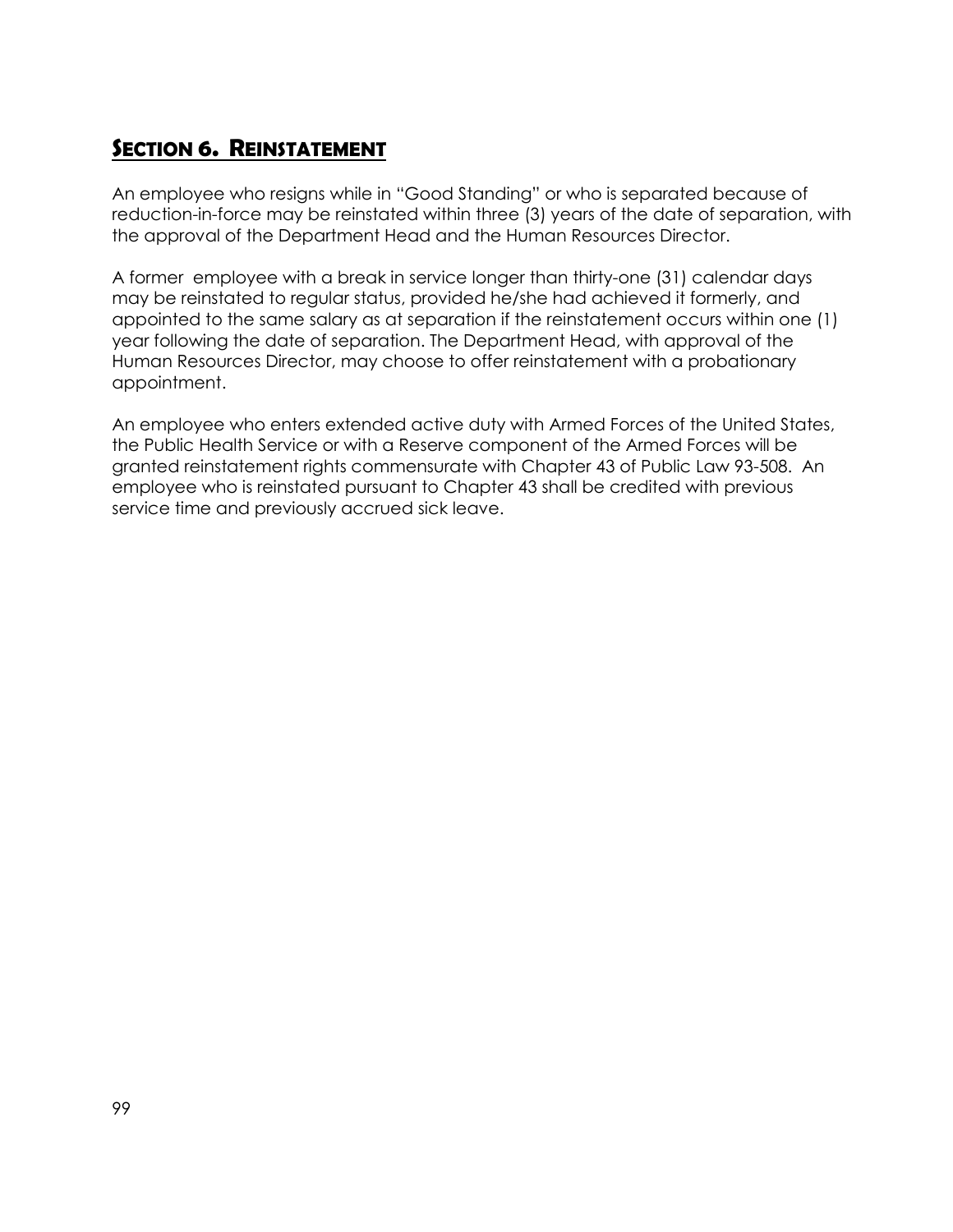# *ARTICLE IX: GRIEVANCE PROCEDURE*

The County is committed to providing employees an effective and responsive grievance and conflict resolution process. **In this Article, the term "days" refers to calendar days.** 

## *SECTION 1: DEFINITIONS*

**Career Status.** Employees in the Public Health Department and Department of Social Services are subject to the State Human Resources Act and are afforded rights of appeal to the Office of State Human Resources once they achieve career status. Career status for these employees is achieved when an employee has completed 12 continuous months of employment in a position subject to the State Human Resources Act, whether as employees of Randolph County government or as employees of another office or agency. However, when an employee transfers to another office or agency, that employee's career status is suspended during his/her probationary period and restored upon successful completion of the probationary period if the transfer was completed within 31 calendar days. Career status is lost when an employee experiences a break in service of more than 31 days. (25 NCAC O1I.2002)

**Grievance.** A claim or complaint by an employee based upon an event or condition which affects the circumstances under which the employee works. A grievance may involve allegations of involuntary demotion, suspension, dismissal, harassment, and discriminatory practices. A grievance is not allowed for performance evaluations, investigatory suspensions, and voluntary demotions. An employee in a grant-funded position may not file a grievance based on an employment decision that is a result of lack of funding.

## *SECTION 2. GRIEVANCE FOR ADVERSE ACTION*

- A. When a full-time employee is dissatisfied with an adverse action of demotion, suspension, dismissal, or reduction-in-force, he may file a formal written grievance with his Department Head as provided below.
- B. While every effort shall be made to expedite the grievance process, the time limits contained in this Section may be extended when approved by the Human Resources Director. Provided, however, that the fifteen (15) day time limit, outlined below, to initially file a grievance shall not be extended. Grievances filed outside of this fifteen (15) day time period shall be dismissed.
- C. In filing a grievance, the following steps shall be taken: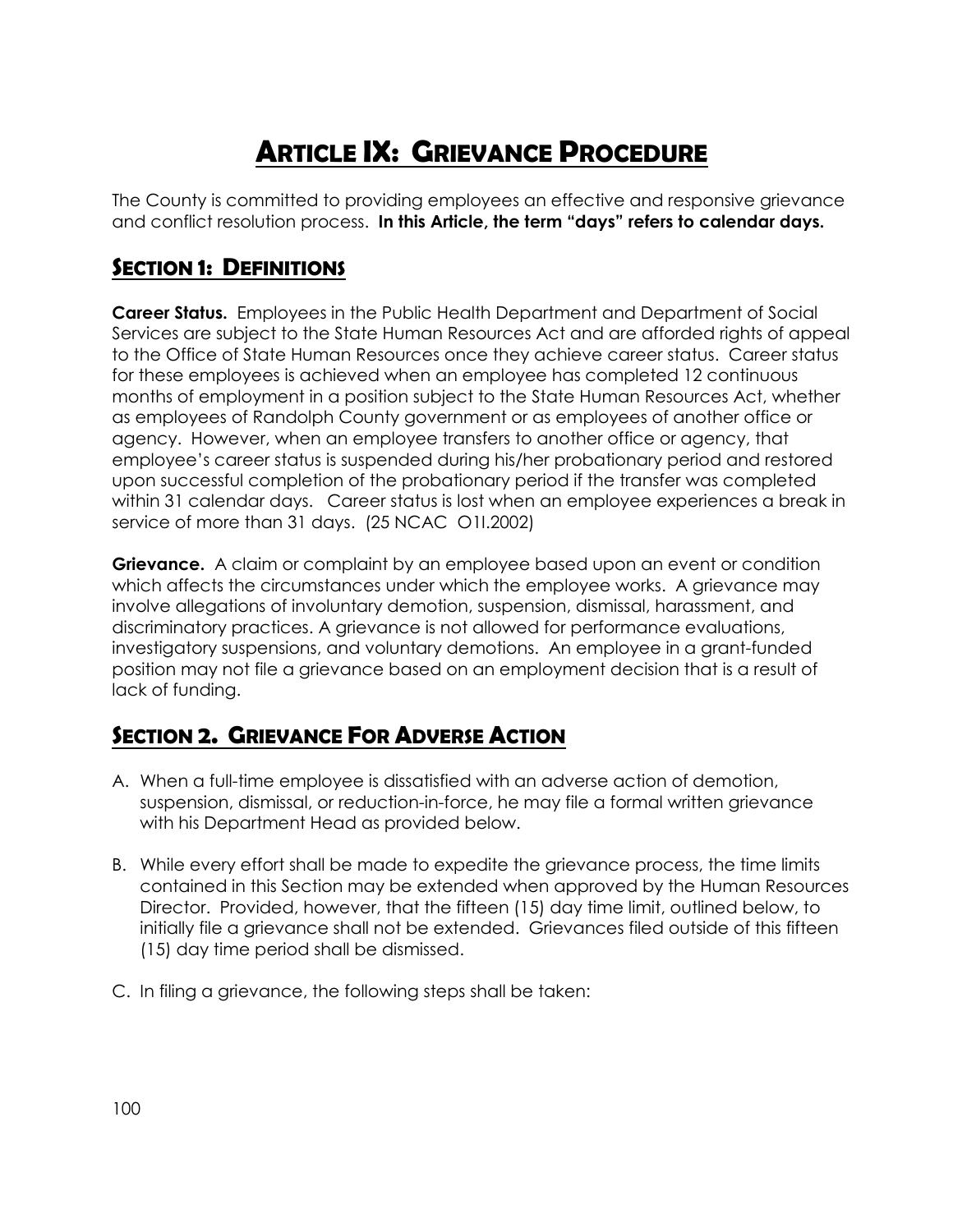- 1. The employee shall present the grievance in writing to the Department Head within fifteen (15) days of the date that the issue is made known to the employee. The grievance should contain the following information: the decision or action that the employee does not agree with, the basis on which the action is wrong or unfair, and the proposed resolution that the employee is seeking. The employee shall also file a copy of the grievance with the Human Resources Director.
- 2. Upon receipt of the grievance, the Department Head shall arrange for the employee to present his case within fifteen (15) days. The employee may not be represented or assisted by others at this level of the grievance, but may present evidence or have witnesses testify. The Department Head will make a decision within ten (10) days after the hearing, and a written copy of this decision will be immediately furnished to the employee, the Human Resources Director and the County Manager.
- 3. If the employee is not satisfied with the Department Head's decision, the employee may request that the grievance be referred to the County Manager. This request must be made to the Human Resources Director, in writing, within ten (10) days after the Department Head's decision.
- 4. The County Manager shall hear the employee's concerns, review the written documents and supporting evidence, and consult with whatever other sources he deems appropriate. The employee may not be represented or assisted by others at this level of the grievance, but may present evidence or have witnesses testify. The County Manager shall present his decision, in writing, to the employee and the Department Head within fifteen (15) days after completing the hearing. In appeals involving Office of State Human Resources (OSHR) employees, the County Manager will hear the appeal and consult with the Public Health Director or Department of Social Services Director.

The decision of the County Manager ends the formal grievance process and is the final and binding decision of the County. By general statute, the final decision of the Public Health or Social Services director will be the final binding decision of the County for all OSHR employee appeals.

### *SECTION 3. EMPLOYEES SUBJECT TO STATE HUMAN RESOURCES ACT*

Public Health and Department of Social Services employees must first exhaust the County grievance policy outlined above in Section 2 of this Article. If unhappy with the County resolution, all Health and DSS employees with career status can then appeal to the Office of State Human Resources. If the grievance is in regard to harassment or discrimination, the employee may avail himself of the County harassment complaint procedure or may appeal directly to the Office of Administrative Hearings within thirty